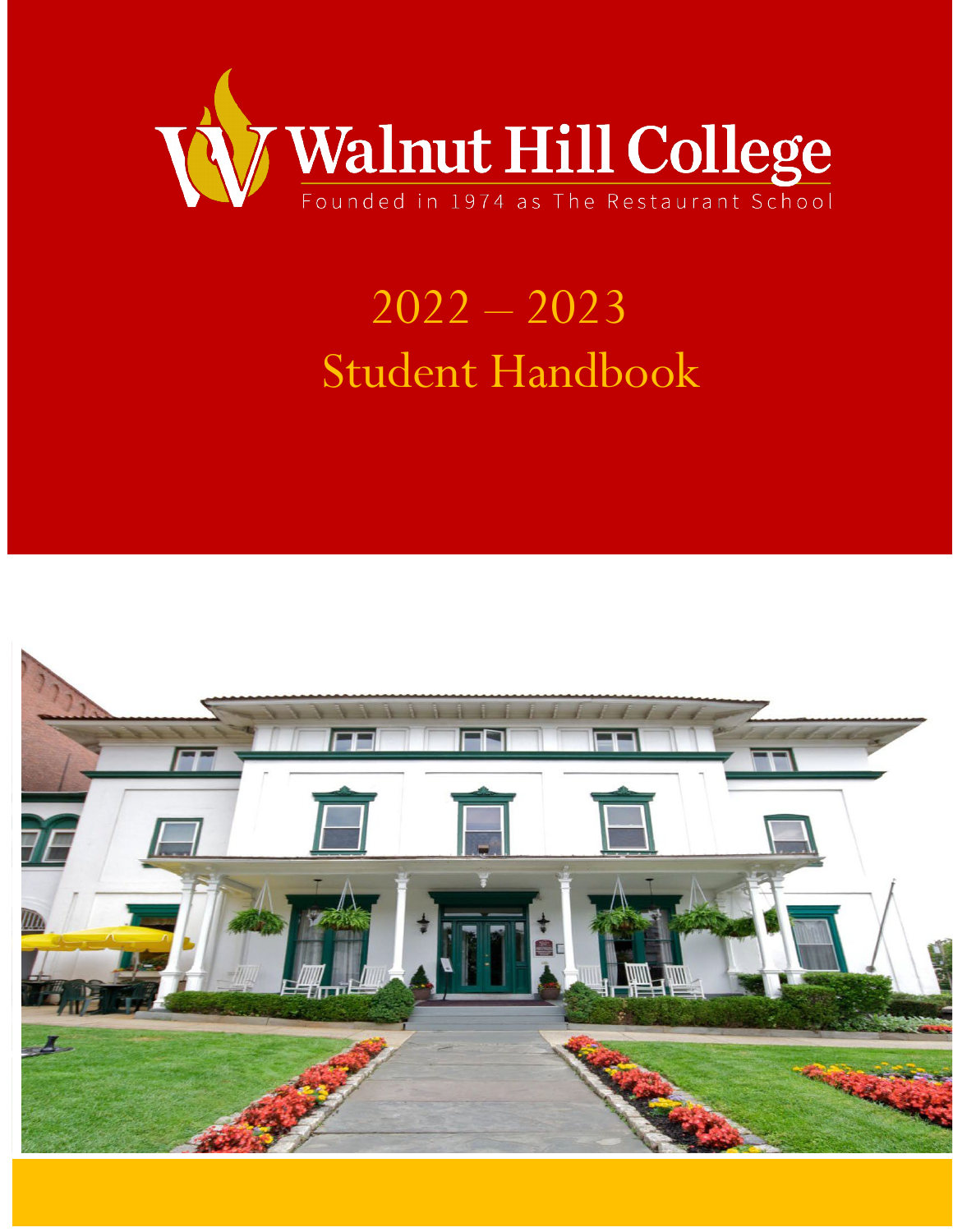# **Table of Contents**

| Jeanne Clery Disclosure of Campus Security and Campus Crime Statistic Act (Clery Act)  18 |  |
|-------------------------------------------------------------------------------------------|--|
|                                                                                           |  |
|                                                                                           |  |
|                                                                                           |  |
|                                                                                           |  |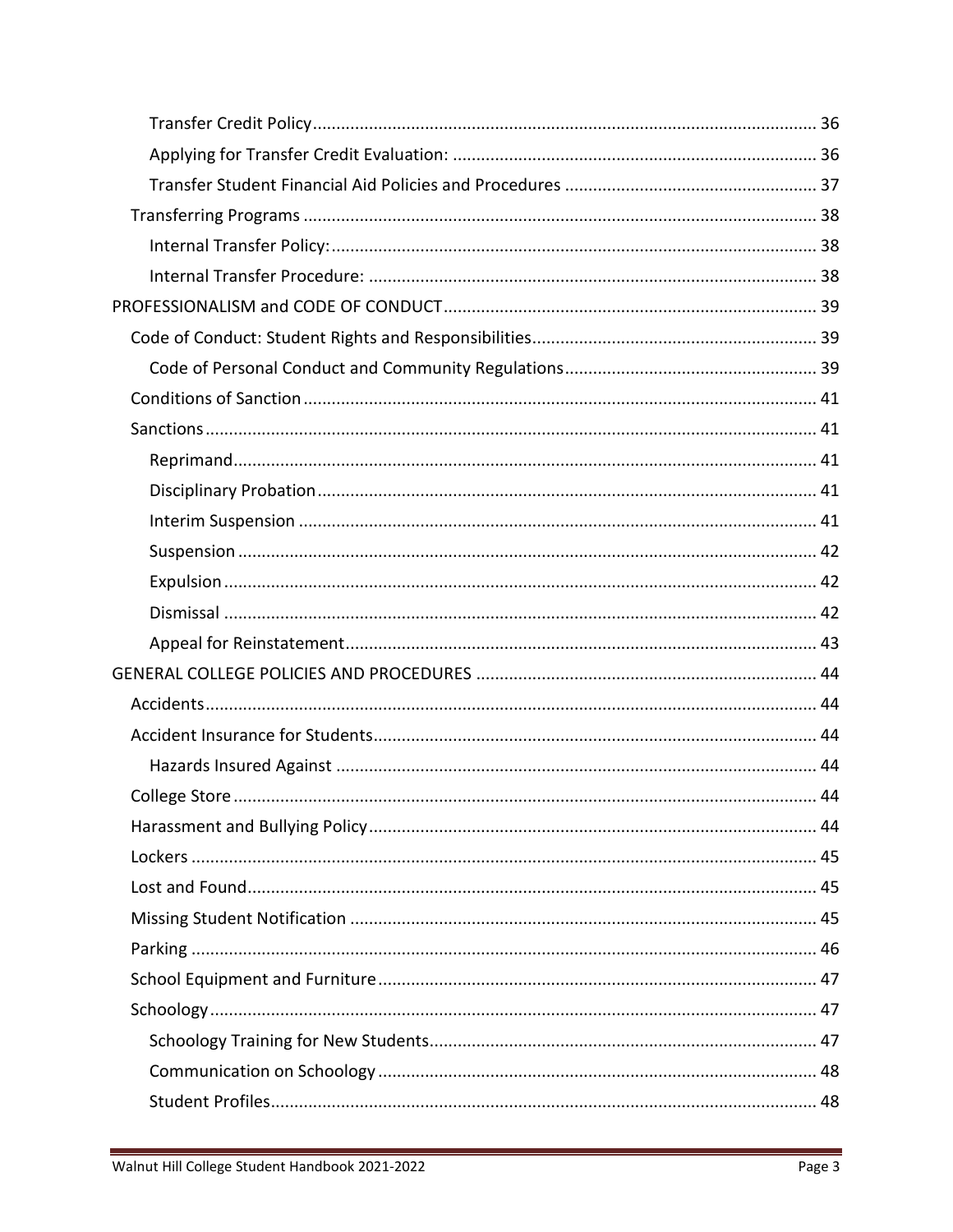| Attendance as it Affects Grading for Production and Operations Classes 56 |  |
|---------------------------------------------------------------------------|--|
|                                                                           |  |
|                                                                           |  |
|                                                                           |  |
|                                                                           |  |
|                                                                           |  |
|                                                                           |  |
|                                                                           |  |
|                                                                           |  |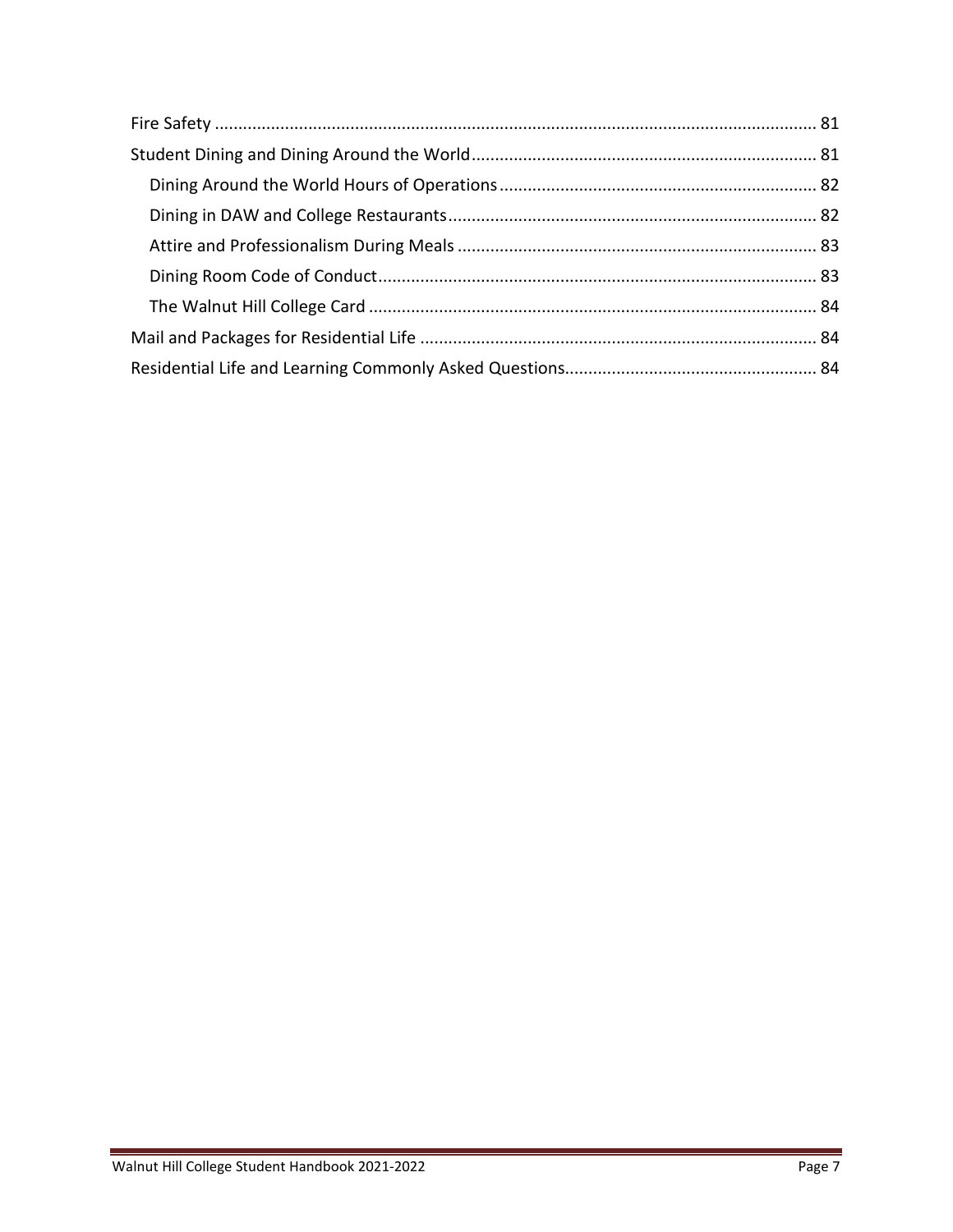

# **WELCOME TO WALNUT HILL COLLEGE**

You are about to embark on what will certainly be one of the most fascinating and important experiences in your life. Walnut Hill College faculty and staff are dedicated professionals who are eager to support you in your career pursuit. This handbook will answer many of the questions you may have as you begin your degree program.

We encourage you to read this book carefully. Walnut Hill College offers many services to assist you in reaching your potential; however, you are the most important element to your success. In order to reach your goals and make your dreams come true, you may want to focus on some of the following:

- Having an overall professional attitude
- Working towards perfect attendance
- Using our faculty members as important resources by asking questions and seeking individual advice
- Developing a caring, hard-working, energetic, and upbeat work ethic
- Joining professional associations
- Expanding your "classroom" by participating in student activities, practicing at home, visiting restaurants, hotels, and other hospitality businesses
- Reading—cookbooks, management texts, and magazines on food, wine and travel
- Developing a "network" of supportive classmates, family members and friends who will encourage you to meet your potential
- Forming or joining a study group
- Making graduating with honors your academic goal

This year will be filled with wonder, fun, challenges and hard work. You will taste new foods, explore new concepts, meet new people and develop new ideas of your own. Your education will take place in kitchens, hotels, lecture halls, dining rooms, and all the way to France or the Bahamas. Here's to those on their way to the top!

# *Best wishes from Walnut Hill College.*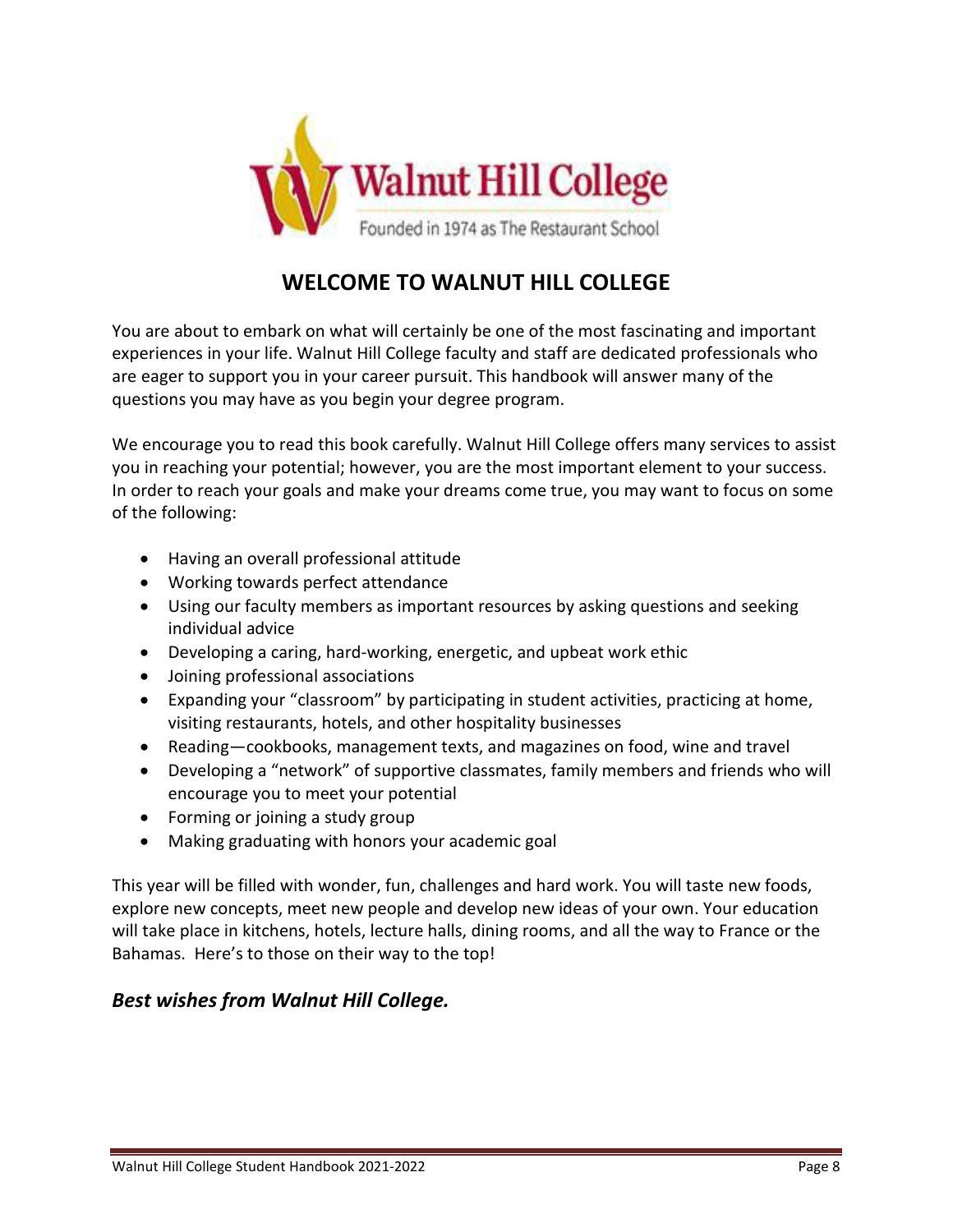# <span id="page-9-0"></span>**WALNUT HILL COLLEGE**

#### <span id="page-9-1"></span>**MISSION STATEMENT**

Walnut Hill College is dedicated to providing a distinctive educational experience that inspires students towards Professionalism, Citizenship, and Lifelong Learning for success in their chosen career field.

#### <span id="page-9-2"></span>**CORE VALUES**

- 1. Hospitality is at the heart of all we do.
- 2. Service is at the core of the operations.
- 3. We have pride in Product Excellence.
- 4. We value Interpersonal Regard and strive to create a Sense of Community and belonging that nurtures and supports all members.
- 5. We promote Personal Growth and Citizenship.

#### <span id="page-9-3"></span>**ACADEMIC CALENDAR**

Walnut Hill College schedules student events throughout the year. The following Academic Calendar highlights important dates as it relates to students for the 2020 – 2021 academic year. These dates are subject to change at any time and without notice. The handbook is available on the college website at [www.walnuthillcollege.edu.](http://www.walnuthillcollege.edu/) It is important to note that Walnut Hill College does not observe all federal or religious holidays. Be sure to consult the college's policies on holidays and attendance for more information.

#### <span id="page-9-4"></span>**ACCREDITATIONS**

Walnut Hill College is accredited by the Accrediting Commission of Career Schools and Colleges (ACCSC). Inquiries regarding the accreditation status by the Accrediting Commission of Career Schools and Colleges should be directed to the college's administrative staff. Individuals may also contact:

Accrediting Commission of Career Schools and Colleges 2101 Wilson Boulevard, Suite 302 Arlington, Virginia 22201 (703) 247-4212 (703) 247-4533 (fax) [www.accsc.org](http://www.accsct.org/)

#### <span id="page-9-5"></span>**NON-DISCRIMINATION POLICY STATEMENT**

It is the policy of Walnut Hill College to provide equal opportunities to all prospective and current members of the student body, faculty, and staff on the basis of individual qualifications and merit without regard to race, color, sex, gender, gender identity, expression, age, physical challenges, disabilities, or national origin.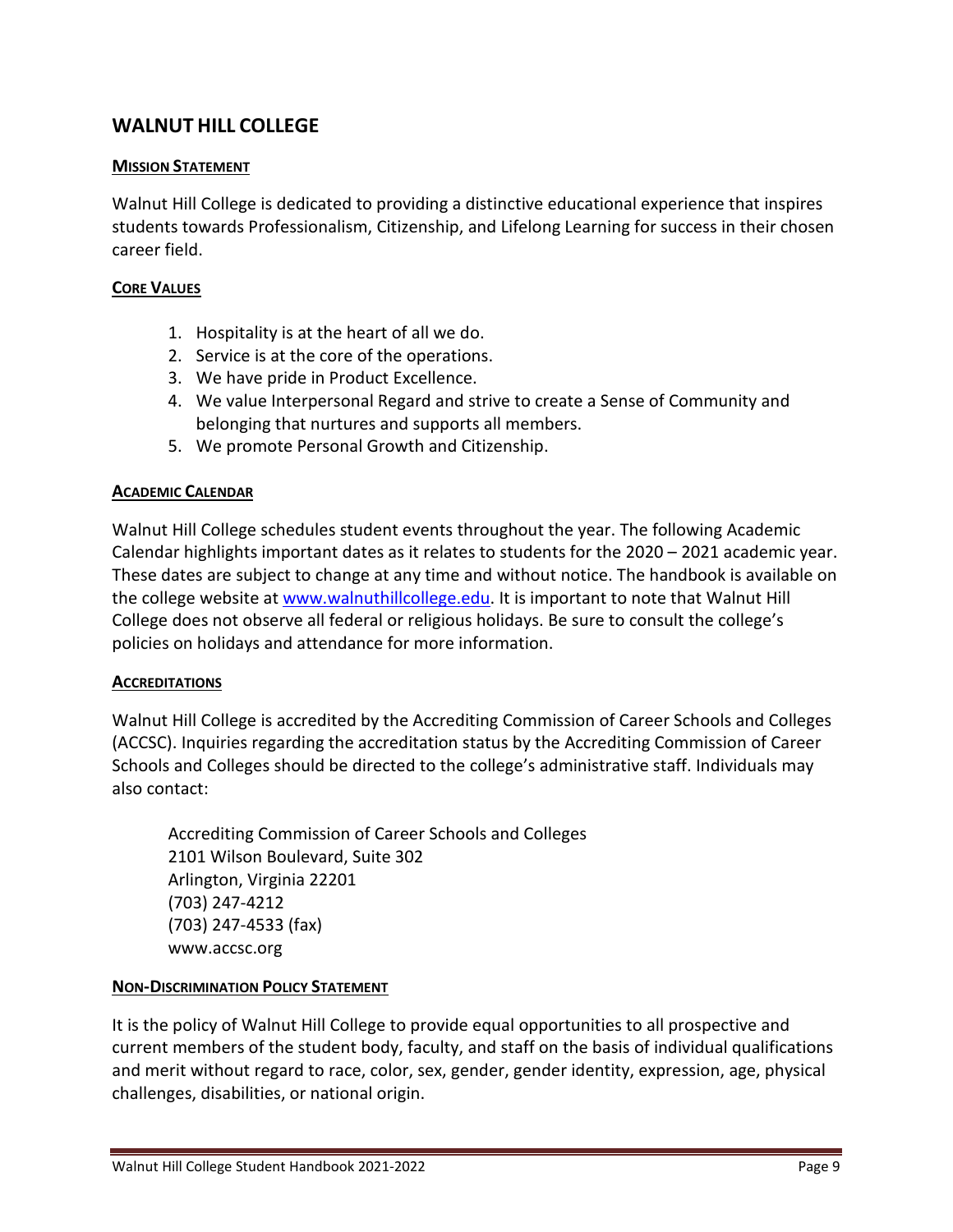This non-discrimination policy also applies to all programs and activities. Walnut Hill College ensures equality of opportunity and treatment in all areas related to student admissions, instruction, employment, financial assistance programs, and other services.

Walnut Hill College neither affiliates with, nor grants recognition to any individual, group, or organization having policies that discriminate on the basis of race, color, sex, age, physical challenges, disabilities, national origin, or sexual orientation.

#### <span id="page-10-0"></span>**THE COLLEGE/STUDENT AGREEMENT**

By attending Walnut Hill College, you have agreed to conform to the policies and procedures outlined in this publication. Additionally, you have agreed to the rules and regulations outlined in the Catalog, Residential Learning Agreement, Occupancy Agreement(s), and all future amendments.

As a student of Walnut Hill College you are a committed professional in the hospitality industry. As a part of your commitment to professionalism, you must demonstrate acceptance of your responsibilities as a member of the college. It is expected that you will conduct yourself in a professional and courteous manner both in and out of the classroom and kitchens.

Please take the time to familiarize yourself with the contents of this handbook. You are required to abide by all the policies and procedures established by the college. These rules apply to all students and must be followed within and outside of college facilities and common areas. Ignorance of any college policy or procedure will not excuse you from infractions and will not limit sanctions.

This handbook is meant to be a guide for you as you complete your college education at Walnut Hill College. We encourage you to use it to answer any questions you may have during your time at the college. Should you have any questions regarding its contents, feel free to contact your department head or dean.

#### <span id="page-10-1"></span>**AMENDMENTS TO THE STUDENT HANDBOOK**

Walnut Hill College reserves the right to amend this handbook, as well as update, modify, change, or delete any policy or procedure at any time. Additionally, the college may add new rules, policies, or procedures at any time and without prior notice. The student handbook and its amendments can be viewed online at [www.walnuthillcollege.edu.](http://www.walnuthillcollege.edu/)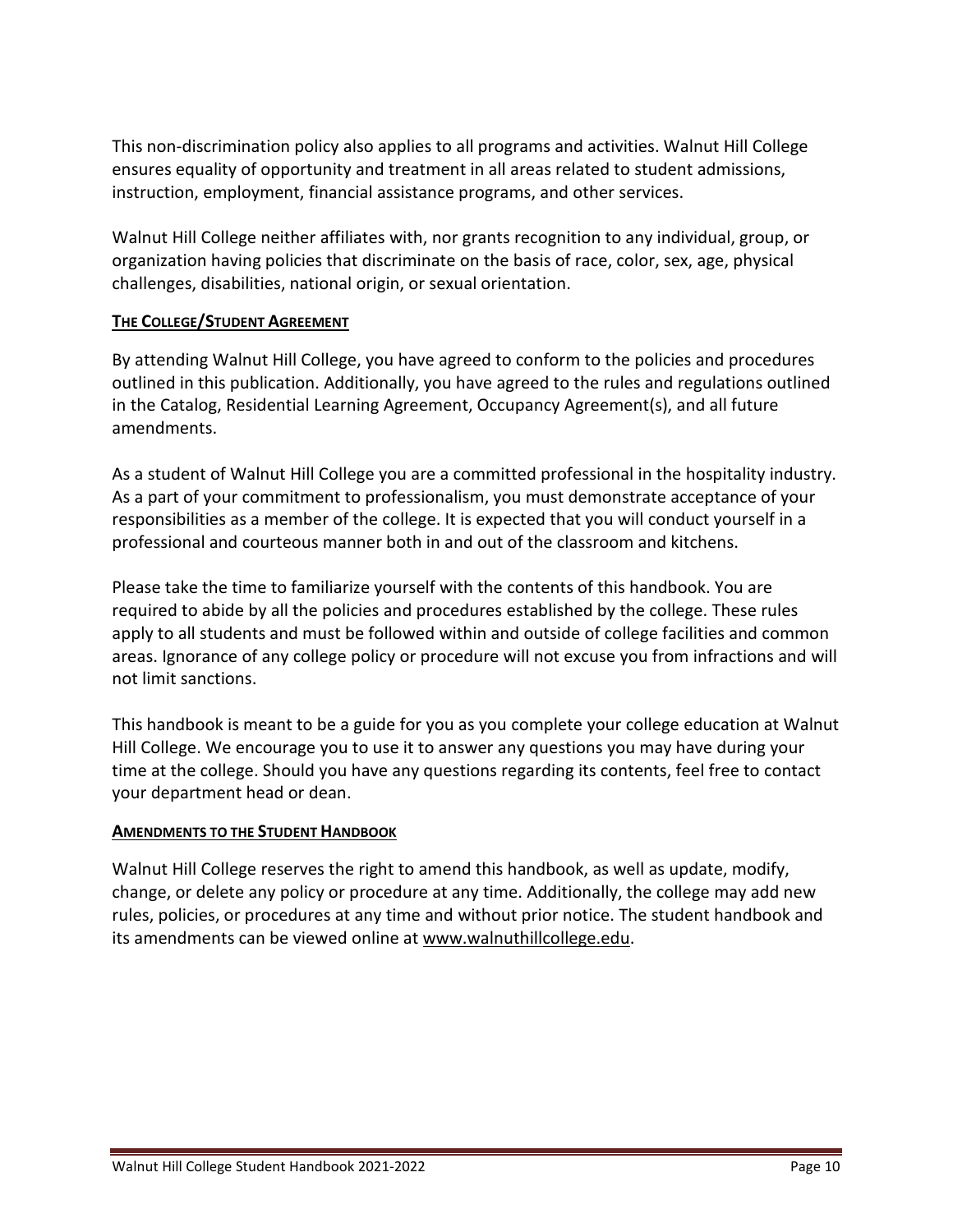# <span id="page-11-0"></span>**CAMPUS AND FACILITIES**

#### <span id="page-11-1"></span>**ACCESS**

During business hours, the College will be open to students, parents, employees, contractors, guests, and invitees. During non-business hour's access to all College facilities is by key, security alarm code and Walnut Hill College ID cards. Residence halls are secured with staff during business hours and during non-business hours by key and Walnut Hill College ID. Over extended breaks, the locks on the doors of the halls will be changed. Residents are not permitted in the residents halls during breaks. Security Cameras have been installed to include all public areas of the campus and residents halls and can be viewed off site.

Emergencies may necessitate changes or alterations to any posted schedules. Areas that become problematic will be evaluated by the college administration and security. Additionally during the year, the Director of Facilities, Residential Learning Coordinators, Director of Campus Development and the President meet to discuss issues of pressing concern.

Walnut Hill College security guards and staff have the authority to ask persons for identification and determine whether individuals have lawful business at Walnut Hill College. The security guards and staff have the authority to issue violations that may be billed to the financial accounts of the parties concerned. Security guards do not possess arrest power. Criminal incidents are referred to the local police who have jurisdiction on the campus. Walnut Hill College security guards and Directors maintain a highly professional working relationship with the University of Pennsylvania Police and University City District Police. All crime victims and witnesses are strongly encouraged to immediately report the crime to security, designated staff or local police. Prompt reporting will assure timely warning notices on-campus and timely disclosure of crime statistics.

All reports will be investigated. The college does not have procedures for voluntary, confidential reporting of crime statistics. Violations of the law will be referred to law enforcement agencies and when appropriate, to the Colleges Vice Presidents and President for review. When a potentially dangerous threat to the college community arises, timely reports or warnings will be issued through e-mail announcements, the posting of flyers, in-class announcements, or other appropriate means.

#### <span id="page-11-2"></span>**LOCATION**

The **Allison Mansion** at 4207 Walnut Street, Philadelphia PA is a three-story building which houses the college reception areas and many of the college administrative offices. Additionally located at Allison Mansion are the college Library and Resource Center, computer labs, Café TRS, The Pastry Shop, and our open-to-the-public student run restaurants.

The **Culinary Building** found in the rear of the Allison Mansion, houses six commercial participation kitchens, purchasing and receiving areas, a store room and issuing center, as well as Dining Around the World (DAW), our student dining center.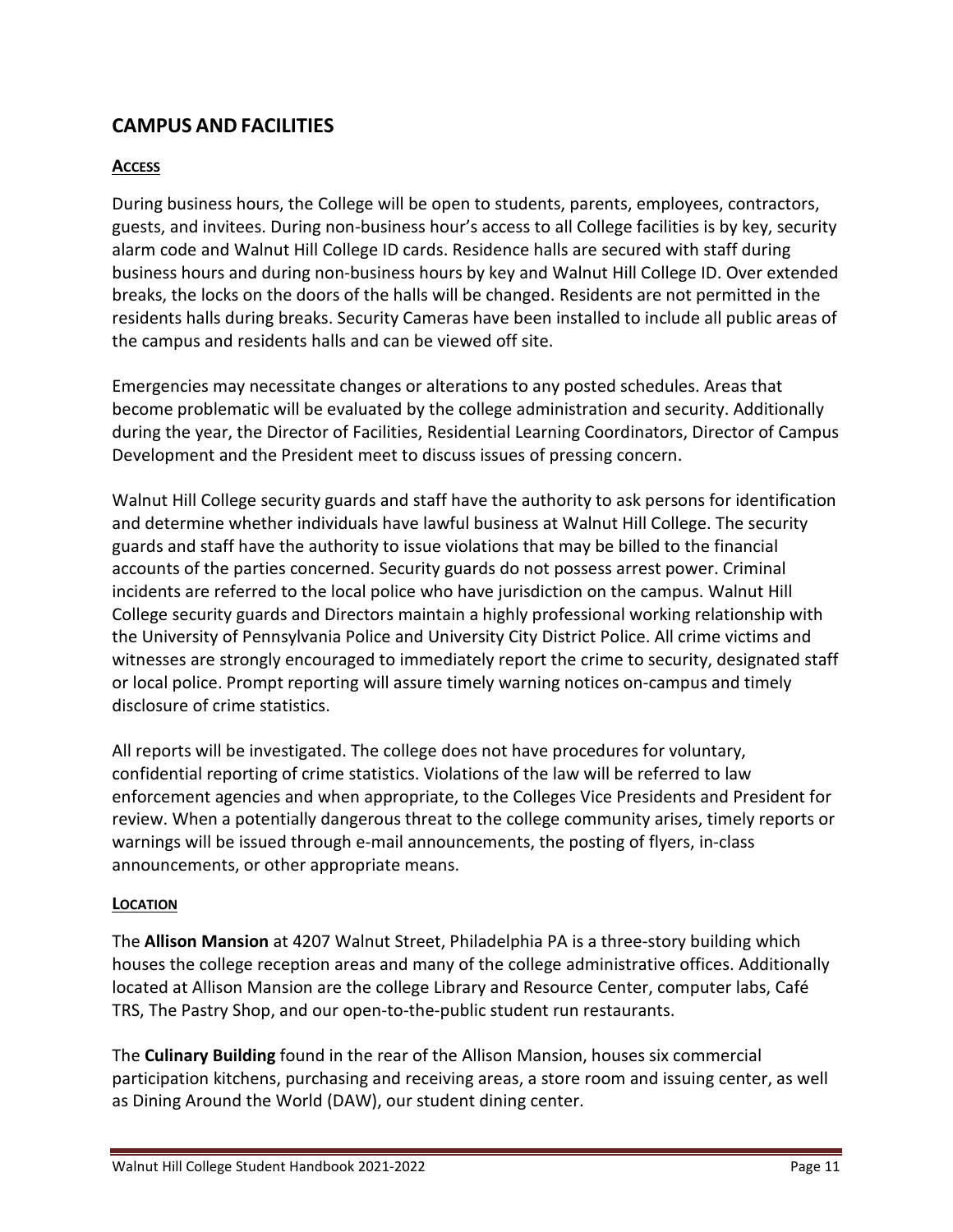The **Center for Hospitality Studies**, located at 4100 Walnut Street, houses four classrooms, including two large demonstration classrooms and a computer classroom. The computer classroom located at The Center for Hospitality Studies is only to be used as a classroom, not a computer lab. Computers for student use are found in the college Library and Resource Center in Allison Mansion. Also found at the Center for Hospitality Studies is the College Store, our academic faculty offices, and Student Success Advisor offices, as well as meeting areas for study groups and tutoring.

Students are expected to use college equipment and facilities in an orderly and professional manner. Any infractions will result in dismissal from the college. Additional notes about the use of college kitchens, classrooms, and facilities:

- 1. Stools are provided in the kitchens. Sitting on worktables and equipment is not permitted.
- 2. Tablet-arm chairs are provided in demonstration/lecture rooms. Students may not put their feet on chairs and absolutely may not sit on the tablet-arm.
- 3. The rear of the Culinary Building must be kept clear of any items; i.e. bicycles, motorcycles, etc.
- 4. Bicycle racks have been provided alongside the Culinary Building close to the purchasing and receiving area. Bicycles, or bicycle parts, are not permitted inside the buildings.
- 5. Café TRS is provided for student use at any time; however, the college and other students expect other's consideration in keeping these areas clean and orderly.
- 6. Students are not permitted to lounge on the staircases in any of the buildings.

#### <span id="page-12-0"></span>**WEATHER AND EMERGENCY HOTLINE**

To find out the latest information on college closings due to weather or other emergencies call the college's main telephone number: 215-222-4200 and dial extension 3333 when prompted. Notices will also be email and placed of the college's website a[t www.walnuthillcollege.edu](http://www.walnuthillcollege.edu/) and on Schoology.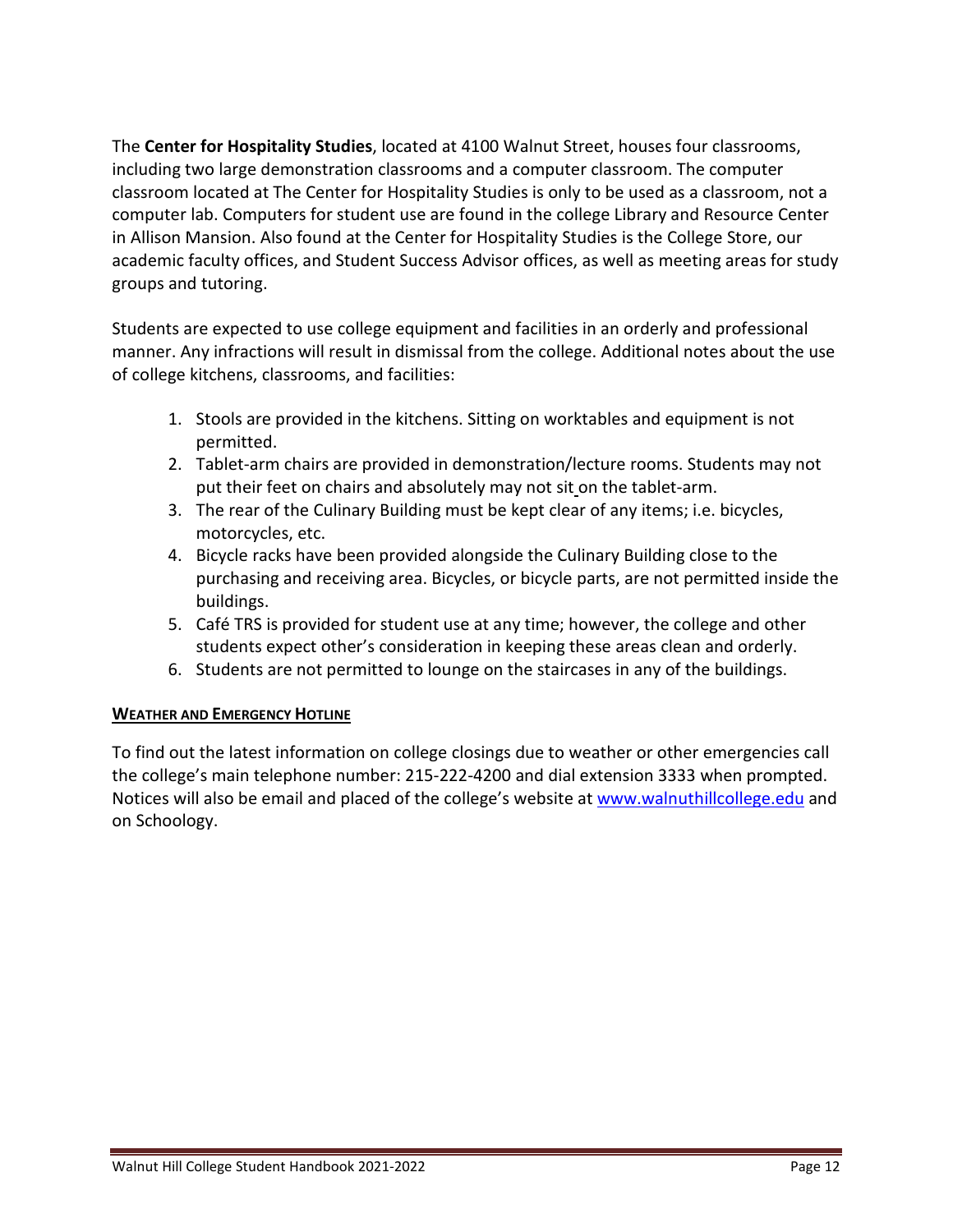#### <span id="page-13-0"></span>**BUILDING DIRECTORY**

#### **Allison Mansion**

4207 Walnut Street, Philadelphia PA, 19104 Administrative offices, Classrooms, Café TRS, Computer Labs, DAW (Student Dining), Library and Resource Center, Pastry Shop, Restaurants

#### **Center for Hospitality Studies**

4100 Walnut Street, Philadelphia PA, 19104 College Store, Demonstration and Lecture Classrooms, Faculty Offices, Deans Offices, Student Success Advisors

#### <span id="page-13-1"></span>**RESIDENTS HALLS**

#### **100 South Building**

100 South 42nd Street, Philadelphia PA, 19104 Chef faculty offices

#### **4209 Sansom Street**

Philadelphia PA, 19104 Dormitories

#### **4207 Sansom Street**

Philadelphia, PA 19104 Dormitories

#### **Bachler Hall**

4220 Walnut Street, Philadelphia PA, 19104 Dormitories

#### **The College House**

4235 Walnut Street, Philadelphia PA, 19104 Dormitories

#### **McManus Hall**

4222 Walnut Street, Philadelphia PA, 19104 Dormitories

#### **Hunter Hall**

4231 Walnut Street, Philadelphia PA, 19104 **Dormitories** 

#### **Perrier Hall**

4233 Walnut Street, Philadelphia PA, 19104 Dormitories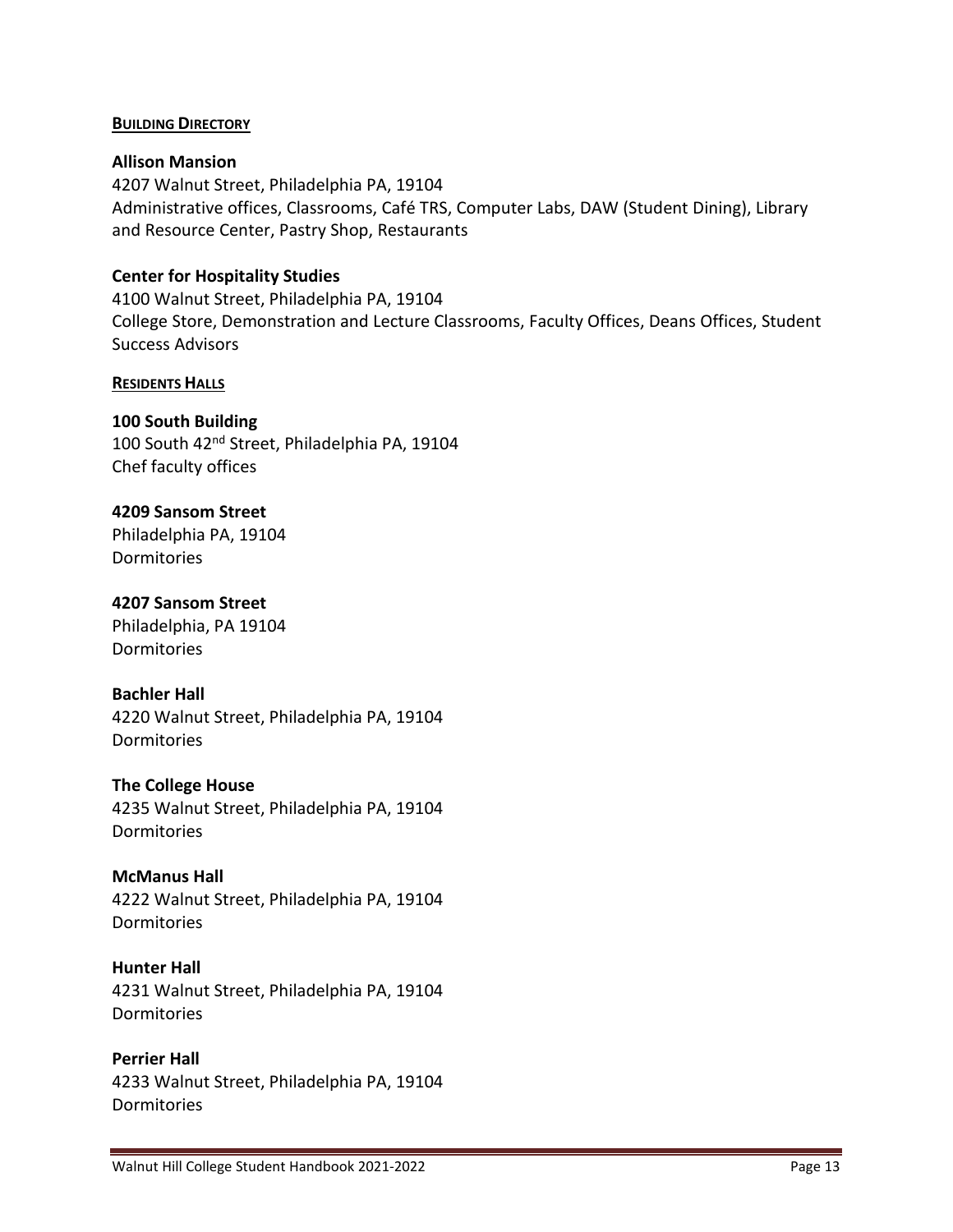#### <span id="page-14-0"></span>**CONTACTING FACULTY AND STAFF**

Students are encouraged to contact any faculty or staff member via Schoology, e-mail or telephone. The best time to schedule appointments with faculty or staff is during the Student Success Hour, 11:30 – 12:30 daily. Check your class syllabus for additional information on your instructor's availability and preferred method of communication.

When arriving for scheduled meetings, students should check in with the receptionist who will announce him/her to the faculty or staff member. Students are asked to wait in the reception area until they have been announced.

#### <span id="page-14-1"></span>**ON-CAMPUS RESOURCES FOR STUDENTS**

All offices can be contacted by dialing the college's main number, 215-222-4200, and entering the appropriate phone extension.

**Admissions Office** Hunter Hall Extension 3011

**Bursar's Office** College House Extension 3040

**Career Development Office** Center for Hospitality Studies Extension 3006

**College Store** Center for Hospitality Studies Extension 3074

**Dean of Teaching and Learning** Center for Hospitality Studies Extension 3030

**Executive Chef of Operations** Allison Mansion, 1<sup>st</sup> Floor Extension 3079

**Student Activities Coordinator** Perrier Hall Extension 3076

#### **Residential Learning Coordinators**

Security Pavilion Extension 3026 RLC Phone: 215-783-0709 Security Phone: 215-776-7479

**Emergency Student Information Hotline**  Extension 3333

**Financial Aid** Hunter Hall Extension 3011

**Library, Computer Labs, and Resource Center** Allison Mansion, 3rd Floor Extension 3051 or 3029

**Pastry Shop** Allison Mansion, 1st Floor Extension 3004

**Purchasing Center** Allison Mansion, Ground Floor Extension 3018

**Restaurants** Allison Mansion, 1<sup>st</sup> Floor Extension 3005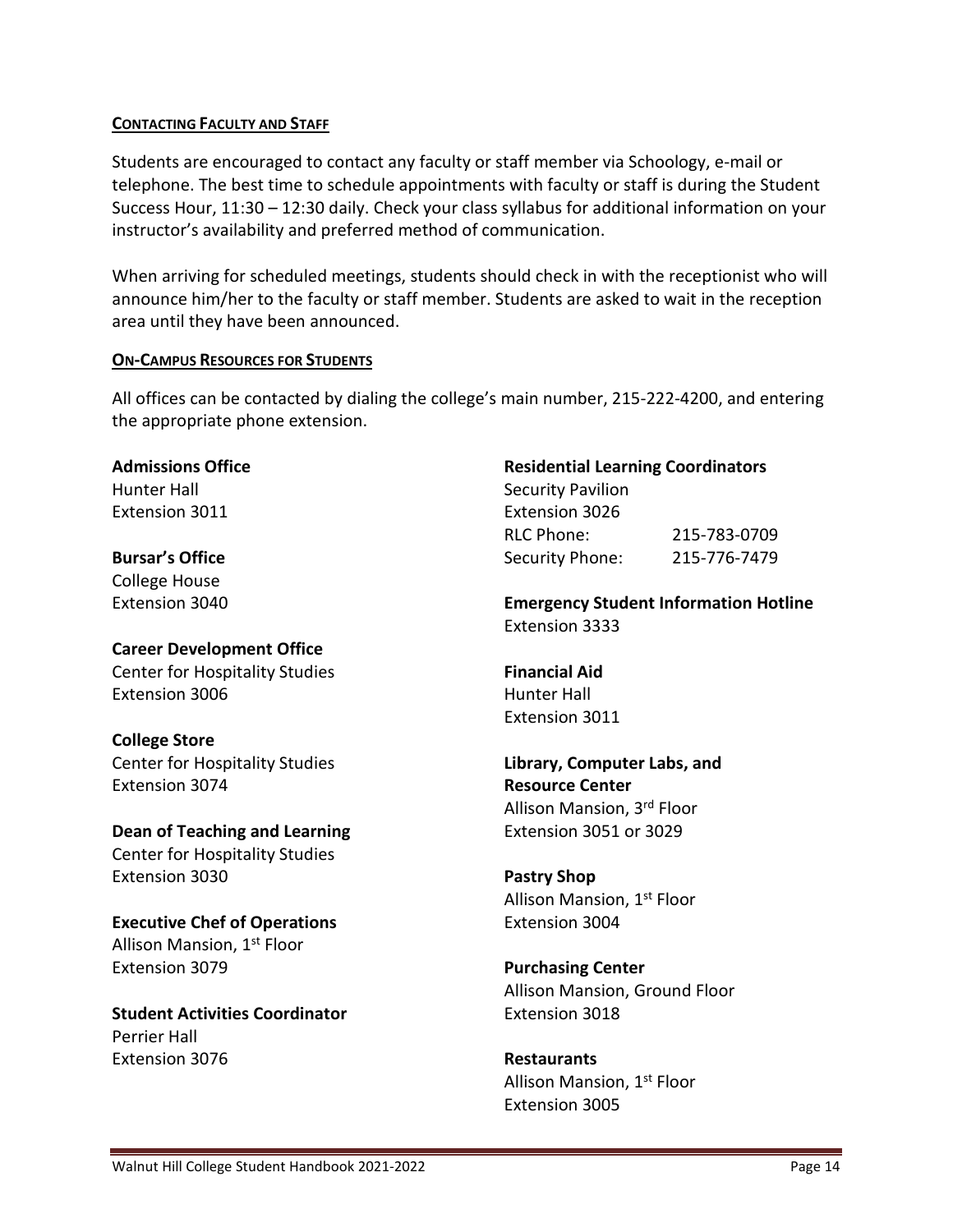**Student Success Offices** Center for Hospitality Studies Extensions 3009 and 3010

**Executive Vice President** Allison Mansion, 1st Floor Extension 3057

#### <span id="page-15-0"></span>**OFF-CAMPUS RESOURCES FOR STUDENTS**

#### <span id="page-15-1"></span>**Clinics and Medical Services**

Walnut Hill College does not offer on-campus medical services. Should you need immediate emergency medical care call 911. Non-emergency medical services are located throughout the city and include clinics and local hospitals.

The closest hospital offering emergency and non-emergency medical care is: Penn Presbyterian Medical Center 51 N. 39th Street Philadelphia, PA 19104 215-662-8000

#### <span id="page-15-2"></span>**Police, Safety, and Security**

Walnut Hill College takes the safety and security of our students very seriously and does have regular security patrols; however, if you have an emergency that requires immediate attention, please call 911. There are additionally several local police options that may be contacted including:

University City District Philadelphia Police Substation – (215) 243-0667 University of Pennsylvania Police – (215) 573-3333

#### <span id="page-15-3"></span>**Public Transportation**

Walnut Hill College does not offer transportation within or outside of the city; however, all buildings are located close to subway and bus lines. These forms of public transportation are operated by the Southeastern Public Transportation Authority (SEPTA). Information regarding public transportation schedules is available on their website at [http://www.septa.org/.](http://www.septa.org/)

SEPTA can be contacted by phone at: (215) 580-7800 or (215) 580-7853 (TDD/TYY). 6:00 a.m. - 8:00 p.m. | Monday through Friday 8:00 a.m. - 6:00 p.m. | Saturday and Sunday Septa.org

Taxi cabs are also readily available to be hailed outside most college buildings. There are several local cab companies that can be called in advance to secure transportation. Some options include: PHL Taxi – (215) 232-2000 Liberty Cab – (215) 389-8000 Olde City Taxi – (215) 247-7678

Uber and Lift – downloadable app for your mobile device for transportation at the push of a button.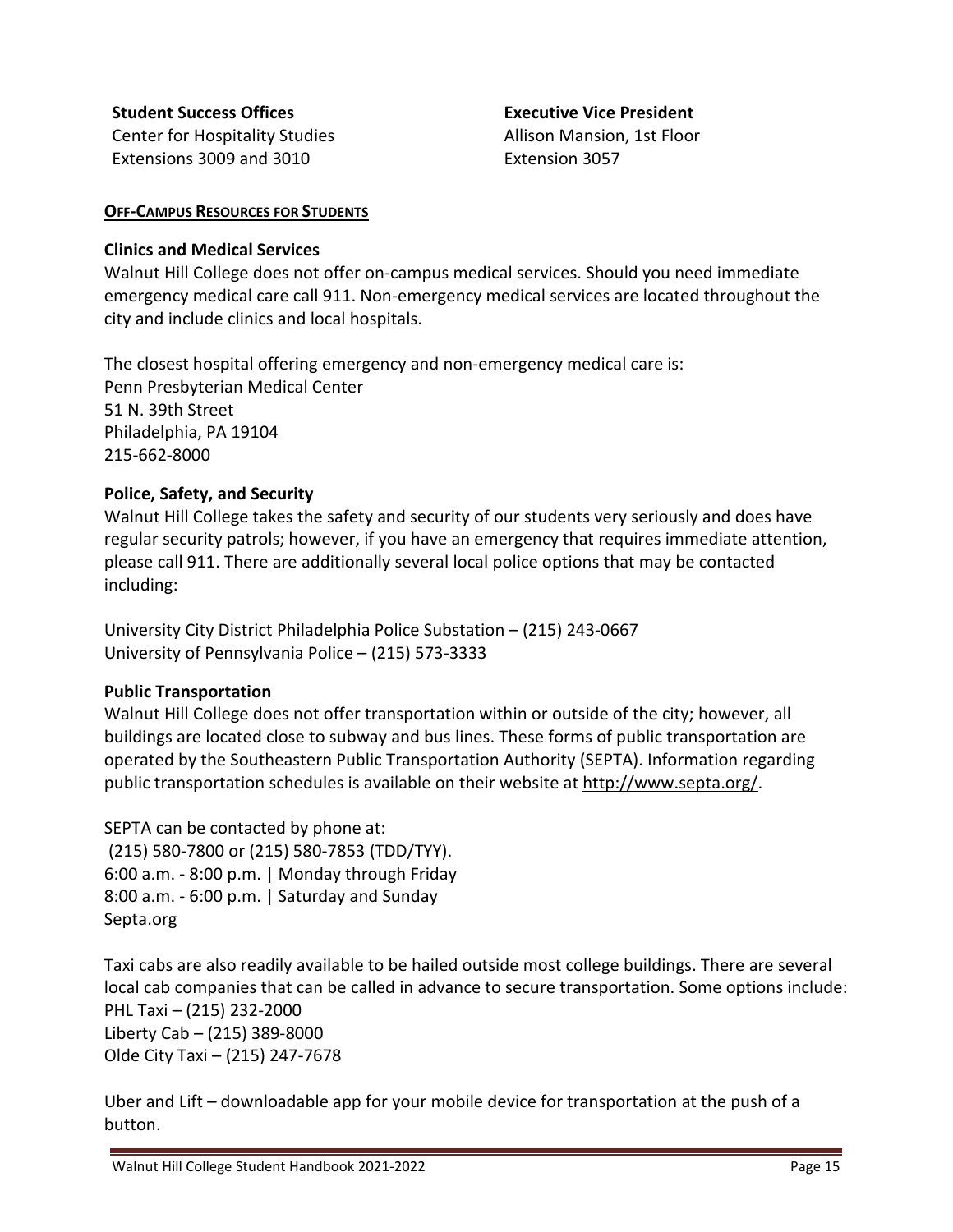#### <span id="page-16-0"></span>**Other Local Resources**

Walnut Hill College is located in the heart of the University City District in Philadelphia, PA. There are a wide variety of activities and events that take place throughout the University City District. For more information about the University City District, visit their website at [http://www.universitycity.org/.](http://www.universitycity.org/) The University City District offers an exhaustive list of resources that include emergency and other important numbers at [http://www.universitycity.org/resource\\_links.](http://www.universitycity.org/resource_links)

#### <span id="page-16-1"></span>**SAFETY AND SECURITY**

#### <span id="page-16-2"></span>**Emergency Response and Evacuation Procedures**

The objective of this plan is to reduce the possibility of harm to the students, staff and visitors of Walnut Hill College in the event of an emergency. The following should provide guidance for any emergency level. It will also show key staff members, plan ahead for safe building evacuations, effective emergency communications and for resuming normal functions after emergency conditions subside.

#### <span id="page-16-3"></span>**Emergency Preparedness**

Each building on campus is assigned an Emergency Coordinator that is familiar with the physical facilities of that building, fire safety and emergency exits. All alarm systems and fire safety equipment is inspected annually. Each Emergency Coordinator has access to emergency contacts and supplies as they deem necessary for their assigned building. The emergency hotline (extension 3333) will be updated with any announcements or instructions along with the college website and Schoology.

A building evacuation is mandatory whenever a fire alarm sounds, and all building occupants will exit immediately. In some events (such as extended power outages), evacuations may not be necessary unless the incident has generated a hazardous situation.

The following tips can prevent emergencies from happening:

- Know the location of alarm stations and extinguishers and know how to use them.
- Leave fire doors closed at all times.
- Clear obstructed hallways and room exits.
- Use only grounded electrical plugs.
- Limit us of extension cords and multiple outlets.
- Do not overload power strips.
- Do not use mechanical rooms or fire towers for storage.
- No smoking in any of the buildings.
- Know how and where to take cover during an earthquake.
- Do not stack furniture.
- Keep tall furniture away from exits.
- Store heavy items at floor level.
- Back up data or sensitive information should be stored off-site.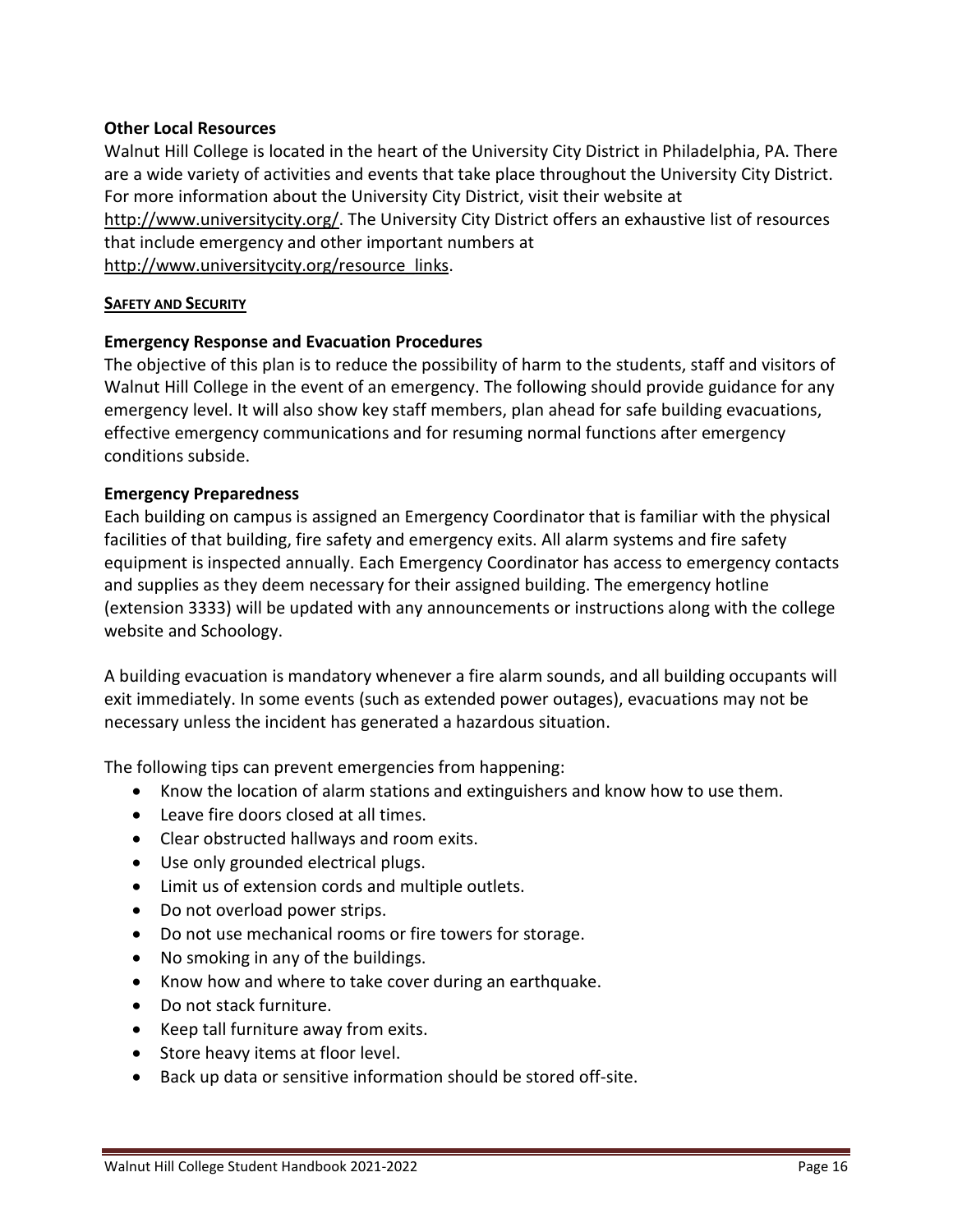The designated Emergency Assembly Point (EAP) in a campus wide evacuation is the southwest corner of 42nd and Walnut Streets.

#### <span id="page-17-0"></span>**Emergency Response**

Everyone in a college facility; students, staff and visitors, must take appropriate and deliberate action when an emergency strikes a building, a portion of the campus, or the entire campus community. Immediately evacuate the building upon hearing an alarm, e-mail blast, voicemail broadcast or notification by an Emergency Coordinator, administrator or security.

Call and report the emergency immediately or as soon as it is safe to do so. If you do not have the number for security or one of the Vice Presidents, dial 911. Communicate clearly and succinctly. "We have a can be mergency. Evacuate the building." Keep calm and help others. Use communication tools that are appropriate such as alarms, phone, and voicemail broadcast.

When you call to report an emergency to 911, tell the operator the type of emergency, if there are victims, the locations of the emergency, your name, location and phone number. Stay on the phone until the operator ends the call. If necessary, proceed to the EAP.

#### <span id="page-17-1"></span>**Emergency Recovery**

After a major emergency or disaster, many people in our community will be distressed by personal and professional difficulties. It is likely that affected students and staff may need some scheduling flexibility or other temporary help in order to return to their customary activities. Be sure to check the hotline and the website for updates. The college community will be notified of a safe return through the administration and college-wide e-mail.

Walnut Hill College conducts annual emergency evacuations and documents the outcomes. Walnut Hill College will, without delay, and taking into account the safety of the community, determine the content of the notification and initiate the notification system, unless the notification will, in the professional judgment of responsible authorities, compromise efforts to assist victims or to contain, respond to, or other mitigate an emergency.

The responsible authorities are:

- President
- Vice Presidents
- Director of Facilities

#### <span id="page-17-2"></span>**Fire and Safety Drills**

For the purposes of fire safety reports, a fire is, "Any instance of open flame or other burning in a place not intended to contain the burning or in an uncontrolled manner". For the safety of the college's resident students, the college has each room hard wired with smoke detectors which are monitored. Fire extinguishers are readily available on every floor and in the common areas. The college prohibits any portable electrical appliances, candles, open flames or smoking in the Resident Halls.

The college community and Residence Halls participate in two fire drills each year. Students and staff are encouraged exit in an orderly manner to prevent confusion and minimize panic or injury.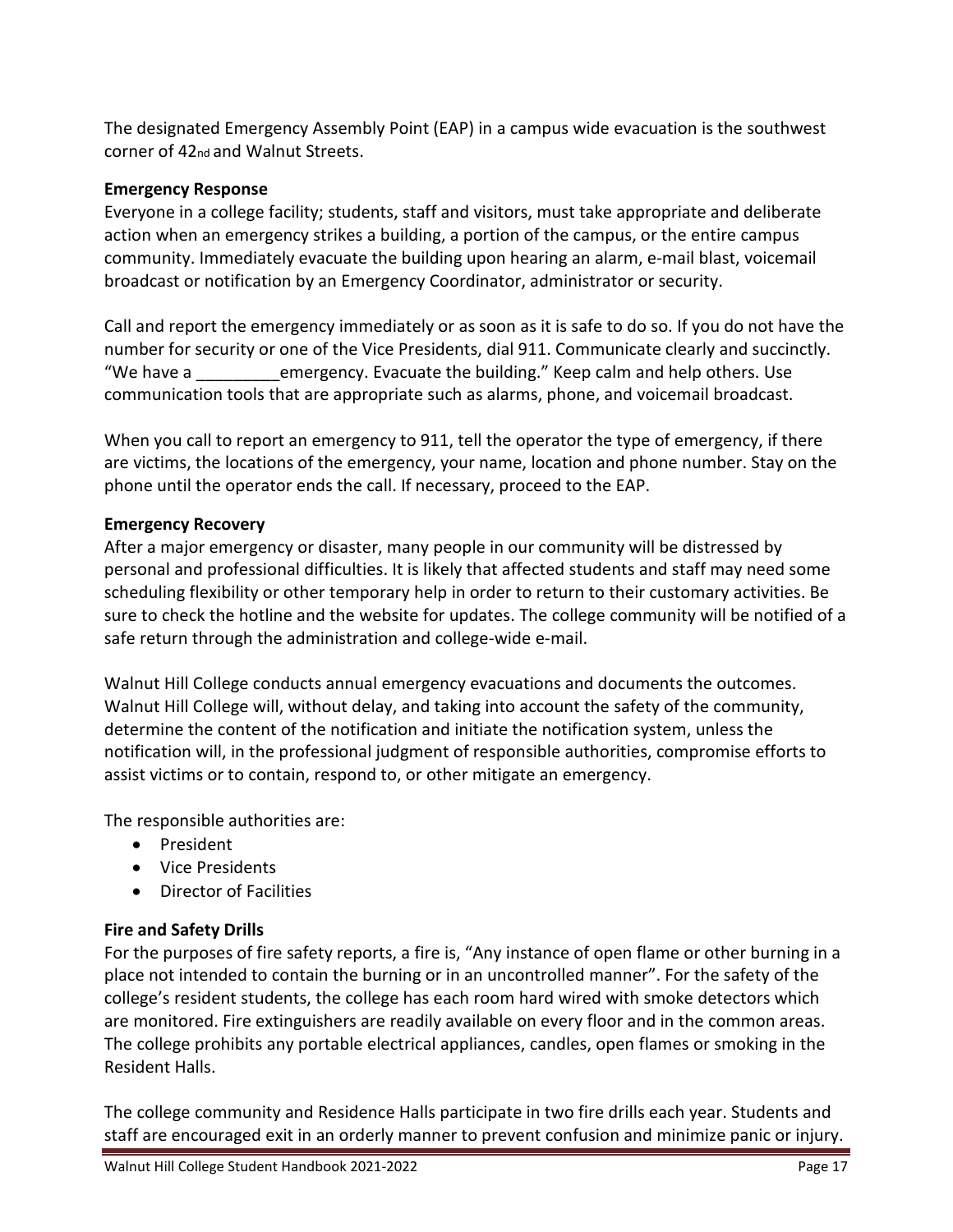No one should push their way out an exit. Single file lines are best in controlling traffic to the exits. Remember, once you are outside, stay outside. Don't go back in until the proper authorities say it is okay.

Should you see or suspect a fire, calmly leave the area and contact the residential learning coordinator, security or a staff member. Should it be a serious emergency contact 911. The college will continue to evaluate its fire safety procedures and institute improvements as deemed necessary.

#### <span id="page-18-0"></span>**Jeanne Clery Disclosure of Campus Security and Campus Crime Statistic Act (Clery Act)**  To be in compliance with the Clery Act, federal regulations require schools to complete an annual report of campus crime and security measures.

The purpose of this report is twofold. First, it allows applicants to the school to be duly aware of the crime statistics for the school as well as what preventative measures are in place to manage security. Second, it allows staff and current students to review the report on an annual basis and become aware of not only the statistics but also how the school community can work together towards creating a safe and pleasant environment.

Walnut Hill College prepares this report to comply with the Jeanne Clery Disclosure of Campus Security Policy and Crime Statistics Act. The full text of the report can be located with a link on our website at www.walnuthillcollege.edu. The report is prepared with the request of statistics from local law enforcement agencies surrounding our main campus, residence halls and Center for Hospitality Studies.

Campus crime, arrest and referral statistics include those reported to designated college officials (including but not limited to directors, deans, Student Success Advisors, residential learning coordinators and security). Beginning with the 2007 information, a link to access the report will be placed on the college website. Copies of the report may be obtained through any department director or vice president.

#### <span id="page-18-1"></span>**Reporting a Crime**

Contact a staff Security Guard or the Vice President of Administrative Services in Perrier Hall, 267- 295-2315. For emergencies dial 9-1-1. In addition, you may report a crime to the following areas:

| <b>Executive Vice President</b>  | 267-295-2357                          |
|----------------------------------|---------------------------------------|
|                                  | Allison Mansion, First Floor          |
| Dean of Teaching and Learning    | 267-295-2330                          |
|                                  | <b>Center for Hospitality Studies</b> |
| <b>Director of Facilities</b>    | 267-295-2345                          |
|                                  | Allison Mansion, Maintenance          |
| Residential Learning Coordinator | 215-783-0709                          |
| <b>Security Guard</b>            | 215-776-7479                          |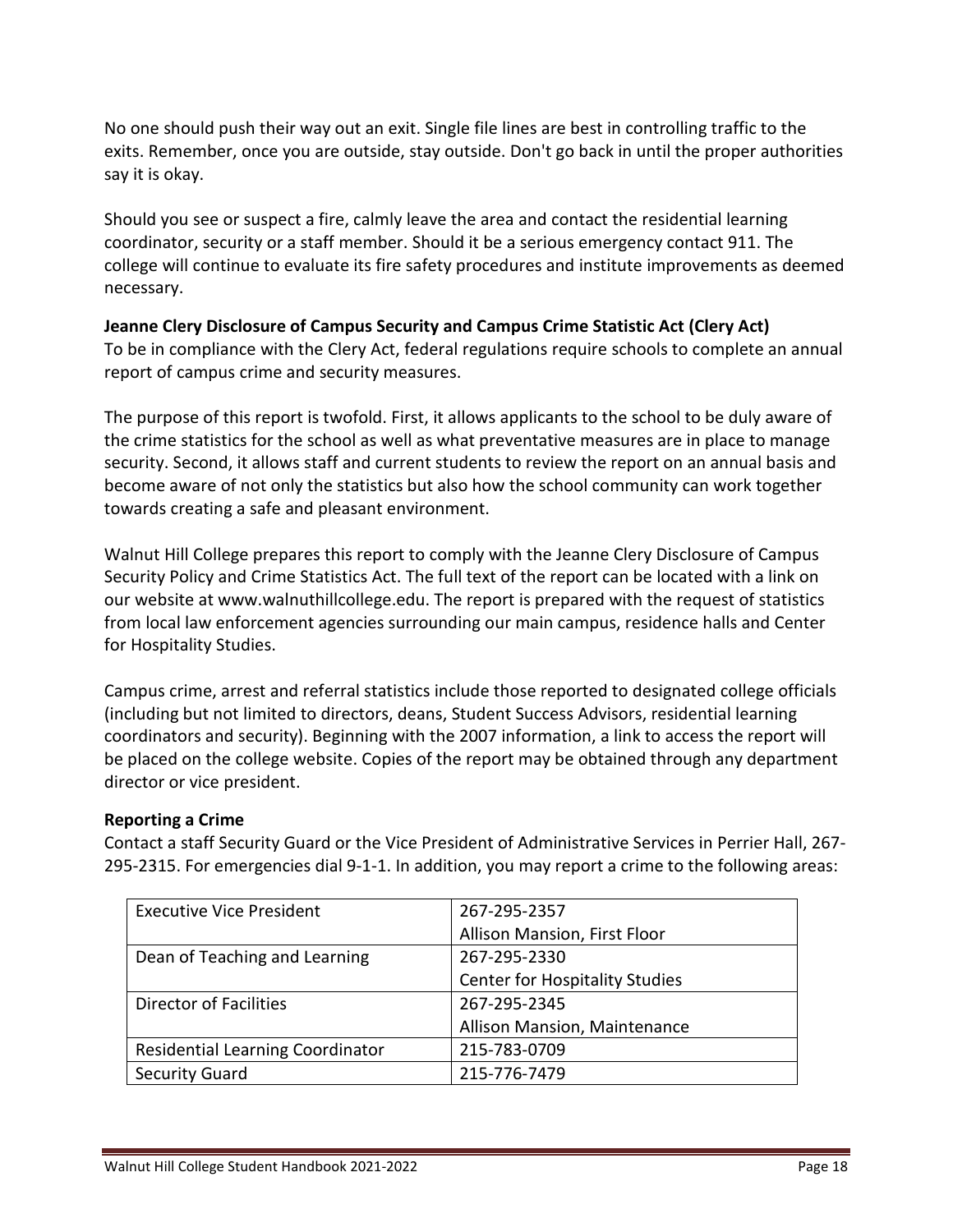#### <span id="page-19-0"></span>**Sexual Harassment Policy**

Title IX of the Education Amendments of 1972 prohibits discrimination on the basis of sex, including sexual harassment. An individual may use the grievance procedure outlined in this document to file a complaint alleging a violation of sexual harassment. This grievance procedure would apply to students and employees.

#### I. Policy Statement

All employees and students of Walnut Hill College are entitled to an environment free of sexual harassment. Sexual harassment has been shown to have a devastating impact on victims and the College is committed to preventing and eliminating such misconduct in the workplace. To accomplish these goals, the College's policy against sexual harassment shall be clearly and regularly communicated to the College community. In addition, this policy shall be implemented through the complaint investigation procedures set forth below.

All complaints of sexual harassment or retaliation shall be promptly and thoroughly investigated. Particular care shall be taken in the course of investigations to protect the confidentiality of all involved. Should it be determined that a student or employee has committed sexual harassment, immediate and appropriate corrective and/or disciplinary action shall be taken. This may include discharge and/or other forms of discipline.

#### II. Policy Purpose - Statement of Prohibited Conduct

Harassment and discrimination based on sex are illegal under Federal and state law and shall not be tolerated. Maintenance of a discriminatory work environment is also prohibited. Every working person has a duty to observe the law and shall be subject to disciplinary action up to and including termination for failing to do so. The following definition of sexual harassment is intended to describe the conduct prohibited by this policy:

#### Sexual Harassment

Harassment on the basis of sex constitutes unlawful sex discrimination. Unwelcome sexual advances, requests for sexual favors, and other verbal, non-verbal and/or physical conduct of a sexual nature constitute sexual harassment when:

- submission to such conduct is made either explicitly or implicitly a term or condition of an individual's employment or receipt of services;
- submission to or rejection of such conduct by an individual is used as the basis for employment or services decisions affecting such individual, or
- such conduct has the purpose or effect of unreasonably interfering with an individual's work performance, receipt of services, or creating an intimidating, hostile or offensive working or learning environment.

Any supervisor who threatens or suggests, either explicitly or implicitly, that an employee's refusal to submit to sexual advances or other conduct of a sexual nature will adversely affect her/his employment, evaluation, wages, advancement, duties, shifts, or other terms or conditions of employment has committed sexual harassment. As well, any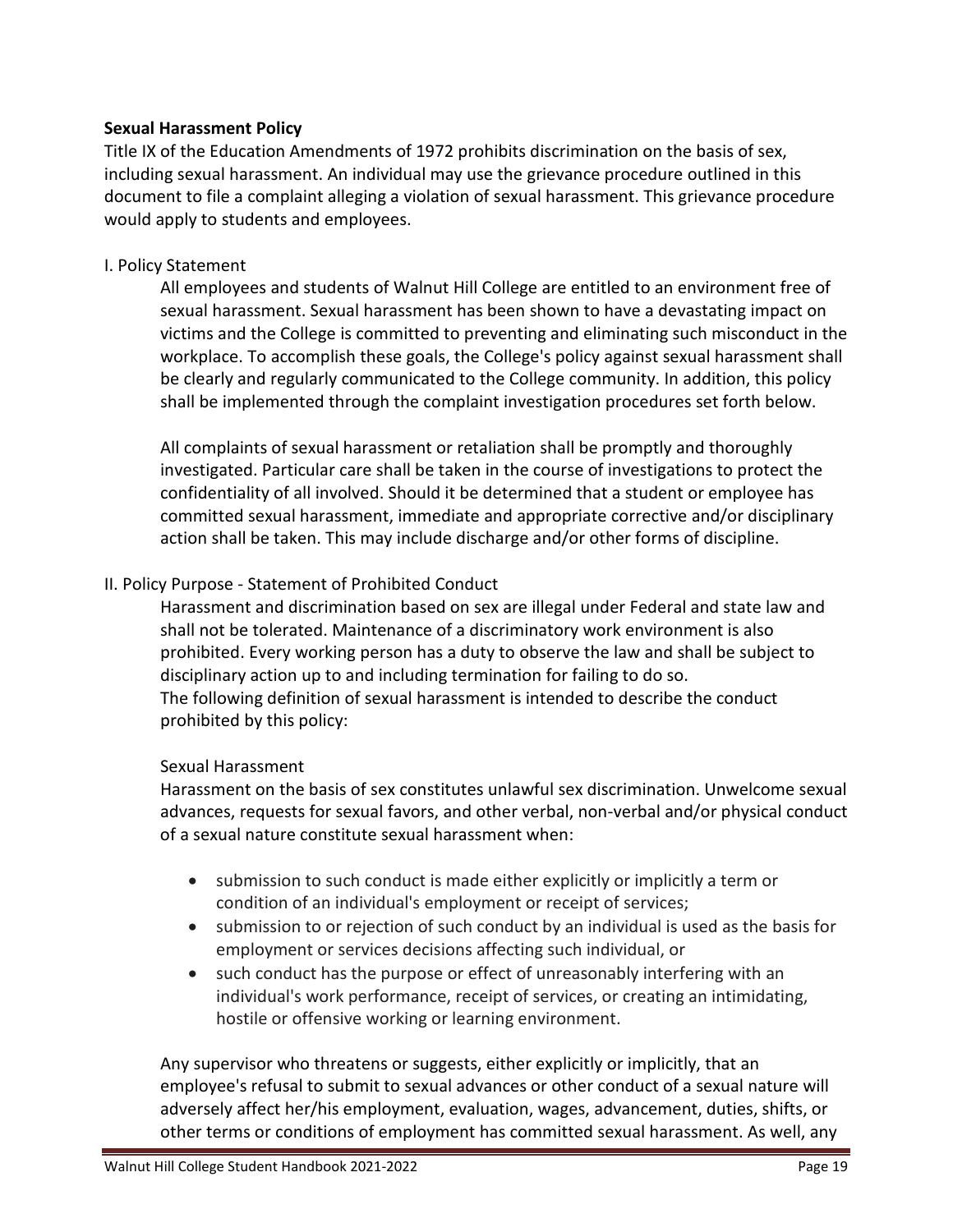instructor who threatens or suggests, either explicitly or implicitly, that a student's refusal to submit to sexual advances or other conduct of a sexual nature will adversely affect her/his education has committed sexual harassment.

Other sexually harassing conduct, whether committed by supervisory or non-supervisory personnel, or instructor is also prohibited. Such conduct includes, but is not limited to: verbal abuse of a sexual nature; offensive sexual behavior; graphic verbal comments about an individual's body; sexually degrading words to describe an individual; brushing, touching, patting, or pinching an individual's body; sexually explicit gestures; the display on the College campus of sexually suggestive, sexually demeaning, or pornographic objects, pictures, posters, or cartoons; inquiring or commenting about sexual conduct or sexual orientation or preferences; verbal abuse consistently targeted at only one sex, even if the content of the abuse is not sexual.

In order to rise to the level of actionable sexual harassment, conduct creating a hostile work environment must be severe or pervasive. However, it is the intent of the State to prevent conduct from escalating to the point that a hostile environment exists. To that end, the conduct described above is considered inappropriate and is prohibited at the College regardless of whether it rises to the level of being severe or pervasive.

Sexual harassment is unlawful and hurts. When such misconduct creates or contributes to a discriminatory atmosphere in the College community, it harms not only the direct victim, but all others in the community. Accordingly, anyone who engages in sexual harassment shall be subject to disciplinary action up to and including termination.

#### III. Rights & Responsibilities - What To Do

If you are aware of behavior that may constitute sexual harassment or retaliation, either by hearing of such behavior or witnessing it, you must take immediate and appropriate action to stop the behavior and secure a safe environment. Anyone: If you witness or are subjected to behaviors that may constitute sexual harassment or retaliation you may:

- Ask the offender to stop;
- Contact your or any other Director, Instructor or Vice President to report it;
- Call the Title IX Compliance Officer, Ms. Peggy Liberatoscioli, 267-295-2315, pl@walnuthillcollege.edu.

All complaints reported will be referred to the Title IX Compliance Officer who shall then assign investigators in accordance with the State policy. No person shall be required to file a complaint with a staff member who is hostile to that person and/or who engages in conduct or has been alleged to have engaged in conduct which could be considered sexual harassment. If the complaint involves sexual assault, rape or conduct of a criminal nature, the Philadelphia Police Department shall be contacted and a report of the incident made.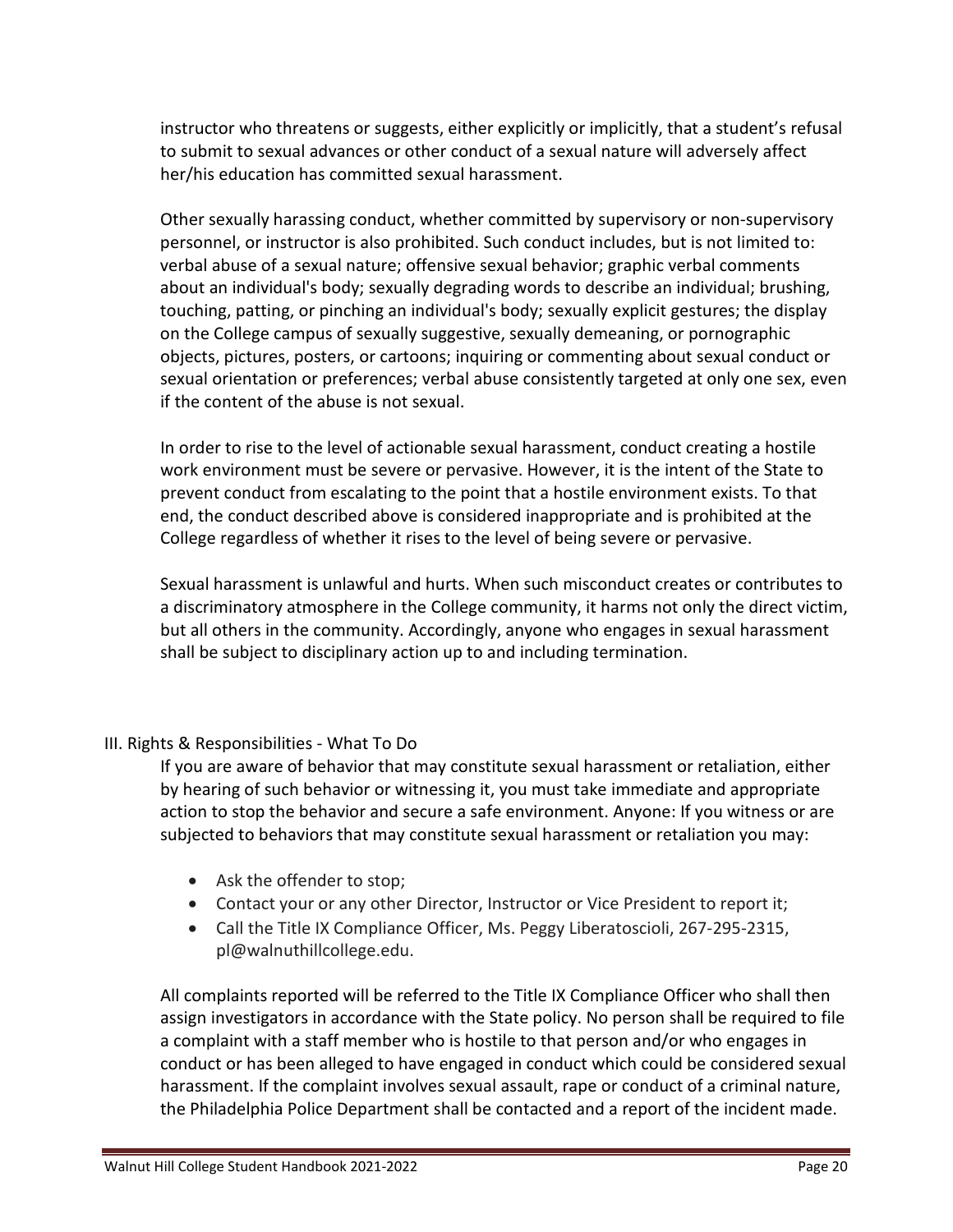Anyone who has observed sexual harassment or retaliation against a person who has reported sexual harassment should report it to the investigator or the Title IX Compliance Officer.

#### IV. Investigation

All complaints shall be investigated expeditiously by the investigator. All interested persons shall be afforded an opportunity to submit information relevant to a complaint. Investigations shall be conducted with particular care to preserve the confidentiality of all persons involved. Only those who have an immediate need to know, including, but not limited to, the investigator, the complainant and the alleged harasser or retaliator shall be provided with the identity of the complainant and the allegations. All parties contacted in the course of an investigation shall be advised of the necessity of confidentiality and that any breach of confidentiality shall be treated as misconduct subject to disciplinary action.

Investigation shall be completed and a written report issued within thirty (30) days of the receipt of the complaint, unless precluded by extenuating circumstances. The reason for each delay, and the anticipated completion date, will be documented immediately in the investigation file. The investigator's report shall be disclosed to the complainant and the alleged harasser. If the investigator makes a determination that the complaint was proven by a preponderance of the evidence, the investigator shall include in the report a recommendation for corrective action and/or disciplinary action. The recommendation shall be based on the severity of the offense which shall be determined according to the totality of the circumstances. The intensity, frequency and duration of the prohibited conduct shall be considered by the investigator. Within 15 days of receiving the report and recommendations (if any), the College may choose to follow the recommendation for any action.

The complainant may either accept the proposed recommendation(s)/resolution or decide whether or not to pursue other avenues available. If the complainant accepts the resolution and the recommendation(s) are implemented, the complaint will be considered resolved. The investigator will follow up with the complainant to ensure that no retaliation has occurred.

The complainant may also, or instead, file a complaint with the PA Human Relations Commission, the Office for Civil Rights and/or the Equal Employment Opportunity Commission in Philadelphia at the following addresses:

Pennsylvania Human Relations Commission Philadelphia Regional Office 110 North 8th Street, Suite 501 Philadelphia, PA 19107 (215) 560-2496 (215) 560-3599 TTY users only

Barbara Holland, Regional Manager Office for Civil Rights U.S. Department of Health and Human Services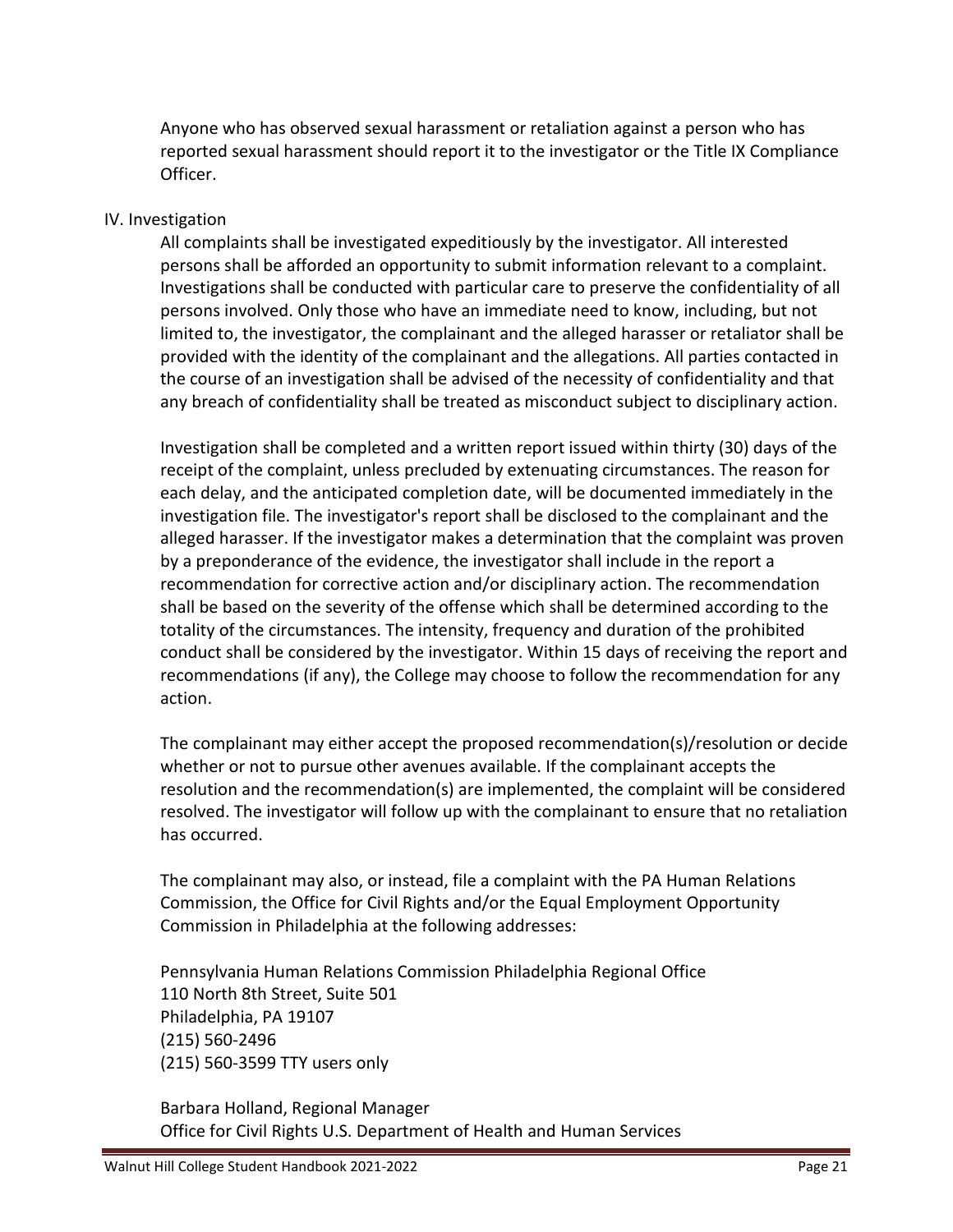150 S. Independence Mall West Suite 372 Public Ledger Building Philadelphia PA 19106-9111 Main Line (800) 368-1019 FAX (215)861-4431 TDD (215)861-4440

Equal Employment Opportunity Commission 801 Market Street, Suite 1300 Philadelphia, PA 19107 215-440-2606

#### V. Retaliation Complaints

Retaliation, of any kind against anyone who is involved in an allegation brought to the attention of the College under this policy is strictly prohibited and may result in disciplinary action, including termination. A complaint of retaliation will be handled by the process described under the Investigation Section of this policy.

#### VI. Education and Training

As part of general orientation, employees and students shall be provided a copy of this policy. In addition, supervisory staff who have attended a training seminar on sexual harassment, shall meet with their staff to advise them of the state's commitment to eliminate sexual harassment, the penalties for engaging in sexual harassment, and the procedures for reporting incidents of sexual harassment.

#### <span id="page-22-0"></span>**Sexual Offenses**

The college educates the student community about sexual assaults and date rape through a session in the first term of the freshman year. Literature on date rape education and risk reduction can be found in the Center for Hospitality Studies. If you are a victim of sexual assault that this institution, your first priority should be to get to a place of safety. You should then obtain necessary medical treatment. The college strongly advocates that a victim of sexual assault report the incident in a timely manner. This is a critical factor for evidence collections and preservation. An assault should be reported directly to a college Vice President or Residential Learning Coordinator. Filing a report will:

- Ensure that a victim of sexual assault receives the necessary medical treatment and tests
- Provide the opportunity for collection of evidence helpful in prosecution, which cannot be obtained later
- Assure the victim will have access to local police

College disciplinary actions will be decided on a case by case basis and both accuser and the accused will be informed of the outcome. Information regarding registered sex offenders may be obtained through the Megan's Law website or the United States Department of Justice.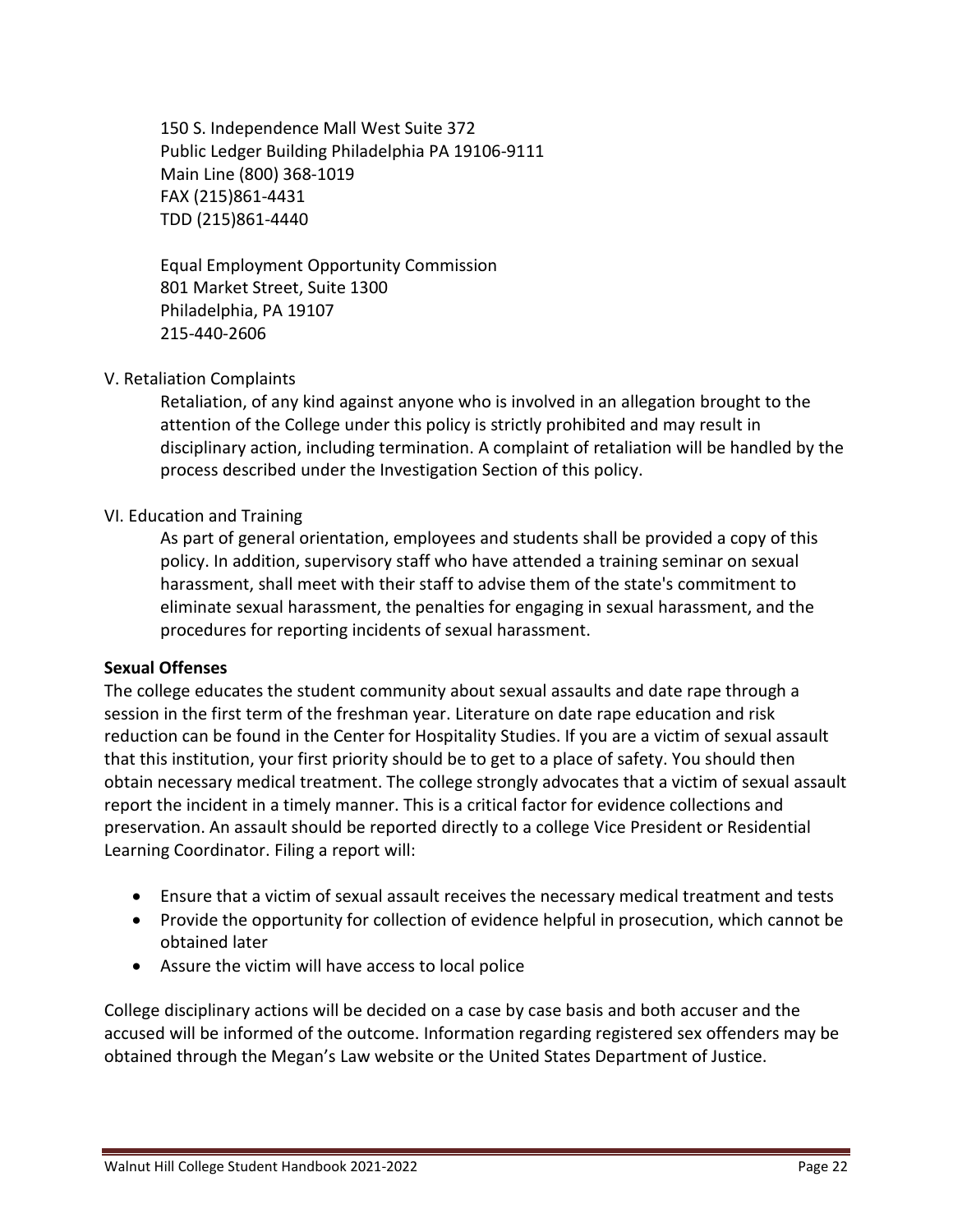#### <span id="page-23-0"></span>**Timely Warning**

In the event that a situation arises, either on or off campus, that, in the judgment of the President or one of the Vice Presidents, constitutes an ongoing or continuing threat, a campus wide "timely warning" will be issued. Depending on the particular circumstances of the crime, the President or Vice Presidents may post a "timely warning" in the residence halls only.

Campus wide warnings will be issued through the college e-mail system to students, faculty and staff. Anyone with information they believe would result in the issuing of a "timely warning" should report the circumstances to the President, Vice President or any Department Director.

#### <span id="page-23-1"></span>**Title IX**

Title IX of the Education Amendments of 1972 protects people from discrimination based on sex in education programs or activities which receive Federal financial assistance. Title IX states that: No person in the United States shall, on the basis of sex, be excluded from participation in, be denied the benefits of, or be subjected to discrimination under any program or activity receiving Federal financial assistance.

Please proceed with the following procedures if you wish to file a complaint alleging a violation of Title IX.

An individual may file a grievance with the Title IX Coordinator if the complainant believes there was discrimination. The complaint should be filed as soon as possible and preferably immediately after the alleged unlawful discriminatory practice. To file the complaint, the individual may make a verbal statement to the Title IX Coordinator or make a written statement, detailing the violation of the law. Please note that you may file the complaint with any staff/faculty member, however, they will report to the Title IX Coordinator. It is important that the complainant explain what he or she would like to result from the resolution of the complaint.

The complaint can be filed with Ms. Peggy Liberatoscioli, Vice President of Administrative Services and designated Title IX Coordinator, located in Perrier Hall. Phone number is 267-295-2315 E-mail: pl@walnuthillcollege.edu

If the complaint involves an allegation of employee sexual harassment, the sexual harassment policy and procedures will be followed.

The Title IX Coordinator or designee will meet and interview the complainant within 48 hours of the Coordinator receiving the complaint. The complainant may provide the Coordinator with the names of witnesses or other relevant information that will be included in the investigation. The Title IX Coordinator or designee will then interview the individual accused of discrimination. The accused individual will have the opportunity to provide witnesses or other relevant information for the investigation.

The Title IX Coordinator or designee will strive to ensure the confidentiality of both parties to the degree possible and will stress that all people interviewed in the course of the investigation must maintain the confidentiality of the parties.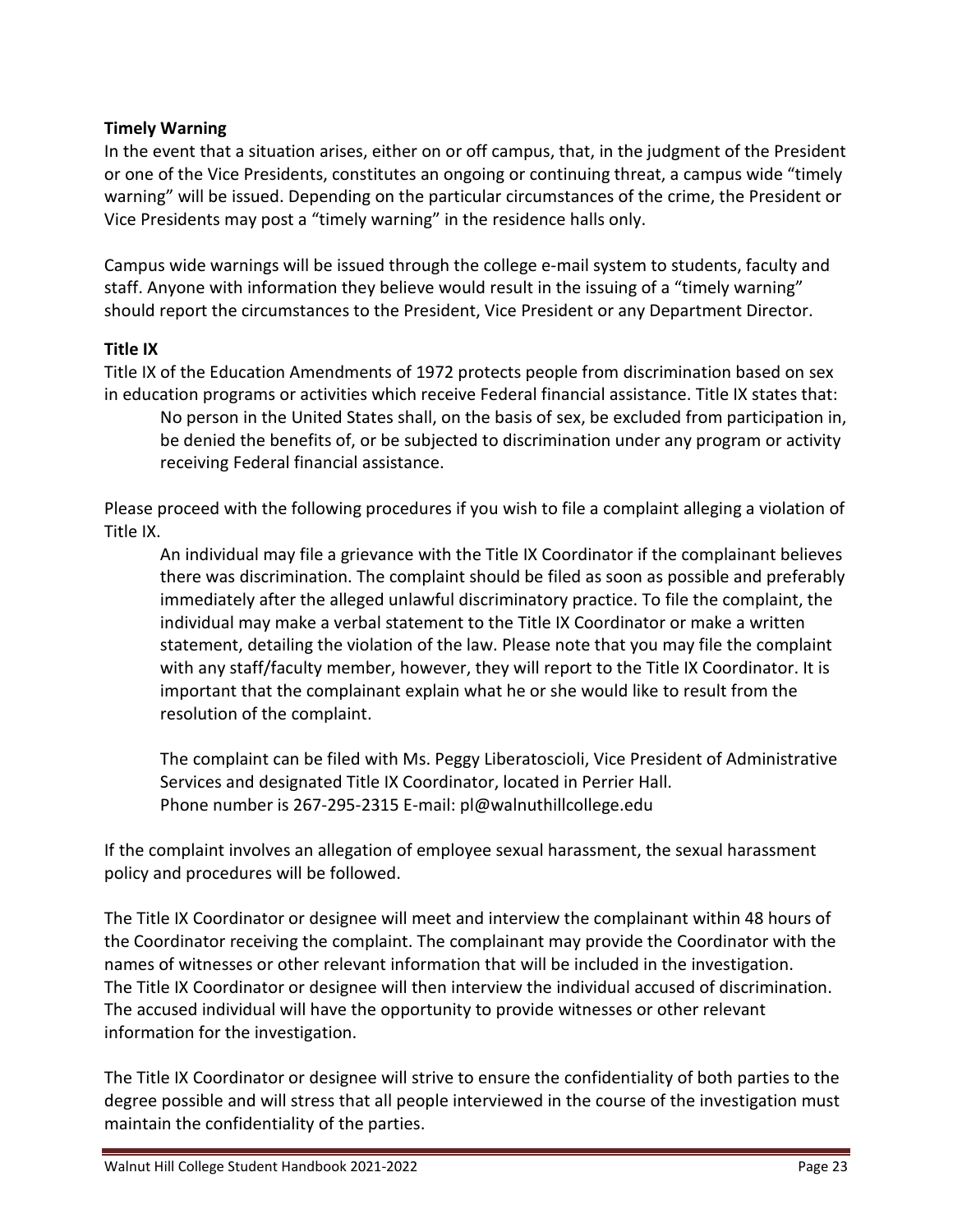The Title IX Coordinator or designee will attempt to resolve the situation if it is within his or her authority to do so. Depending on the severity of the allegation, the Coordinator may take such action(s) prior to the conclusion of the investigation to ensure the safety and well-being of the complaining party and any other persons that might be similarly situated.

The Title IX Coordinator or designee will complete a written report within 30 days of the submission of the complaint. The complainant will receive a copy of the report. The report will detail the facts and allegations made by the complainant. The report shall not be placed in the employee's personnel file.

The Title IX Coordinator or designee will make a recommendation that a violation of Title IX has or has not occurred based on the evidence gathered in the investigation along with a recommendation for any, if warranted, corrective action and/or disciplinary action. The recommendation shall be based on the severity of the offense which shall be determined according to the totality of the circumstances. The intensity, frequency, and duration of the prohibited conduct shall be considered by the investigator. Other factors may include the extent to which the misconduct, however minor, may serve to isolate, limit, intimidate or otherwise increase the difficulties of performance or atmosphere.

Retaliation of any kind against anyone who is involved in the investigation of or in making an allegation of discrimination is prohibited and may result in disciplinary action.

Appeal Process - If the complaint is not resolved satisfactorily following the procedures identified above, either the complainant or the party alleged to have discriminated may request, in writing, a reopening of the investigation. The written request shall state the reasons for requesting a reopening and shall be delivered to the Title IX Coordinator within seven business days of receiving the written decision.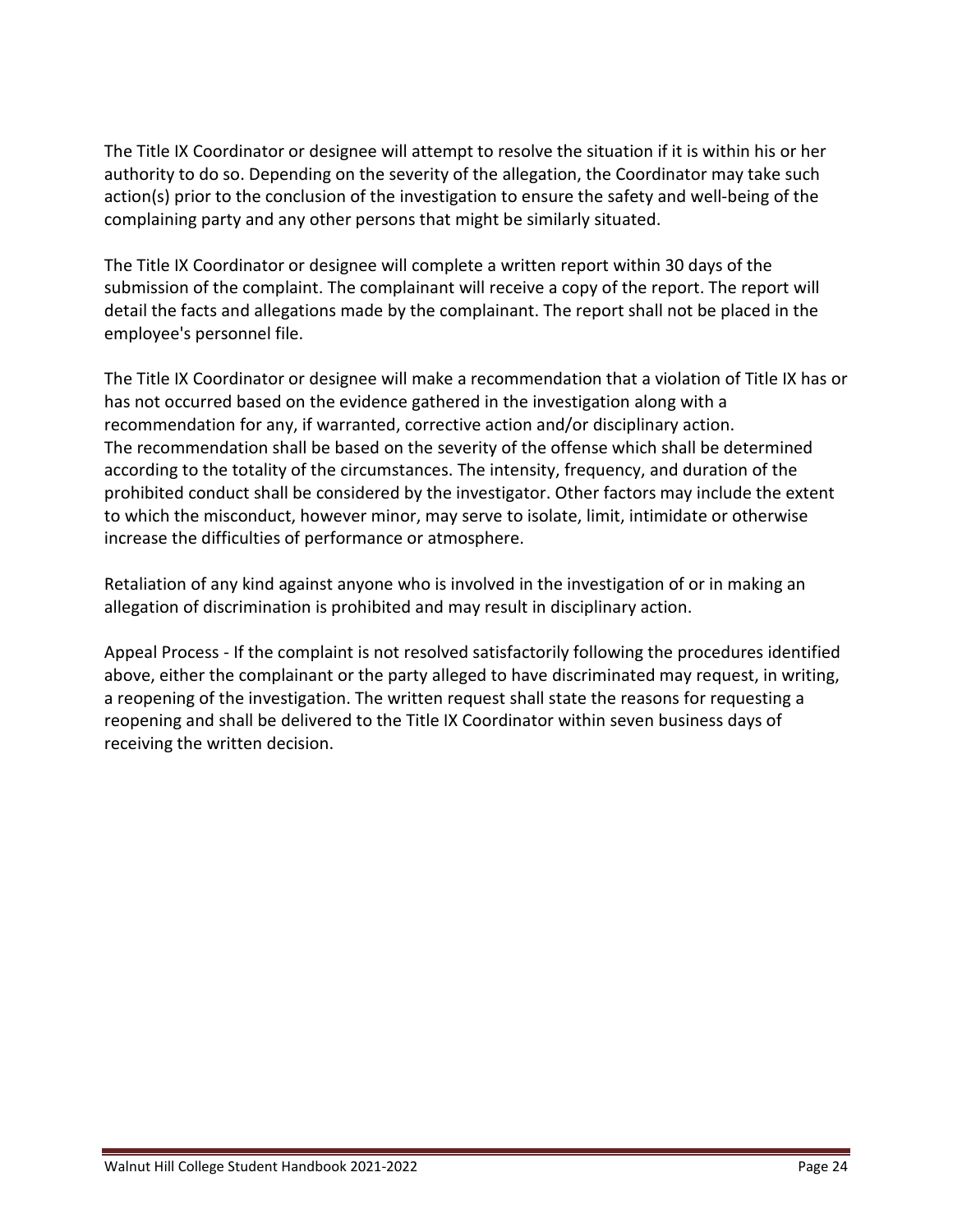# <span id="page-25-0"></span>**ACADEMIC INFORMATION**

#### <span id="page-25-1"></span>**ACADEMIC AWARDS AND HONORS**

Levels of academic honors are awarded to recognize levels of achievement based upon a student's GPA. The following ranges apply for honors status at the completion of each term:

| GPA RANGE     | <b>TERM HONORS</b>              |
|---------------|---------------------------------|
| $3.75 - 4.00$ | President's List                |
| $3.50 - 3.74$ | Dean's List/Gold Toggle Awarded |

The following ranges apply for honors status at graduation:

| <b>GPA RANGE</b> | <b>GRADUATION HONORS</b> |
|------------------|--------------------------|
| $3.75 - 4.00$    | Summa Cum Laude          |
| $3.50 - 3.74$    | Magna Cum Laude          |
| $3.25 - 3.49$    | Cum Laude                |

Cumulative GPA is utilized when determining graduation honors for each degree independently. In addition, a student who graduates with honors will have met the following criteria:

- 1. No academic, attendance or behavior probation
- 2. Name has never been on any suspension list
- 3. Student has met all graduation requirements including:
	- a. Completion of Student Life and Learning Program
	- b. Meeting all tuition and financial aid requirements
	- c. Completion of all assessments, courses, and internship hours successfully

#### <span id="page-25-2"></span>**ACADEMIC DEGREES AWARDED**

Walnut Hill College offers the following degrees:

Associate of Science Degrees:

- Associate of Science degree in Culinary Arts
- Associate of Science degree in Pastry Arts
- Associate of Science degree in Hospitality Management

Bachelor of Science Degrees:

- Bachelor of Science degree in Culinary Arts
- Bachelor of Science degree in Pastry Arts
- Bachelor of Science degree in Restaurant Management
- Bachelor of Science degree in Hotel Management
- Bachelor of Science degree in Food and Beverage Management
- Bachelor of Science degree in Entertainment and Leisure Management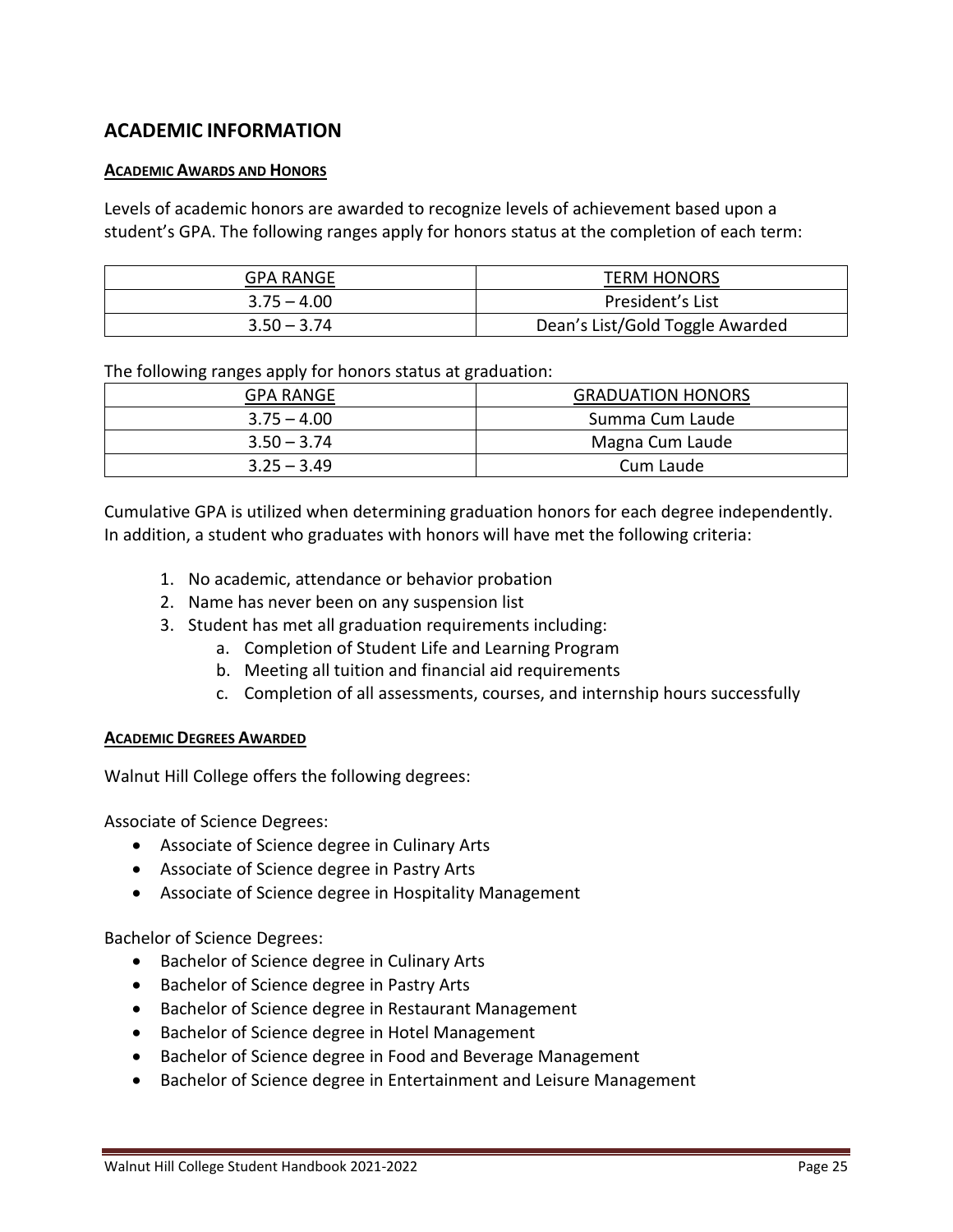#### <span id="page-26-0"></span>**ACADEMIC YEAR - DEFINITION**

A full-time academic year consists of three 10-week terms. The extended program runs from November to November or April to April and encompasses four 10-week terms. Walnut Hill College awards credits in compliance with ACCSC's quarter credit hour computations.

- Associate of Science degree length is 2 Academic Years
- Bachelor of Science degree length is 4 Academic Years

#### <span id="page-26-1"></span>**DEFINITION OF A CREDIT HOUR**

Use this information to see how many actual clock hours are in a credit hour:

- For classroom activities, 1 clock hour in a didactic learning environment  $= 2$  units
- For laboratory activities, 2 clock hours = 1.5 units
- For internship activities, 1 hour  $=$  1 unit

#### <span id="page-26-2"></span>**ARTICULATION AGREEMENTS**

Walnut Hill College has established articulation agreements with several area vocational high schools. Students having questions regarding the acceptance of their vocational high school credits should meet with a Student Success Advisor prior to his or her start date. A list of articulated schools may be viewed in the Office of Admissions located in Hunter Hall.

#### <span id="page-26-3"></span>**COURSES**

Walnut Hill College offers a wide range of general education and major specific courses. Students will not need to register for individual courses. It is important that students attend all classes and adhere to the college's attendance policy as it is outlined in this handbook.

#### <span id="page-26-4"></span>**Failure of a Course**

Students must earn a minimum of a 60% average in order to pass a course. Students who fail a course will be short the number of credits needed to successfully graduate and receive his/her degree. Students are cautioned that the failure of a course could have significant financial implications. Students may lose their financial aid should they fall below the required number of credit hours or fail to maintain Satisfactory Academic Progress as outlined in the Academic Policies section of this handbook.

For specifics on failing a Study Tour Course, please review the Tour Experiences section of this handbook carefully.

#### <span id="page-26-5"></span>**Retaking a Course**

A student who fails any course by not achieving a 60% average or above, or who is withdrawn for attendance or other reasons, will fall short of the required credits and therefore will not be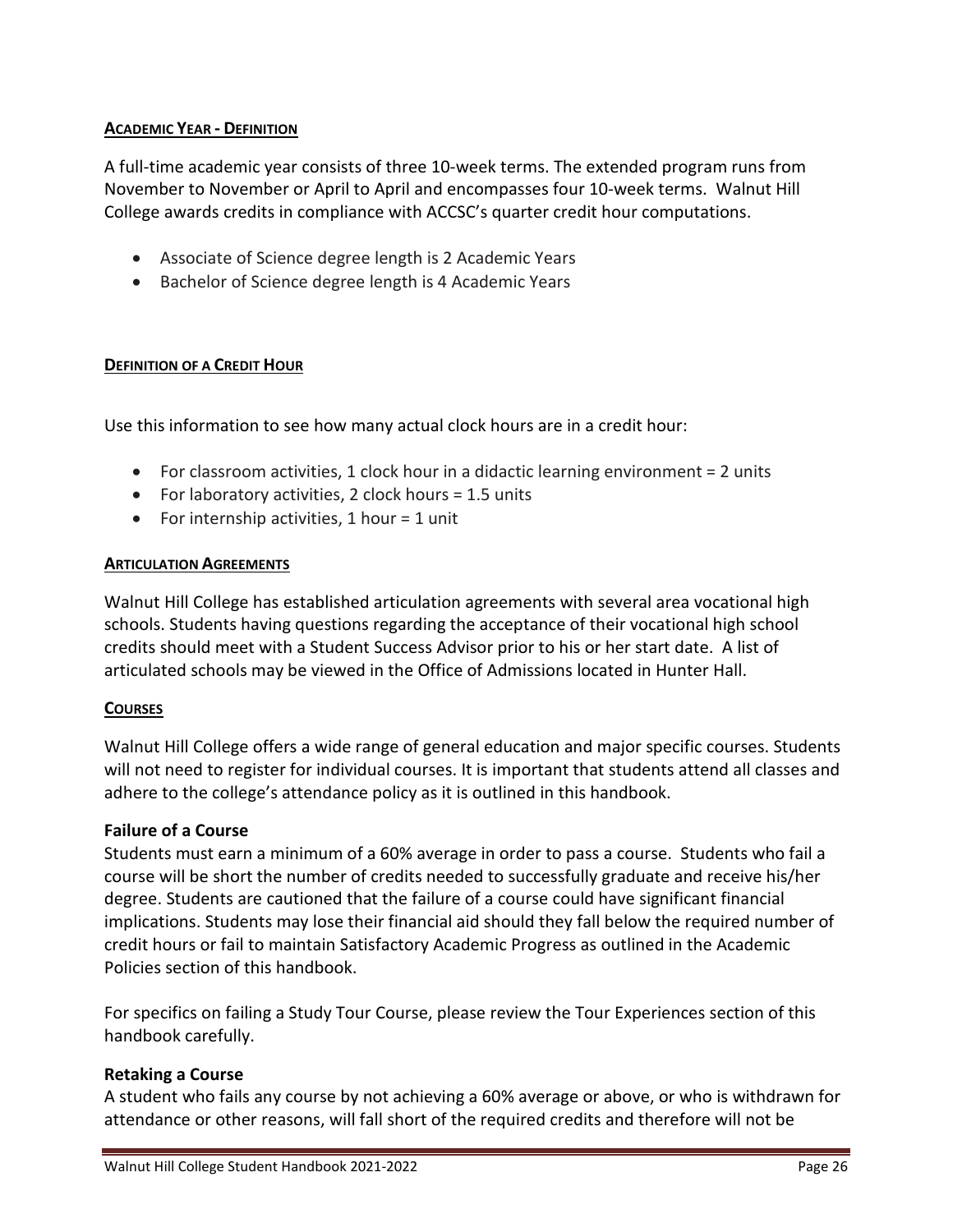eligible to graduate or receive a degree. A student must meet with a Student Success Advisor to arrange to retake a course. Retaking a course more than once requires approval from a Dean or department head.

#### **Retake Fees**

After the retake is approved, the student must pay the retake tuition fee in advance of the scheduled retake. Students will not be allowed into class until the retake has been formally approved and paid for in full. The tuition charge will be based on the number of credit hours. A charge of \$225.00 per retake credit will be assessed. An "F" will remain on the transcript, but only the new grade for the course will be calculated in the GPA.

If scheduling does not permit the student to complete a course retake prior to graduation, the student will not be eligible to graduate or participate in the ceremony until all requirements have been met. The retake must be completed within six months of the originally scheduled graduation date.

For specifics on retaking the Tour of France, the Management Florida Resort Tours, or the Hospitality Tour of England, please review the section outlined in the student handbook for these courses carefully. Student who are required to retake any of these courses will be charged a retake fee of \$900.00

#### <span id="page-27-0"></span>**FAMILY EDUCATIONAL RIGHTS AND PRIVACY ACT (FERPA)**

Students may inspect and review their educational records upon request. A student desiring to review his/her records must submit a written request which specifically identifies the record(s) to be reviewed. A copy of the College's FERPA policy is available for review in the student success office.

The college will not release any non-directory information about a student to outside parties without written consent from the student. Release of non-directory without consent is guided by state or federal laws. The release of directory information is not considered a violation of your rights of privacy under FERPA. The College is permitted to release this information unless the student specifically requests otherwise. Directory information is considered to be the student's name, address, telephone number, date and place of birth, program of study, participation in recognized activities, dates of attendance, certificates or degrees obtained, and the institution attended.

#### <span id="page-27-1"></span>**GRADUATION ELIGIBILITY**

Each course at Walnut Hill College is an integral part of the whole program. Students must complete all courses successfully and receive a grade point average (GPA) of 2.0 to graduate.

In addition to passing all courses, students must have completed all required projects and proficiencies, required hours for internships and student life and learning points. Student must have fully settled all financial obligations. Also, student must participate in financial aid exit interviews and have all financial aid paperwork properly completed.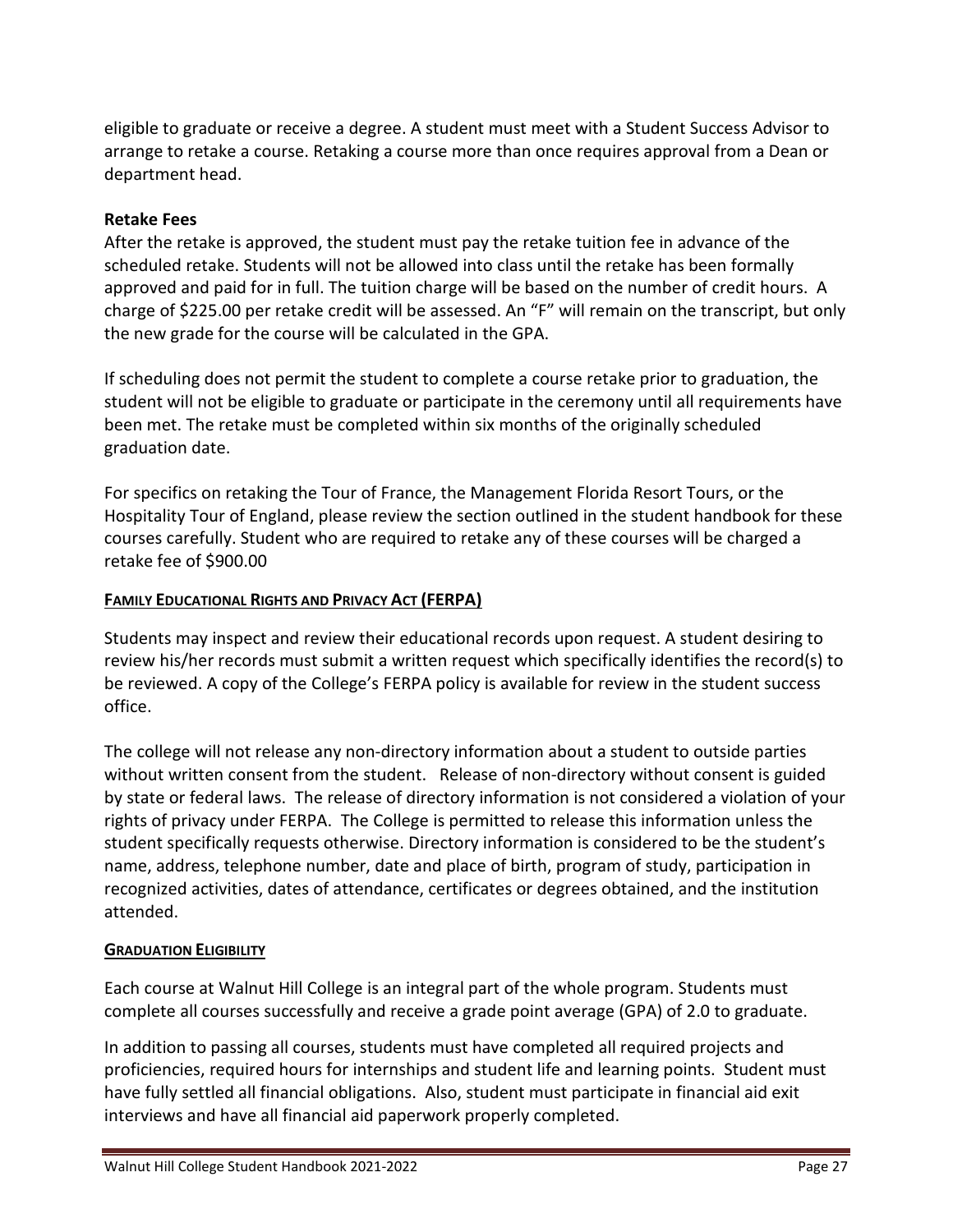If these requirements have not been fulfilled, the student will be ineligible to graduate and will not be permitted to participate in the graduation ceremonies.

Additional information on graduation requirements can be obtained from the Student Success Offices.

#### <span id="page-28-0"></span>**HOLIDAYS**

Walnut Hill College does not observe all federal, religious, and/or ceremonial holidays. It is important for students to understand that there are no excused absences from any class. In order for a student to ensure they are able to observe any holidays which are of significance to him/her, the student should consult the Academic Calendar available on the college website and plan accordingly.

#### <span id="page-28-1"></span>**INTERNSHIP**

Walnut Hill College offers students every opportunity to learn experientially. One of the primary methods in which this is accomplished is through the college's student run kitchens and dining rooms. Another method through which the college supports "real world" learning opportunities is the college internship program.

#### <span id="page-28-2"></span>**The Internship Experience**

Internships are experiences that can be a crucial part to your success for a number of reasons. Internships:

- Give you an opportunity to take the material that you are learning in the classroom and put it into practice in the world of work.
- Allow you to hone your skills.
- Provide you with input about your field and about your own work-style preferences.
- Develop a professional network of contacts that can connect you to possible job openings in the future.
- Help you to build your resume.
- Result in a professional contact that can potentially serve as a reference and offer you a letter of recommendation.

During your internship work experience, you will be working with on-site professionals and performing duties that are related to your chosen career field. In most cases, as long as you are continuing to gain new experiences, you have the option of working at the same internship site during all scheduled internship semesters. It is important to note that not all internships are paid experiences. Specific details related to your internship experience are available on the college website at [www.walnuthillcollege.edu](http://www.walnuthillcollege.edu/) under the Careers and Alumni tab.

All questions and assistance with this process may be directed to the Career Success Coordinator.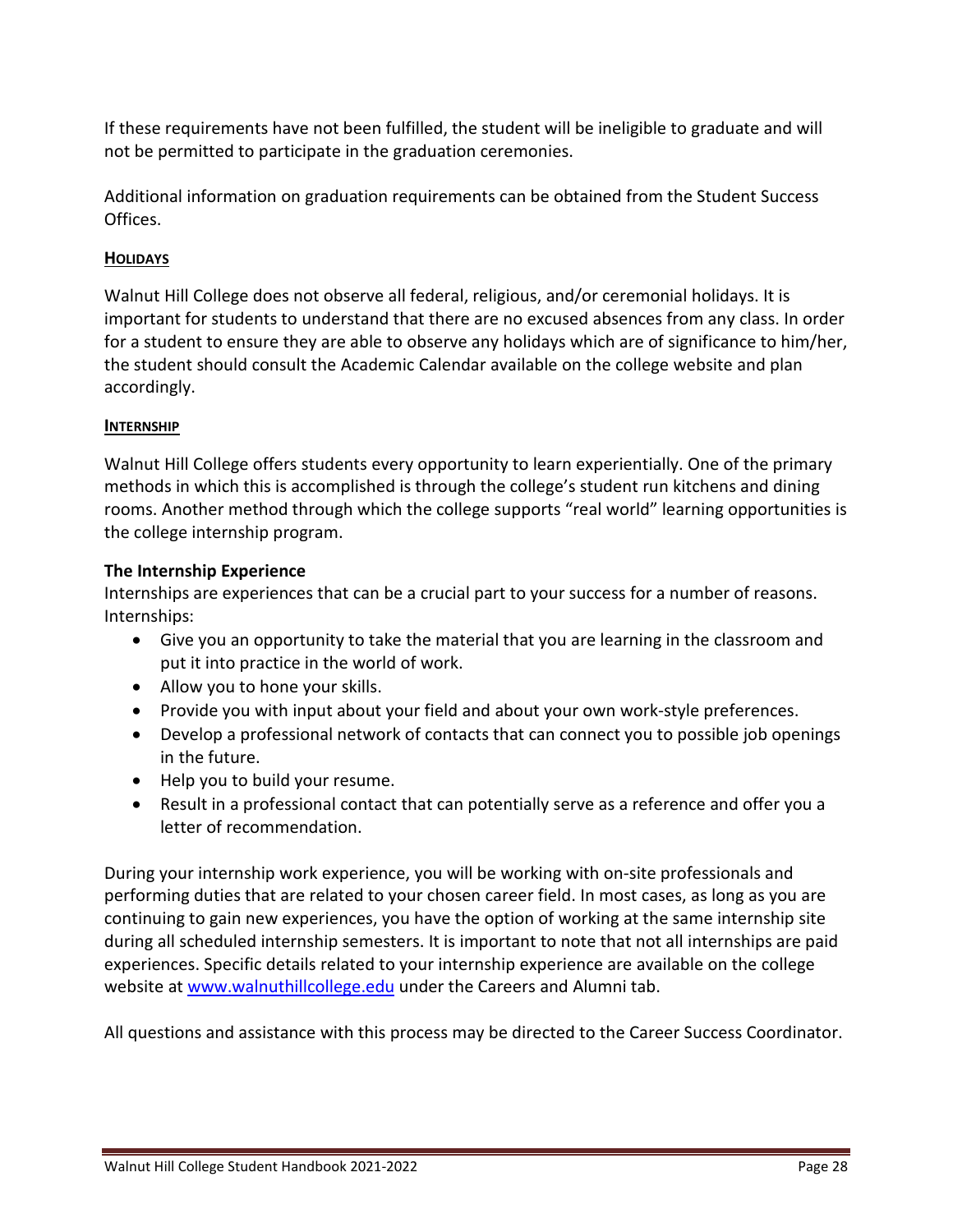#### <span id="page-29-0"></span>**LEAVE OF ABSENCE**

Students are not permitted to take a leave of absence from any degree program. They may, however, withdraw from a program and will be granted credit for any courses completed with passing grades. Students may retain the option to reapply for admission at a later date.

#### <span id="page-29-1"></span>**MAXIMUM PROGRAM LENGTH**

Students must complete all of their educational requirements within a maximum time frame of 1.5 times the length of the program. If a student fails to complete his/her studies within this maximum time frame, he/she will be dismissed. The Executive Vice President will review any extenuating circumstances to determine if an extension should be granted.

#### <span id="page-29-2"></span>**REFUND POLICY**

Students or applicants who wish to withdraw from Walnut Hill College must contact the college to initiate withdrawal procedures. For withdrawal before the start of school must submit verbal or written notice to the Office of Admissions. Withdrawal after the first class require written notice to the Student Success Office.

The address for both offices is: Walnut Hill College 4207 Walnut Street Philadelphia, PA 19104

- An applicant rejected by Walnut Hill College is entitled to a refund of all monies paid.
- For cancellations occurring within five days of signing the enrollment agreement and before the start of classes, all monies paid will be refunded.
- For cancellation occurring six days or more after the signing of the enrollment agreement, but before the start of classes, all monies shall be refunded except the \$50.00 application fee and \$100.00 termination fee.

Refunds calculated under this policy shall be sent to the student within 30 days of notice of cancellation, or the date the school determines the student has withdrawn. Walnut Hill College reserves the right to discontinue the enrollment of any student who's academic, attendance, or behavior performance does not meet the published standards set for students. *The refund date for actual refund computation purposes is the last date of actual attendance* 

*(LDA) by the student. Refunds for the term are as follows:* 

| <b>Full Time Program</b> |                                |
|--------------------------|--------------------------------|
| Week 1                   | 90% of tuition, less \$100.00  |
| Week 2-3                 | 55 % of tuition, less \$100.00 |
| Week 4-5                 | 30 % of tuition, less \$100.00 |
| <b>Week 6-10</b>         | No refund due                  |

#### **Extended Program**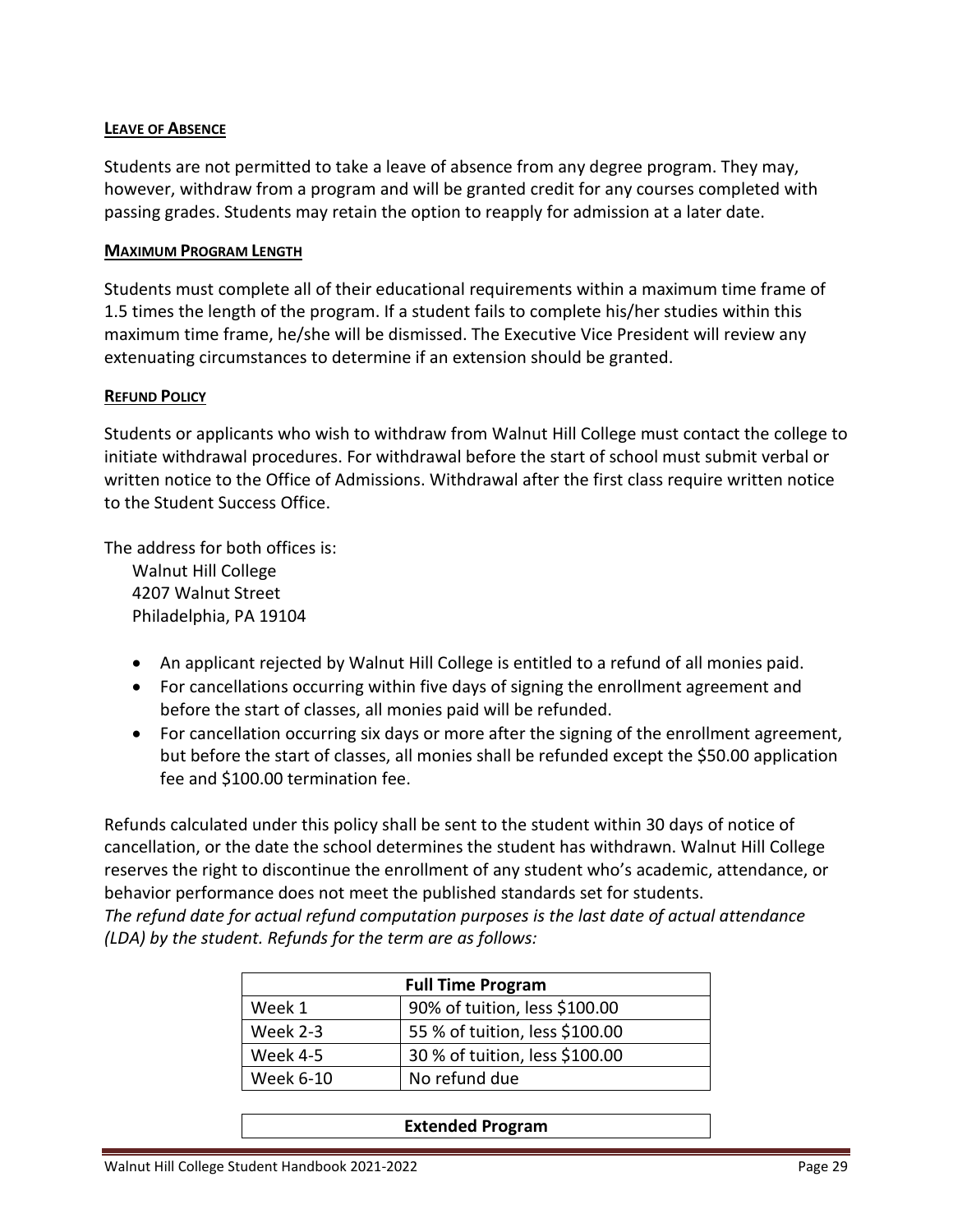| Week 1          | 90% of tuition, less \$100.00  |
|-----------------|--------------------------------|
| <b>Week 2-5</b> | 55 % of tuition, less \$100.00 |
| Week 6-10       | 30 % of tuition, less \$100.00 |
| Week 11-20      | No refund due                  |

Refunds are credited:

- 1) Unsubsidized Federal Stafford Loan
- 2) Subsidized Federal Stafford Loan
- 3) Federal Plus
- 4) Pell Grant
- 5) Any other Title IV Program
- 6) Other federal, state, private or institutional financial assistance
- 7) To the student

Additional monies will be sent directly to the student who signs the enrollment agreement unless a prior, specific written request is made by the student and any third party. This notice must be sent to the Office of Admissions in the same manner established above.

#### <span id="page-30-0"></span>**RETURN TO TITLE IV REFUND POLICY**

Important Notice to All Federal Student Aid Recipients: The federal Higher Education Act (HEA) of 1965 was amended in 1998 and new regulations were established with regard to Title IV student financial aid programs. Students earn their Title IV federal financial aid by attending class and if they are not enrolled long enough to earn all of their aid, the "unearned" portion must be returned to the appropriate Title program.

When a student withdraws on or before 60 percent of a term, the Federal Return of Title IV Funds calculation is performed. The calculated percentage of the term completed becomes the percentage of Title IV aid earned. The total Title IV aid disbursed to the student, or that could have been disbursed to the student minus the amount of Title IV aid earned by the student yields the amount of Title IV loan and grant aid that is unearned and that must be returned. The percentage is determined by dividing the total number of calendar days completed by the total number of calendar days in the term. If a student has completed more than 60 percent of the term, he/she is considered to have earned 100 percent of the Title IV aid received for the term.

Any unearned funds will be returned as soon as possible, but no later than 45 days after date the school determined student withdrawal. If a student has received disbursed aid in excess of the calculated earned aid, then funds must be returned to the federal financial aid programs in the following order:

(1) Federal Direct Unsubsidized Stafford Loan,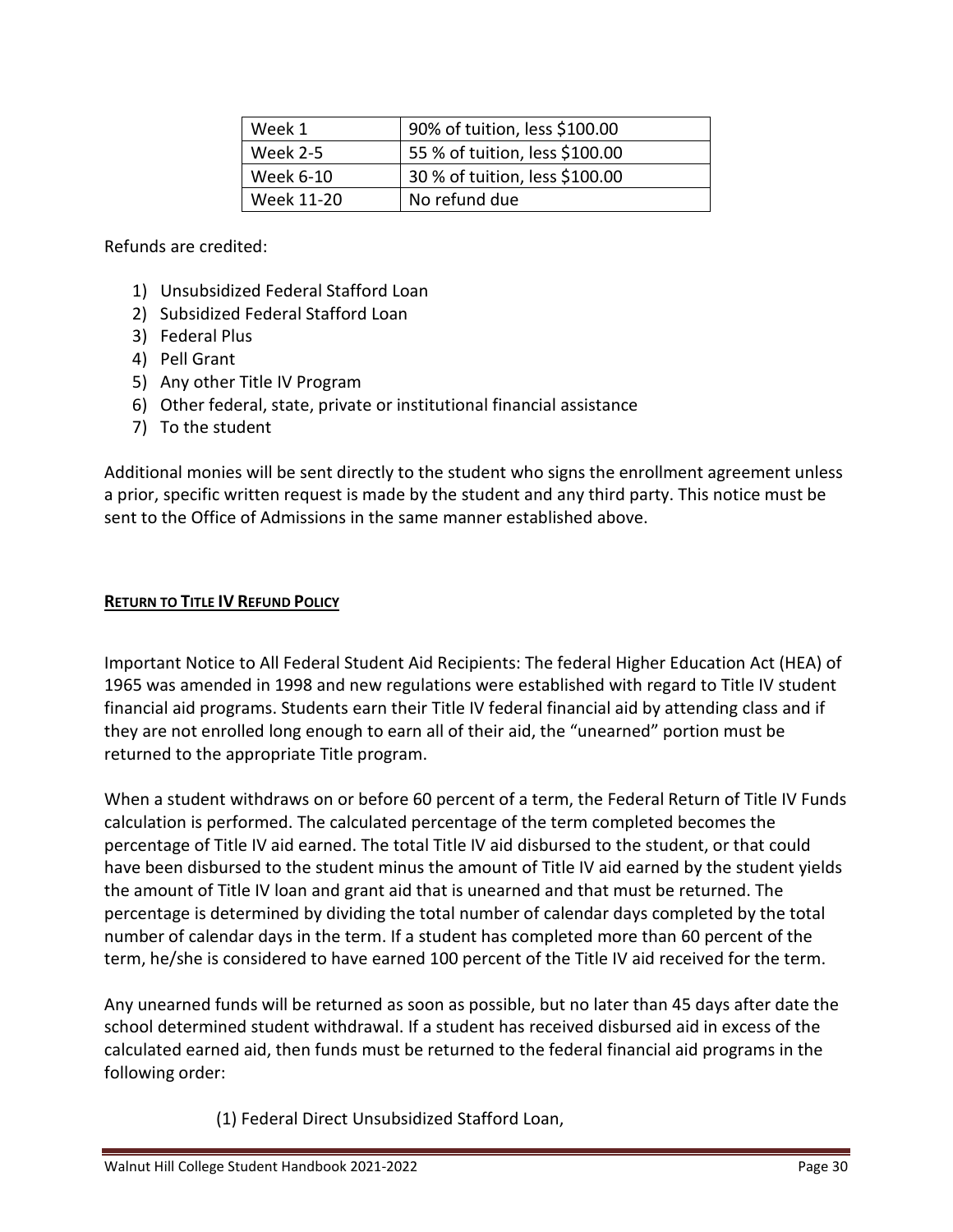- (2) Federal Direct Subsidized Stafford Loan,
- (3) Federal Direct Parent Plus Loan,
- (4) Pell Grant,
- (5) any other Title IV program,
- (6) other federal, state, private or institutional financial assistance,
- (7) to the student.

Additional monies will be sent directly to the student who signs the enrollment agreement unless prior, specific written request is made by the student and any third party. This notice must be sent to the Office of Admissions in the same manner as established above.

A student will only be eligible for a post-withdrawal disbursement of federal financial aid if the amount of the disbursed aid is less than the amount of the earned federal financial aid for outstanding current, allowable charges.

Refunds are calculated according to state, federal and accrediting commission guidelines. The calculation most favorable to the student will be utilized.

#### <span id="page-31-0"></span>**SCHOOL CLOSINGS AND DELAYED OPENINGS**

It is possible that we can experience a delay in the start of a school day or a cancellation of a full day of classes due to severe weather. During severe weather situations, students should check Schoology Updates or call the college for information using the following procedures:

- The college has set up a special "hotline" for you to get updates and information about possible class delays and cancellations.
- Call 215-222-4200 and enter the four-digit code: 3333 when prompted. You will then hear a status report for the day. Check the number frequently during the day as the status may change.
- What time is a decision made?
	- o In general the college makes a decision by 6:15 a.m. The most up-to-the-minute information on weather and road conditions is needed before a final decision can be made.
- Restaurant Operations, Market Production, and Pastry Production classes are not cancelled or delayed due to snowstorms. Special announcements will be available on the hotline regarding these classes as well.
- Make-up Classes
	- o For all canceled classes, you will either be asked to complete an alternative class meeting via the college LMS, or an alternate meeting date will be scheduled in place of the original class.

#### <span id="page-31-1"></span>**STUDENT LIFE AND LEARNING**

The world is your classroom. We want to encourage you to learn, have fun, and take advantage of every opportunity. Walnut Hill College Student Life and Learning program will engage you in upbeat learning opportunities outside of your scheduled classes.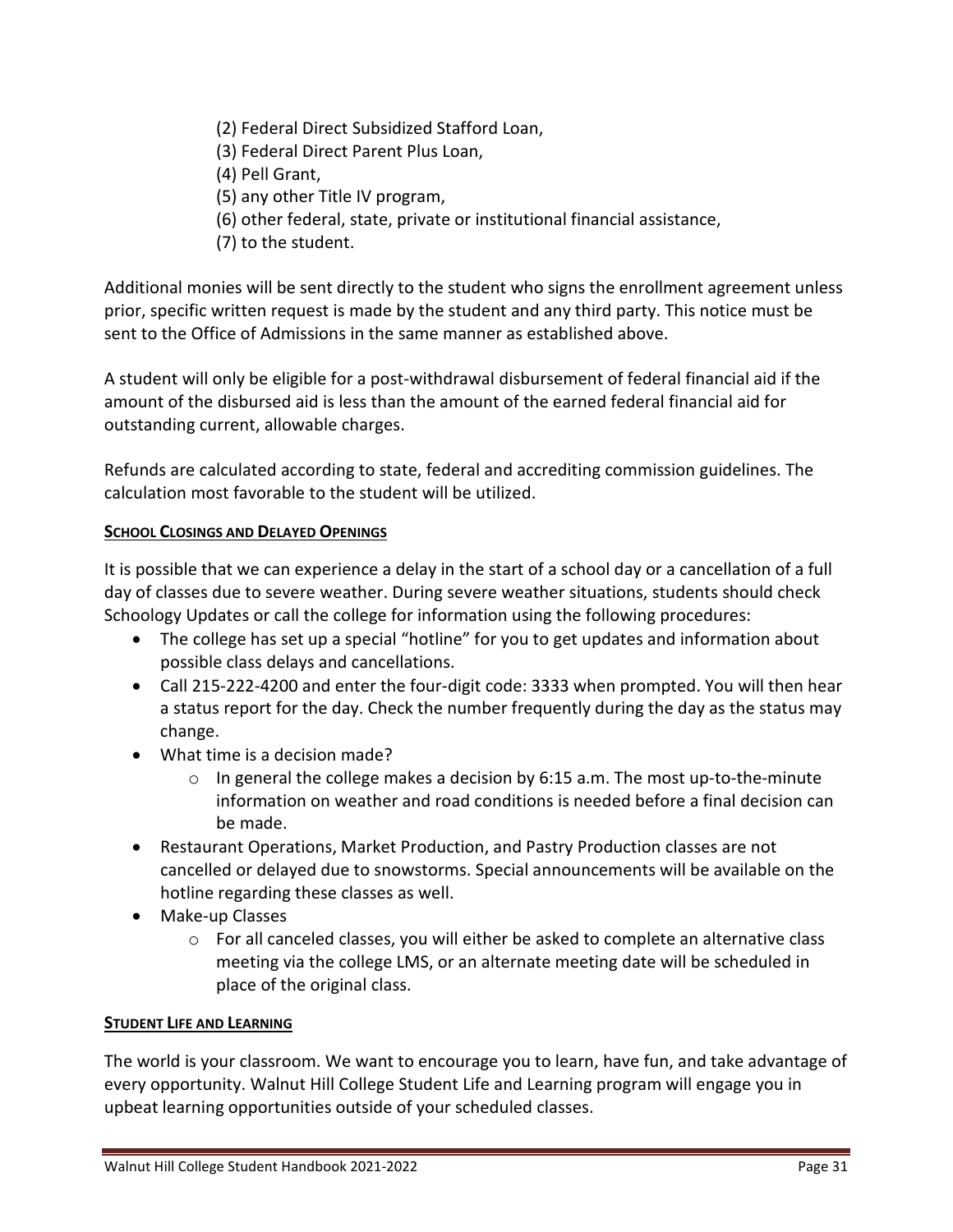The college is alive with student activities and learning opportunities. There are over two dozen student clubs and organizations. The Office of Student and Community Engagement sponsors special activities. If you are a Residential Learning student you will find many special events scheduled during the evening and weekends. There are also many special events held at the college during which students can participate.

The Student Life and Learning program will also help you enhance your resume. If you become a coordinator or officer in a student organization you may list those achievements on your resume. If you receive letters of commendation for volunteering during special college events you may list those achievements on your resume as well.

#### <span id="page-32-0"></span>**How the Program Works**

Five points are required per each full-time term of the Associate of Science Program. Students may not carry over completed hours into a new term. The total number of points necessary to complete the graduation requirement is 30 points. You will be required to accumulate five points by participating in student activities at the college.

- If you exceed the minimum of five points in a ten-week term you will receive a special notation on your transcript.
- If you complete 15 points in a ten-week term you will receive the institutional credit with special commendations.
- If you complete 20 points in a ten-week term you will receive the institutional credit along with an excellent achievement award.
- If you complete 25 points in a ten-week term you will receive the institutional credit and a President's commendation and award.
- If you complete 150 points at the end of the contracted program, you may receive an honorable mention.

Each student activity will have a point value associated with it

• For example attending a wine tasting, a cooking demonstration or a sports activity might be worth one point. Longer student activities such as a snowboarding, a trip to NYC, etc. might be worth two points.

The staff facilitator at the event will take role and keep a record of your participation, however, students are required to complete a Student Life and Learning form and obtain a facilitators signature for each event attended/completed. At the end of the term, students must submit the completed form via Schoology to their Student Life and Learning Course. Students' hours will appear on transcript as institutional credits.

A "No-Call/No-Show" and/or "Leaving an Event/Abandoning an Activity" without permission of the on-site event contact will result in non-recording of any hours accrued at that event and an 'assignment of consequences' designated by the event contact will follow. Failure to report to an event which a student committed to without advance notice may result in the loss of hours as an additional penalty.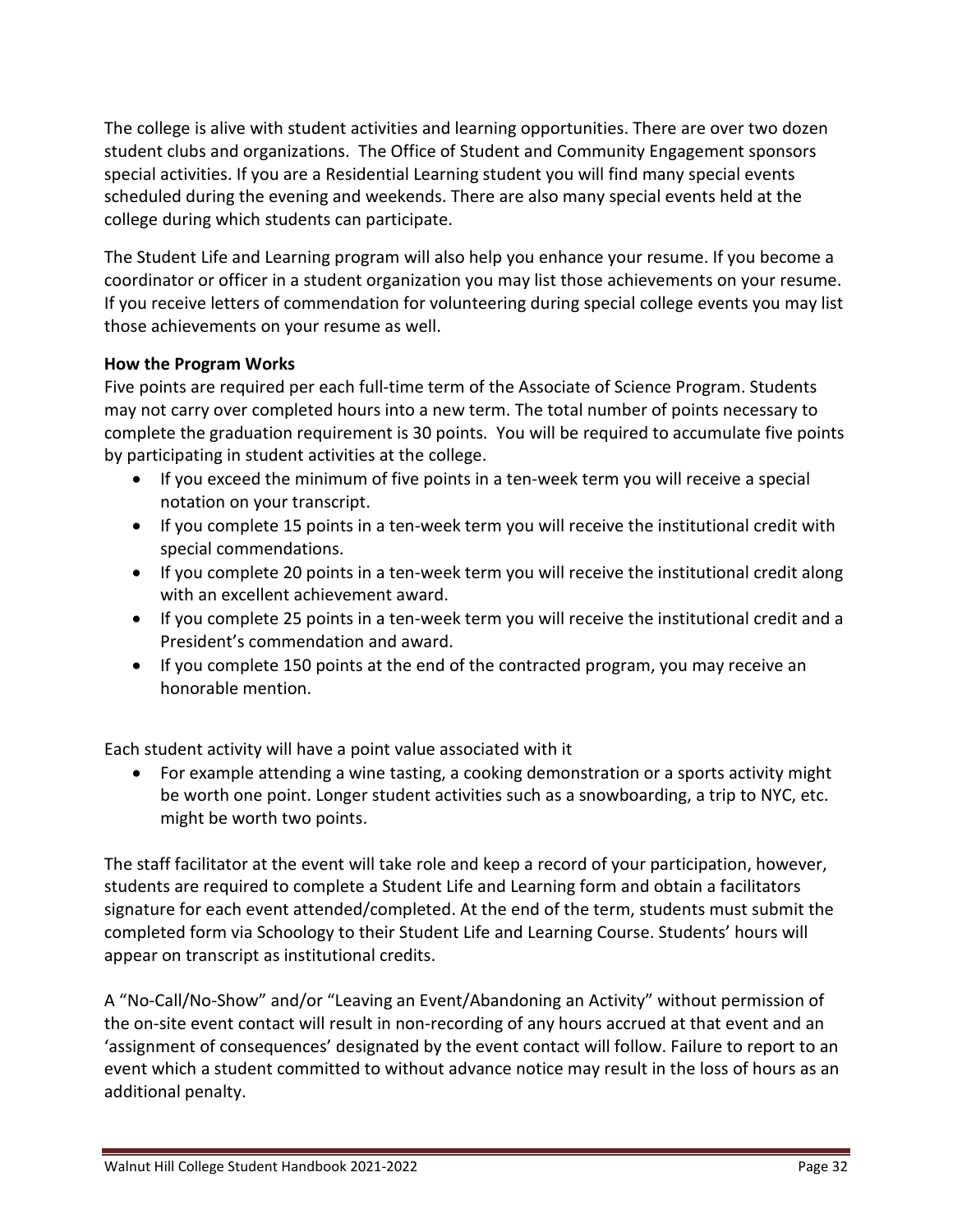#### <span id="page-33-0"></span>**Frequently Asked Questions**

#### *What qualifies as Student Life and Learning credits?*

- Attending the full session of any student organization meeting and event
- Participating in a student activity sponsored by the Office of Student and Community Engagement
- Volunteering to participate in a special event at the college
- Events that are designated as Student Life and Learning opportunities and are at least 45 minutes in length

#### *What does not qualify for Student Life and Learning credits?*

- Planning and coordinating student organization meetings and events
- Tasting and Student Appreciation events
- Café TRS except specially designated events that have a specific start and end time

#### *What happens if you do not complete the five hours per ten-week term?*

• Student Life and Learning Points are a requirement for graduation from Walnut Hill College. Students will not be eligible for graduation without fulfilling the Student Life and Learning requirement.

### *I have a training plan or contract with my Student Success Advisor. I am required to attend meetings, study group or mentoring sessions during the Student Success Hour, but I would like to attend a student activity. Which one should I attend?*

• You must fulfill your training plan and contract first. Meetings with your Student Success Advisors, scheduled faculty meetings, scheduled mentoring sessions, and scheduled study group take precedent over student event and activities.

#### *How will I know how many points are associated with each activity?*

• All promotional material such as handouts, posters and posting on our web site will have a special symbol noting the number of points you will receive by participating in that particular activity.

#### <span id="page-33-1"></span>**STUDENT SUCCESS AND ACADEMIC ADVISING**

The aim of the Student Success Office is to enable each student to reach their potential both as a scholar and as a person. As partners, mentors and teachers, the faculty at Walnut Hill College is committed to helping all students succeed.

We recommend that students schedule regular meetings with their instructors to review progress and course material or if they have any course-related questions. If there is a specific question that cannot be addressed by an instructor, students are encouraged to make an appointment to see the department director or Dean.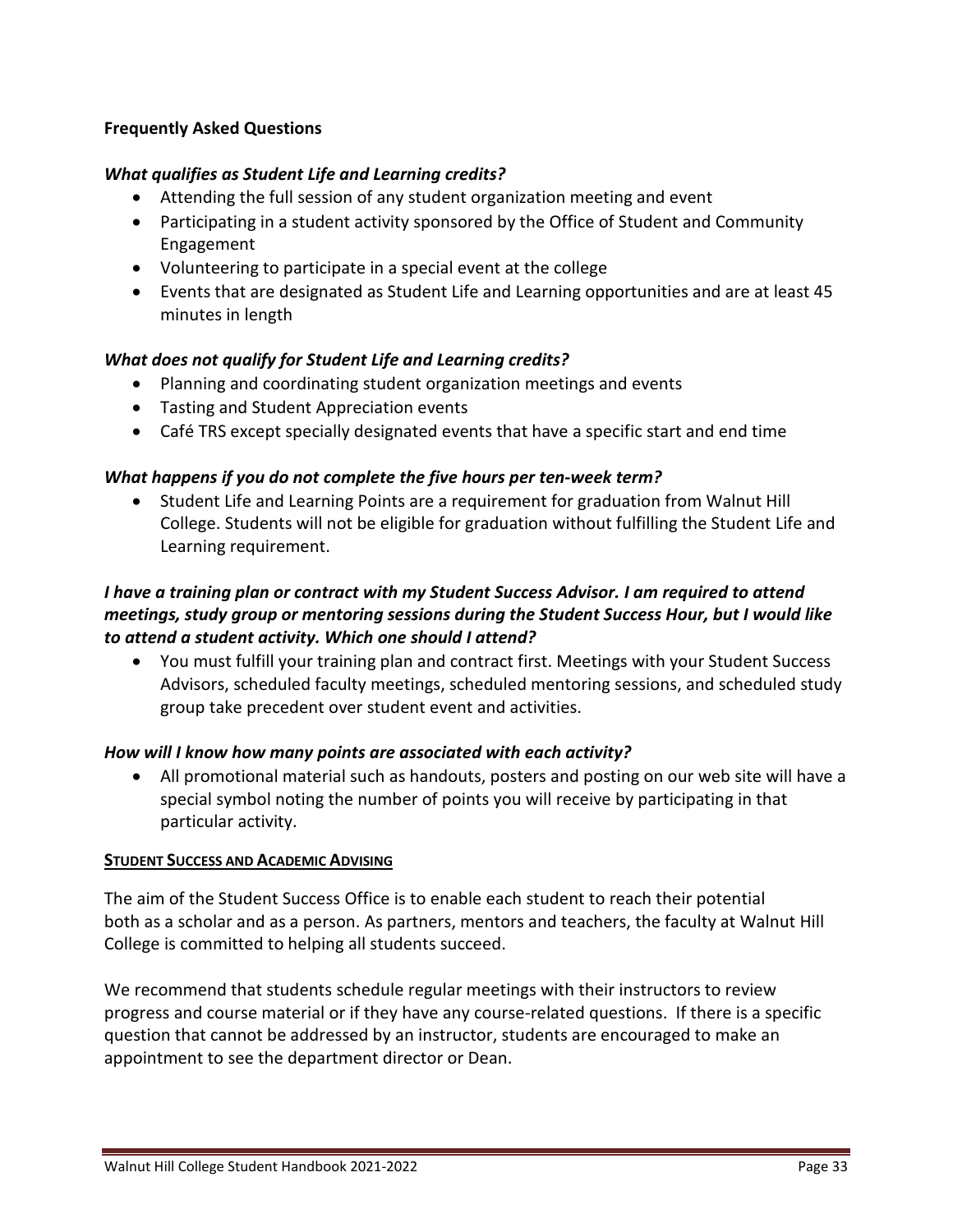#### <span id="page-34-0"></span>**Academic Advising**

The Student Success Office provides assistance for all students at the college. Students may contact a Student Success Advisor to review his/her program, check his/her academic progress and attendance, bolster study skills, or strengthen academic performance.

The academic advising program encompasses study groups, tutoring, and mentoring. Individualized care is provided to help students achieve their full academic potential. Students with special academic needs should meet with the Chief Academic Officer or Student Success Advisor.

#### <span id="page-34-1"></span>**Classroom Seating**

The college believes that students who sit in the front and center most portion of a classroom, or the "Cone of Attention," are more successful academically than those who sit in the back and sides of the room. The college encourages all students to sit within the "Cone of Attention." During classes in which extra seating is available, students will be required by the instructor to move to the front and center of the classroom.

#### <span id="page-34-2"></span>**TOUR EXPERIENCES**

As a part of a student's tuition to Walnut Hill College, all students will be enrolled in a Study Tour Course that will take them across the globe in a unique and exciting learning experience. These tour experiences are courses and students will accumulate necessary credits toward earning their degree.

During the term in which a student is enrolled in a tour experience, students will be required to meet weekly as a part of a separate course in which tour preparation paperwork will be completed. As a part of the Study Tour Course, students will be graded on a numerical basis with an average of 60% as the minimum score for passing the class. Grading will be based upon a combination of assessment tools including, but not limited to, student responsibility, pre- and post-tour assignments, quizzes, and discussions.

Students who miss a scheduled Tour Experience for any reason, will not be refunded in any way. Additionally, students must pay all applicable course retake fees and complete a Tour Experience retake course at the college. Should a student be unable to embark on his/her scheduled tour he/she must meet with the Executive Vice President and the Chief Academic Officer to determine an appropriate course of action.

There are no reductions in tuition for students who do not participate in, or who do not complete the tour.

#### <span id="page-34-3"></span>**Tour Experience Eligibility**

In order for students to be eligible to participate in a Tour Experience, they must:

- Be current with all tuition payments and/or other financial obligations to the college;
- Have a minimum cumulative grade point average (GPA) of 1.75 at the end of the term preceding his/her scheduled tour;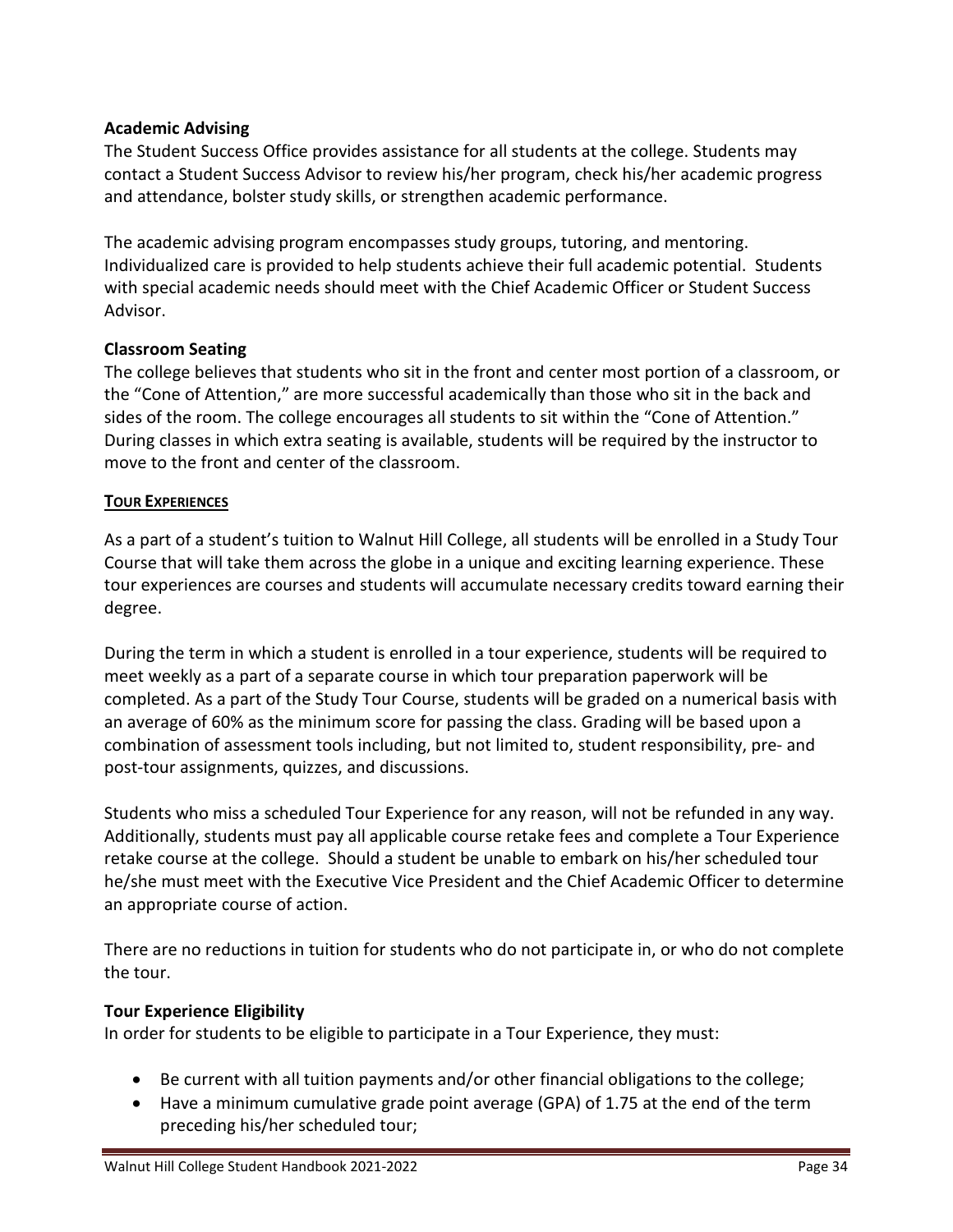• Have completed a minimum of 67% of their degree program.

Students not meeting all of the above requirements will be notified by their department director not later than six weeks prior to the course departure. The student will be scheduled instead for the on campus Tour Experience retake, based on course availability, at no additional charge in order to receive the credits normally earned during the Tour Experience.

## <span id="page-35-0"></span>**Tour Experience Retakes**

Any student who does not pass his/her scheduled Tour Experience will be required to retake the course paying all applicable retake fees. The Tour Experience retake is held on campus at Walnut Hill College and is not offered every term. Failure of a Tour Experience may jeopardize a student's ability to graduate on time.

# <span id="page-35-1"></span>**Tour Experience Expectations and Dismissal**

Students must travel with the college, without alterations to the itinerary or length of stay. Students must travel during their assigned week. There are no options to change schedules or travel dates.

As a student's behavior should be representative of a hospitality professional, it is also important to the college. Students who abuse any of the college's policies and/or tour policies may be dismissed from the tour and from the college without any formal probation or previous notice at the discretion of the tour leader.

## <span id="page-35-2"></span>**Tour Locations**

The locations for the tour experiences are carefully chosen for each program to ensure exciting and appropriate learning experiences occur. Although tour locations may change during a student's program, the current locations are listed below.

- All actively enrolled students in the college's culinary and pastry arts associate degree programs will participate in the Tour of France.
- All actively enrolled students in the college's hotel and restaurant management associate degree programs will participate in the Management Florida Resort Tour.
- All students actively enrolled in the colleges bachelor degree programs will participate in the Hospitality Tour of England.

# <span id="page-35-3"></span>**Travel Documents and Tour Experience Planning**

Students are required to, and solely responsible for obtaining any passports and/or visas necessary to participate in their Tour Experience. As a part of his/her First Year Freshman Seminar course, students will be required to obtain, and present his/her travel documents to the instructor. In an effort to permit students sufficient time to obtain travel documents, students will have until the end of the freshman year, third term, to present documentation. Students will be reminded of this requirement during the Strategies for Success course. Students who fail to obtain their travel credentials prior to the completion of that course will receive a grade of Incomplete until the credentials are secured and presented or until the completion of the next term. Students who fail to present the documentation by that time will receive a failing grade for the Strategies for Success course and may be required to retake the course paying all applicable fees.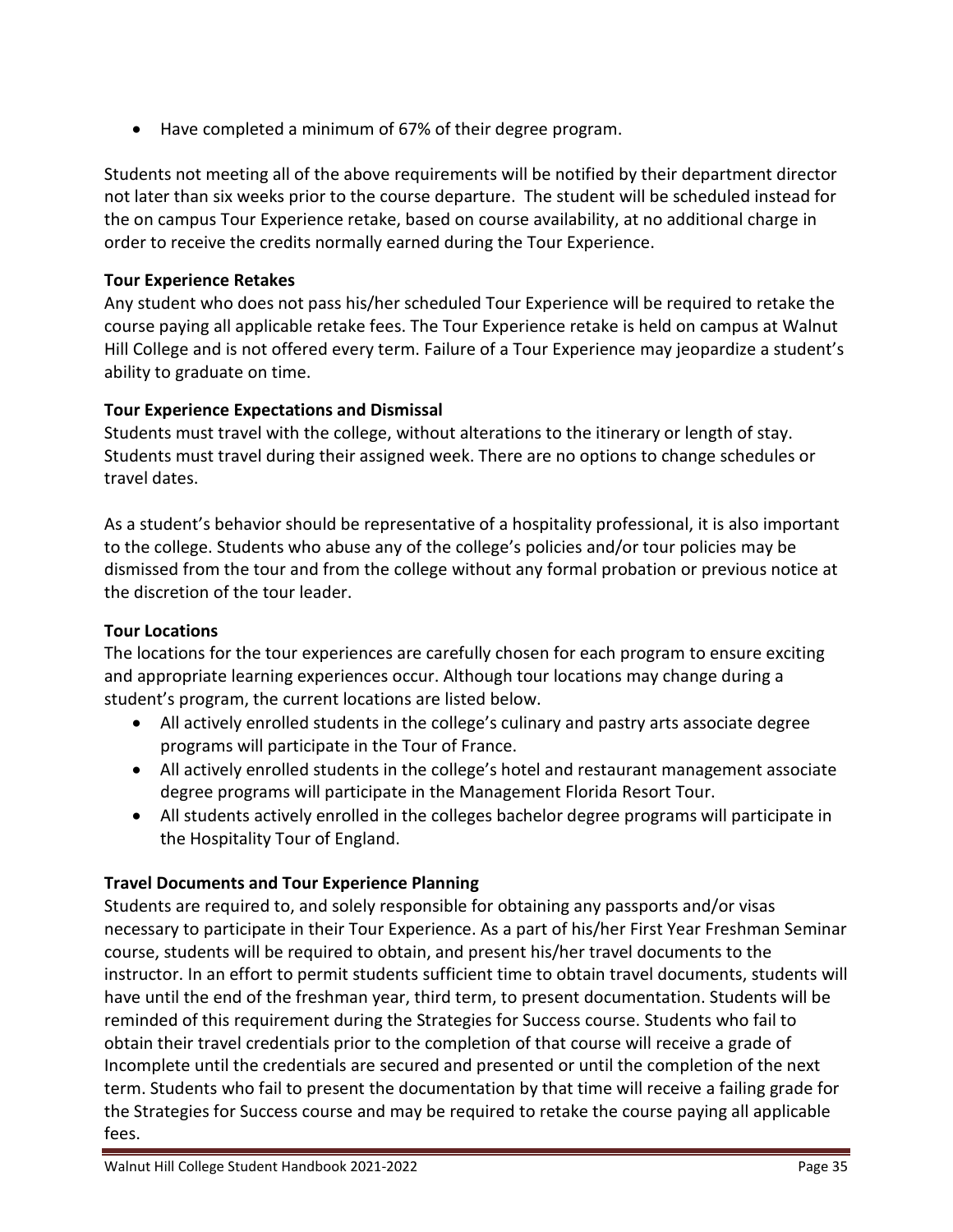Failure to receive all necessary travel documents on time will result in the student being ineligible for the scheduled tour and, therefore, will earn a failing grade for the scheduled Study Tour Course. Those without proper travel documents may not reschedule their Tour Experience and must complete the on campus Tour Experience retake course.

Students who hold passports or travel documents from foreign countries are urged to see the Executive Vice President immediately since the French, Bahamian, or British governments may require a visa. Visas and other travel documents can take months to process. Foreign students who cannot obtain a proper visa to travel internationally will need to complete the on campus Tour Retake in order to receive the credits normally earned during the tour.

Other considerations when planning ahead include dress code and wardrobe. Students should be aware that the purposes of these trips are purely educational; therefore, you will be expected to be in proper business attire for most of the trip. Proper business attire includes suits or sports jackets, button shirts, and ties for men and the proper business suits and dresses for women. Students are urged to evaluate, budget, and plan for your wardrobe now.

## **TRANSFER CREDITS**

# **Transfer Credit Policy**

Transfer students from accredited postsecondary institutions may submit their transcripts for a course-by-course evaluation to determine if credits are transferable. Each applicant's transcript is given individual attention and the Chief Academic Officer or a Student Success Advisor will ultimately determine whether transfer credits will be accepted. The following standards will apply:

- The institution awarding the credit must be an accredited, two-year or four-year degreeawarding institution.
- Only credits earned in courses in which the student received a grade which is equivalent of "C" or better will be eligible for a transfer.
- Courses taken beyond the last ten years are not accepted unless a degree has been granted.
- To be granted an Associate of Science or Bachelor of Science degree from Walnut Hill College, the student must complete a minimum of 50% of their program at this institution.

## **Applying for Transfer Credit Evaluation:**

- 1. Notify your Admissions Representative and Financial Aid Officer that you have previously attended another college/university.
- 2. To submit your request to an Student Success Advisor for evaluation make sure you have fulfilled the following:
	- a. Download transfer application from Walnut Hill College's webpage [\(www.walnuthillcollege.edu\)](http://www.walnuthillcollege.edu/)
	- b. An official sealed transcript must be submitted to an Student Success Advisor for evaluation with the following:
		- i. A separate completed transfer application form for each course to be evaluated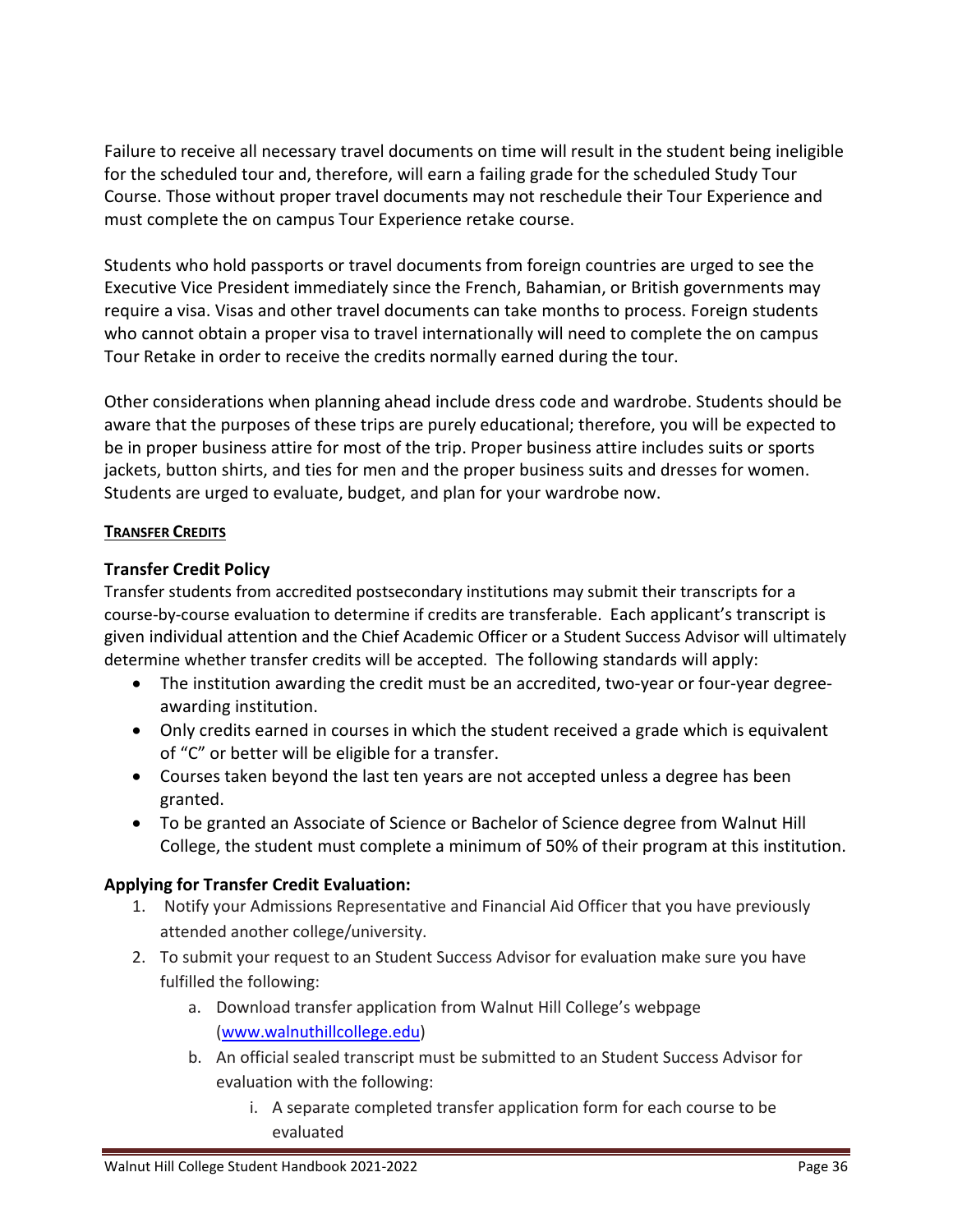- ii. Copies of the course description or syllabi for each course to be reviewed
- c. All requests must be submitted to a Student Success Advisor one month prior to a student's first term at Walnut Hill College
- d. Students will receive a notification by mail from the Student Success Advising Department stating whether their request was approved or denied
- e. Students must then make an appointment with a Student Success Advisor for their initial transfer credit meeting.
- 3. The student is responsible to meet with his/her Financial Aid Officer to discuss the following procedures and requirements.

# **Transfer Student Financial Aid Policies and Procedures**

For Federal and State Financial Aid

TITLE IV (Federal Student Aid) Policy

- Prior to disbursing Title IV (Federal Student Aid) funds to transfer students, Walnut Hill College must obtain a financial aid history for a student who has received federal student aid at a prior post-secondary institution and must inform NSLDS (National Student Loan Data System) with identifying information about the transfer student to receive updates through the Transfer Student Monitoring Process.
- Through Transfer Student Monitoring Process, the financial aid history is used to identify students who may be ineligible for federal student aid due to issues such as: exceeding aggregate loan limits, loan default, and/or overpayment on a grant and/or student loan(s).

## Walnut Hill College TITLE IV (Federal Student Aid) Procedure

• To adhere to TITLE IV policy, during the admissions application process to Walnut Hill College, undergraduates who wish to transfer credits into their program of choice, official documentation of approval of transfer credits and enrollment status must be presented to the financial aid administrator along with the financial aid file to determine Title IV eligibility.

## PHEAA - Pennsylvania State Grant Policy

• When certifying eligibility for the PHEAA State Grant for a recipient who has transferred to Walnut Hill College, the financial aid administrator must complete the State Grant academic progress testing. The grant should not be credited until the student or school at which the student received prior State Grants provides Walnut Hill College with the information needed to test academic progress and eligibility determined. The certifying financial aid administrator may delay and/or reject the transfer student's eligibility for lack of progress until the student provides the academic transcript in accordance with the State Grant academic progress policy.

## Walnut Hill College PHEAA – Pennsylvania State Grant Procedure

• To adhere to the PHEAA State Grant policy, prior to the final crediting of funds to transfer students, a copy of the official academic transcript from the prior post-secondary institution where PHEAA state grant was last credited must be submitted to Walnut Hill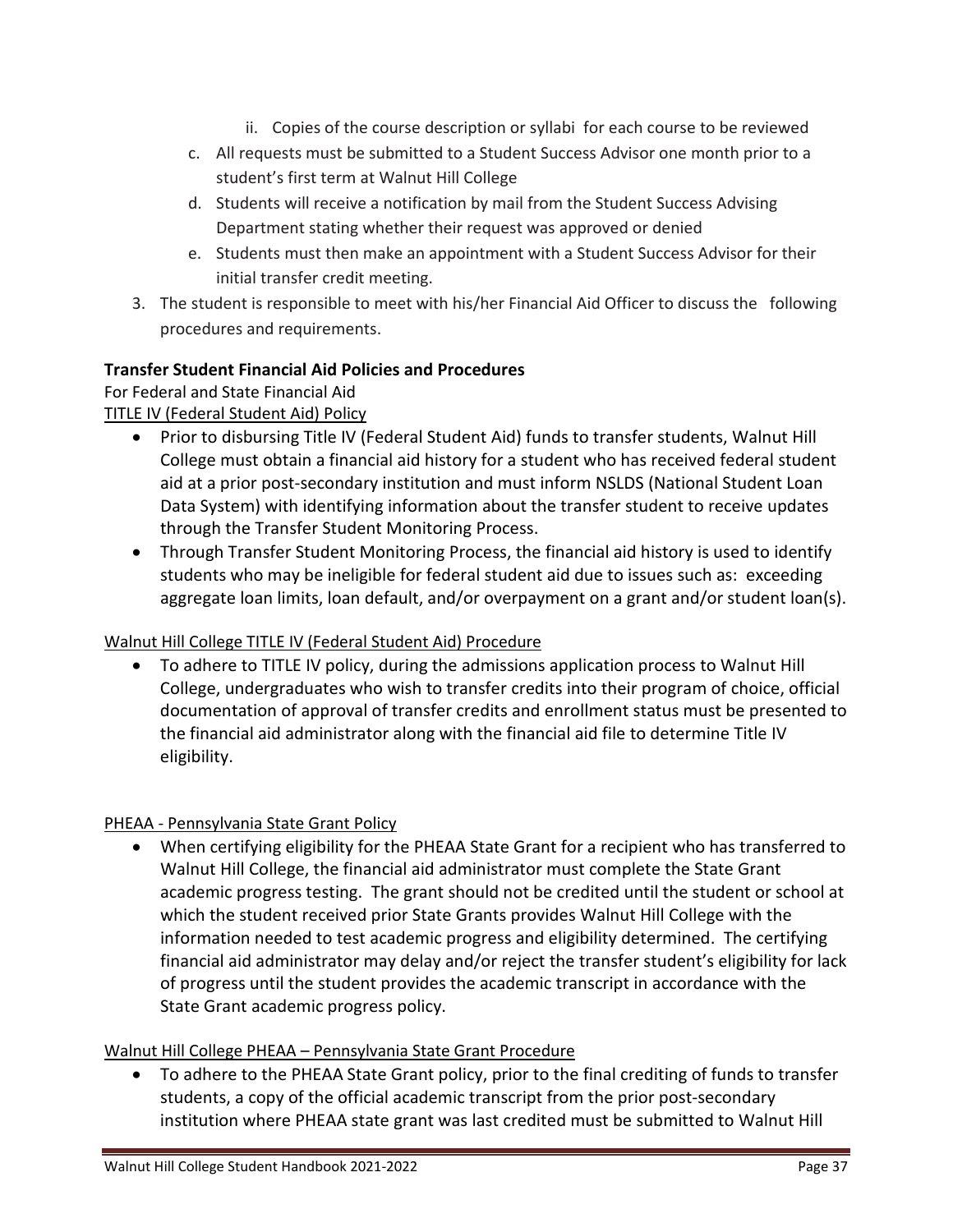College's financial aid office to complete the academic progress testing.

• PHEAA State Grant final crediting is also reviewed and confirmed at the certification of the fall, winter, and spring rosters, summer rosters, and the annual reconciliation rosters.

#### **TRANSFERRING PROGRAMS**

#### **Internal Transfer Policy:**

A current student who wishes to transfer programs internally at Walnut Hill College must contact a Student Success Advisor to initiate the transfer. As a part of this meeting the Student Success Advisor and the student will discuss how the new degree program will better support the student in achieving future career aspirations. Students must additionally meet with a Financial Aid Officer to discuss financial outcomes of the forthcoming decision. Students should keep in mind that transferring programs may affect their financial aid eligibility and graduation date. If it is determined the student will initiate a transfer of programs, he or she must follow the internal transfer procedure outlined below. Although the Chief Academic Officer in conjunction with a Student Success Advisor will ultimately determine whether transfer credits will be accepted, the following standards will apply:

- Only credits earned in courses in which the student received a grade with is equivalent of "C" or better will be eligible for transfer.
- To be granted an Associate of Science or Bachelor of Science degree from Walnut Hill College, the student must complete a minimum of 50% of their program at this institution.

#### **Internal Transfer Procedure:**

- Students must complete an internal transfer meeting with a Student Success Advisor expressing reasons for the change in major and how the transfer will facilitate future goal attainment following graduation.
- Students must then consult with a Financial Aid Officer prior to initiating the program transfer.
- If the program transfer is approved, the Student Success Advisor will then determine a new course plan with the student.
- Upon completion of the meeting with the Student Success Advisor and Financial Aid Officer, if it is determined that a degree program transfer is in the best interest of the student, the student must meet with an Admissions Representative to sign a revised Enrollment Agreement reflecting the change in program.
- Upon approval the Student Success Advisor will update the status of the student and officially transfer them in the new program\*

\**Students who wish to transfer programs within the college must apply and submit approval prior the start of the following term in order to be officially enrolled in the new program.*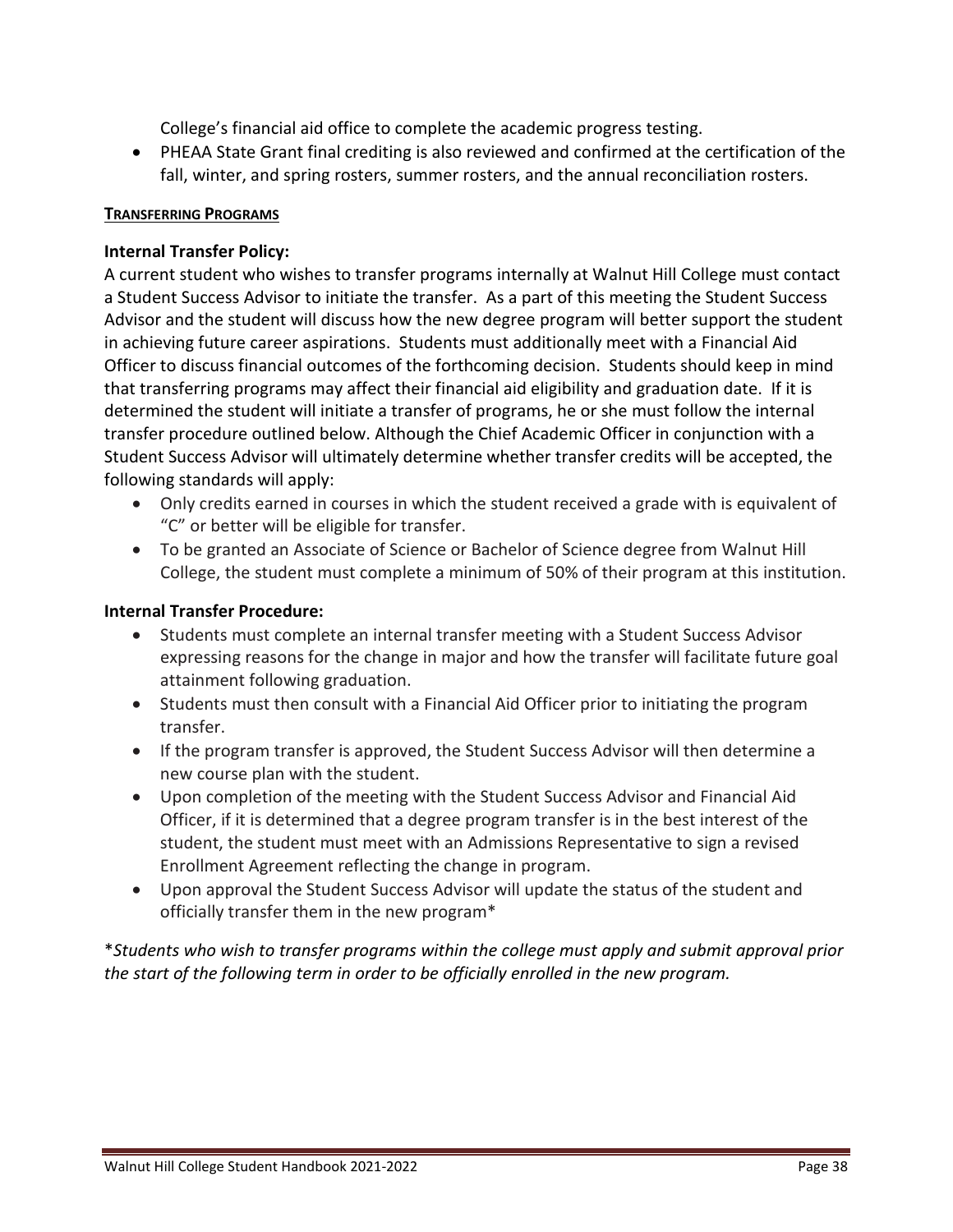# **PROFESSIONALISM AND CODE OF CONDUCT**

One of the most important educational and developmental processes students will experience at Walnut Hill College is that of developing the temperament and attitude required of hospitality professionals.

Students should view enrollment in the college as an important step in professional development and must understand the level of standards and expectation of performance. Listed below are some guidelines:

- 1. Adhere to the dress code for all classes.
- 2. Arrive for class on time.
- 3. Submit assignments on time.
- 4. Turn cell phones off during any class or during any official college function.
- 5. Use of foul language is unacceptable.
- 6. Act in a professional and refined manner with respect for fellow students, faculty, and staff.
- 7. Address staff members as "Mr." or "Ms.", or by title, faculty members as "Professor" and culinary/pastry faculty as "Chef."
- 8. Be supportive, fair, and helpful to your classmates.
- 9. Treat college buildings, furnishings, and equipment with care and respect.
- 10. Be supportive of Walnut Hill College. It is now an important part of your career.

Whenever a student is representing the college, whether in class, at a special event, at a career fair, during internship, or even enjoying a Student Life and Learning event, he or she is expected to follow the rules of conduct laid out in this handbook and to act in a manner that will reflect positively on the college. Students are expected to respect staff, faculty, classmates, visitors, college premises, and the profession for which they are training. Should a student exhibit behavior that is less than acceptable, he or she will be required to meet with the department director to address the deficiencies. Behavior problems may result in sanctions up to and including dismissal from the college.

## **CODE OF CONDUCT: STUDENT RIGHTS AND RESPONSIBILITIES**

Walnut Hill College, like all academic institutions, exists for the advancement of knowledge, the pursuit of truth, the development of students, and the promotion of the well-being of society. Free inquiry and free expression are indispensable to the attainment of these goals.

Students are expected to exercise their freedom to learn with responsibility and respect to the general conditions which maintain such freedom. The college has developed the following regulations concerning student conduct which safeguard the right of every individual to exercise fully the freedom to learn without interference.

## **Code of Personal Conduct and Community Regulations**

Walnut Hill College students are subject to the provisions of this handbook while on college property, and when involved with off-campus programs, activities and events related to, or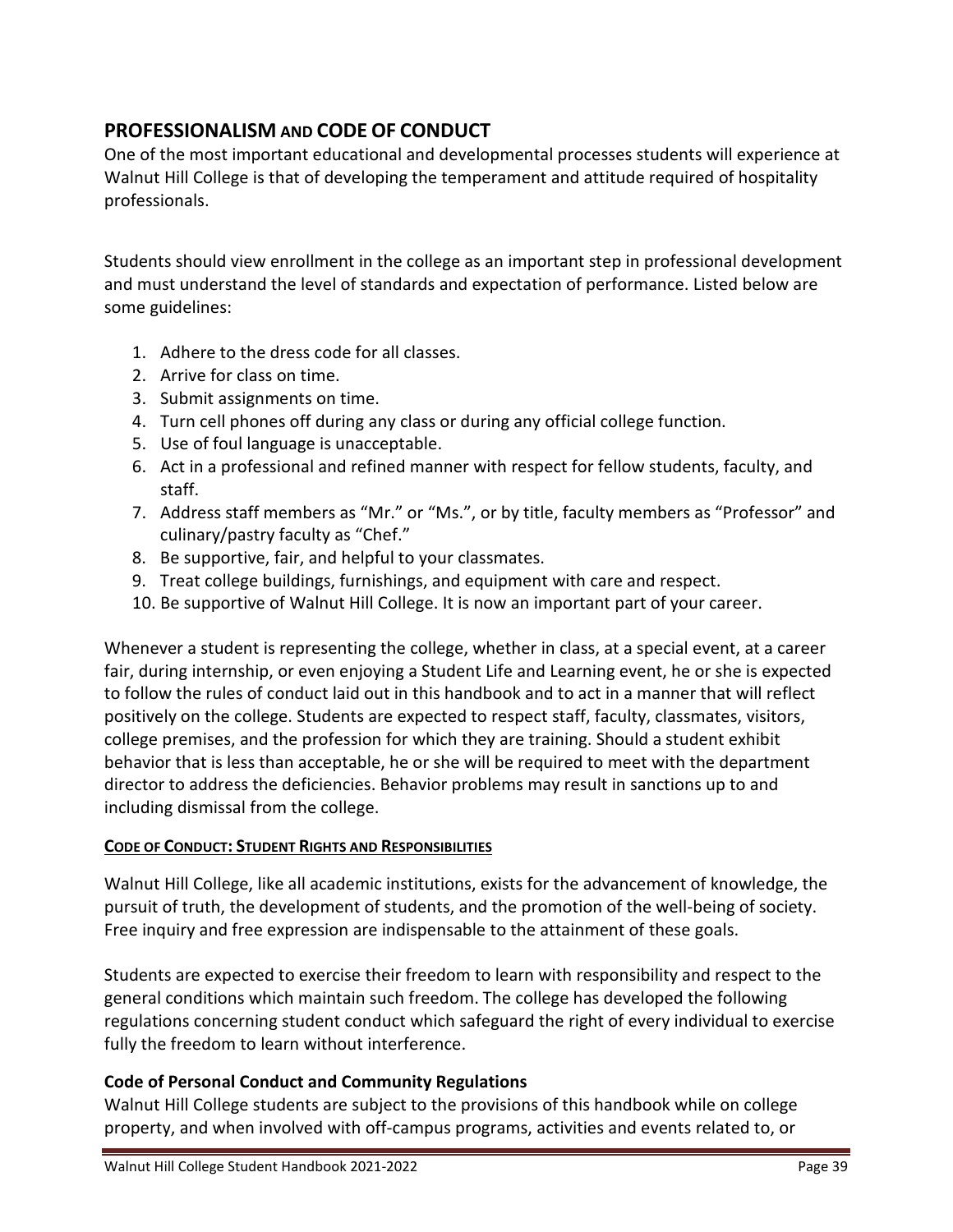sponsored by the college. Students are also expected to follow the tenets of the student code of conduct when privately off-campus. Alleged off-campus student code violations having, or potentially having, a direct, detrimental impact on the college's educational functions, its community members, or the local community are subject to adjudication within the campus judicial system.

This misconduct includes, but is not limited to:

- 1. Dishonest conduct including false accusation of misconduct, forgery, alteration, or misuse of any college document, record or identification.
- 2. Providing information known to be false to any college official.
- 3. Lewd, indecent, or obscene conduct.
- 4. Disorderly conduct, which interferes with teaching, administration, or other college activities.
- 5. Actions which endanger the student, the college community, or the academic process.
- 6. Failure to comply with the directions of college officials or the terms of a disciplinary sanction.
- 7. Unauthorized entry or use of a college facility, or refusal to vacate a facility when directed to do so by an authorized official of the college.
- 8. Damage to, or destruction of, college property or the property of others on the college premises.
- 9. Possession of firearms or other weapons on college property contrary to law.
- 10. Acting with violence or aiding, encouraging, or participating in acts of violence.
	- a. Physical behavior that involves an expressed or implied threat to interfere with an individual's personal safety, or that causes the person to have a reasonable apprehension that such harm is about to occur.
	- b. Personal insults and/or personally abusive language likely to provoke a violent reaction by the listener or listeners to the speaker.
- 11. Unauthorized possession or use of alcoholic beverages on college property, or in the course of a college activity.
- 12. Unauthorized possession or use of illegal drugs:
	- a. The sale, gift or transfer of drugs, controlled substances, or drug paraphernalia to another student or any other person on Walnut Hill College property or in the course of a college or student organization activity.
	- b. The term "controlled substances" is defined in Pennsylvania law, and includes, but is not limited to, substances such as marijuana, cocaine, narcotics, certain stimulants and depressants, and hallucinogens.
- 13. A violation of any Pennsylvania or federal criminal law.

Walnut Hill College has a "zero tolerance" policy with regard to a student under the influence, in possession of, or in the presence of drugs or alcohol. This, along with any violation of school policy, may result in sanctions as outlined below.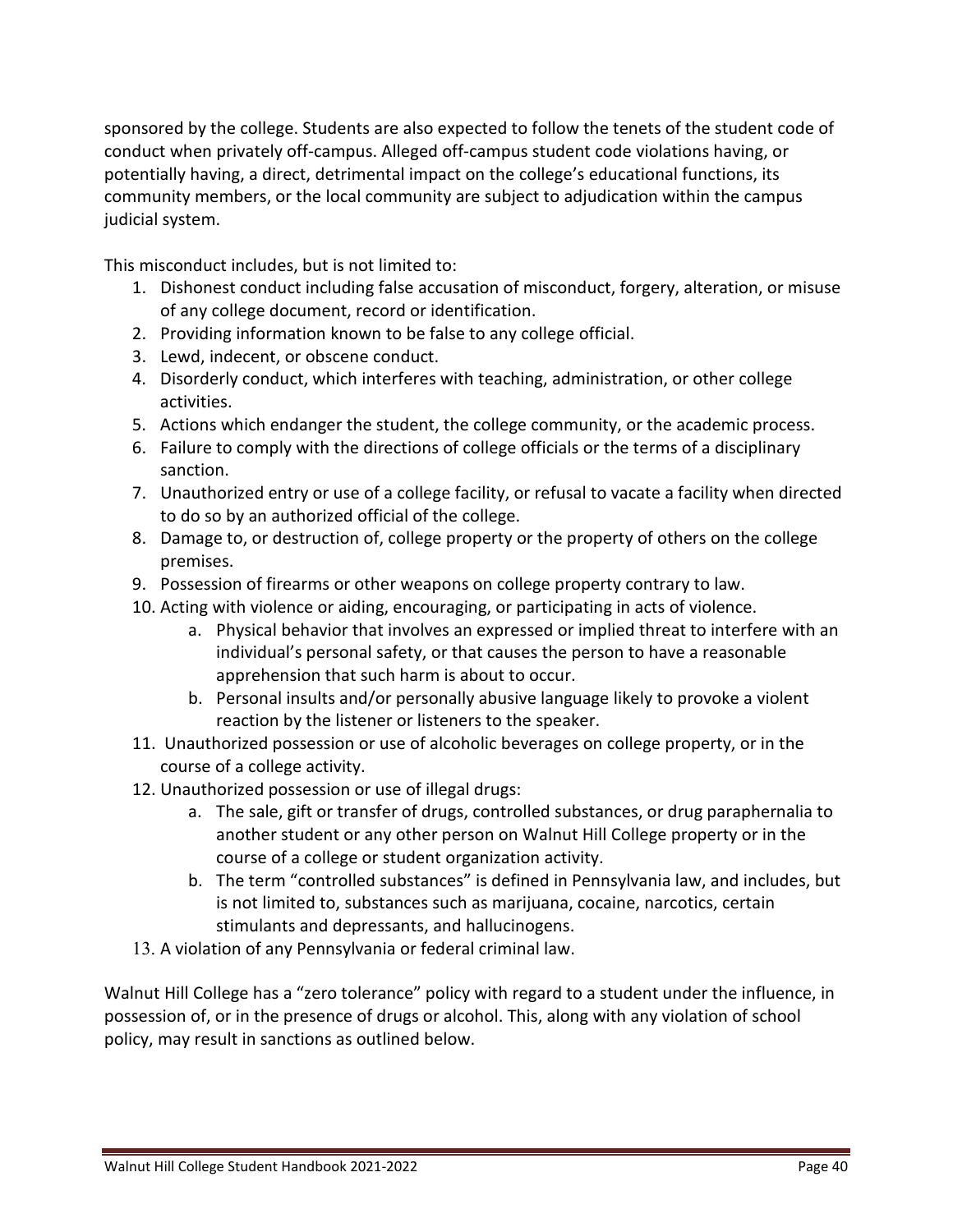## **CONDITIONS OF SANCTION**

As a component of a disciplinary sanction, hearing authorities may impose conditions that are educational in nature and reflect the nature and gravity of the offense. Conditions of a sanction may include, but are not limited to, educational seminars, reflective essays, restrictions on right of access to campus facilities and programs, restitution for damage, room changes, and letters of apology to those affected, parental meetings, and revocation of honors or awards.

The obligation to "protect" our college community which includes students, staff, and visitors to our campus is paramount. Any member of Walnut Hill College community who compromises the safety and/or security of the college will be required to participate in "service hours" related to the college to help "repair" or "repay" the damage they did to their community or the community at large.

# **SANCTIONS**

Students and student organizations of Walnut Hill College accept the responsibility to abide by all college policies. Student's failure to meet these obligations, as determined by a college official, will justify appropriate disciplinary sanctions. Disciplinary sanctions are defined as follows:

# **Reprimand**

Reprimand is an official notification of unacceptable behavior and a violation of the student code of conduct. Any further misconduct may result in more serious disciplinary sanctions. All reprimands will contain conditions noted under "Conditions of Sanction".

## **Disciplinary Probation**

Disciplinary Probation is a conditional status imposed for a designated period of time. Further violation of the student code of conduct while on probation will be viewed not only as a violation based upon the act itself, but also Violation of Disciplinary Probation which may result in further action up to and including suspension or expulsion. Disciplinary probation may place specific restrictions on the student or student organization. These may vary with each case and may include restriction from participating in extracurricular and/or residence life activities, use of noneducational facilities or other restrictions as determined by the administration.

## **Interim Suspension**

When the actions of a student threaten the good order and discipline of the college, the Executive Vice President may invoke an interim suspension on the student, pending a prompt investigation and sanction review. The Executive Vice President will also determine whether the suspended student is allowed to remain on college property pending the completion of the investigation. In the event that the Executive Vice President is away from campus or otherwise unavailable, any member of the executive branch (President, Chief Academic Officer, Vice President of Administrative Services) may impose an interim suspension consistent with the following procedure.

- The Executive Vice President initiates an interim suspension by providing the President with information of:
	- a) the events causing the threat to exist;
	- b) the name of the student and actions allegedly violating college regulations; and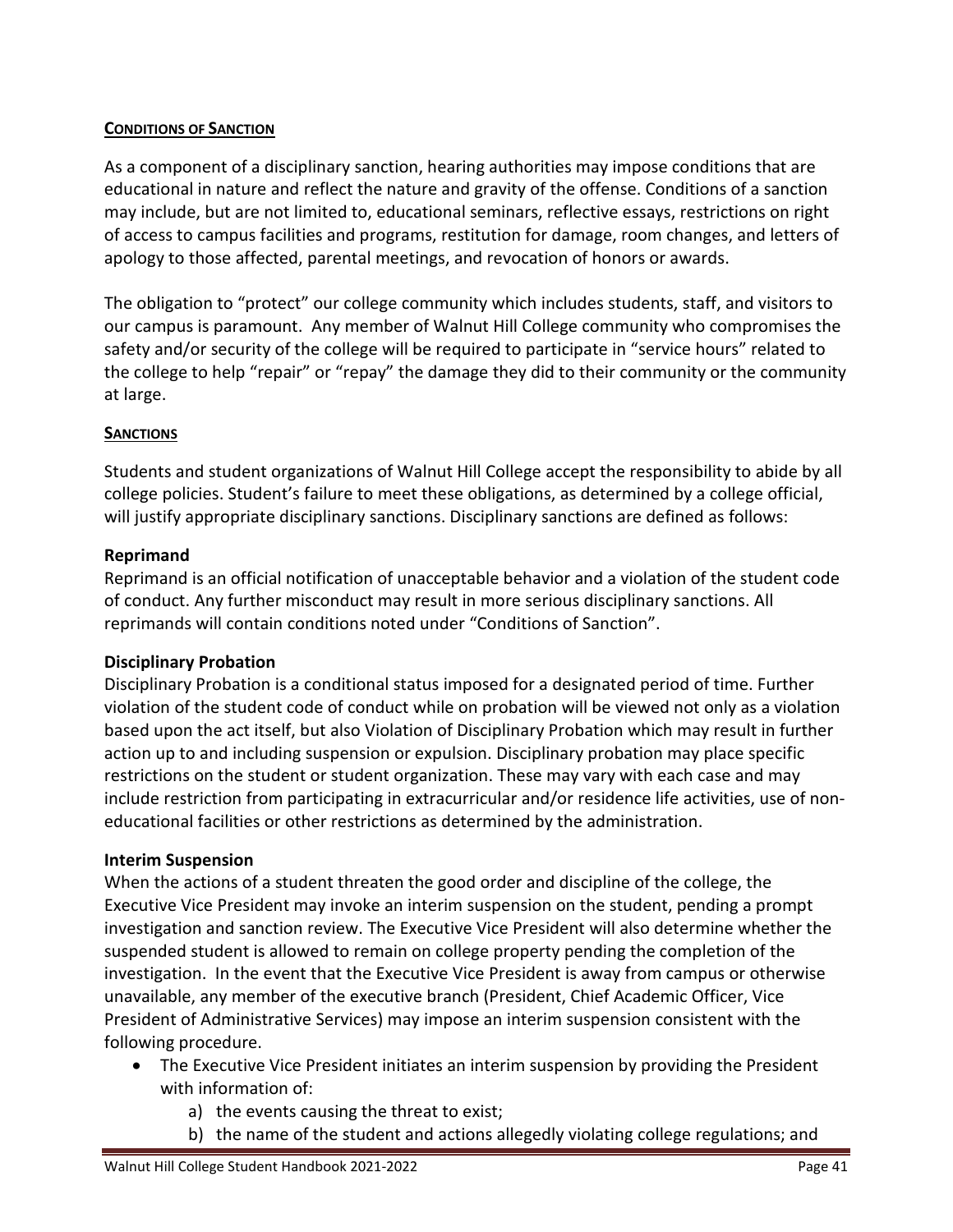- c) a statement of the college regulations allegedly violated by the student.
- If the Executive Vice President suspends a student, he or she will be notified of the interim suspension and an upcoming procedural interview.
- If the final decision is to suspend or expel the student, the sanction takes effect from the date of the interim suspension. If the decision is a reprimand or disciplinary probation, or if the charges are not proven, for purposes of the record, the interim suspension will be deemed not to have occurred. The student has the right to appeal the final decision in accordance with Walnut Hill College Student Handbook.

#### **Suspension**

Suspension is the loss of privileges of enrollment at Walnut Hill College for a designated period of time and prohibits a student from being present without permission on the campus or at college sponsored activities. A student's suspension shall not exceed one calendar year following the effective date of the sanction. A student organization's suspension is a temporary revocation of college recognition. A student organization suspension will not exceed five years.

#### **Expulsion**

Expulsion is the permanent loss of privileges of enrollment at Walnut Hill College and prohibits a student from ever being present without permission on the property of Walnut Hill College. Expulsion will be noted on the student's permanent record. For a student organization, expulsion is the permanent revocation of college recognition. The sanction of expulsion is the only judicial sanction reflected on a student's official academic transcript.

**Note:** Other areas of the college, such as academic units, student employment, and student activities, may place specific restrictions on students or student organizations that are on disciplinary sanctions.

## **Dismissal**

A student may be dismissed from the college or residential living without any formal written notification for any one of the following instances:

- Use, possession, or being in the presence of illegal drugs or alcohol on school premises, which includes dormitories and any other school related properties\*,
- Being under the influence of drugs or alcohol during school hours or during any schoolsponsored activities or functions,
- Cumulative GPA below 1.5 after the first year,
- Removing or damaging school property, including food, beverages, and equipment,
- Displaying any behavior which could endanger the well-being of another person,
- Failure to uphold the college's standards of professionalism and behavior,
- Attending any classes while on suspension for any reason.

\**Walnut Hill College has a "zero tolerance" policy with regard to a student under the influence, in possession of, or in the presence of drugs or alcohol.*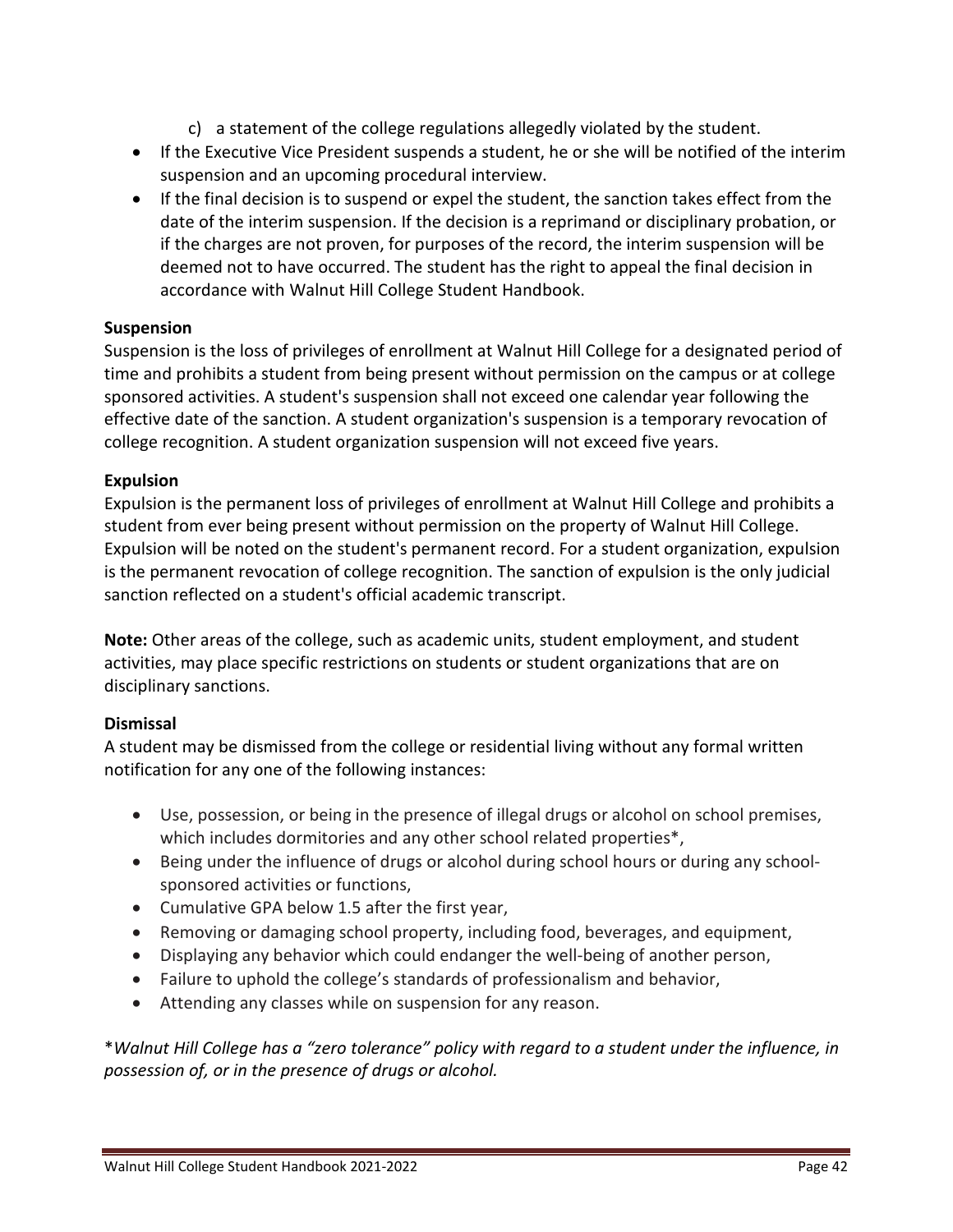## **Appeal for Reinstatement**

A student who is dismissed from the college or Residential Learning has the right to appeal the dismissal decision and request reinstatement. To initiate the appeals process, the student must submit, in writing, detailed documentation as to why he/she feels the decision for dismissal was in error. The letter must be submitted to the Executive Vice President within seven (7) days of the dismissal.

The decision to have an appeal heard by an appeals panel rests solely with the Executive Vice President. The appeals panel will be comprised of a selection of the college's department directors, deans, and other staff as directed by the Executive Vice President. The appeals panel will use the student's written documentation as the main source of information for the appeal. It is imperative that the written information is clear, detailed, and accurate.

The decision of the appeals panel is final.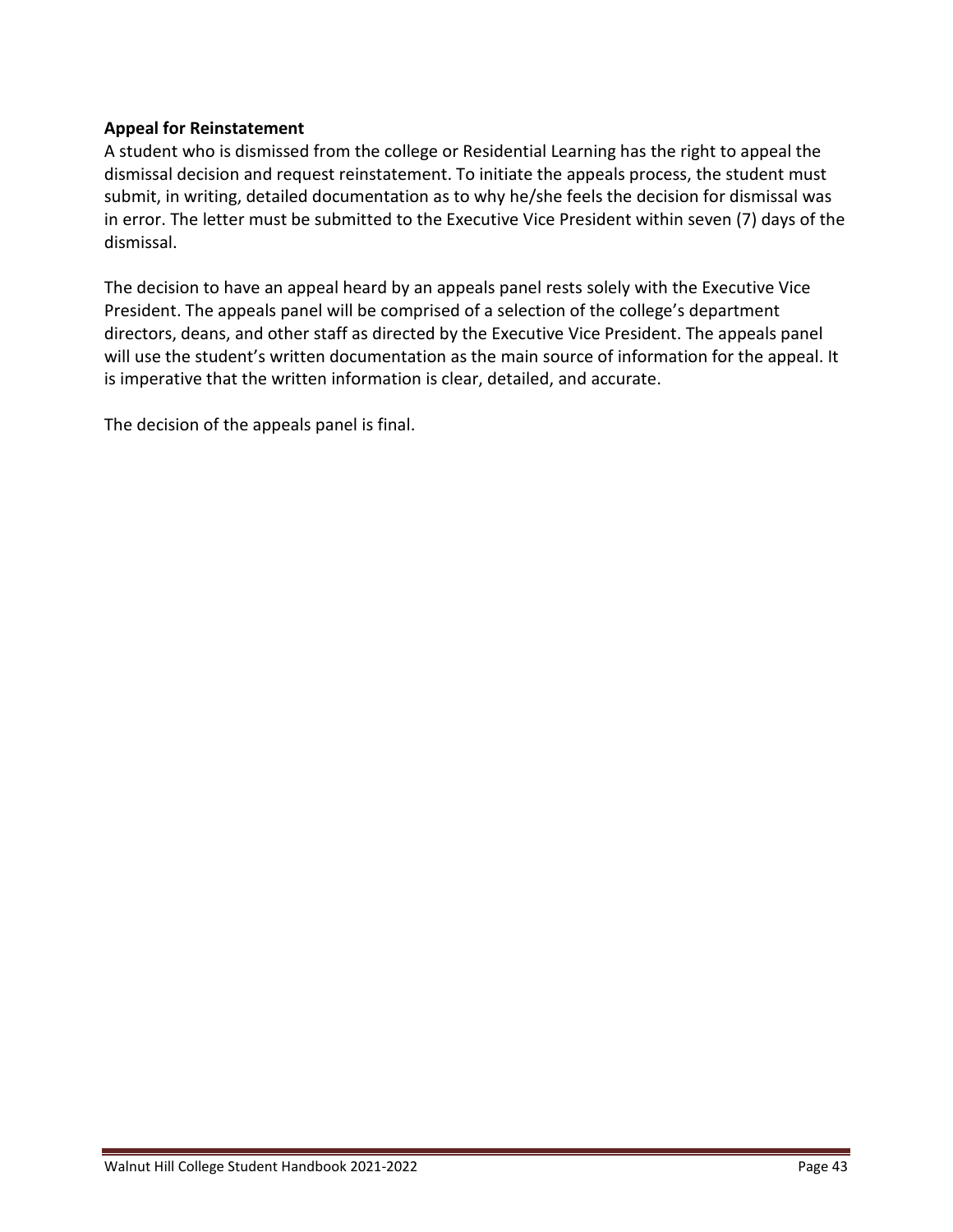# **GENERAL COLLEGE POLICIES AND PROCEDURES**

The following is a list of general college policies and procedures that will help guide you through your college experiences. Failure to follow any of the outlined policies and procedures could result in the immediate imposition of any of the sanctions outlined under Professionalism and Code of Conduct without notice.

## **ACCIDENTS**

Students should be aware that the kitchen can be a potentially hazardous place, and should refrain from any action or behavior that may result in injury to themselves or others. If a student is hurt during class or while at school, an instructor or staff member will make a determination if medical attention is required. Please note that it is college policy to insist on an evaluation by a medical professional for most incidents.

# **ACCIDENT INSURANCE FOR STUDENTS**

Walnut Hill College advises all student to maintain personal medical insurance, however, the college has secured, for the protection of our students, the accident insurance described below. Coverage commences at the time the student starts school and ceases when he or she is no longer actively enrolled in the college.

## **Hazards Insured Against**

Students will be covered only for accidents and injury sustained while participating in college sponsored and supervised activities in this country and abroad, including travel as a group in connection with these sponsored activities. Coverage is provided on a full excess basis.

# **COLLEGE STORE**

The college operates a store as a service to our students. Students may use their WHCard to earn a 10% discount on equipment and clothing purchases in the college store. Located in the Center for Hospitality Studies, the store features a varied selection of utensils and cooking equipment, as well as clothing and school supplies. The store also handles the distribution of books, uniforms, and other essentials. The items are sold at a great discount in order to encourage students to build their "batterie de cuisine" and practice at home. The college store hours of operation vary by term. Contact the store directly for information regarding its hours of operation.

## **HARASSMENT AND BULLYING POLICY**

It is the policy of Walnut Hill College that all of its students, school staff and faculty have an educational setting that is safe, secure and free from harassment and bullying of any kind. The College will not tolerate bullying and harassment of any type. Conduct that constitutes bullying and harassment, as defined herein, is prohibited.

Bullying means systematically and chronically inflicting physical hurt or psychological distress on one or more students or staff member , including: unwanted and repeated written, verbal, or physical behavior, this includes any threatening, insulting, or dehumanizing gesture that is severe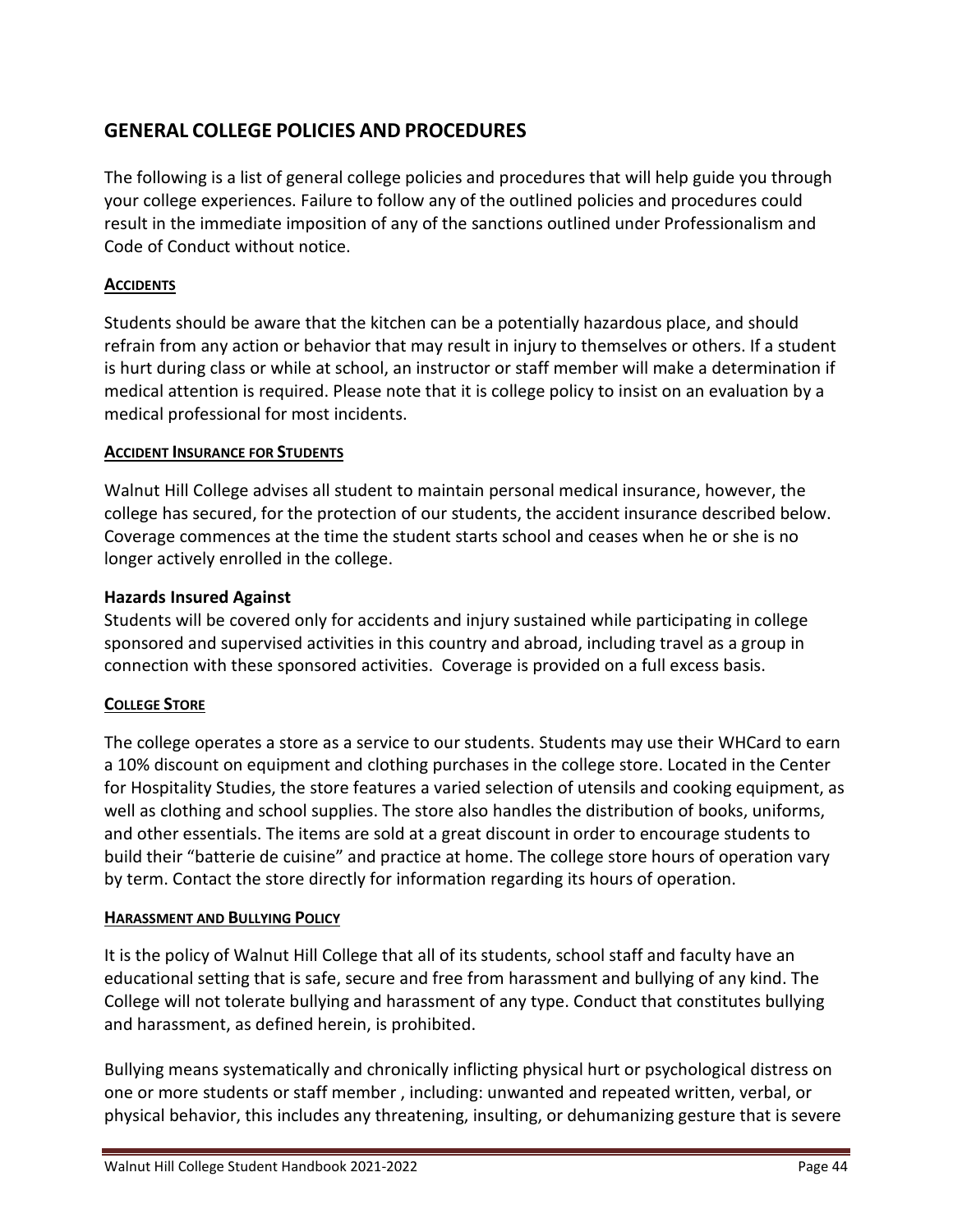or pervasive enough to create an intimidating, hostile or offensive educational environment; cause discomfort or humiliation; or unreasonably interferes with the individual's school performance or participation.

Harassment means any threatening, insulting or dehumanizing gesture, use of data or computer software, written, verbal or physical conduct directed against a student or staff member by a student or staff member. Bullying and Harassment includes cyber stalking which means to engage in a course of conduct to communicate, or to cause to be communicated, words, images, or language by or through the use of electronic mail or electronic communication, directed at a specific person, causing substantial emotional distress to that person and serving no legitimate purpose. Cases of cyber stalking will be reported to law enforcement.

Walnut Hill College requires that students, staff and faculty conduct themselves as appropriate for their respective level of development, maturity and demonstrate capabilities with a proper regard for the rights and welfare of other students, staff and faculty as otherwise set forth in College policies.

#### **LOCKERS**

Lockers are provided on the lower level of the Culinary Building. Lockers are available for daily use only. Students may not leave a locker filled and/or locked overnight. If locks remain on lockers overnight they may be removed. If a student loses his/her key or lock combination he/she should not pry open a locker. Personnel in the purchasing center can help to properly open a locker without damage. The college is not responsible for students' personal property.

#### **LOST AND FOUND**

Lost and found claims can be made in the Purchasing Center located on the lower level of the Culinary Building.

## **MISSING STUDENT NOTIFICATION**

Walnut Hill College takes student safety very seriously. To this end, and in compliance with the Missing Student Notification Policy and Procedures (Section 488 of the Higher Education Opportunity Act of 2008), the following policy has been developed in order to assist in locating students living on-campus, who, based on the facts and circumstances known to the College, are determined to be missing.

It is the policy of Walnut Hill College to actively investigate any report of a missing resident student (an enrolled student that lives on-campus). Each resident is notified of the missing students policy and procedures in the event that they are reported missing.

Each resident, upon checking into campus housing, is requested to identify the name and contact information of the individual that is to be contacted in case of an emergency, including in the event of the resident being reported missing for a period of no more than 24 hours. For any resident under the age of 18, and not an emancipated individual, the college is required to notify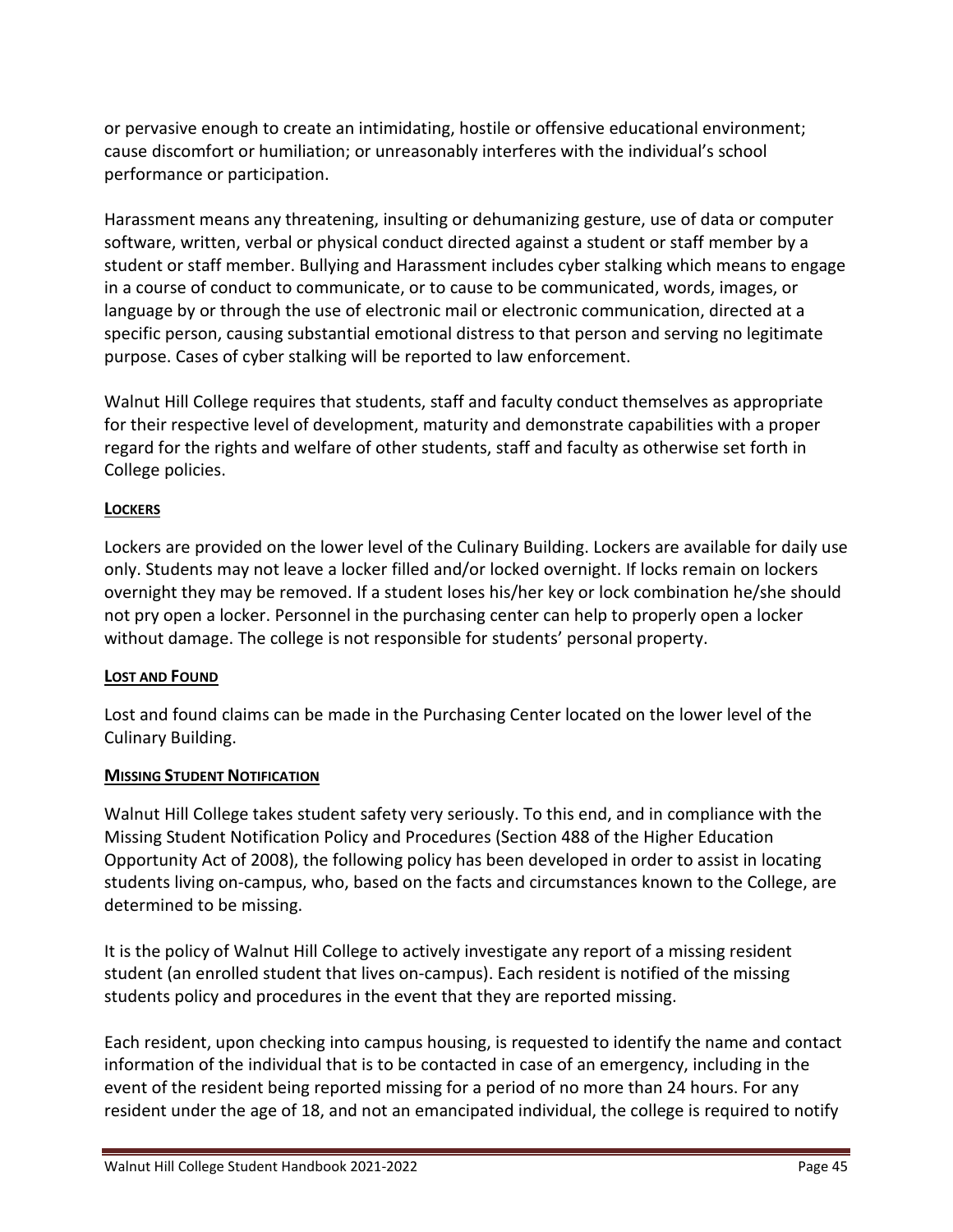a custodial parent or guardian no later than 24 hours after the time that the resident is determined to be missing by the college.

Most missing person reports in a college environment result from a student changing his/her routine without informing friends of the change. If a member of the college community has reason to believe that a student is missing, all efforts will be made immediately (no waiting period) to locate the student to determine his or her state of health and well-being. These efforts include, but are not limited to, checking the resident's room, class schedule, friends, ID card access, contacting Security, viewing security cameras, and calling the resident's cell phone number (if provided).

If, upon investigation, the resident is determined to be missing, the President or a Vice President (or their designee) will contact the resident's designated emergency contact person. Investigation will continue utilizing established police investigative procedures and in collaboration with staff from the Residential Learning Office. Administrators will also coordinate its efforts with outside law enforcement agencies in full compliance with legal obligations and good police practice.

Please report concerns to one of the following:

- President
- Vice Presidents
- Residential Learning Coordinators
- Director of Facilities

## **PARKING**

Students are not permitted to park in the lot located at 4100 Walnut Street. Any vehicle parked in this lot that does not display a current valid parking permit will be towed at the owner's expense. The owner of the vehicle will also be responsible for any tickets or fines incurred from the city of Philadelphia.

The college offers limited parking on a first-come, first-served basis at 4207 Walnut Street. Students are asked to understand that staff parking is reserved; therefore it is likely that the parking lot will be closed to students even though there are empty spaces. In addition, spaces are reserved for visitors to the college, pastry shop customers, and the handicapped. Occasionally, during certain special events, the parking lot will be closed to students

If a student wishes to park in the lot they must stop at the guard pavilion. The parking attendant will assist students with available parking spaces. The parking attendant may require that a student leave his/her keys in certain instances such as double-parking (as directed) and because of the ingress/egress of delivery trucks. Parking is free of charge and "at your own risk" and students are encouraged not to display valuables in their cars. Overnight parking is not permitted. To ensure everyone's safety, we kindly request that anyone driving in the lot, including those who may be dropping off/picking up, observe a 5 mph speed limit.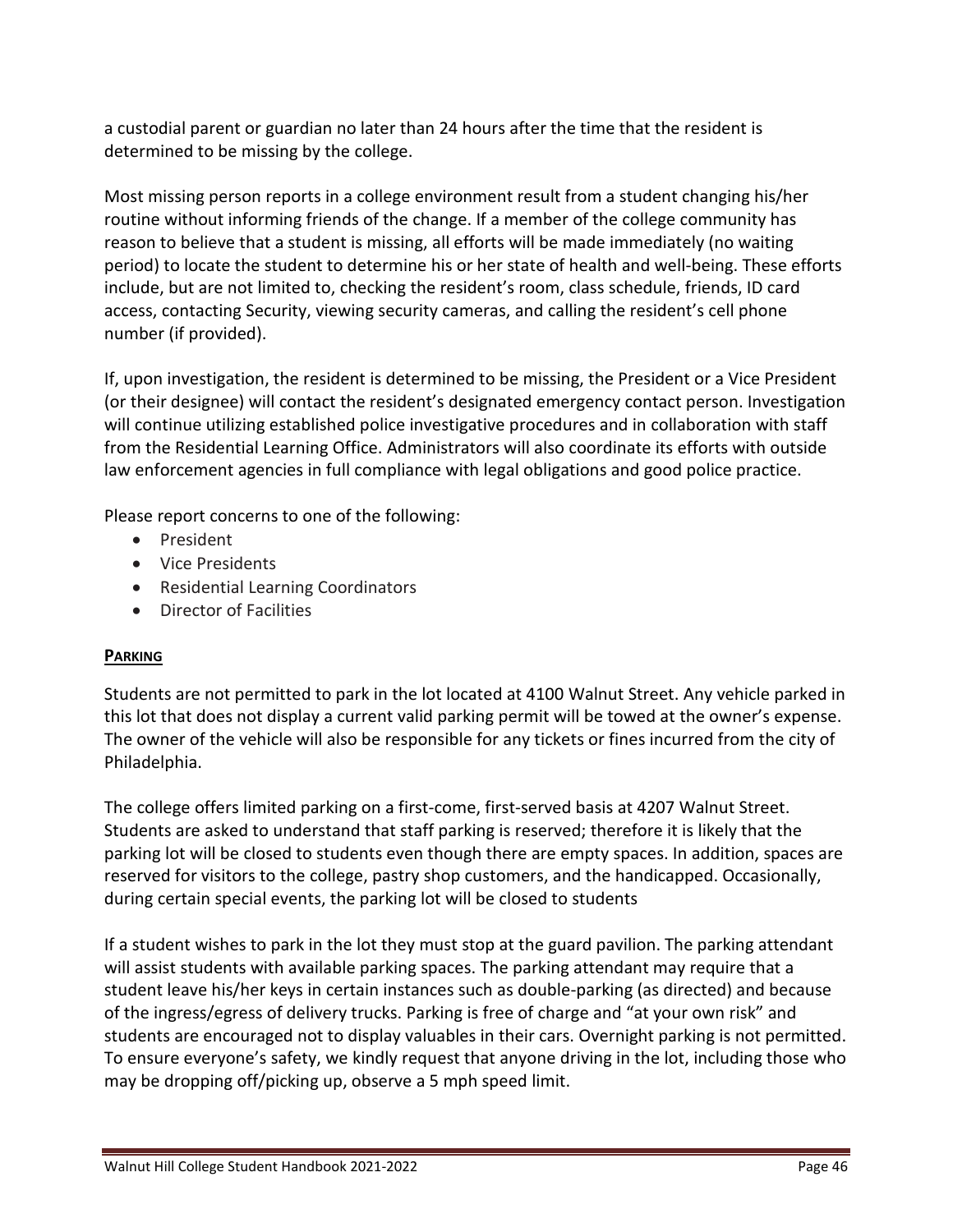When the college's parking lot is full, we recommend that students consider parking in the Fresh Grocer lot at 40<sup>th</sup> and Walnut Street. There are no special discounts, but it is reasonably priced. We do not recommend parking on Sansom Street or illegally on public or private property. For monthly parking options, visit the Campus Apartments office at 40<sup>th</sup> and Walnut Street to check on available local lots.

#### **SCHOOL EQUIPMENT AND FURNITURE**

School equipment and furniture is available for use on campus by students. It should be treated with respect and care to ensure it functions properly and remains available for student use. Students should refrain from rearranging the furniture and/or doing anything that could damage the equipment/furniture (i.e. sitting on the tablet of a tablet-arm chair). Students are not permitted to remove college equipment from campus or use college equipment for personal reasons.

#### **SCHOOLOGY**

Schoology is an online learning, classroom management, and social networking platform intended to improve learning through better communication, collaboration, and increased access to curriculum and supplemental content. Walnut Hill College considers Schoology an extension of the classroom, and provides secure access to the system only to students currently enrolled in courses utilizing the LMS platform.

Courses on Schoology combine online learning experiences and activities with traditional classroom meetings. Courses utilizing Schoology complete all required contact hours while physically in the classroom and apply Schoology to enhance between-class activities. Although contact hour requirements are met through on-ground sessions, both online and in-class assignments and activities may be required. Online consumption of information and student discussion occurs asynchronously, meaning that students can access course materials and resources 24 hours a day, seven days a week from their home or chosen workstation including their mobile devices.

Each term courses will be synchronized from the CampusVue platform to Schoology using rosters created in Campus by the Student Success Advisors. Schoology courses contain the materials required for the class, including but not limited to homework assignments, quizzes, tests, PowerPoints, etc. These courses are available only while the course is being taught, and are deactivated at the end of each term.

## **Schoology Training for New Students**

Incoming students will receive appropriate training prior to using Schoology. Students will receive basic training during Welcome Home and First Class orientation sessions. Additionally, incoming students will complete Schoology training as a part of the First Year Freshman Seminar (CCS1100) course. Further Schoology help sessions will be offered throughout the year which students are encouraged to attend. Finally, students may access online videos and support via [http://support.schoology.com.](http://support.schoology.com/)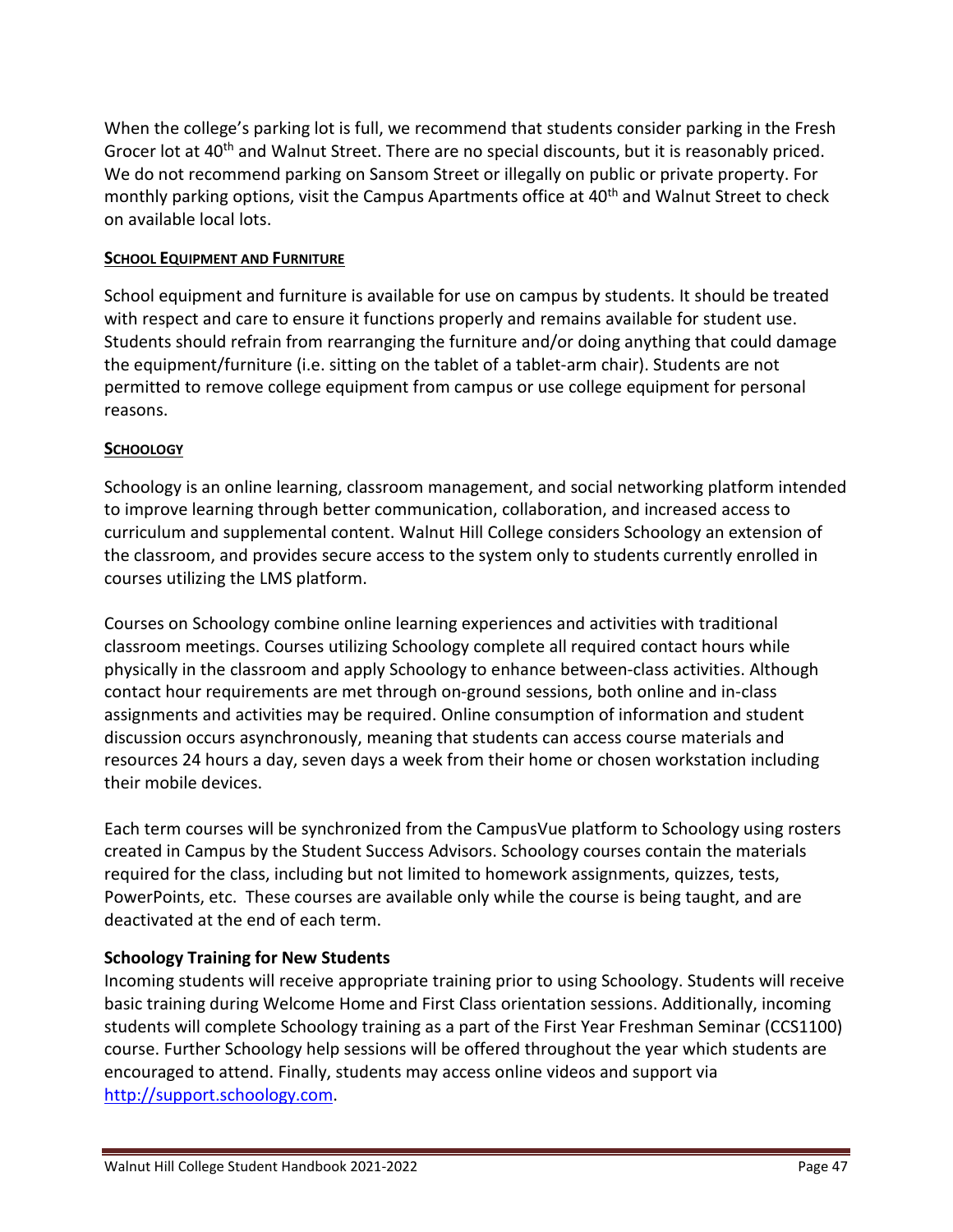# **Communication on Schoology**

Students are expected to communicate in a professional manner with faculty, colleagues, and other staff members on Schoology. Schoology is not intended to be a form of social media and posting of personal messages is prohibited. Students are encouraged to be conscientious of everything posted to Schoology. Any materials deemed foul, offensive, or inappropriate are strictly prohibited. Offending students will be subject to sanctions as outlined in the Student Handbook.

# **Student Profiles**

Students should complete their profiles as soon as possible. Profiles should be as complete as possible, must be professional in nature, and must contain a professional profile picture that includes the head and face only.

## **SMOKING, ALCOHOL AND DRUG POLICY**

# **Smoking Policy**

Walnut Hill College is a non-smoking campus, and as such, the college promotes a smoke-free environment. This includes e-cigarettes and vapes. The following guidelines will help to ensure proper understanding of the college smoking policy:

- 1. Smoking is not permitted anywhere on college property, including such areas as parking lots, porches, sidewalks on college properties, as well as classrooms, offices, and Residential Learning buildings.
- 2. Smoking is not permitted within 50 feet of any entrances on campus, including the Center for Hospitality Studies at 4100 Walnut Street.
- 3. As per Philadelphia law, smoking is permitted on city owned sidewalks provided it is at least 50 feet from any entrance.

Violators smoking inside any college owned building or in any non-designated area will be subject to sanctions as per college policy. For your convenience and the cleanliness of the campus, ash cans are provided near entrances and exits of many buildings. Please do not throw cigarette butts on sidewalks or in public areas. Properly dispose of them in ash cans.

# **Alcohol and Drug Policy**

The possession, sale or the furnishing of alcohol or illegal drugs on Walnut Hill College is not permitted. The possession, sale, manufacture or distribution of any controlled substance is illegal under both state and federal laws. Such laws are strictly enforced by the college's staff and security. Violators are subject to the Colleges disciplinary actions, criminal prosecution, fine and imprisonment.

It is unlawful to sell, furnish or provide alcohol to a person under the age of 21. The possession of alcohol in any public place or a place open to the public is illegal. While the college does not have a drug or alcohol program, information is available in the Center for Hospitality Studies in the form of area support groups.

Walnut Hill College follows all laws and regulations as it pertains to the use of alcohol. Other than as a part of a supervised, instructional class, students are not permitted to have any type of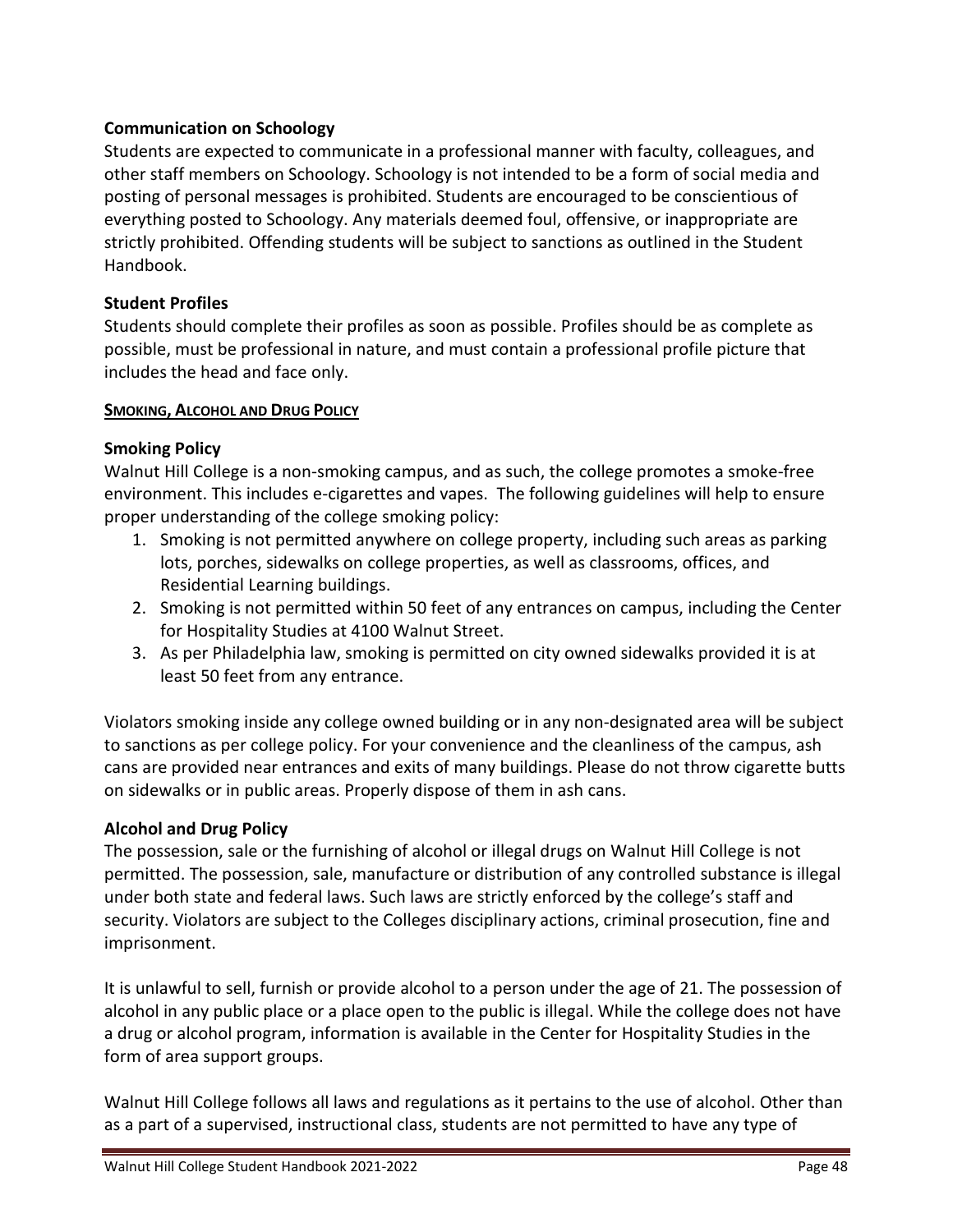alcoholic beverage on campus. The following information will help to ensure proper understanding of the college alcohol policy:

- 1. No alcohol containers open or full will be permitted on campus by students or guests.
- 2. No alcohol container even for decorative or display purposes will be permitted on campus.
- 3. As established by Pennsylvania State law, the purchase, possession, consumption or transportation of alcoholic beverages by any person under the age of 21 is prohibited.
- 4. In addition, it is against the Pennsylvania State law to sell, distribute or provide alcohol to someone who is under the age of 21.

#### **STUDENT COMPLAINT PROCEDURE**

Any concerns a student has regarding the college may be addressed with the Executive Vice President. Should a student have concerns with a specific class or instructor, the following steps should be followed:

- 1. Meet with the class instructor and attempt to resolve the issues (s).
- 2. Should there be any unresolved issues; students may then meet with the appropriate Dean or Vice President:
	- a. Restaurant and Hotel Management students should see the Chief Academic Officer
	- b. Culinary and Pastry Arts Students should see the Vice President of Culinary and Pastry Arts
- 3. To further pursue a matter, students may submit a complaint in writing to the Executive Vice President.

If the student does not feel that the college has adequately addressed a complaint or concern, the student may consider contacting the Accrediting Commission. Schools accredited by the Accrediting Commission of Career Schools and Colleges (ACCSC) must have a procedure and operational plan for handling student complaints. All complaints considered by the Commission must be in written form, with permission from the complainant(s) for the Commission to forward a copy of the complaint to the college for a response. The complainant(s) will be kept informed as to the status of the complaint as well as the final resolution by the Commission.

Please direct all inquiries to:

Accrediting Commission of Career Schools and Colleges of Technology 2101 Wilson Blvd., Suite 302 Arlington, VA 22201

A copy of the Commission's complaint form is available at the college and may be obtained by contacting the admissions department or online at [www.accsc.org.](http://www.accsc.org/)

## **TELEPHONES, SCHOOL AND CELLULAR**

Students are not permitted to use any college or restaurant phone lines. The college staff will not take phone messages for students, nor will students be disturbed in any class. Students are encouraged to inform their families about this policy.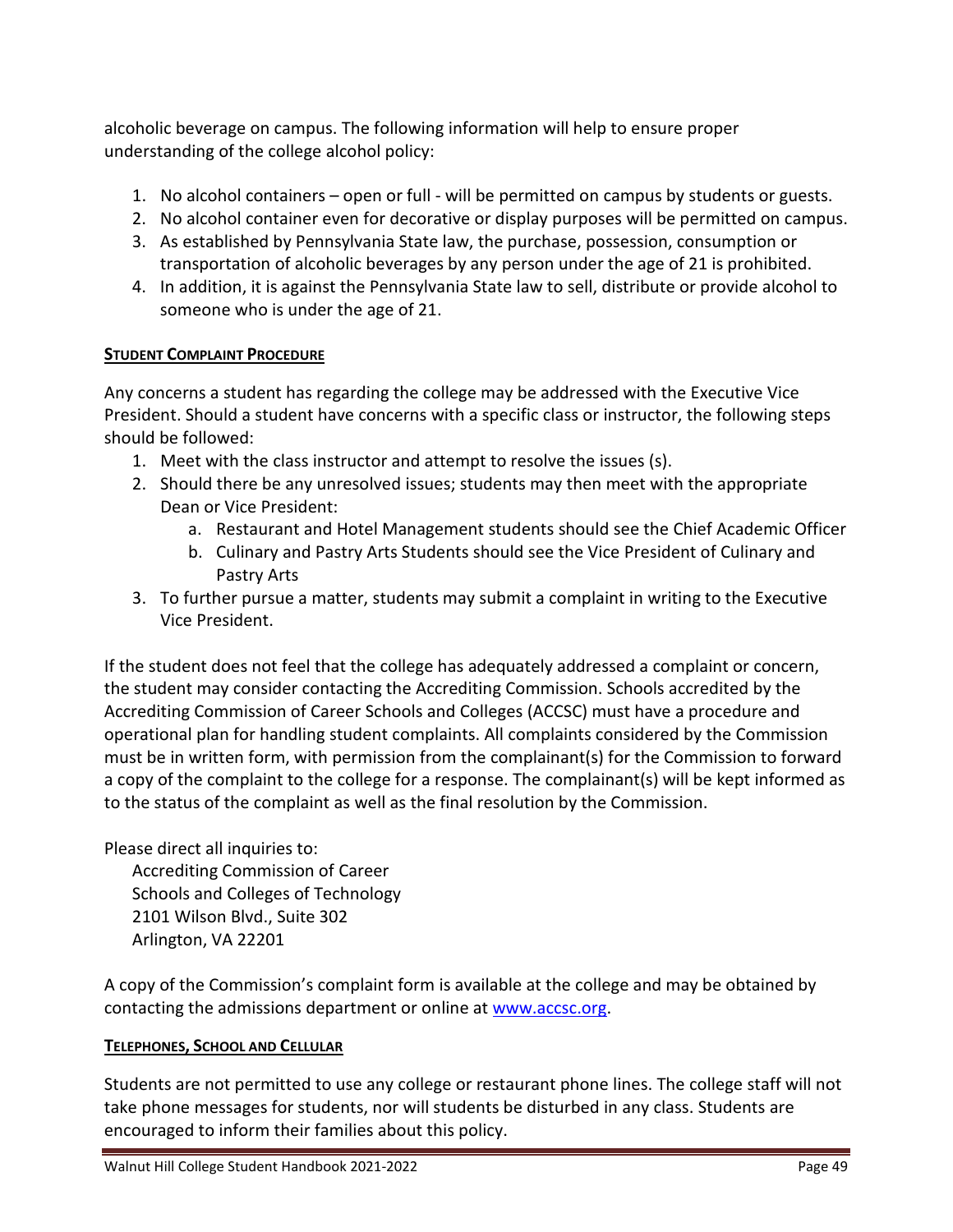Students are permitted to bring cell phones into class; however they must be turned off, and may not be used during class.

## **TIPS**

At no time is a student permitted to keep a tip. There may be times that patrons or guests of Walnut Hill College offer students gifts or tips for services rendered. All gifts and tips received by students must be given to the students' instructor or staff member overseeing the event. In the case of Restaurant Operations class, students must turn in all tips to the cashier or Dining Room Services Instructor.

## **WHCARD (STUDENT ID AND BUILDING ACCESS CARDS)**

Walnut Hill College student ID and building access cards are known as WHCards. These cards must be carried at all times as you may be asked to show your WHCard card at any time by any faculty or staff member.

## **Building Access**

The college is very concerned with the safety and security of its students and has installed electronic locks on most buildings. WHCards will provide you with access to these locked buildings at times during which they are staffed by college personnel. Students can place their WHCard in front of any card reader located at the entrance to most buildings. A valid WHCard will unlock the door so the student may gain access to the building.

## **Lost or Stolen Cards**

If asked to provide identification and the WHCard has been lost, students must present a valid photo ID. If no identification can be shown, the student may not be admitted into class and may be asked to leave campus. Replacement cards may be obtained at the College Store. Students will be charged a replacement fee for lost or stolen WHCards.

## **WHCard Account**

Students can establish an on-campus account to use their WHCard for making on-campus purchases and receiving certain student discounts at the college. You can establish an account and add funds to your card at the Bursar's Office. In order to make purchases or receive any discounts in the Student Store, Pastry Shop, or our Restaurants, you must present your WHCard at the time of purchase and the funds will be deducted automatically from the account.

## **Student Discounts**

The WHCard entitles students to a 10% discount on purchases in the College Store, the Pastry Shop and dinner in the restaurants (with the exception of alcoholic beverages) with some limitations:

- Large volume purchases in The Pastry Shop, as determined by the manager, will not be discounted (for example, numerous cakes and pastries for catering events/parties, snack food items, bottled or canned beverages etc. in all outlets).
- Discounts in the college restaurants are limited to eight persons. The student is required to be present, either as an attendee at the meal, or as a student in the class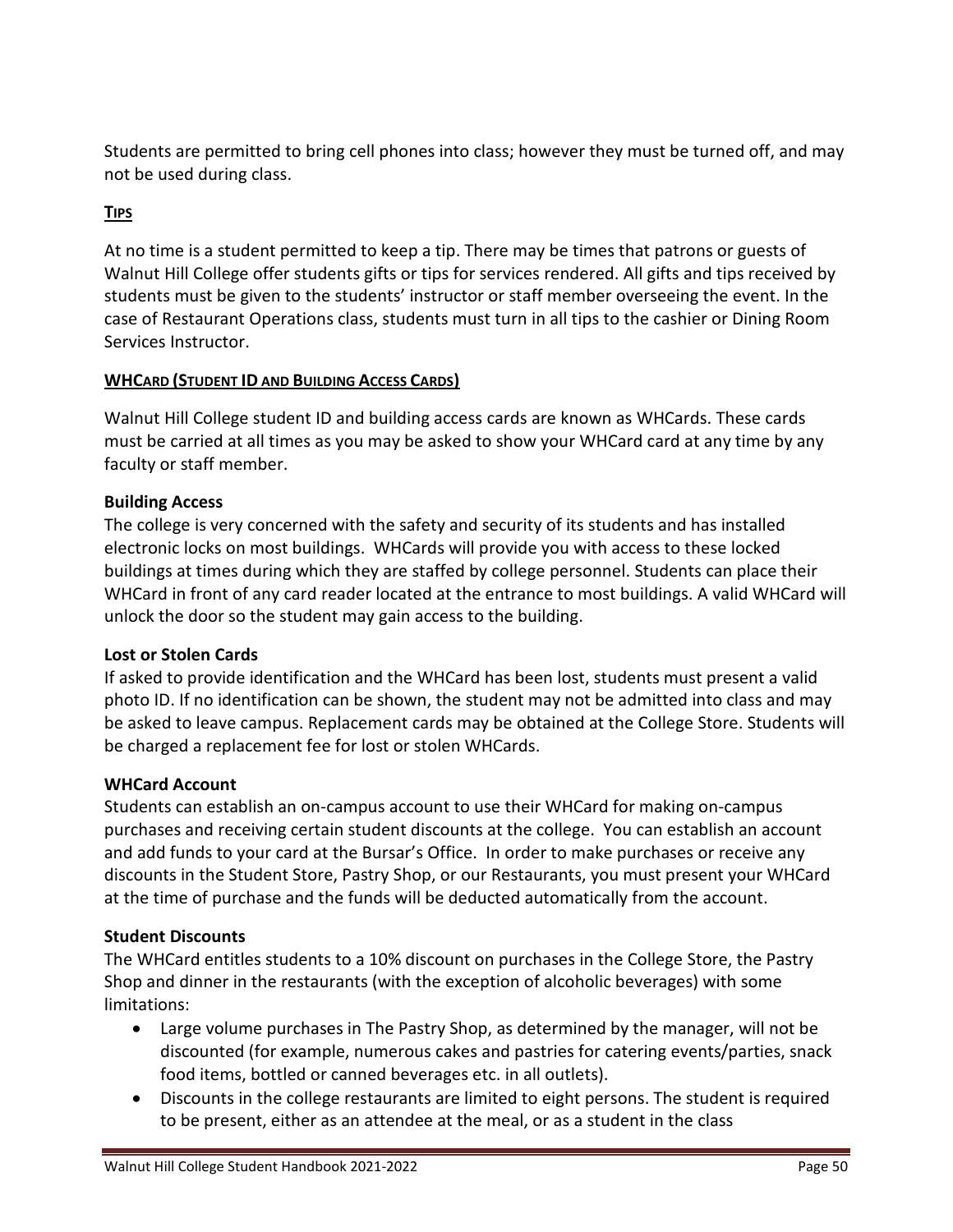preparing/serving the meal.

• Gift certificates are not discounted.

The University City section of Philadelphia abounds with shops, restaurants, and merchants that offer discounts to students. Be certain to ask merchants about their student discount policies and have your WHCard with you when out in the city. Additionally, some merchants located outside of University City district may offer student discounts as well.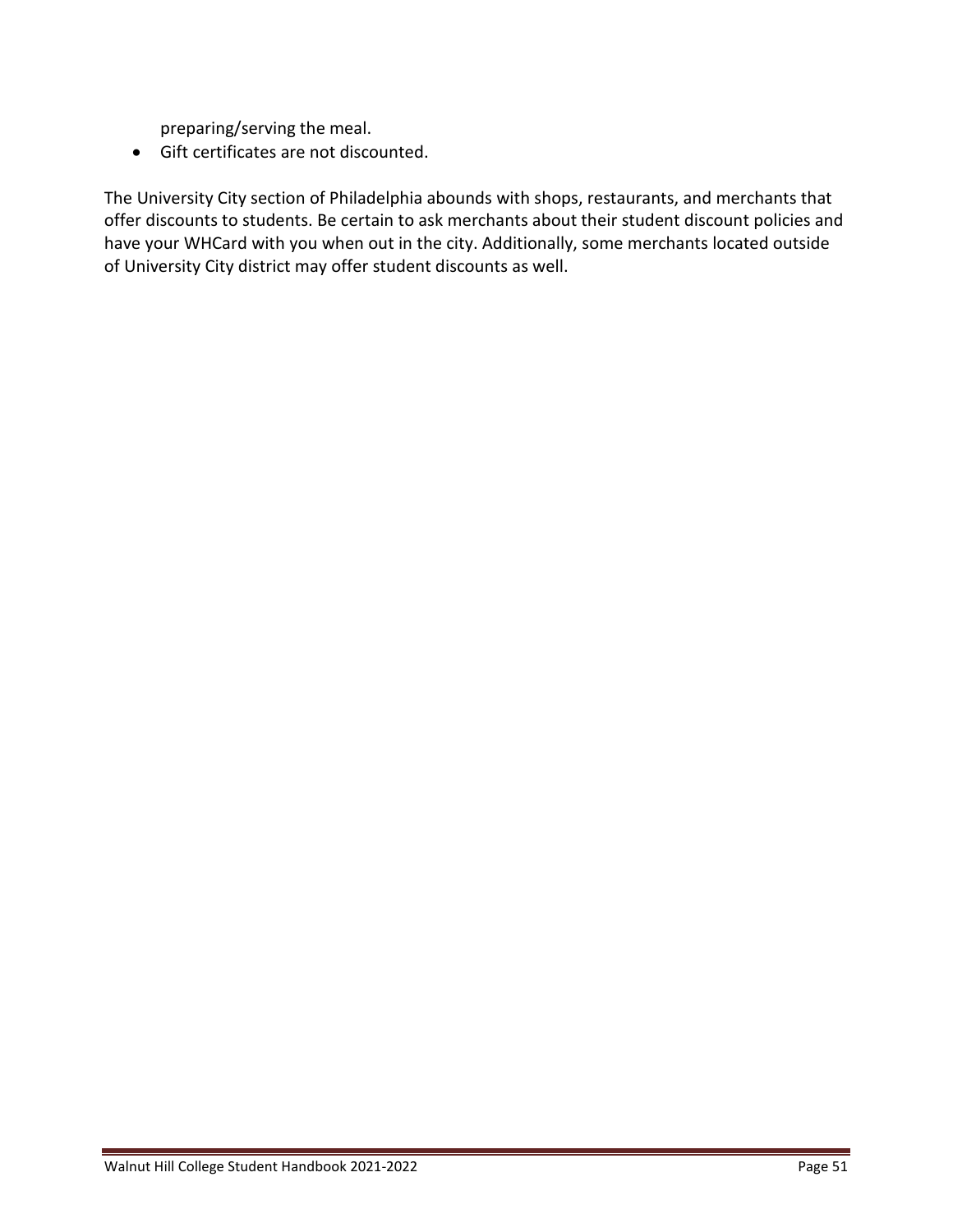# **ACADEMIC POLICIES**

## **ACADEMIC MISCONDUCT**

Walnut Hill College promotes and upholds academic integrity and intellectual honesty among its students and staff. The College recognizes plagiarism and cheating on any academic work as a serious offence against college policy. Walnut Hill College may discipline a student for academic misconduct, which is defined as any activity which tends to undermine the academic integrity of the institution.

## **Plagiarism Policy**

A fundamental goal of education is to produce students who can evaluate ideas-both analysis and synthesis-and who can produce significant original thoughts. Plagiarism is simply repeating words or thoughts of other people, without adding anything new. Therefore, submitting a plagiarized paper- in addition to the wrongful conduct does not demonstrate the level of understanding and skill that an educated person is reasonably expected to have.

The plagiarist knows that he is not the true author of the work, yet the plagiarist willfully and deliberately puts his name on the work. Standler, R.B. (2000) Plagiarism in Colleges in USA. Retrieved February 14, 2009, from [http://www.rbs2.](http://www.rbs2/)com/plag.htm

Turnitin is a web-based originality checking program that ensures originality, as well as use of proper citation. Turnitin will be used by Walnut Hill College to detect potential plagiarized papers.

Academic Misconduct includes:

- 1. Plagiarism/Cheating
	- a. A student must not adopt or reproduce words or statements of another person without appropriate acknowledgement. Credit must be given whenever the student has used any facts, statistics, graphs, or pieces of information that are another person's spoken or written words.
	- b. A student must not use or attempt to use external assistance on any test or examination, unless the instructor specifically has authorized external assistance. This prohibition includes the use of books, notes, calculators, cell phones, and other electronic equipment.
	- c. A student must not steal examinations or any course materials.
	- d. A student must not allow others to conduct research or prepare work for him or her without the authorization of the instructor. Under this prohibition, a student must not use materials obtained from commercial term paper companies or papers that have been written by other persons.
	- e. A student must not alter a grade or score in any way.
	- f. A student must not submit a copy of a written report, which is represented as the student's individual work, if it has been written by other persons.
- 2. Facilitating Academic Dishonesty
	- a. A student must not intentionally or knowingly help or attempt to help another student to commit an act of academic misconduct.
- 3. Unprofessionalism and Foul Language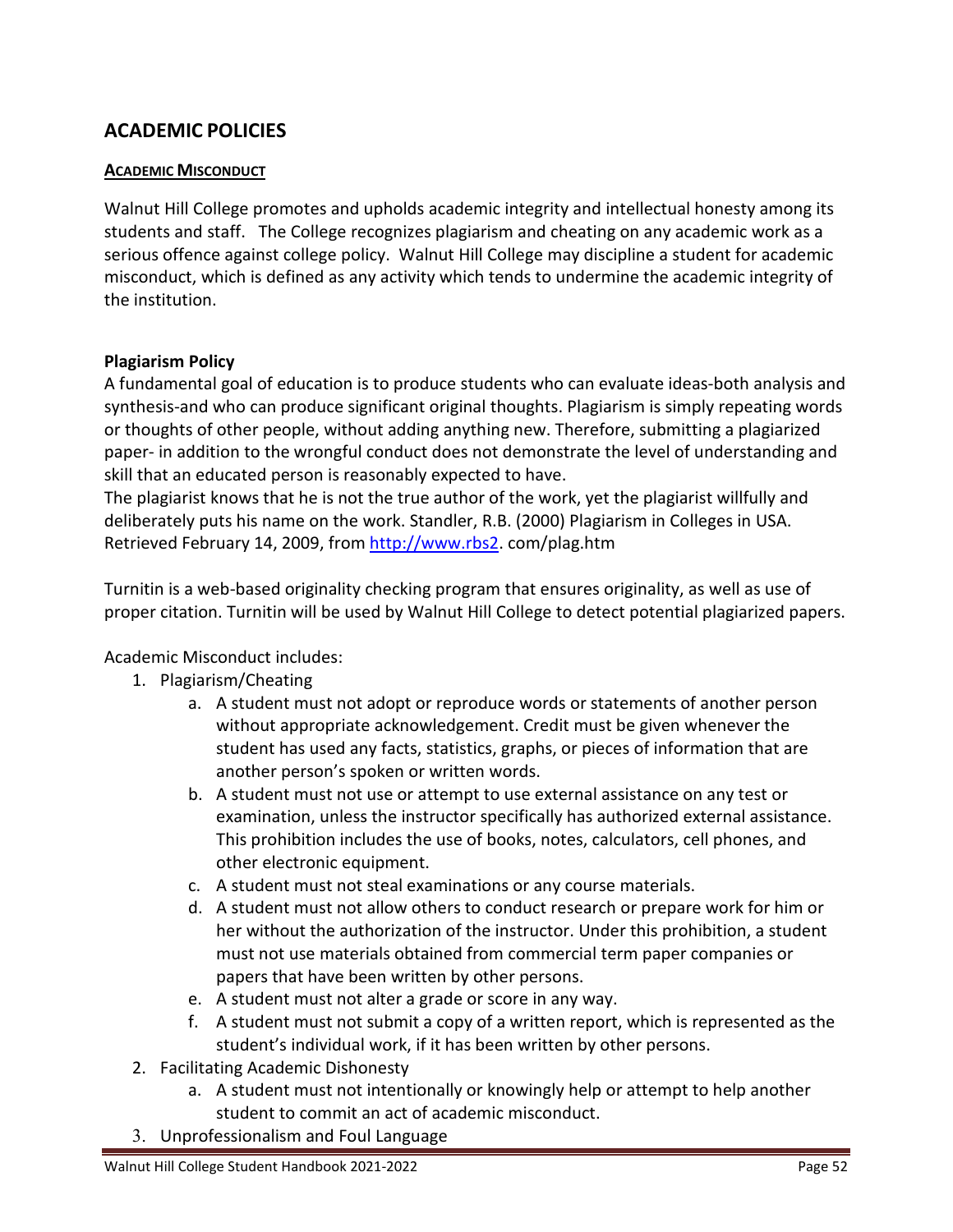- a. All written and oral assignments, projects, journals, etc. must be presented in a professional manner.
- b. The use of foul language or inappropriate language will not be tolerated and the appropriate sanctions will be enforced.

#### **College Proceedings for Academic Misconduct and Plagiarism**

- 1. **First Offense:** Student must meet with the Chief Academic Officer. Should Academic Misconduct have been deemed to have taken place, the student will automatically fail the assignment and be required to complete a one-hour tutoring session on citing and creating a reference page. No make-up work or extra credit work will be allowed in that course for the remainder of the term.
- 2. **Second Offense:** Student must meet with the Chief Academic Officer. Student will automatically fail the course in which the infraction occurred. Student will be charged for the re-take of that course at the prevailing per credit fee.
- 3. **Third Offense:** Student must meet with the Chief Academic Officer as well as the Executive Vice President. At that time the student will be dismissed from the college effective immediately. Financial Aid will be notified that the student has been dismissed and that all loans, grants and scholarships are to be cancelled for that student.

The Academic Misconduct Policy is upheld throughout the student's entire education at the college. Matriculating into the Bachelor of Science Degree program does not delete or remove any prior offenses that may have occurred during the Associate of Science Degree program. If a student has been found guilty of Academic Misconduct, it may impact his/her eligibility for any college-supported grants or scholarships.

#### **Turnitin**

In order for instructors to properly assess the transfer of knowledge it is important for all students work to be original. Walnut Hill College utilizes Turnitin, a web-based originality checking program that detects the originality of assignments and research papers. All papers and projects submitted for the classes through the college LMS Schoology will be reviewed for originality via Turnitin.

#### **ACADEMIC SUPPORT**

Walnut Hill College offers a variety of support options for students including group tutoring, individual peer tutoring, modified test taking, and many others. All support services are scheduled through the college Student Success Advisors located in the Center for Hospitality Studies. Support services are afforded to all students. Additionally students with any diagnosed learning disabilities should meet with a Student Success Advisor to request accommodations.

#### **ATTENDANCE AND ABSENTEE POLICY**

#### **Class Attendance**

Maintaining good attendance in every class is vital to each student's educational success. Students are expected to attend all classes as scheduled, be on time, and remain for the full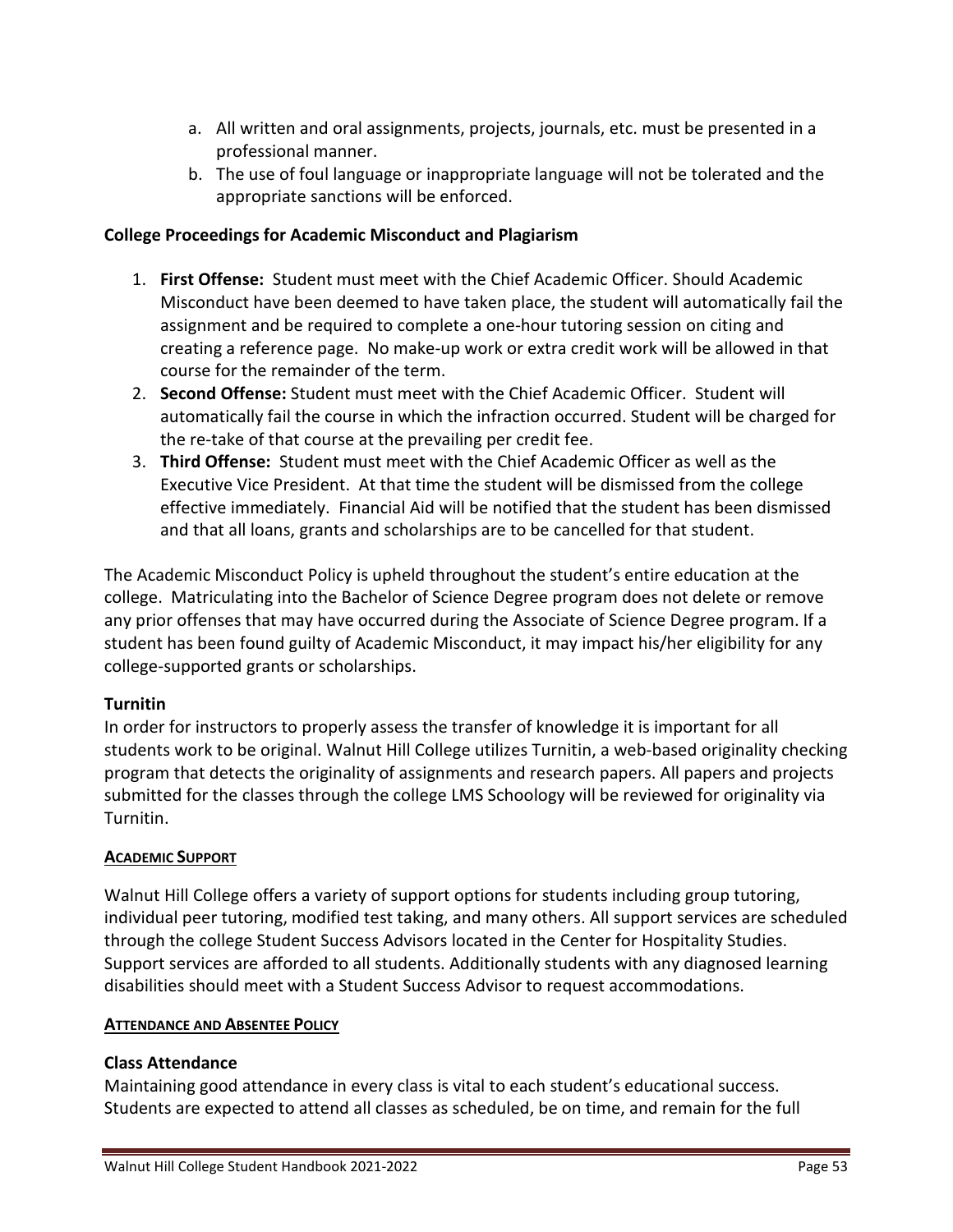duration of the class. Most students who do not successfully complete a course often fail to do so because of absenteeism.

Walnut Hill College does not recognize any absences as excused. **Any and all absences, for any reason, are considered to be unexcused absences.** Students are strongly encouraged to attend all classes, missing class only if it is absolutely necessary.

# **Attendance Policy-Lecture, Demonstration, and Supervised Lab Courses**

Students are *permitted up to two (2) absences per course per term* for any single course. Any student who exceeds 2 absences will be withdrawn from the course and must retake the course paying all applicable fees.

# **Attendance Policy-Production and Operations Course**

Production and Operation courses include all courses that take place in the production and operation facilities at the college. Although students will not be withdrawn from a production or operations course due to attendance, *every missed class day must be made up prior to the end of the term*. Absences from class are made up at varying degrees depending upon the day and/or number of classes missed.

Missed Production and Operations class days are made up in the following manner:

- Students are required to *make up one (1) class* for the first absence during a single term.
- A second absence, and every additional absence thereafter during a single term requires the *completion of two (2) additional make-up classes*.
- Holidays and School Breaks:
	- $\circ$  Any absence on the day of, before, or after a federally recognized holiday or school break *requires three (3) make-up classes*. The missed class will still be considered an absence.
- Make-up days and times are scheduled at the discretion of the instructor.
- It is the responsibility of the student to contact the instructor and confirm the date of the make-up class.
- Students must **contact the instructor within 48 hours of the absence** to schedule makeup classes.
	- $\circ$  Should the student fail to contact the instructor to schedule a make-up class within 48 hours of the initial absence, the student will receive a grade of zero (0) for the missed day's assessment and still be required to complete the make-up(s) the missed class.
- Make-up classes must be completed within 3 weeks from the date of the absence *and* prior to the end of the term.
	- o *Failure to complete all scheduled make-up classes prior to the end of the term will result in a course failure and require a course retake*. Students who fail a course for any reason will be responsible for all applicable retake fees.
	- o Should a student be absent from a Production or Operations class and have insufficient time to make up the class prior to the end of the term for any reason, he/she will fail the class with a final grade of F due to an attendance failure.
	- $\circ$  Should a student be absent from a Production or Operation class during the last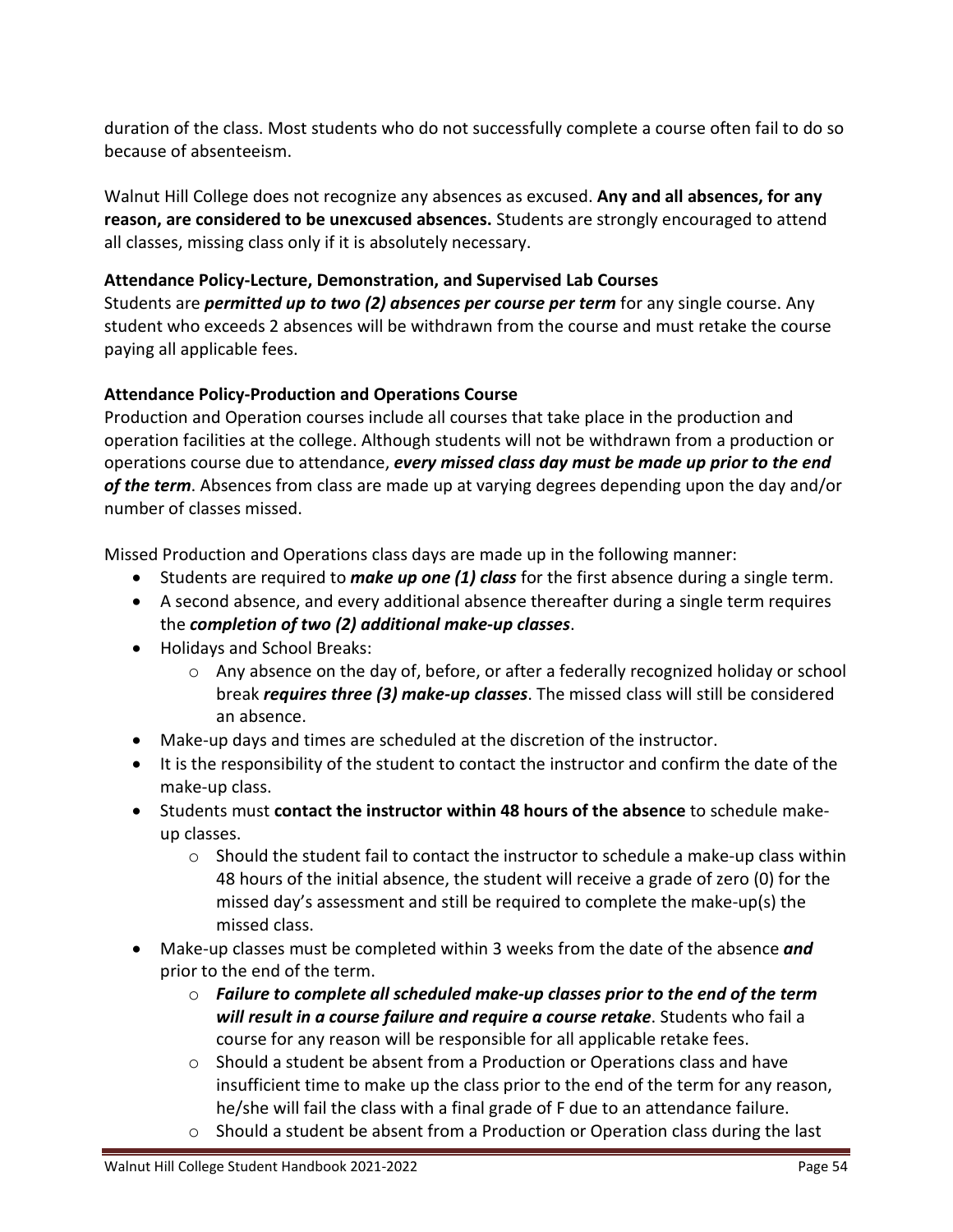week of the term and have insufficient time to make up the class prior to the end of the term due to a verifiable and documentable serious medical condition requiring an overnight hospital stay, funeral of an immediate family member, or court-ordered subpoena, the student will receive a grade of an Incomplete (I). Upon delivery of documentation of the event within 48-hours to the instructor, the student will be permitted to make-up the missed class (in accordance with the make-up class procedures outlined above) during the next available scheduled Production or Operations class in a future term. This situation may cause the students graduation date to be postponed.

## **Tardiness to, and Departure from Class**

The college encourages all students to strive for perfect attendance which includes timely arrival to class. To encourage timeliness and professionalism, the college has the following policies related to lateness:

- Students arriving late to class must enter the classroom in a quiet manner taking the first available seat.
- Students arriving after the start of class, up to 30 minutes late, will be marked "late."
- Students arriving more than 30 minutes after the scheduled start of class will be marked "absent."
- The first two (2) late arrivals to any class are equivalent to one (1) absence.
- Each additional lateness will be counted as an absence.
	- o Absences accrued due to lateness are treated the same as any other absence. As is outlined in the college Absentee Policy in this handbook, any student who exceeds 2 absences in any class will be withdrawn from the class (with the exception of Production and Operations courses) and must retake the class paying all applicable fees.
- Students leaving any class with or without the permission of, or prior to being dismissed by the instructor will be marked absent for the day.
- Students not returning to any class following an instructor sanctioned break will be marked absent for that class.

# **Perfect Attendance**

Students recognized as having perfect attendance will not have missed any:

- Classes (lecture, demonstration, or hands on)
- Restaurant Operations or Production classes
- Internships
- Tour Experiences
- Assessments

Students who have earned perfect attendance for all terms will be recognized with a certificate during the graduation ceremony. Students are not qualified for perfect attendance if they were:

- 1. Absent from a class regardless of the reason.
- 2. Absent from Restaurant Operations or Production classes and successfully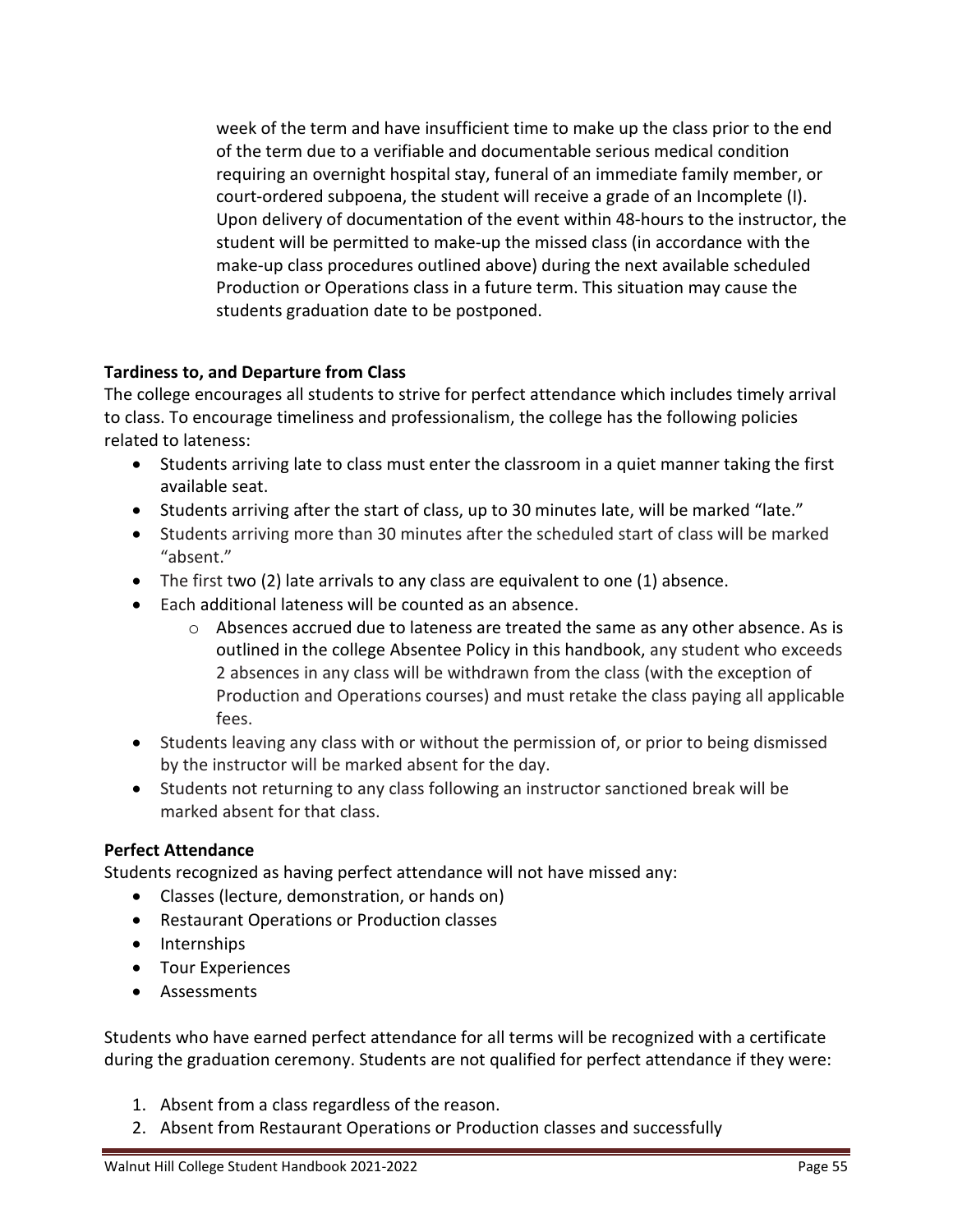completed the required make-up time.

- 3. Late for class.
- 4. Suspended from school, regardless of the length of time, for tuition and/or other financial obligations in arrears or for failure to complete financial aid files on time.

#### **ATTENDANCE AS IT AFFECTS GRADING**

Students will receive a grade for each course taken in each term. All courses include a grading criterion for Student Responsibility and/or Participation. Student Responsibility/Participation generally consists of participation in class activities, preparation, meeting uniform standards, and professional behavior during class. Students absent from class will receive a grade of "0" for Student Responsibility/Participation for each absence. The Student Responsibility grade is weighted differently for each class depending upon the assessment measures in place.

## **Attendance as it Affects Grading for Kitchen and Hands-On Classes**

Many classes consist of practical applications, including kitchen and hands-on for which the grading criteria is heavily weighted in the area of daily assessments. Absence from a class will result in a zero (0) for the daily assessment on that day. Consult the course syllabus for additional information regarding attendance as it affects grading.

## **Attendance as it Affects Grading for Production and Operations Classes**

In terms of grading for all Production and Operations classes, all missed classes must be made-up. The maximum score a student can earn for a make-up class is 70%, unless the student meets the criteria for earning full credit for a missed assessment as outlined in under Missed Tests, Quizzes, and Assessments. In these special cases, the make-up class will count for full credit, however the absence is NOT considered to be excused.

In order to receive full credit for the missed Production or Operations class daily assessment, the student must *submit written documentation* of one of the reasons outlined under Missed Tests, Quizzes and Assessments to his or her instructor *prior to the next scheduled class day* and contact the instructor to *schedule a make-up class within 48 hours of the absence*. Failure to do so will result in the student forfeiting his or her opportunity to make-up the class at 100%.

## **CERTIFICATION COURSES**

In order to enhance our student's credentials, several nationally certified courses are included as a part of the curriculum. These certifications are regulated by the individual certifying authorities and are not controlled by the college. Upon successful completion of these courses and earning a passing grade certification assessment, you will receive a separate certification document for each course that will greatly enhance your résumé and professional portfolio.

As with other courses at the college, the passing grade for the course is 60. In order to receive the certification however, you must receive a minimum passing grade on the certification exam as identified by the certifying authority. This passing grade is set by the certifying authority. The grades that are issued for the certification assessment by the certifying authority are the "final"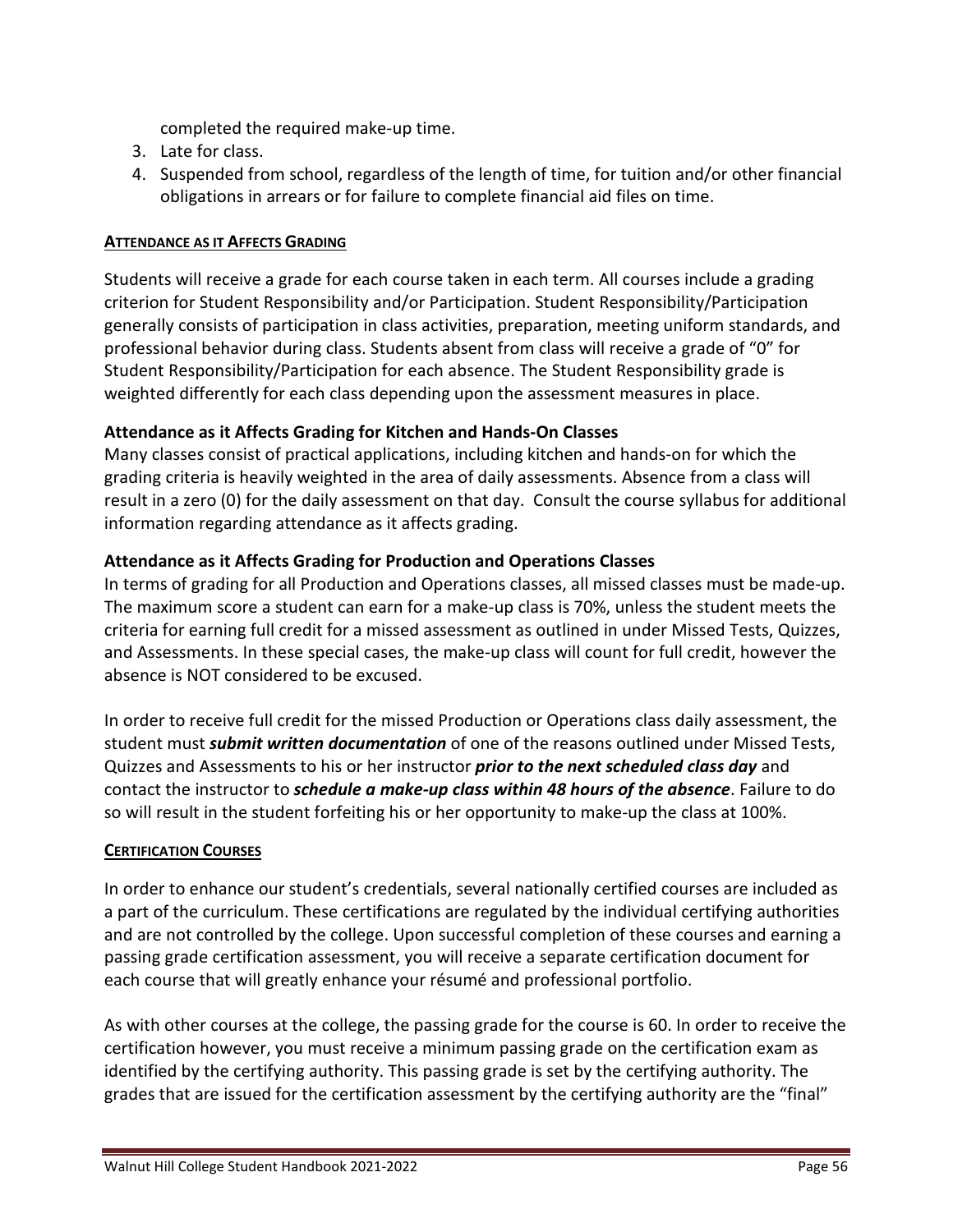grades, with no appeals process possible. The certification exam may be utilized as the "final exam" for the course. See your instructor for additional details on course assessments.

Students who pass the college's course, but fail the certification assessment, may appeal to retake the certification assessment without retaking the course. This is a one-time option and there is an administrative fee that you must pay. You are responsible for being present when the test is scheduled to be administered. Special appointments cannot be made for this process.

# **CLASS SIZE**

Class sizes will vary depending upon the type of class and the classroom in which it is held. The number of students scheduled into a class is at the discretion of the registrar and his or her appointees. In general, class sizes will be limited to:

- 26 students in hands on classes
- 85 students in lecture/demonstration classes
- 62 students on any tour experience.

#### **CLASSROOM BEHAVIOR AND REMOVAL FROM CLASS**

Students who are considered to be disruptive during class as determined by the instructor will be required to leave the classroom. These behaviors include inappropriate use of a mobile device, sleeping during class, talking over an instructor, or making inappropriate remarks or actions in class. As outlined in the college absentee policy in this handbook, students leaving class early for any reason, including being required to leave by an instructor, will be marked absent for the day. Any student removed from class by an instructor must meet with a Dean or appropriate department head prior to attending any other classes.

#### **DRESS CODE, PERSONAL HYGIENE AND GROOMING**

## **Dress Code – General Policy**

Walnut Hill College encourages students to select attire that reflects the level of professionalism expected in the field of hospitality. The goal of the college's dress code is to allow students the freedom to express themselves, yet still remain responsive to the community at large. Students are permitted to wear appropriate professional casual attire while on campus and to lecture and demonstration classes; however there are specific uniform requirements for kitchen, operations, and production classes outlined later in this section.

Students must adhere to the professional casual standard and be properly groomed at all times while on campus including student dining. The staff and instructors will make the determination whether or not a student is deficient in any area concerning the dress code. The faculty and staff reserve the right to require changes in a student's overall appearance and may ask a student to leave class, or campus, should they not meet the professional casual standard.

When selecting professional casual attire, students should keep in mind the profession they have chosen to pursue. The hospitality field, specifically the fine dining and luxury hotel segment,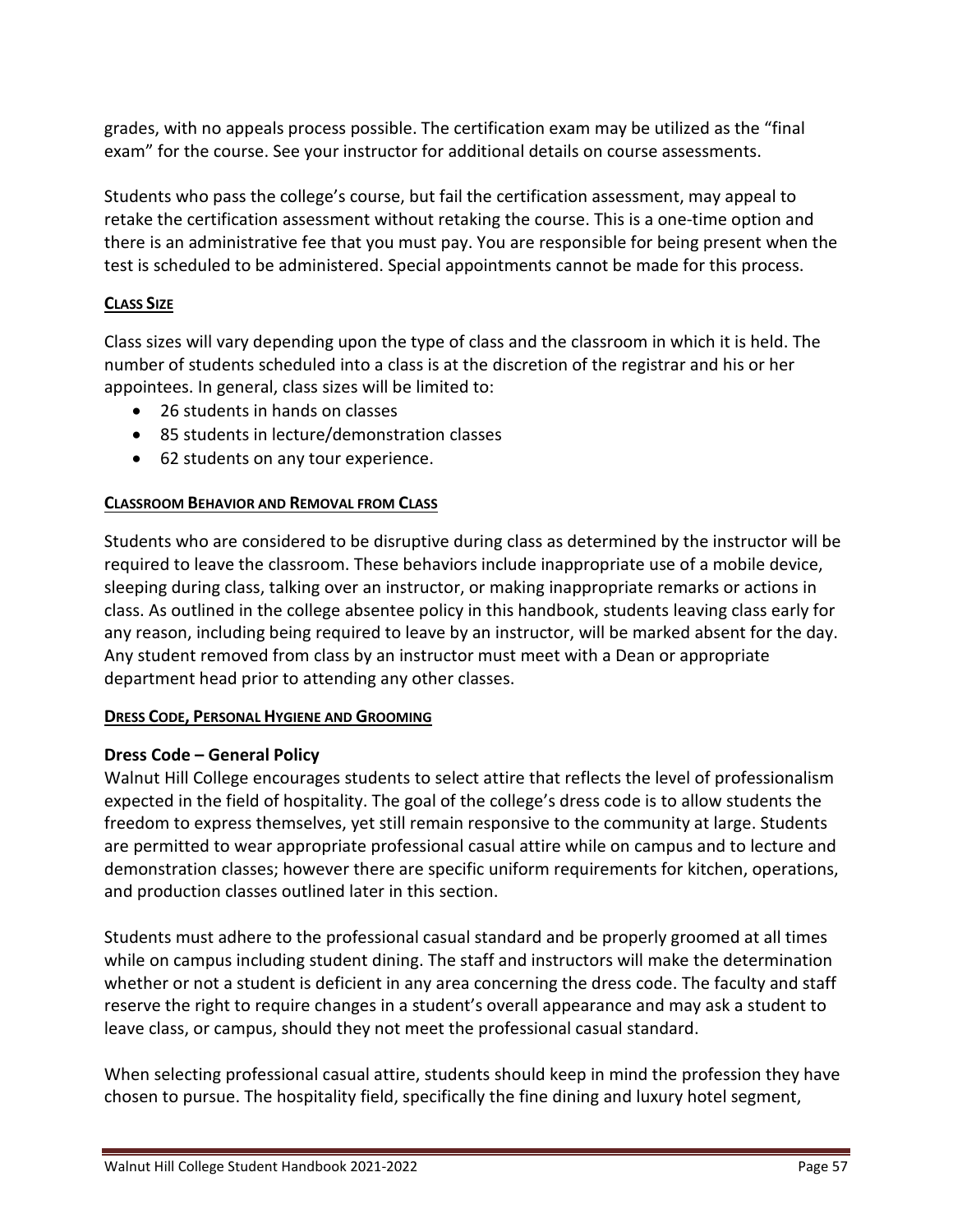requires professionalism in appearance and behavior at all times. The following guidelines are in place to help students select clothing that meets this professional casual standard.

- Students must refrain from wearing clothing that is torn, soiled, or considered offensive to others.
- It is considered rude to wear head coverings such as caps and hats indoors. Students should remove all head coverings when entering buildings and keep them off until leaving.
- Pajama style clothing, yoga pants, sweat pants, spandex and "beachwear", including, but not limited to, flip flops, thong sandals, tank tops, and tops that expose the mid-drift are also considered to be too casual for the college campus. Students may not wear these items to class.
- During tour experiences, field trips, trade shows, certain special events, and career fairs, students are required to wear proper professional business attire.

# **Dress Code Violations and Sanctions**

Students must adhere to the dress code and grooming at all times. The staff and instructors will make the determination whether or not a student is deficient in any area concerning the dress code. Students will not be permitted to enter class if they are not dressed appropriately. If a student is asked to leave class for a dress code violation, he/she has 30 minutes to return properly dressed and be marked late. After 30 minutes, the student will be marked absent from class.

# **General Personal Hygiene and Grooming**

All students should arrive to all classes, including internships, as well as all college activities and functions, clean and well groomed. In addition to general socially acceptable grooming practices such as bathing regularly, brushing teeth, and using deodorant, the following specific grooming standards must be met at all times while a student is on campus:

- 1. Hair may be dyed, however it must be a natural hair color.
- 2. Hair must be contained within an approved hat while in kitchens.
- 3. Beards or mustaches are acceptable as long as they are fully grown on first day of class and closely trimmed throughout the term. Partial growth is unacceptable.
- 4. Students with a goatee, sideburns, etc. must be clean shaven on any exposed facial areas.

## **Grooming for Dining Room Classes**

Students must adhere to the following standards upon entering, and throughout the entirety of all Dining Room Classes:

- Hair
	- o Must be a natural color, neatly trimmed and kept off the face.
	- o Hair length that is beyond the bottom of the collar must be secured behind the head.
- Facial Hair
	- $\circ$  Beards or mustaches are acceptable as long as they are fully grown on first day of class and closely trimmed throughout the term. Partial growth is unacceptable.
- Make-up
	- o Should appear natural; not excessive.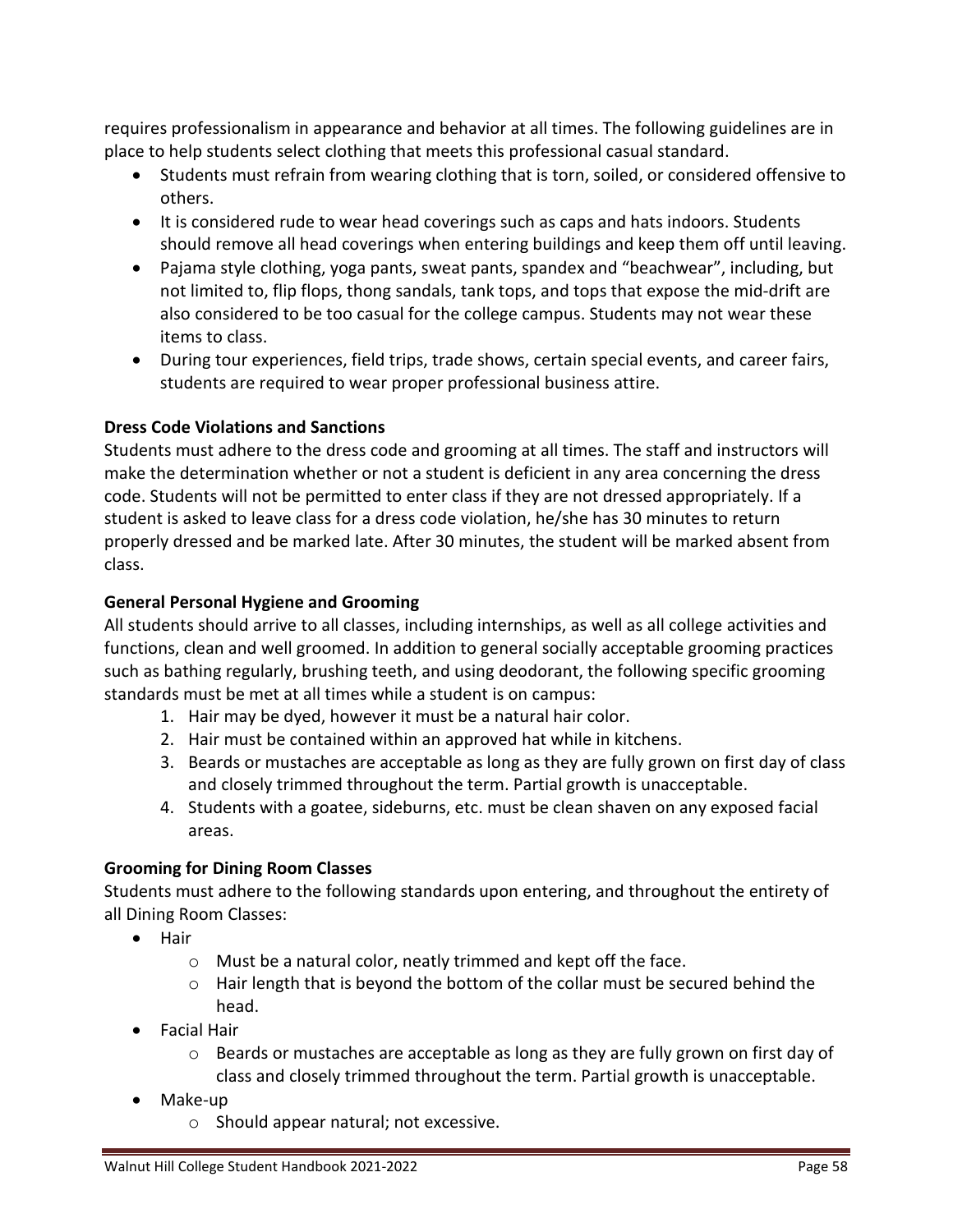- Jewelry
	- o A wristwatch, one ring, and post earrings only may be worn.
	- o No hoop or dangling earrings are permitted.
	- o No tongue or facial piercings are permitted.
- General Grooming
	- o Hands and fingernails must be kept clean at all times.
	- $\circ$  Frequent hand washing must occur in order to ensure the safety of our guests
	- o No nail polish or acrylic nails may be worn.
	- o Cologne or Perfume may be used appropriately.

# **Uniform Standards for Dining Room Classes**

Walnut Hill College has selected a uniform that is appropriate for both males and females. Although the uniform standard is subject to change at the discretion of the college, the following standards currently apply and must be adhered to:

- Polished, comfortable, conservative, black shoes with no-skid soles.
	- o No sandals, boots, or sneakers will be permitted.
- Black socks that reach the calf must be worn.
- School approved, pressed and clean, black slacks must be worn above the waist at all times. No yoga, spandex or tights are permitted.
- A plain black belt must be worn; no large, gaudy buckles or studs are permitted.
- A plain black, cleaned and pressed, long sleeved Oxford button down shirt, with a closed collar must be worn.
- Sleeves may not be rolled up; must be kept long and buttoned at all times.
- A plain white undershirt must be worn.
- School approved black Bistro apron must be cleaned and pressed and tied in the back.
- School issued nametag.
- Equipment:
	- o Corkscrew
	- o Captains Pad
	- o 2 Pens

As with all classes, final approval of a student's attire and grooming is at the discretion of the instructor. Students are expected to be in complete uniform at all times during Production and Restaurant Operations classes. The first infraction will be addressed, personally, by the instructor. Any additional infractions will result in a grade of zero (0) and an absence for your class grade for the day.

# **Grooming and Uniform Standards for Kitchens and Kitchen Classes**

Students must be in full, college approved kitchen uniforms when in any kitchen for any reason. Uniforms must be exact models as those issued by Walnut Hill College. The following grooming and uniform standards must be adhered to for all kitchen classes:

- School issued toolboxes must be brought to all classes.
- A college approved chef's hat must be worn, completely covering all hair.
	- a. In cases when all hair is unable to fit under a single college approved hat, remaining hair may be tightly bound and secured fully in a hairnet.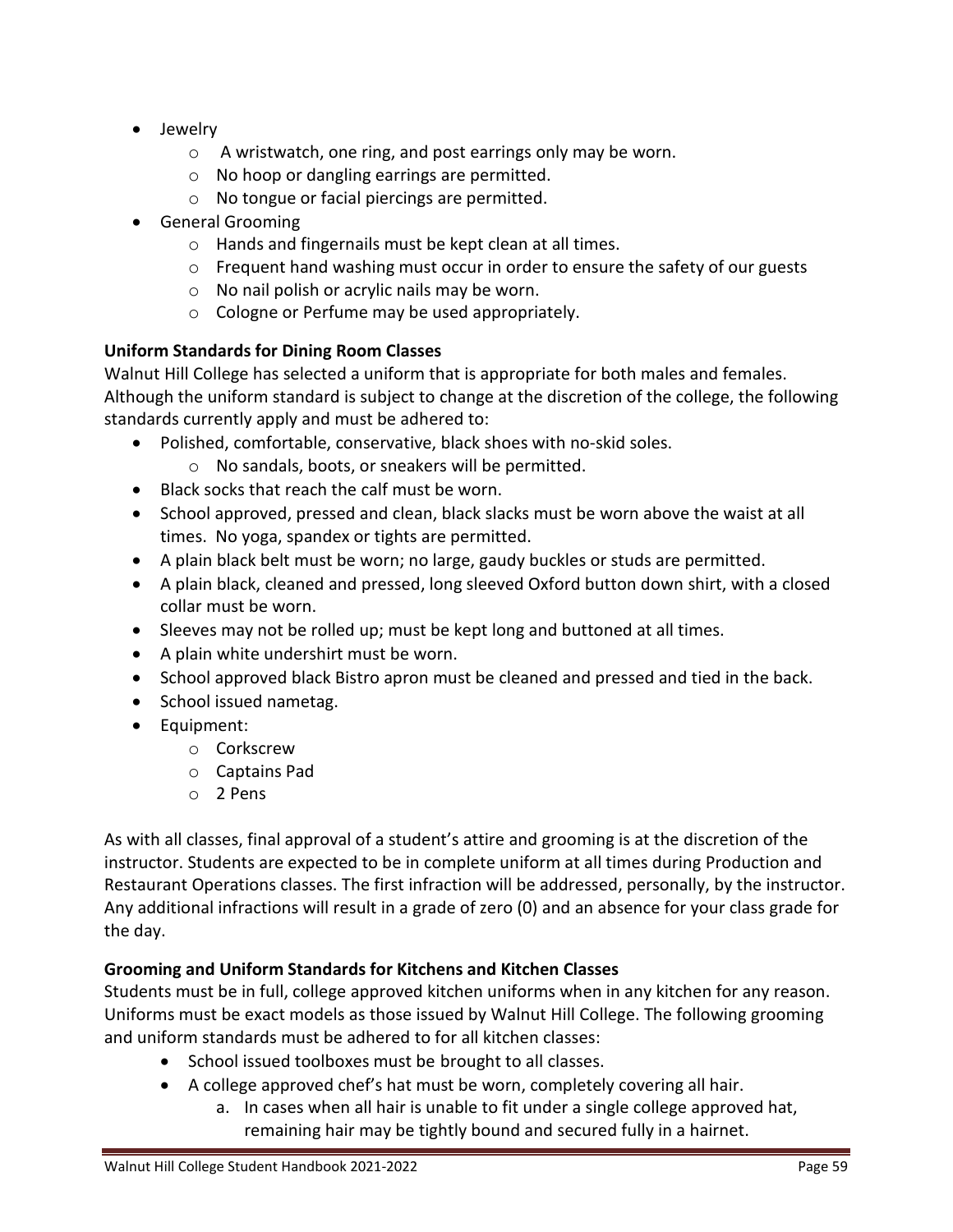- Cleaned, pressed, college approved chef's jackets and chef pants must be worn.
- Chef's jackets must be buttoned to top button.
- Sleeves must be worn down and cuffed at bottom.
- School approved neckerchief and toggle must be worn.
- Embroidered jackets or name tags must be worn on the pocket of the chef's jacket.
- Chef's pants must be hemmed; rolled cuffs are not permitted.
- A plain, black belt must be worn.
- Clean aprons to be worn with the bib up and full-length of the apron down to the knees.
- Soiled aprons are unacceptable, therefore it is recommended additional aprons be brought to class.
- Three (3) clean side towels are required at the start of each class.
- Black, non-skid, polished work shoes must be worn. Black rubber-soled clogs are acceptable (absolutely no sneakers).
- Only plain white or plain black socks may be worn.
- No nylon stockings are to be worn.
- No logo t-shirts, colored t-shirts, or turtlenecks can be worn under the uniform. Tshirts must be plain white only.
- Thermal undergarments may be worn but must be white in color. No undergarment sleeve may exceed past the cuff of the chef's jacket.
- No hoop or dangling earrings; only simple post earrings may be worn.
- No substance of any kind may be worn on fingernails including, but not limited to nail polish and acrylic nails.
- No false eyelashes may be worn.
- No personal backpacks, handbags, or coats should be brought into classes. Lockers are available for student use on the bottom floor of the Culinary Building.

## **EXTRA CREDIT POLICY**

Students are encouraged to take advantage of the opportunities instructors provide for gaining extra credit points towards a final grade. A maximum of five grade points per course may be earned. Instructors are not required, by the college, to offer extra credit opportunities.

Any work submitted for extra credit must relate directly to material covered in class, and must meet all college standards for academic integrity. Extra Credit will not be accepted after the official final day of the term. The college's plagiarism policy must be adhered to.

Please see your individual instructors for detailed information on their requirements for earning extra credit points.

## **FOOD AND DRINK**

No eating or drinking of beverages is permitted in the library or computer labs at any time. A beverage contained in a bottle or covered cup or food provided by the instructor as a part of the class are permitted in the classroom at the discretion of the instructor, otherwise food and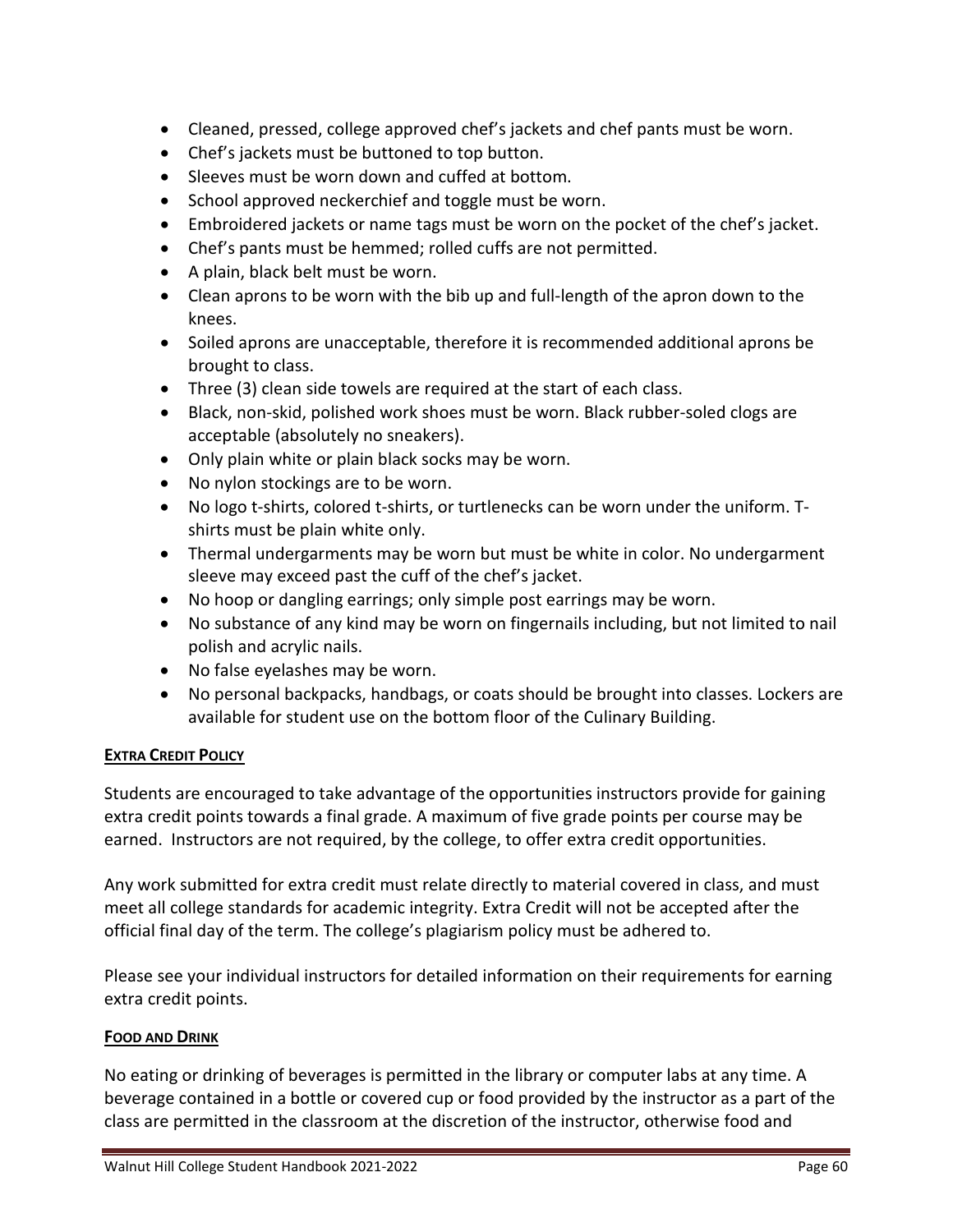beverages may not be brought into the classroom. Food and/or drink purchased from vendors other than Walnut Hill College may not be consumed in the colleges open to the public dining areas. This includes the Marketplace, Pastry Shop, and outside seating of the Pastry Shop, Bistro Perrier, and front porch. Students may consume those items in the student seating area of the Culinary Building or in the backyard area of the Culinary Building.

#### **FOODS PREPARED IN COLLEGE KITCHENS**

Foods prepared in college kitchens will occasionally be used in the restaurants, pastry shop, or for college functions. Other remaining foods will be sent to the purchasing center, as directed by the instructor. The college works with local food banks and centers for the homeless to donate food whenever possible. Food is never to be removed from the kitchens by students for consumption elsewhere.

#### **GRADE CHALLENGES**

Students may challenge a grade for any course as it was submitted by any instructor. All grade challenges must be submitted in writing to the class instructor and Chief Academic Officer within 30 days from the final date of class. Students challenging a course grade should schedule an appointment to meet with the instructor and present his/her reason why the grade should be changed. Should a student feel unsatisfied with the results of the meeting with the class instructor, he/she should meet with their Student Success Advisor who will consult the appropriate program director. If the student remains dissatisfied, he/she may request a meeting with the Chief Academic Officer.

#### **GRADING SYSTEM AND ASSESSMENTS**

Assessment is the process of gathering evidence of a student's knowledge and skills. A variety of assessment methods are employed to determine whether students have met prescribed standards of performance in their courses.

The transcript, issued at the end of each term, provides a GPA for each term and a cumulative GPA. The cumulative GPA is used to determine Satisfactory Academic Progress.

The Grade History Report will also indicate a numerical grade, a letter grade, and the credits earned for each course taken during the term, as well as the corresponding cumulative indicators.

The grading system is as follows:

| Grade        | <b>Letter Grade</b> | <b>Quality Point</b> |
|--------------|---------------------|----------------------|
| $90 - 100\%$ |                     | 4.00                 |
| $80 - 89%$   |                     | 3.00                 |
| $70 - 79%$   |                     | 2.00                 |
| 60—69%       |                     | 1.00                 |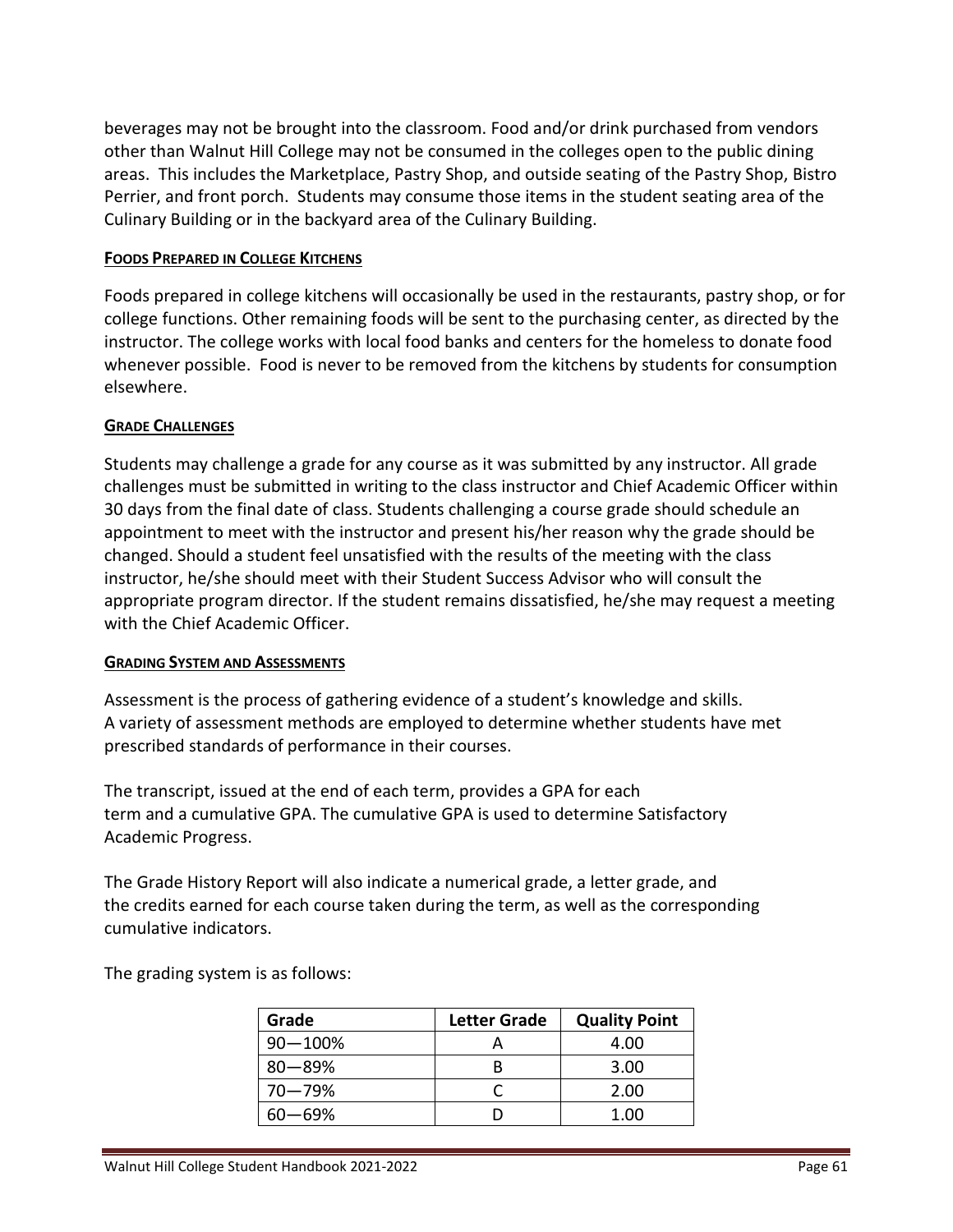| 59% or below | 0.00 |
|--------------|------|
|              |      |

#### **Assessments**

Assessments are given periodically throughout the term. Assessments can take the form of tests, quizzes, homework assignments, daily performance assessments, participation, papers, etc. If a student earns a low score on an assessment it is recommended he/she visit a Student Success Advisor, and/or take other steps to improve their grade in the course.

Students who are in jeopardy of failing a course due to low assessment scores may be notified via mail in the form of a Midterm Notice. This notice is meant to be informative and prompt the student to take the above noted actions to improve his or her course grade.

#### **LATE ASSIGNMENTS**

Homework and other assignments will be required in most classes. All out-of-class assignments must be turned in on time. Any assignment that is turned in after a class has ended, or at any time after which the instructor has indicated it is due (such as at the beginning of class), will be considered late.

Turning in an assignment late is considered to be unprofessional and is discouraged. However, should an assignment need to be turned in late, it will be accepted up to 7 days late with the following penalties applying:

- A 10 point deduction for initial lateness;
- 5 additional points will be deducted for each additional 24-hour period of lateness thereafter;
- Assignments will not be accepted past 7 calendar days late;

Assignments that are due during the last week of class will not be accepted after the official final day of the term. Any assignments turned in after the official final day of the term will receive a grade of 0.

#### **MISSED TESTS, QUIZZES, AND ASSESSMENTS**

Lateness and absences on the day of a scheduled assessment (quiz, test, midterm, final, etc.) are a serious concern, as not completing these on a timely basis will greatly impact your grade.

#### **Missed Assessments**

Students that are absent on the day of a scheduled assessment must contact his or her instructor to schedule a make-up assessment. Additionally, students who are late to class may not be permitted to complete the exam during class requiring them to make-up the assessment. Missed assessments must be made up prior to the next scheduled class session. The maximum score for any missed assessment will be a 70%. Assessments that are missed during the last week of class must be made up prior to the official final day of the term.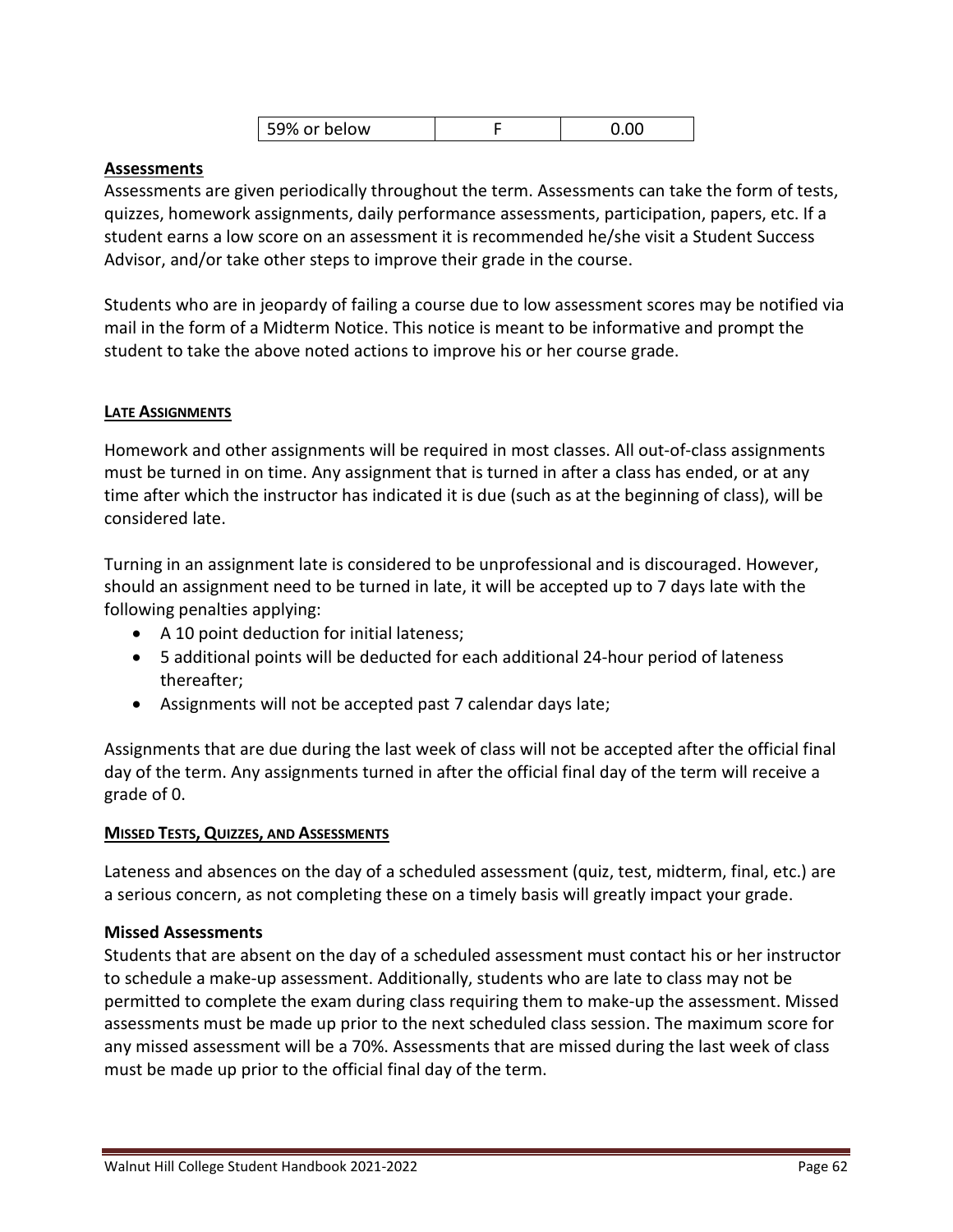## **Earning Full Credit for a Missed Assessment or Late Assignment**

Students may request to take a missed assessment or submit a late assignment for full credit for one of the following reasons only:

- Court-ordered subpoena (not a subpoena issued by an attorney)
- Serious medical situation, defined as an overnight hospital stay
- Funeral of immediate family member

## *Although a request may be made to make-up the assessment for full credit, the missed class is NOT considered to be an excused absence.*

In order to receive full credit for the missed assessment or late assignment, student must submit written documentation of one of the above reasons to his or her instructor prior to the next scheduled class day. Documentation for a serious medical situation must include the date on which the student can return to class. All written documentation must be verifiable.

#### **TRANSCRIPTS AND APPEALS PROCEDURE**

Transcripts are compiled at the end of every term and issued approximately three weeks later. If a student disputes a grade on his/her progress report, he/she has 30 calendar days to contact the Registrar and request a review. After 30 calendar days, requests for reviews will no longer be honored. Transcripts are not issued to students who have tuition and/or other financial obligations in arrears.

#### **Final Transcripts**

Final transcripts are issued one month after completion of all required credit hours. If a student wishes to dispute a grade on his/her final transcript, he/she has 30 calendar days to contact the Registrar to request a review. After 30 calendar days requests for reviews will no longer be honored. Final transcripts are not issued to students who have tuition and/or other financial obligations in arrears.

#### **PURCHASING CENTER**

The Purchasing Center is the Main Food and Equipment Distribution Center at Walnut Hill College. The Purchasing Center takes pride in providing the finest products available from Philadelphian's leading purveyors.

- Located at The Purchasing Center is First Aid for minor cuts and burns, and our Lost and Found.
- Hours of Operation are 6:30 a.m. to 7:00 p.m. Monday through Friday and 8:00 a.m. to 4:00 p.m. on Saturday. Hours of operation are subject to change without notice.

#### **Purchasing Center Procedures**

- The most important procedure to remember is all requisitions for equipment, food, or liquor, must come from your instructor. All equipment or food item requests must have a signed requisition from your instructor.
- Students may not fill out a requisition or add to one signed by an instructor.
- Equipment which is borrowed must be returned clean and dried. Please use caution not to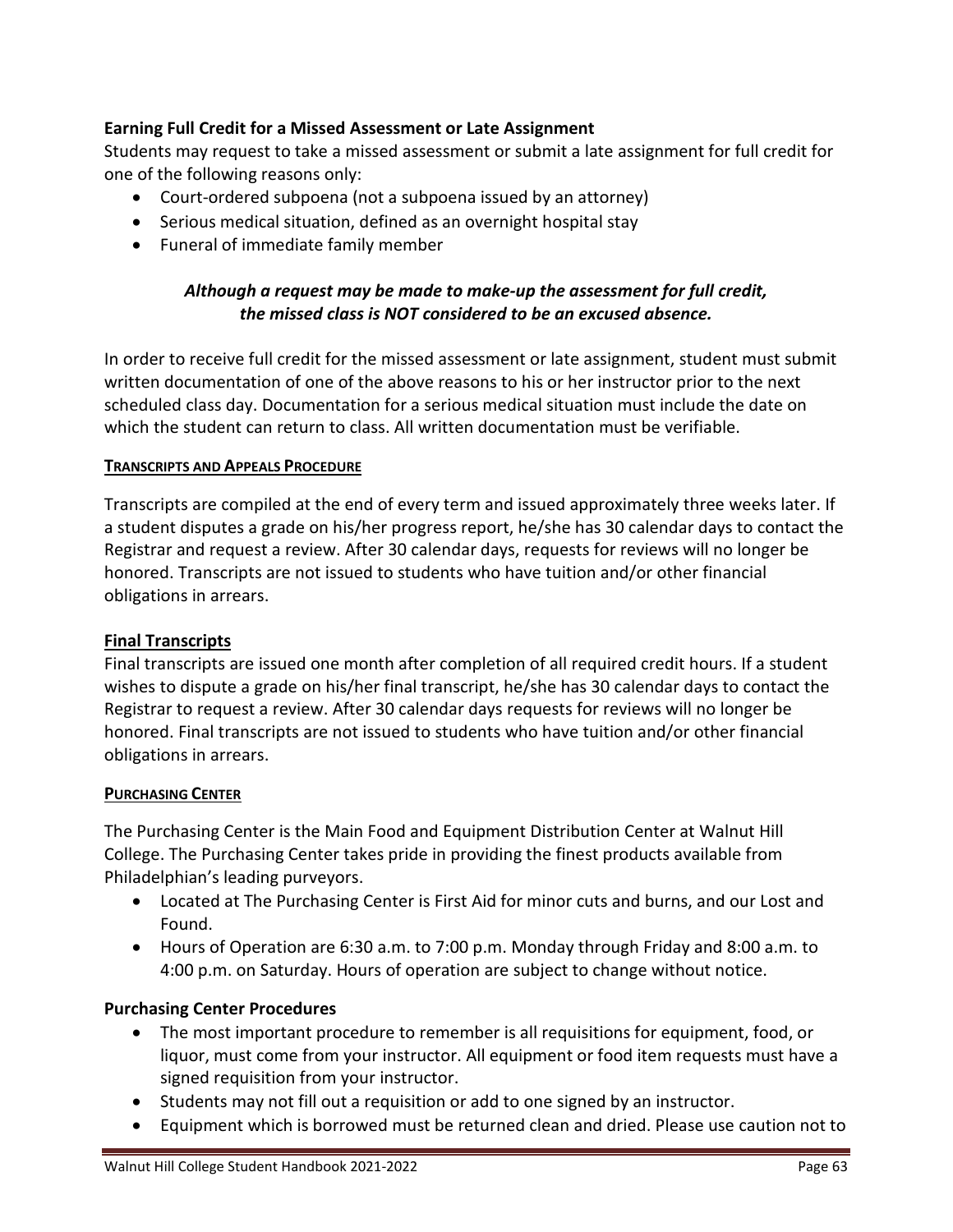misplace small parts or attachments of any equipment. This is very important for the next student who will need to request that equipment.

- Food Bins are carried one bin at a time, to avoid crushing items. Please never stack food bins.
- All food items that are returned must be returned wrapped, labeled, and dated when needed and refrigerated. Please use caution with cross contamination.
- Students must have their ID card to request any piece of equipment.
- All trash is taken directly to the dumpster area. All trash removal is done by two students only, to avoid injury and damage to floors and stairwells. Never take bag out of trash can. Always remove trash in can directly to dumpster area.
- All kitchen grease is discarded in grease barrel can located near dumpster area.
- All cardboard should be flattened and place inside cardboard dumpster.

#### **SATISFACTORY ACADEMIC PROGRESS**

"Satisfactory Progress" is defined as achieving the following grade point averages (GPA) as well as successfully completing 67% of the cumulative attempted and transfer credits:

| Academic Year Associate Degree | <b>Quarter Credits</b> | Minimum Cumulative GPA |
|--------------------------------|------------------------|------------------------|
|                                | $0 - 36$               |                        |
| $7$ * **                       | $36 - 72$              | 2.0                    |

| <b>Academic Year Baccalaureate</b> | <b>Quarter Credits</b> | Minimum Cumulative GPA |
|------------------------------------|------------------------|------------------------|
| <b>Degree</b>                      |                        |                        |
| 1***                               | 72-108                 | 2.0                    |
| $7*******$                         | 108 and above          | 2.0                    |

**\* 2.0 GPA is the minimum requirements for graduation for Associate and Baccalaureate Degrees. \*\* 1.75 GPA at the end of the second term in the second academic year of either the Associate Degree or Baccalaureate Degree is required to participate in all credited travel courses.**

**\*\*\* 2.0 GPA must be maintained throughout the duration of all Bachelor Degree programs.**

Government regulations require that students receiving federal financial aid achieve satisfactory progress in their academic standing. For consistency, these guidelines will apply to all students, regardless of their tuition payment agreements.

The GPA is calculated by the following formula: *Quality Points X Credits* **Divided By** *Total Credits*  **= GPA.** 

## **Associate of Science Degree**

Upon completion of the first academic year students who fail to meet Satisfactory Academic Progress (SAP) requirements as described above will be placed on *Academic and Financial Aid Warning* for the following term. Students placed on Academic and Financial Aid Warning will be notified in writing via email/LMS messaging by the Student Success Office within two weeks of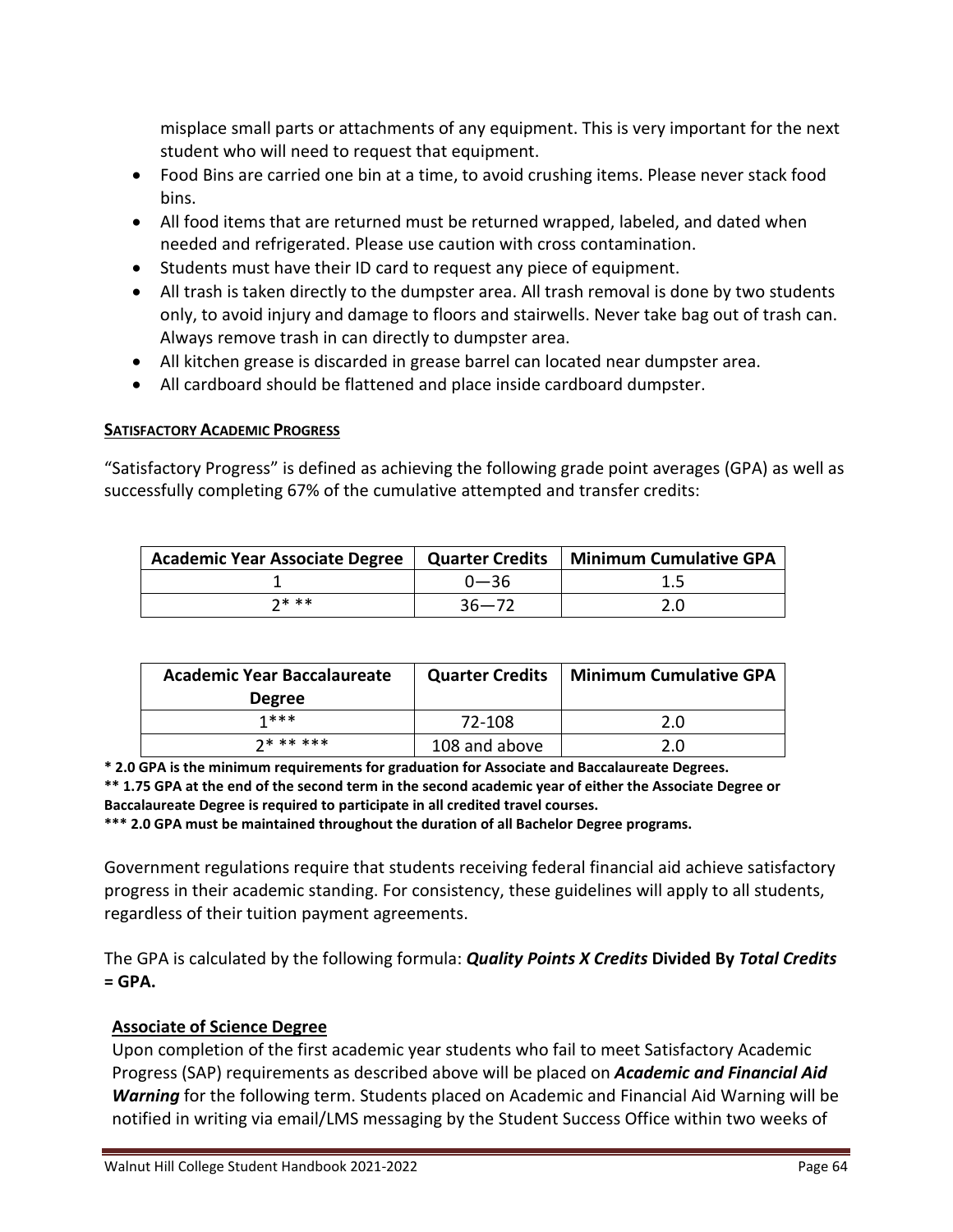the completion of the first academic year. Students will remain eligible to continue taking new courses and to receive financial aid for this probationary term. The student will be reviewed for SAP at the completion of the single term warning period.

A student who fails to meet the SAP requirement of having a cumulative GPA above 1.50 and/or a minimum of 36 quarter credits following the Academic and Financial Aid Warning term will be placed on *Academic and Financial Aid Suspension*. Any student placed on Academic and Financial Aid Suspension will be notified in writing via email/LMS messaging by the Student Success Office within two weeks of the completion of their Academic and Financial Aid Warning term and their progress in the program will be stopped. These students will be placed into 'Academic Retake' status. Academic Retake status permits students to complete retakes of courses until SAP, a 1.5 GPA or higher, and/or a minimum of 36 quarter credits can be obtained.

Students may choose to appeal the Academic and Financial Aid Suspension. A student who wishes to appeal must complete an appeal form and submit it to a Student Success Advisor. Appeals may be denied, approved, or approved with an academic plan. Should the appeal be approved, students will be allowed to continue in the program of study and receive financial aid for one additional probationary term. An appeal process is available for the student who experienced any of the following:

- A personal injury or illness
- Death of a relative
- Other circumstances that affect the ability to meet SAP

Should the student not wish to appeal or their appeal be denied, the student must meet SAP requirements via successful course retakes resulting in a 1.5 GPA or higher, and/or a minimum of 36 quarter credits can be obtained. Students may continue to attempt paid course retakes until such time that they achieve a 1.5 GPA or higher in order to be removed from Academic and Financial Aid Suspension. Any student who does not satisfactorily progress towards obtaining SAP in three consecutive terms will be terminated from the college. A notification in writing will be sent via email/LMS messaging and mailed to the student's primary address.

## **Bachelor of Science Degree**

A 2.0 cumulative GPA or higher must be maintained throughout the duration of all bachelor degree programs. A student who fails to meet this SAP requirement during the bachelor degree program will be placed on *Academic and Financial Aid Warning*. Students placed on Academic and Financial Aid Warning will be notified in writing via email/LMS messaging by the Student Success Office within two weeks of the completion of the first academic year. Students will remain eligible to continue taking new courses and to receive financial aid for one additional probationary term. The student will be reviewed for SAP at the completion of the single term warning period.

Bachelor degree students who fail to meet the SAP requirements of having a cumulative GPA of 2.0 or higher following the Academic and Financial Aid Warning term will be placed on *Academic and Financial Aid Suspension*. Any student placed on Academic and Financial Aid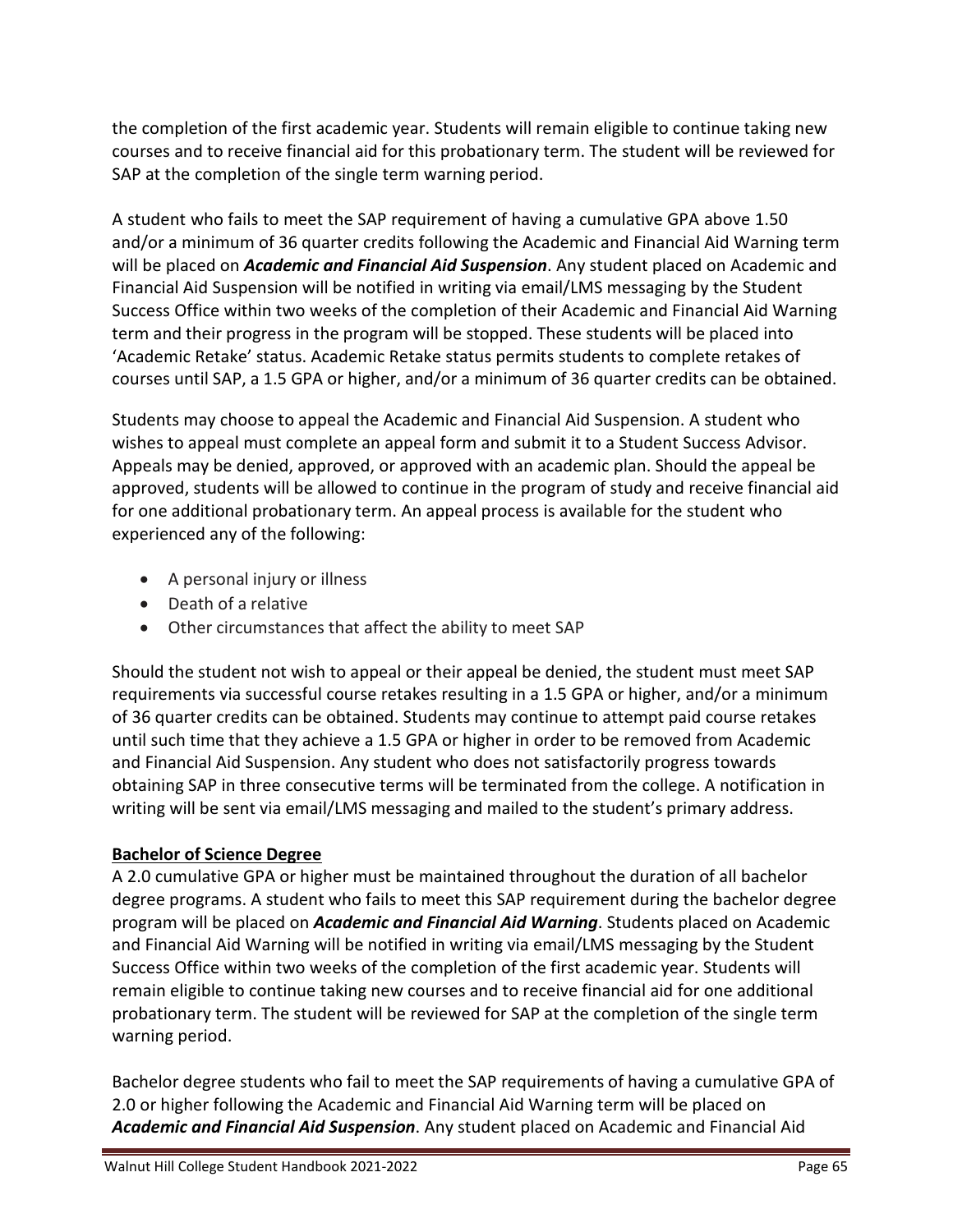Suspension will be notified in writing via email/LMS messaging by the Student Success Office within two weeks of the completion of their Academic and Financial Aid Warning term and their progress in the program will be stopped. These students will be placed into 'Academic Retake' status. Academic Retake status permits bachelor degree students to complete retakes of courses until SAP, a 2.0 GPA or higher, can be obtained. Any bachelor degree student who does not satisfactorily progress towards obtaining SAP in three consecutive terms will be terminated from the college. A notification in writing will be sent via email/LMS messaging and mailed to the student's primary address.

#### **SUSPENSION, WITHDRAWALS, ACADEMIC DISMISSALS, AND REINSTATEMENT**

#### **Suspension**

Students who have tuition payments and/or other financial obligations in arrears will be suspended. Suspension can occur at any time. While on suspension a student may not:

- Attend classes.
- Take exams or proficiencies.
- Submit assignments or project materials.
- Utilize services of the Career Success Office.

Suspended students will be marked absent, without regard to whether the student disregards the suspension notices and attempts to attend class. Notices of suspensions are sent to all instructors. Attempts to attend class while on suspension can result in dismissal.

A lengthy suspension could result in a dismissal and/or course failures due to excessive absences. Suspension will also result in being automatically disqualified for term and final honors.

#### **Course Withdrawal**

If a student is not making sufficient academic progress in a course, it may be advantageous for him/her to withdraw from that particular course. To withdraw from a course, the student must meet with a Student Success Advisor who will consider all mitigating circumstances before permitting a withdrawal.

All individual course withdrawals must be completed five weeks before the last class meeting. A "WD" notation will appear on the transcript to indicate a withdrawal. Students are responsible for all aspects of retaking a course, including any course retake charges.

Students should keep in mind that withdrawing from a course may affect financial aid. Students should not withdraw from a course if withdrawal will cause them to fall below 12 credits as this may affect financial aid and payment plans.

#### **Program Withdrawal**

Students or Applicants who wish to withdrawal from Walnut Hill College must contact the college to initiate withdrawal procedures. Students must meet with a Financial Aid Officer and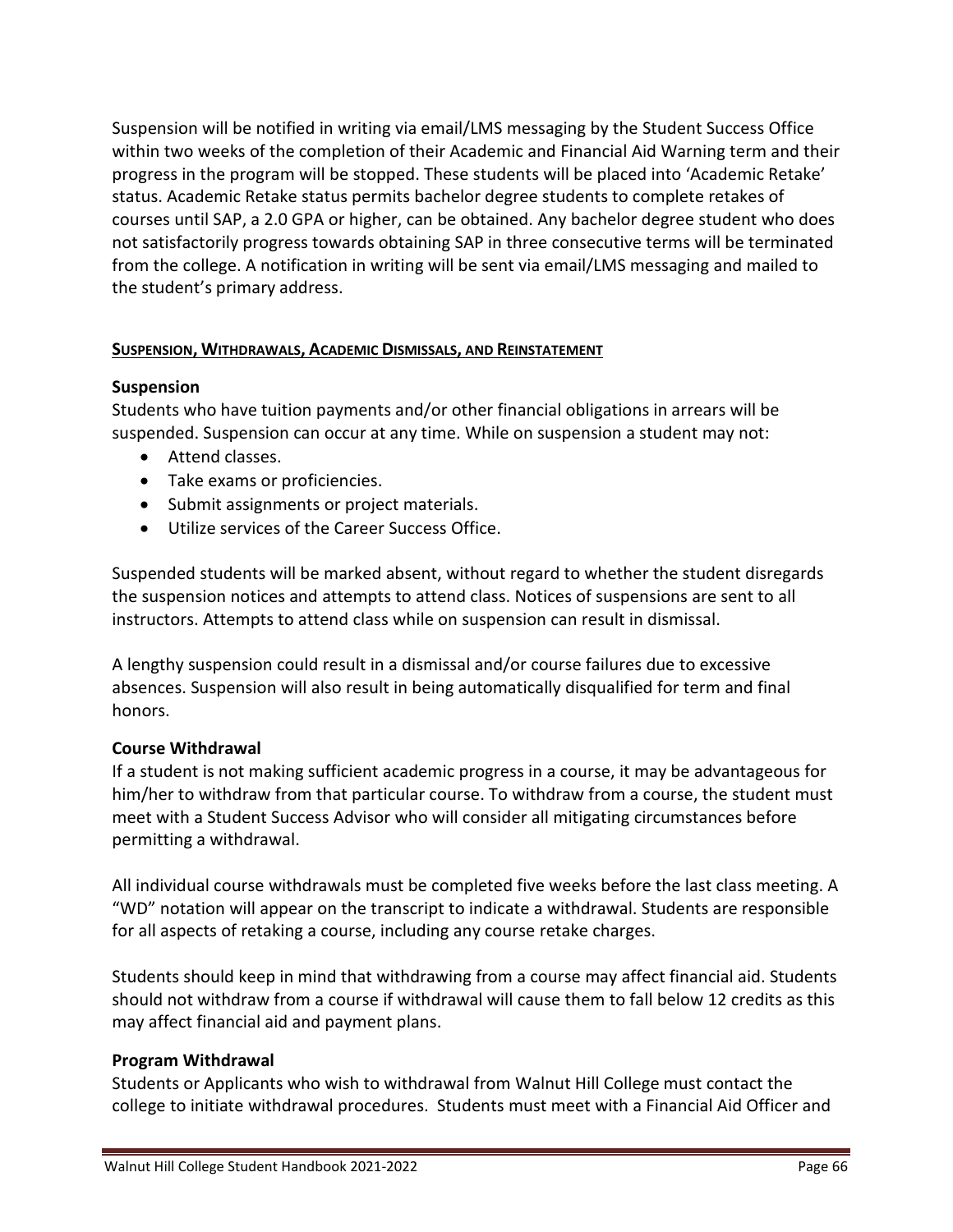a Student Success Advisor to discuss his/her reasons for withdrawal and the implications of his/her decision.

Federal law requires that any student withdrawing or graduating from the college complete a financial aid exit interview. This may be completed with the Financial Aid Officer or by mail. Withdrawing will initiate cancellation of financial aid, loans, grants, and scholarships. Any payment due to the college, a financial institution, or the student will be calculated based on the last date of attendance as determined by a Student Success Advisor.

# **Academic Dismissal from the College**

A student may be dismissed from the college for any of the following academic reasons:

- 1. Having a cumulative GPA below 1.5 after the first academic year.
- 2. Earning fewer than 36 credits at the completion of the first academic year.
- 3. Failure to keep current with tuition and other financial accounts.

Students should be aware that dismissal from the college for any reason will result in loss of housing through Residential Learning.

## **Academic Reinstatement**

Students that have been dismissed from the college for academic reasons can be reinstated at the start of the following term as course schedules allow. Upon reinstatement, the student will be considered an "Active Retake." Active Retake students will only be scheduled for courses that need to be retaken and will not be permitted to attempt any new credits until they meet the guidelines for Satisfactory Academic Progress as outlined in the Academic Policies section of this handbook.

Students who want to apply for reinstatement following an academic dismissal must meet with his/her Student Success Advisor to determine eligibility and course availability. Active Retake students must then consult with his/her financial aid officer prior to attempting any course retakes.

## **Non-Attendance Withdrawal**

To determine the date of withdrawal of a student due to non-adherence to the WHC attendance policy, student attendance records are checked via the running of a report that identifies students Last Day of Attendance (LDA). This report is run by the Student Success department in the third, sixth and ninth weeks of every term. Any LDA's that are two weeks or older, are investigated by the Student Success office. Investigations include contacting students to discuss circumstances leading to absences as well as contacting instructors to reconfirm accuracy of attendance records. Should it be determined that a student has exceeded the number of allowable absences in a specific course, the student is notified in writing of a course withdrawal and they are withdrawn from that course. The LDA that is determined as a part of this investigation is utilized as the withdraw date for the course.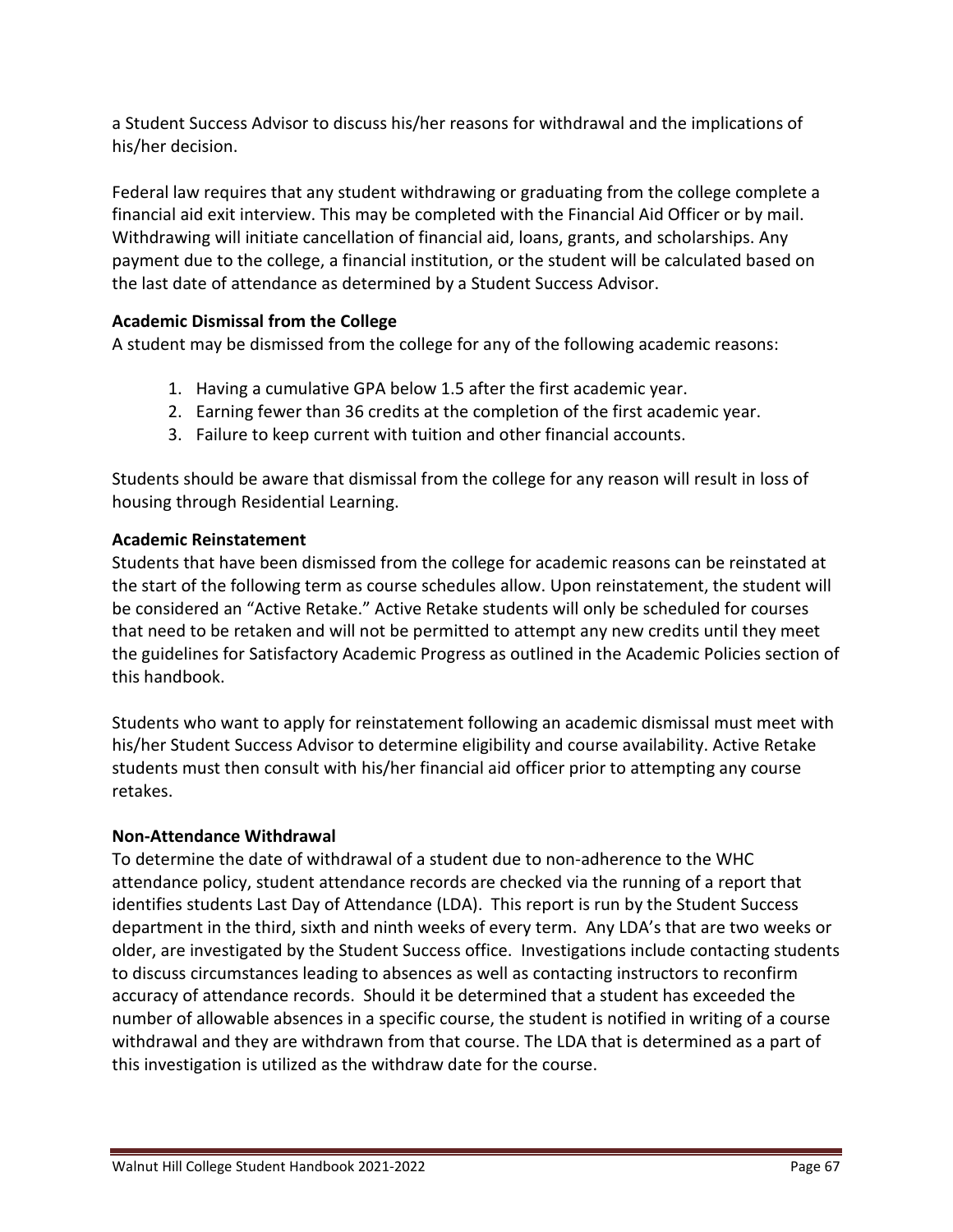The investigation may also result in the determination that a student has exceeded the number of allowable absences in all their courses. Should that determination be made, the student will be notified in writing of their withdrawal from their courses, but also of their withdrawal from Walnut Hill College given the fact that they are no longer registered for any courses at the school. The LDA that is determined as a part of this investigation is utilized as the withdraw date for each course with the latest LDA being utilized for the withdrawal from the program. Any student withdrawn from WHC due to excessive absences in all their courses, will then be identified in an internal report called a Flash Report. This document identifies students who have withdrawn from WHC for any reason, not just those related to attendance. The report includes data relating to withdrawn students that includes, LDA, their reason for withdrawal and their date of withdrawal.

The Flash Report is distributed electronically to all departments on campus in the third, sixth and ninth weeks of every term.

## **MOBILE DEVICE/LAPTOP/TABLET**

Mobile devices may be used as an instructional tool in class therefore, students are required to bring device to all class sessions unless otherwise directed by the instructor. Students who do not bring their device to class may be required to retrieve it and be marked late or absent from class as circumstances apply. Students who use any mobile device during class in a manner other than as directed by the instructor are subject to removal from class and are subject to all applicable penalties.

#### **VISITORS TO CLASS**

A guest may join a class by first obtaining permission from the Dean or department director. On the day of the visit, the guest must obtain a visitor's pass. The visitor's pass is to be presented to the instructor before entering the class. We regret that students may not bring guests to wine tasting or hands-on classes.

Children may not be brought in to the learning environment due to possible disruption to instruction and possible danger to the child.

Children visiting with students must be accompanied by an adult at all times. Children may not be left unattended at any time during their visit to the College.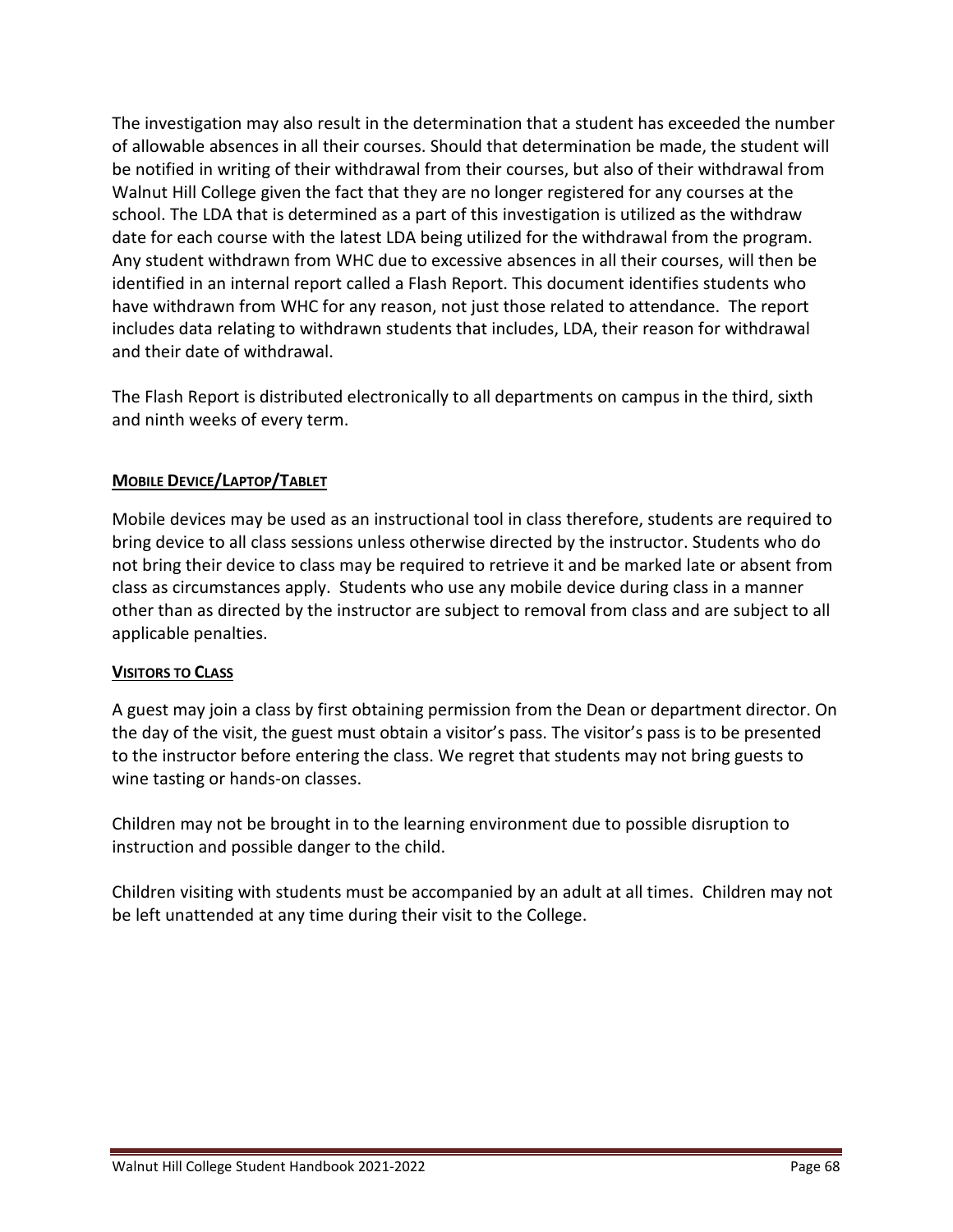# **STUDENT SERVICES AND STUDENT LIFE**

At Walnut Hill College, we are pleased to offer an array of activities and services to enhance each student's educational experience. To accommodate as many students as possible, these events are scheduled at a wide variety of times.

Each student is encouraged to join and participate in clubs which will provide an opportunity to learn more, have fun, and socialize with classmates. As students take charge of club activities, they build leadership skills that they can take with them into the real world.

#### **CAREER FAIRS**

Career fairs are typically scheduled twice per year offering students of Walnut Hill College the opportunity to network and interview with many employers at one time. These events are held on campus. This is a professional event for all students and alumni of Walnut Hill College. Class schedules are often adjusted to permit student attendance.

Attendance is highly suggested for all full-time students, and professional dress or chef whites are required. Students are required to conduct themselves with decorum and professionalism befitting a hospitality student at Walnut Hill College.

#### **CAREER SUCCESS**

Career development at Walnut Hill College begins on the first day of class. Training is thorough and realistic and the faculty understands the expectations of the hospitality industry, guiding each student toward a successful career.

In the classroom, students learn how to develop effective resumes and portfolios. Various interviewing techniques are exercised. Students are encouraged to meet with the Career Success Coordinator for invaluable council, specific recommendations, and assistance. The Career Success Office receives numerous requests from foodservice and hospitality businesses for staffing assistance. These employment requests from various types of businesses in many different locations offer a wide range of employment possibilities. Graduates may also contact the college for employment assistance and resume updates.

Walnut Hill College regularly invites personnel directors and proprietors of successful restaurants, hotels, and other hospitality businesses to visit the college to promote continued success for students in the job seeking process.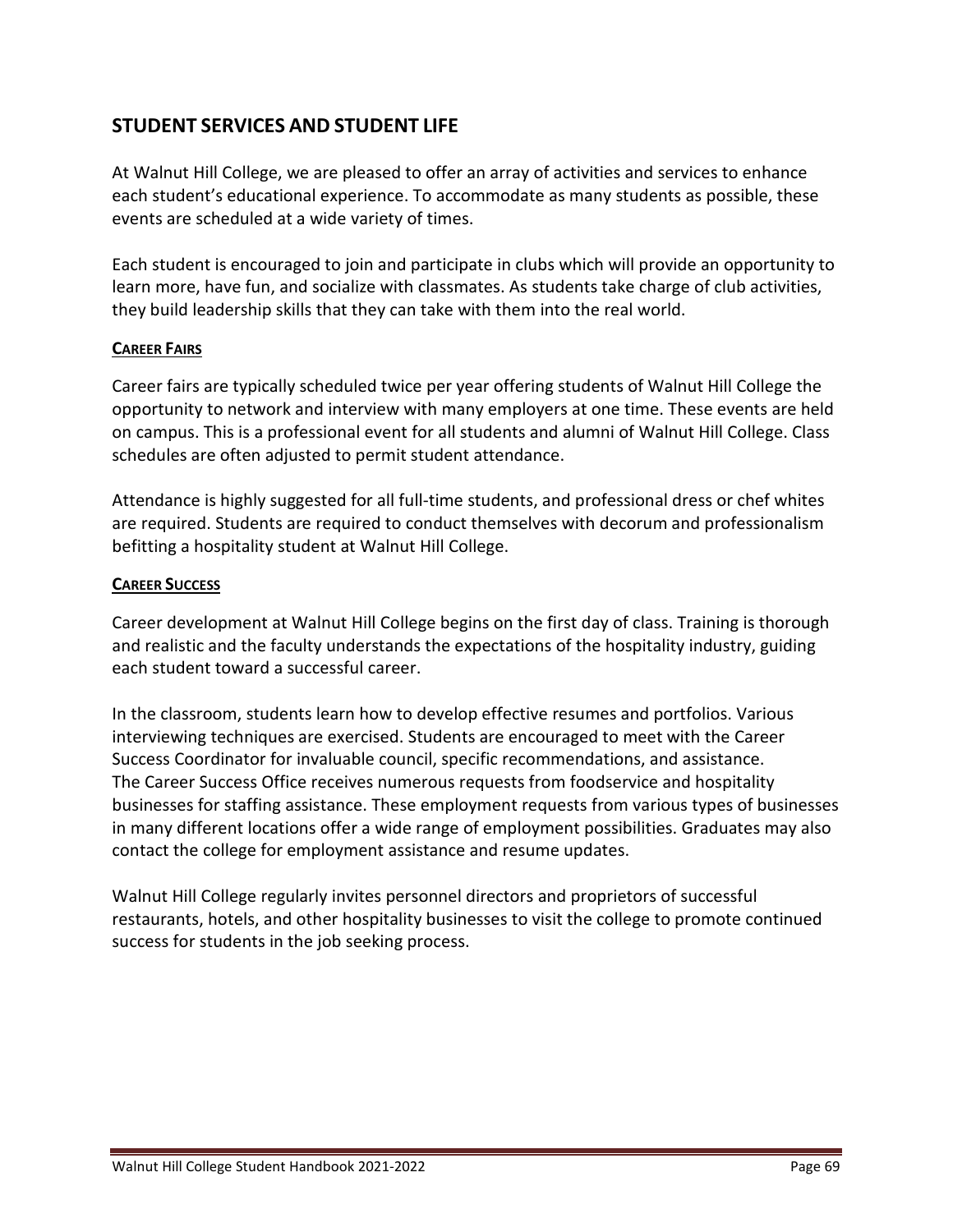Career Success Office services include:

- Resume Assistance
- Interviewing Skill Development
- Job Board
- Job Resources, References and Guides
- Career Fairs
- On-Campus Recruiting

#### **Workplace Demeanor and Behavior**

Students are expected to conduct themselves on and off campus as positive, professional representatives of Walnut Hill College. Students are expected to behave with proper discretion at the worksite, when visiting any hospitality setting, and during all college-related functions. Students of Walnut Hill College are our ambassadors; therefore, we expect them to uphold the tradition of excellence and hospitality that Walnut Hill College stands for.

Appropriate workplace behaviors include:

- Arriving for work on time
- Dressing in appropriate uniform or professional wardrobe
- Working all scheduled shifts
- Contacting the manager immediately if he/she is unable to work due to illness
- Completing work to the best of his/her ability
- Maintaining a positive attitude
- Dealing respectfully with all co-workers and managers
- Keeping the manager informed about changes in his/her class schedule
- Keeping track of his/her own internship hours
- Providing the manager with the necessary forms to record his/her internship hours
- Reporting all workplace injuries to the manager immediately
- Reporting any occurrence of illegal activity in the workplace
- Refraining from the use of drugs and alcohol in the workplace, or arriving at work under the influence of drugs or alcohol
- Refraining from taking unscheduled breaks
- Refraining from fighting or violence in the workplace
- Refraining from bringing a gun or weapon to the workplace
- Securing and maintaining a professionally sanitary toolbox
- Giving proper two weeks written notice of his/her intention to leave the job

Infractions of these policies may result in disciplinary action up to, and including, expulsion from college. Should a student choose to leave a job without a proper two week notice, the hours he/she may have accrued at that internship site will not be credited toward his/her internship requirement.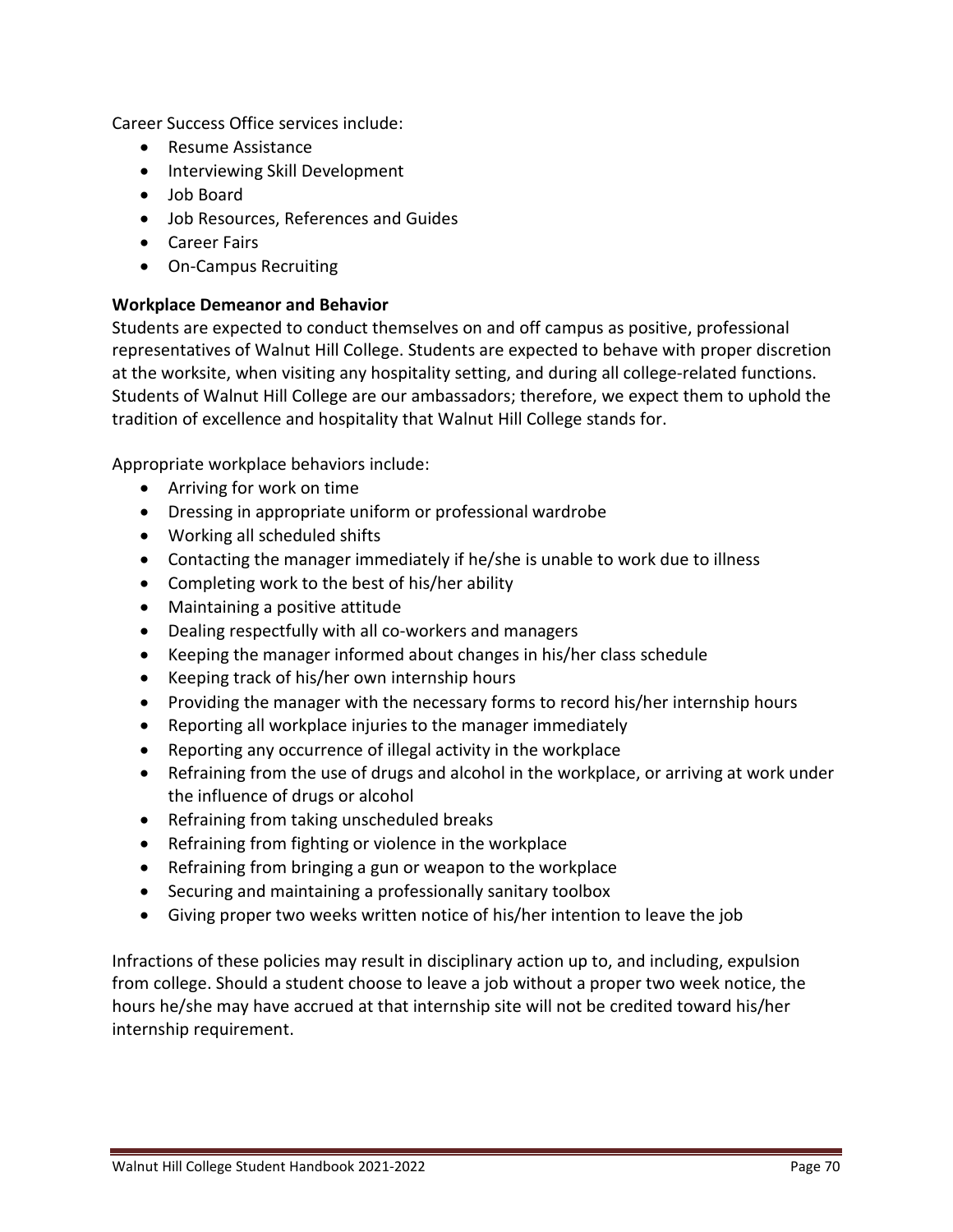#### **LIBRARY AND LEARNING RESOURCES CENTER AND COMPUTER LABS**

The Library and Learning Resource Center aims to provide students with the resources and assistance necessary for success at the college as well as in their future endeavors. The Library and Learning Resource Center staff promotes the development of information-seeking skills, and encourages students to approach their education at Walnut Hill College as the beginning of a life-long learning experience.

The center is located on the third floor of Allison Mansion, and consists of the library and computer labs. Available resources include books and magazines covering culinary and pastry arts, foodservice and hospitality management, travel and tourism, and wines; as well as a growing reference, business, and general education collection.

Databases are also available with access to electronic books, full-text newspaper and magazine articles, and indexed and full-text scholarly journals both in the arts and sciences generally, and with a hospitality focus. Please see a library staff member for assistance locating or using any of these resources.

#### **Access Policy**

Access to the library is limited to current and former students, currently employed staff, and faculty, and to Drexel University students with a valid identification card and appropriate signatures from their institution. Other individuals may be permitted to use the library by contacting the librarian to make advance arrangements.

#### **Identification**

When using the library, students, staff, and faculty should be able to present an identification card upon request.

#### **Care of Library Materials**

Students are responsible for keeping library materials in good condition for the benefit of future users. Students should not mark library materials with ink, pencil, or anything else. Students are asked to report to library staff any book damage they discover.

#### **Borrowing Policy**

Students may check out five books at one time from the general, circulating collection for a twenty-one day period. Reference materials, DVDs, periodicals, and textbooks do not circulate. All materials must be returned at the end of each term.

#### **Interlibrary Loan**

If there is something that you need that is not available in our library, let the library staff know and we will try to find it in an area library.

#### **Computer Lab Access and Usage**

Two computer labs are located on the third floor of Allison Mansion; there are also computers available in the library. Two computers are available in the Wine Lab on the second floor of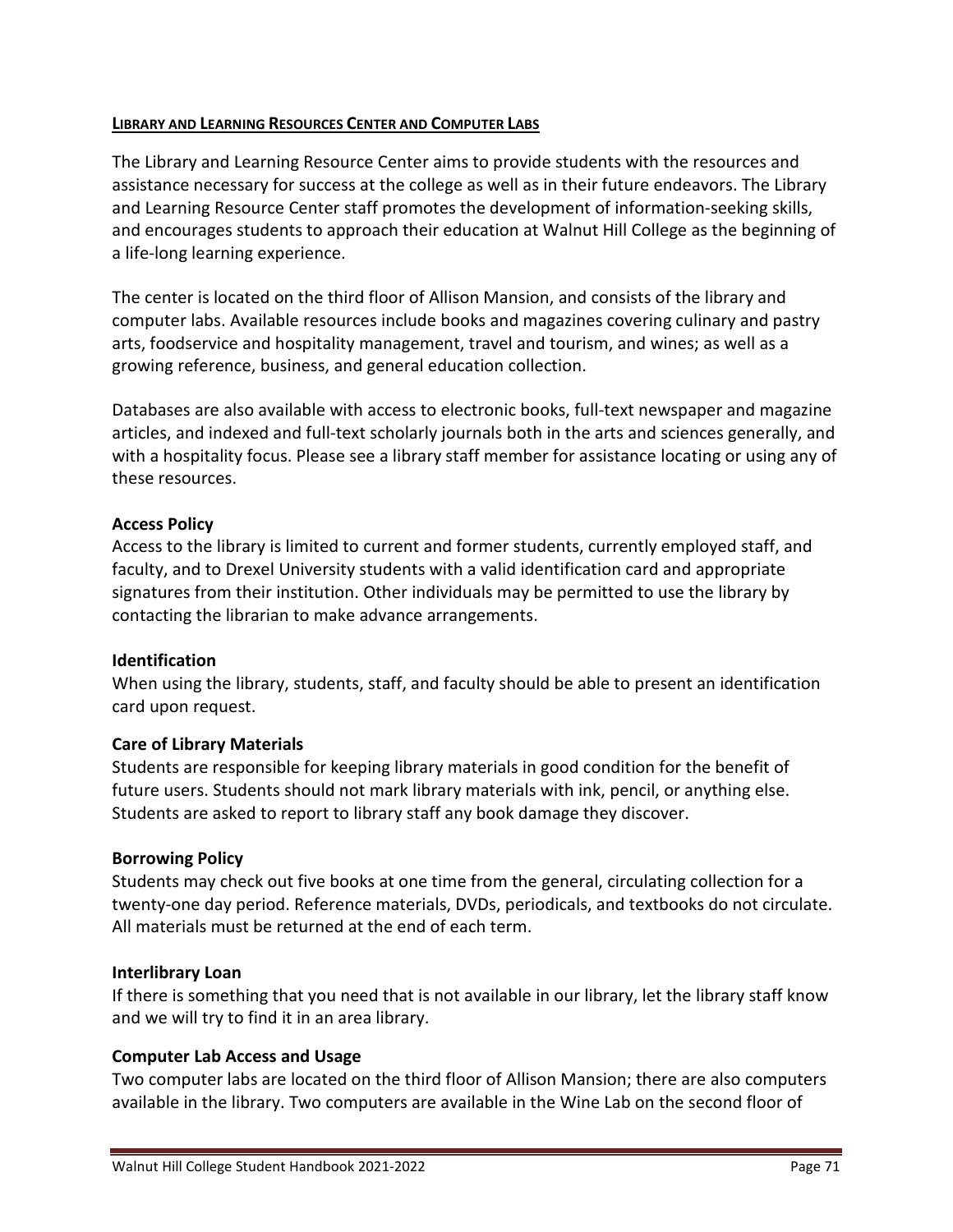Allison Mansion. When classes are held in the computer labs and/or library, we will do our best to ensure space is available for students to work.

All current students have computing privileges, but keep in mind that computers are provided primarily for students to complete school-related research, assignments, and projects. Nonschool-related use may be denied.

## **Conduct in the Library and Computer Labs**

Students are asked to refrain from cell phone use and loud conversations. Students engaging in disruptive behavior will be asked to leave the library.

## **Suggestions for New Materials**

If there are any materials that you think would be a good addition to the library's collection, please feel free to offer a suggestion to one of the library staff members

## **Library Hours**

Library hours vary throughout the year. Please check the library's portion of the website for current hours of operation.

## **MAIL AND PACKAGES**

Non-Residential Life and Learning students are not permitted to receive mail or packages on campus. Each residential room is assigned a letter size mailbox. Please review the Residential Life and Learning handbook for more information on receiving packages in dormitories.

## **STUDENT CLUBS, ASSOCIATIONS, AND ACTIVITIES**

Many types of student activities will be available throughout the program. Most are educational, a few may be purely social, yet all will be fun. These activities provide students with opportunities to enhance their education, learn more, and build relationships within the college community.

Activities are scheduled at varied times. Naturally, with many students scheduled for over 100 weekly classes, there is no commonly-convenient time for activities to be scheduled. Some may be scheduled at a convenient time, while others may not. We try to arrange the schedule to accommodate as many students as possible.

Activities may include dinners at local restaurants, winery tours, cooking demos, wine tastings, and trips beyond the Greater Philadelphia area for recreational, educational, and entertainment purposes. Advance registration for some activities may be required. Updated listings of student activities can be found on the Student Activities Electronic Bulletin Boards, located throughout the campus, by visiting, http://www.walnuthillcollege.edu/student-life/ and by visiting The Office of Student and Community Engagement, located in Perrier Hall.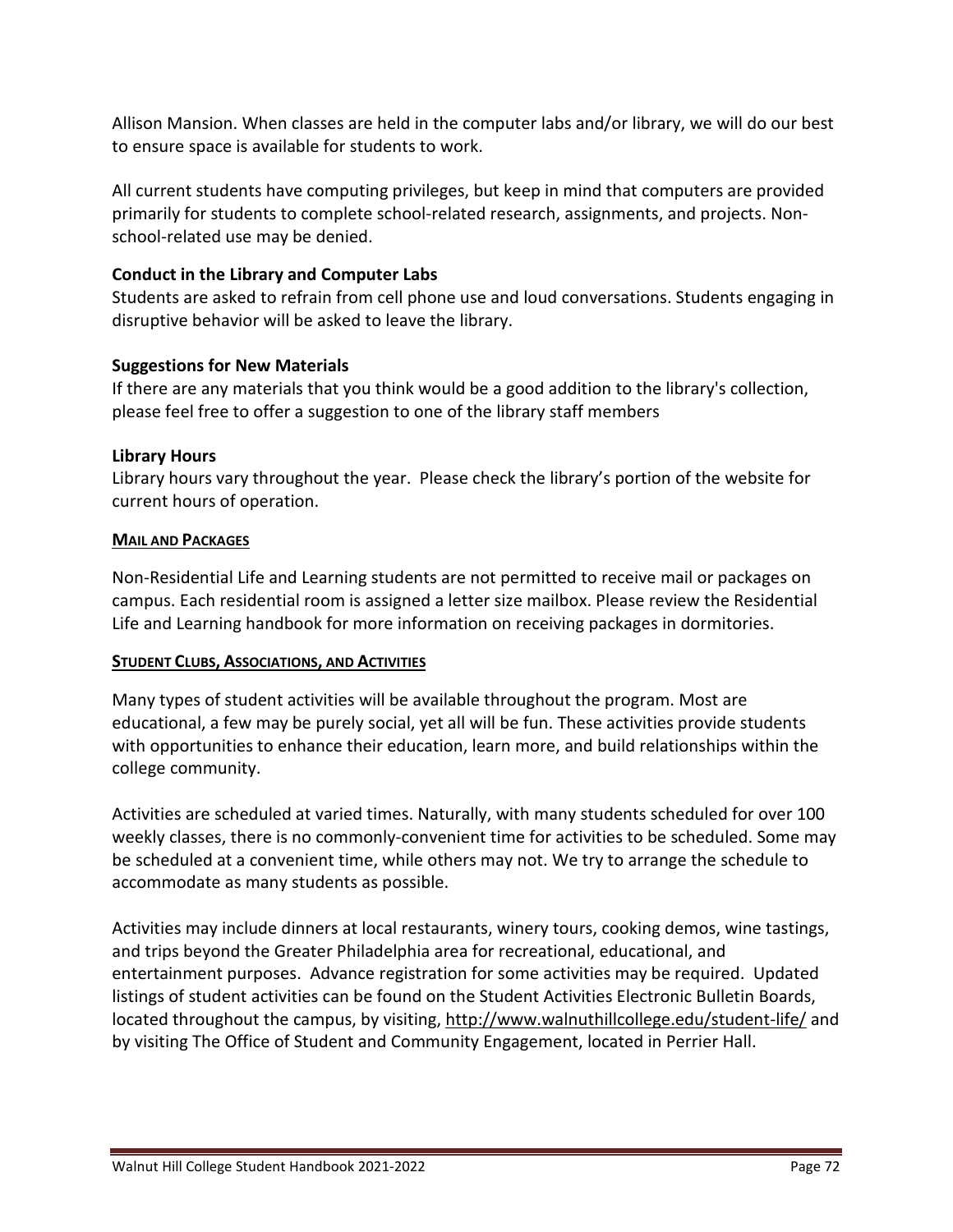Because of space limitations, and more specifically, our view of activities as an extension of the curricula, guests are not always permitted to attend. Every event has its own limitations and specifications. We request students honor their registration to attend an event or take a moment to cancel their registration should a conflict arise. Activities that require advance payment, monies will be refunded if a cancellation is received, in writing, with at least one day's notice (unless otherwise noted). To cancel an activity with an association, please contact them directly.

The college will list activities of various food and wine groups when students are invited to attend. In most cases, these professional association meetings will involve a fee paid directly to the association. We will supply the proper phone number and registration details.

Students are encouraged to join and participate in student associations. Membership will afford each student the opportunity to supplement and enhance their education, have fun, meet classmates, and in some cases, network with industry professionals. In addition, they will enhance students' résumés as memberships may be listed.

Walnut Hill College is always interested in adding variety to our club and activity options. If any student is interested in starting a new club, please see a staff member in the Office of Student Life who will be happy to offer assistance.

## **STUDENT MEMBERSHIPS IN PROFESSIONAL ASSOCIATIONS**

We encourage all students to join professional associations. These associations will offer seminars and meetings, but more importantly, a contact with established foodservice and hospitality professionals. Memberships will enhance each student's résumé and career.

## **SPECIAL EVENTS**

Scheduled throughout the academic year, special events are times when students can work closely with the chefs and instructors. Events may include banquets and dinners, participation in local and national culinary arts competitions, First Class (orientation), graduation, career fairs, and various promotional events for the college. Notices about these special events are always distributed or posted.

## **FRESHMAN SHOWCASE**

During their first term, all full time freshman students will have the opportunity to showcase the college to their family members. This is a mandatory event for all freshman, and is meant to be a fun and exciting way to show your family members the college, as well as demonstrate some of your new skills.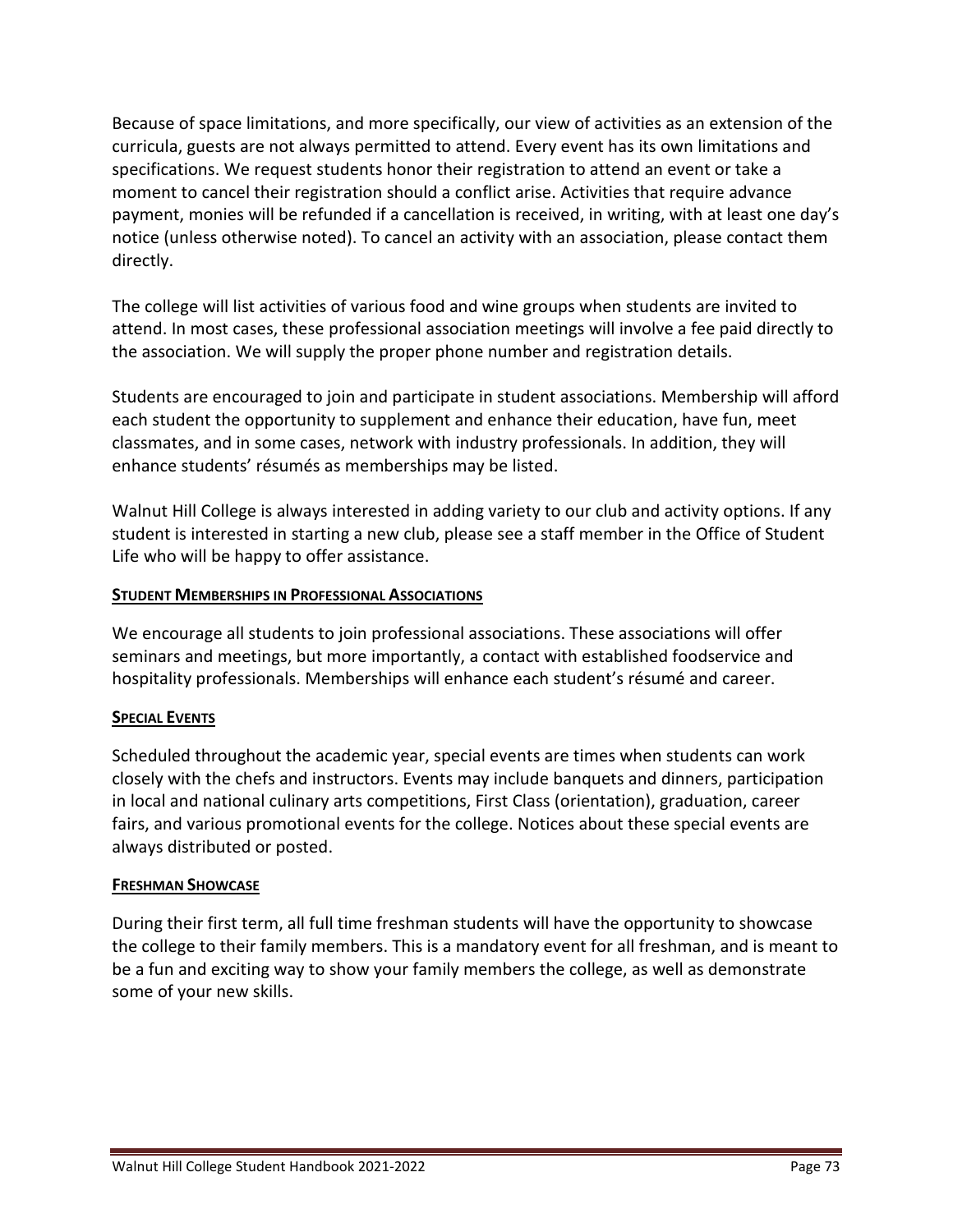#### **VIDEO MESSAGES AND ELECTRONIC BULLETIN BOARD**

LCD screens on campus display video messages to keep students informed of all current events. These electronic bulletin boards (located at the student entrance by the purchasing center and at the entrance to The Center for Hospitality Studies) deliver information on upcoming events and happenings throughout the day. These events are scheduled at different times and locations in order to give as many students as possible the opportunity to participate in a variety of activities.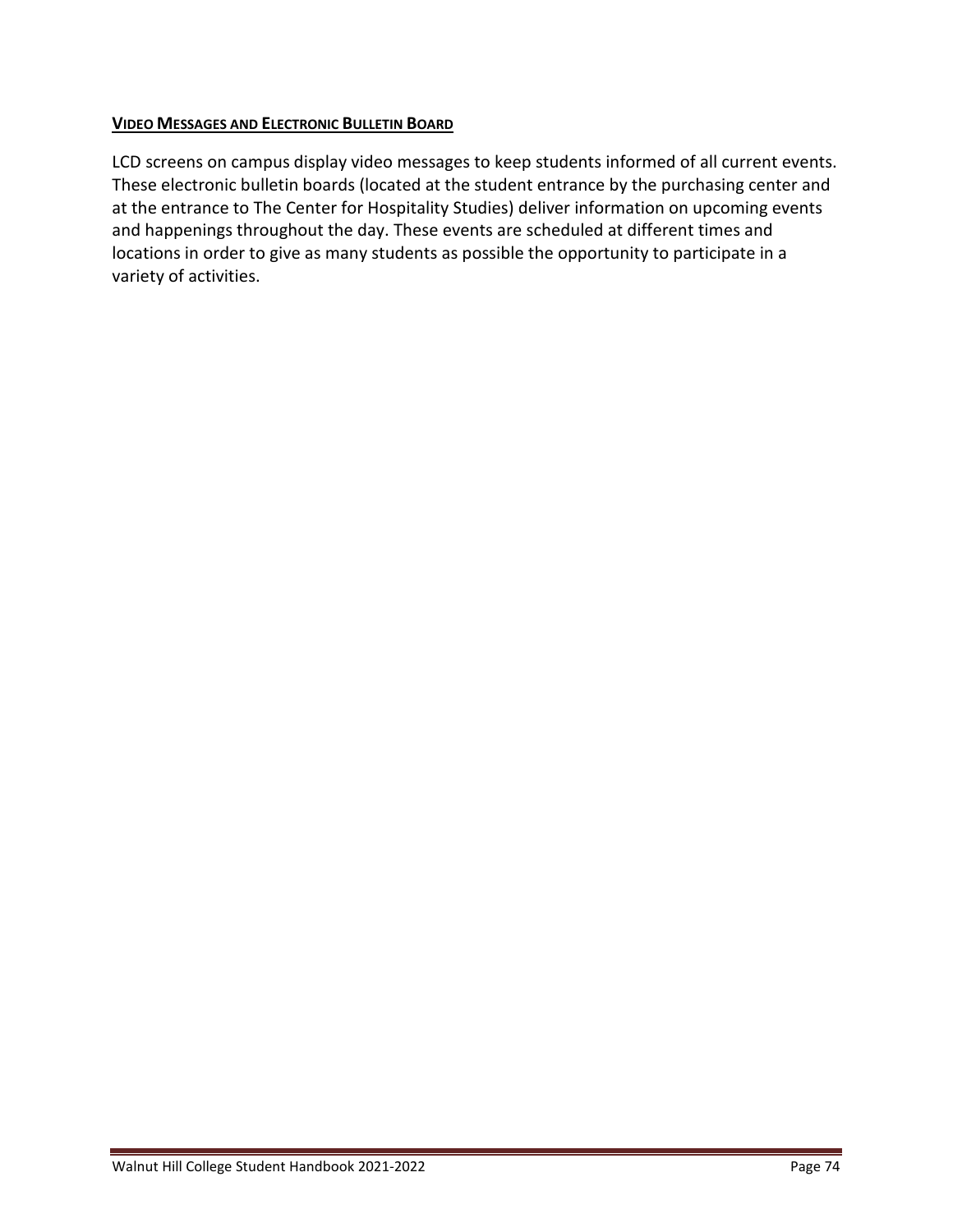# **RESIDENTIAL LIFE AND LEARNING**

#### **COMMUNITY LIVING STANDARDS**

#### **General Information and Code of Ethics**

When people are brought together to live in a community such as the Residential Learning halls at Walnut Hill College, it is imperative that there be a set of Community Living Standards to help maintain that community. In any community, some standards, such as laws, policies and regulations, are written. Others are unwritten, but understood and agreed to by the members of that community. This is essential in establishing a safe and productive community.

At Walnut Hill College, our goal is to create and maintain a community that is safe, happy, productive, and supportive of both the vocational and educational efforts of our students. Student Leaders serve as a resource for the residents in the halls. Student Leaders help provide a mix of educational and social programs in the residence halls that compliment and reinforce the Community Living Standards for the campus.

At all times, students follow the same code of ethics and professionalism that are outlined in the Student Handbook of Walnut Hill College. If, at any time, this code of ethics and professionalism are violated, the college reserves the right to dismiss a student from the Residential Learning program. We are focused on building communities that are predicated on strong commitments to openness, inclusiveness, and diversity. We believe this produces a better student while they live and study with us, and a better and more educated citizen when they leave us.

#### **RESIDENTIAL SAFETY AND SECURITY**

Safety and security of our students is extremely important to us.

- 1. Our campus is patrolled by a security service.
- 2. All RL buildings are toured by Residential Learning Coordinators.
- 3. All RL buildings are toured by Residential Learning Student Leaders.
- 4. In addition, the area is patrolled by University of Pennsylvania Police and Security. Walking Escort Services are available by calling 215-898-WALK (9255).
- 5. Penn Police Emergency Phones are located on nearly every corner and are marked with blue light.
- 6. The area is also patrolled by University City District security. Walking Escort Services are available by calling 215-243-0555 or 215-387-3942.
- 7. Our security guards provide students with assistance regarding safety and security.
- 8. Our security guards use a TourScan system that records the time and location they registered at checkpoints.
- 9. TourScan checkpoints are located on every floor of every building.
- 10. Our security guards can be reached by cell phone. Their numbers are posted in each RL building.
- 11. All buildings must remain locked at all times.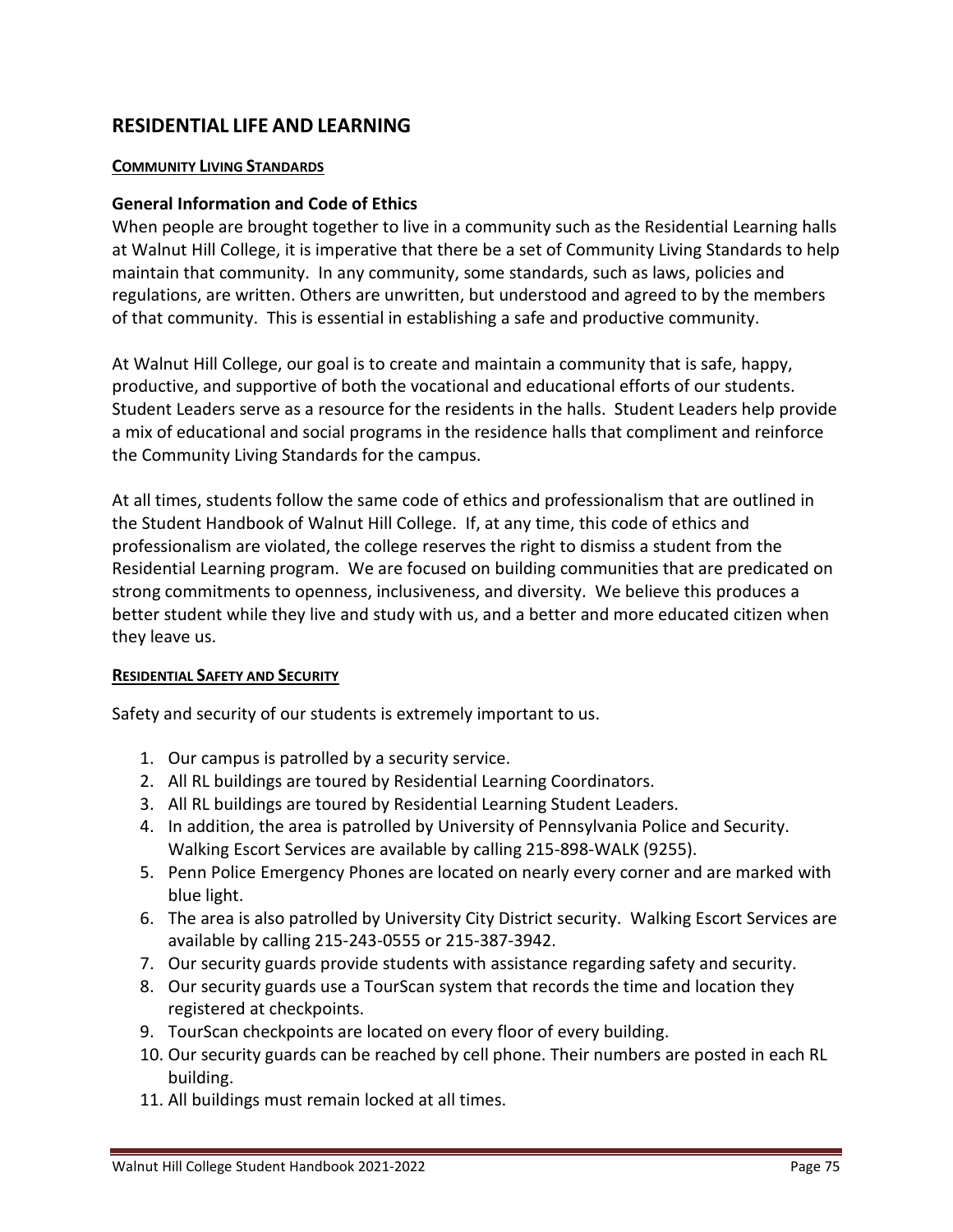- 12. There are closed-circuit cameras in all buildings.
- 13. The cameras record all activity and can be viewed by selected administrators.
- 14. Our security guards and Residential Learning Coordinators have immediate access to all local police and security forces.

#### **RESIDENTIAL LEARNING ALCOHOL, DRUG, AND SMOKING POLICIES**

The mission of the Residential Learning program is to provide a safe, healthy, and supportive environment conducive to academic achievement and personal growth. The college has worked very hard to establish a positive relationship with our local community and has formed alliances with many local agencies, including:

- 1. The Philadelphia Police Department
- 2. The University of Pennsylvania Police Department
- 3. University of Pennsylvania security
- 4. University City District security
- 5. Drexel University security
- 6. Philadelphia College of the Sciences security

All police forces and security staff have made themselves available to the college to assist us with violations of local, state, and federal laws.

#### **Alcohol and Drug Policy**

The possession, sale or the furnishing of alcohol or illegal drugs on Walnut Hill College is not permitted. The possession, sale, manufacture or distribution of any controlled substance is illegal under both state and federal laws. Such laws are strictly enforced by the college's staff and security. Violators are subject to the Colleges disciplinary actions, criminal prosecution, fine and imprisonment.

It is unlawful to sell, furnish or provide alcohol to a person under the age of 21. The possession of alcohol in any public place or a place open to the public is illegal. While the college does not have a drug or alcohol program, information is available in the Center for Hospitality Studies in the form of area support groups.

- 1. As established by Pennsylvania State law, the purchase, possession, consumption, or transportation of alcoholic beverages by any person under the age of 21 is prohibited.
- 2. In addition, it is against the Pennsylvania State law to sell, distribute, or provide alcohol to someone who is under the age of 21.
- 3. You or your guests are not permitted to have any type of alcoholic beverages on campus.
- 4. No alcohol containers open or full will be permitted on campus by students or guests.
- 5. No alcohol container even for decorative or display purposes will be permitted on campus.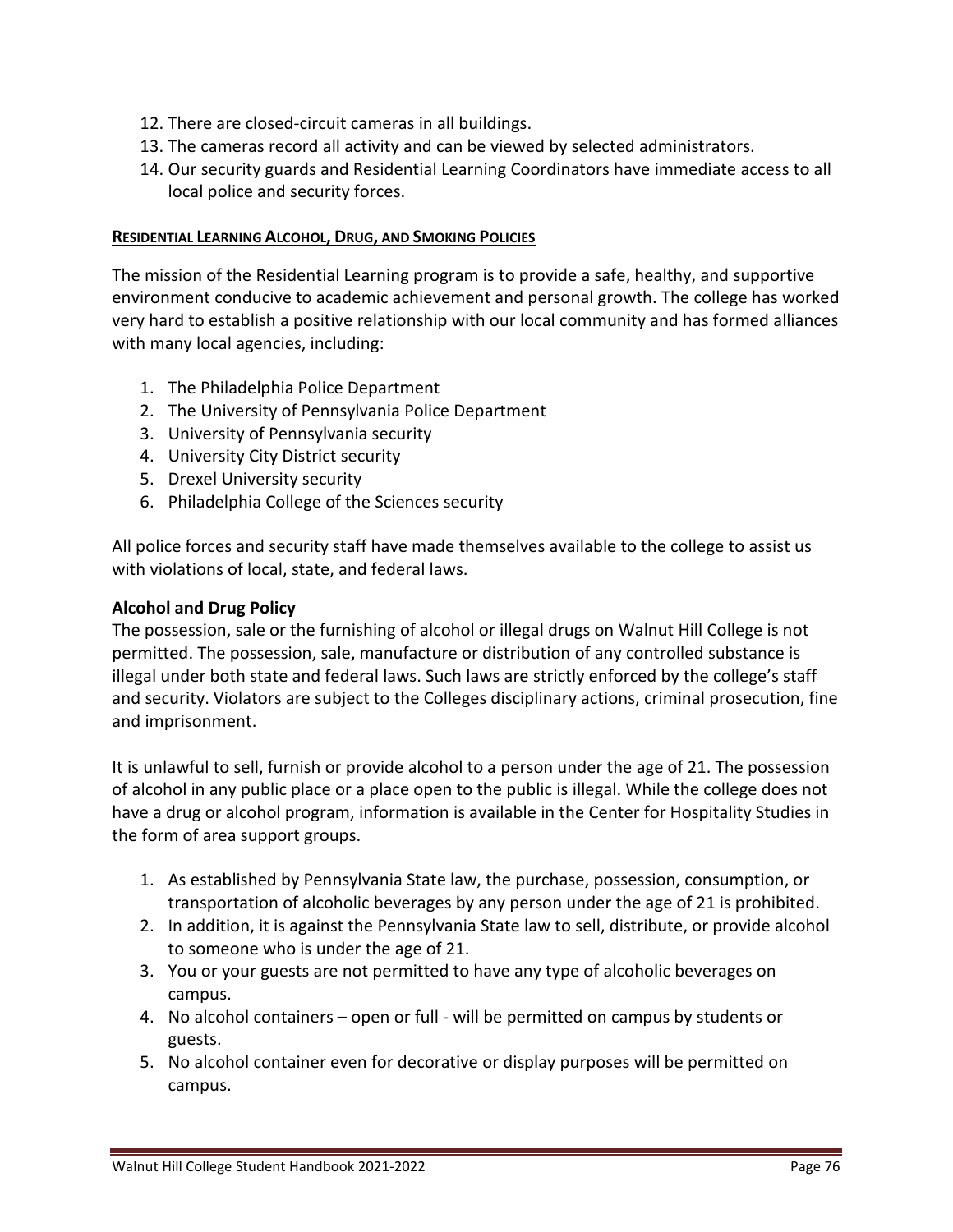The college has a 'zero-tolerance' policy towards drugs and illegal substances.

No student will use, posses, store, manufacture, or be in the presence of substances as defined by local, Pennsylvania or federal law as 'illegal' or 'controlled' on campus or college-related property, or during college activity.

No student will use, posses, store, or be in the presence of drug paraphernalia on campus, college-related property, or during college activities.

Violations of this policy will result in dismissal from both *the Residential Learning* program and the college.

## **Smoking Policy**

- 1. Walnut Hill College is a non-smoking campus.
- 2. Smoking is not permitted anywhere on college property.
- 3. This includes all outdoor areas such as parking lots, porches, sidewalks on college properties as well as classrooms, office, and Residential Learning buildings.
- 4. You may not smoke within 50 feet of any entrances on campus.
- 5. Smoking is permitted on city owned sidewalks provided it is 50 feet from any entrance.
- 6. Please do not throw cigarettes anywhere but in the ash cans.
- 7. Violators of this policy will be referred to a Residential Learning Coordinators.

## **RESIDENCE HALL ROOMS/SUITES**

## **Room Condition Reports & the Check-in / Check-out Process**

- 1. Upon entering into a occupancy agreement to live in college housing, all students must complete a Room Condition Report.
- 2. Room Condition Reports are used by the college to identify the condition of a residence hall room prior to the occupancy of the new student.
- 3. The Room Condition Report can be completed with the assistance of an appropriate staff member.
- 4. The form is always completed on the first day of occupancy.
- 5. Student's should take care in completing the form and read the document completely prior to signing since billing for possible damages will be assessed.
- 6. When a student is leaving college housing, they must follow the proper check-out procedure.
- 7. Students must make an appointment to check out of their room or suite.
- 8. When all of the student's belongings have been removed, staff will fill out the check-out portion of the Room Condition Report.
- 9. The student must then turn in their keys and sign the Room Condition Report.
- 10. Failure to follow the proper check-out procedure will result in a fine.
- 11. In addition, students will be charged to have abandoned items removed; rooms cleaned and damages.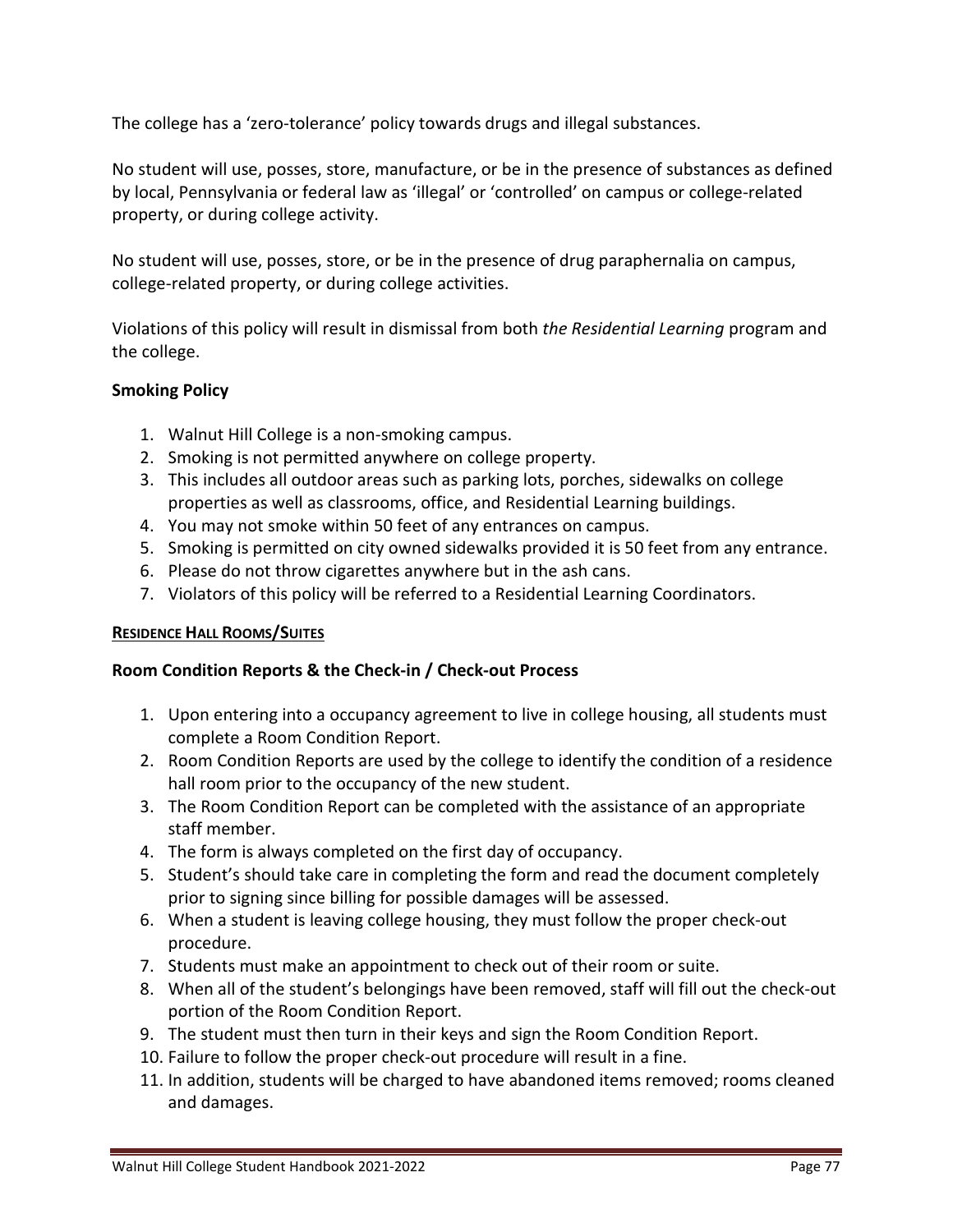#### **Quiet Hours**

- 1. All resident students and their guests must adhere to the quiet hours in effect from 10:00 p.m. - 6:00 a.m.
- 2. These standards are in place for the benefit of the entire community.

#### **Room Changes**

- 1. Room changes in college housing will be at the discretion of a Residential Learning Coordinator.
- 2. Students may not change rooms on their own.
- 3. The college reserves the right to change rooms for any reason including security or maximum occupancy issues.
- 4. Emergency moves may occur at the discretion of a Residential Learning Coordinator.

#### **Pets**

Pets are not permitted anywhere on campus including residence halls.

#### **Damages**

- 1. If any part of your room/suite or common area is damaged, the cost of renovation or replacement will be billed to you, and when appropriate to other students. Payment must be made immediately.
- 2. If any furniture, furnishing, and/or fixtures in your room/suite or in the common area is damaged the cost of renovation or replacement will be billed to all tenants of the room and/or building. Payment must be made immediately.
- 3. If one tenant claims fault of the damage, he/she alone will be billed.
- 4. Pictures or posters may be hung on the walls of your room using "UHU Hold-it Removable Plastic Adhesive" (blue tack for posters).
- 5. No one, under any circumstance, may hang any items from the doors or ceilings.
- 6. Anything deemed offensive or inappropriate by college administrators must be removed from campus.
- 7. Please notify a Residential Learning Coordinator if you identify any potential concerns in your building or if you are responsible for damages.

#### **Safety, Security, Cleanliness, and Room/Suite Inspections**

- 1. College administrators, Residential Learning staff, security, or maintenance staff will need to enter your room for inspections.
- 2. The staff will knock and identify themselves prior to entering your room.
- 3. These inspections may be random or scheduled.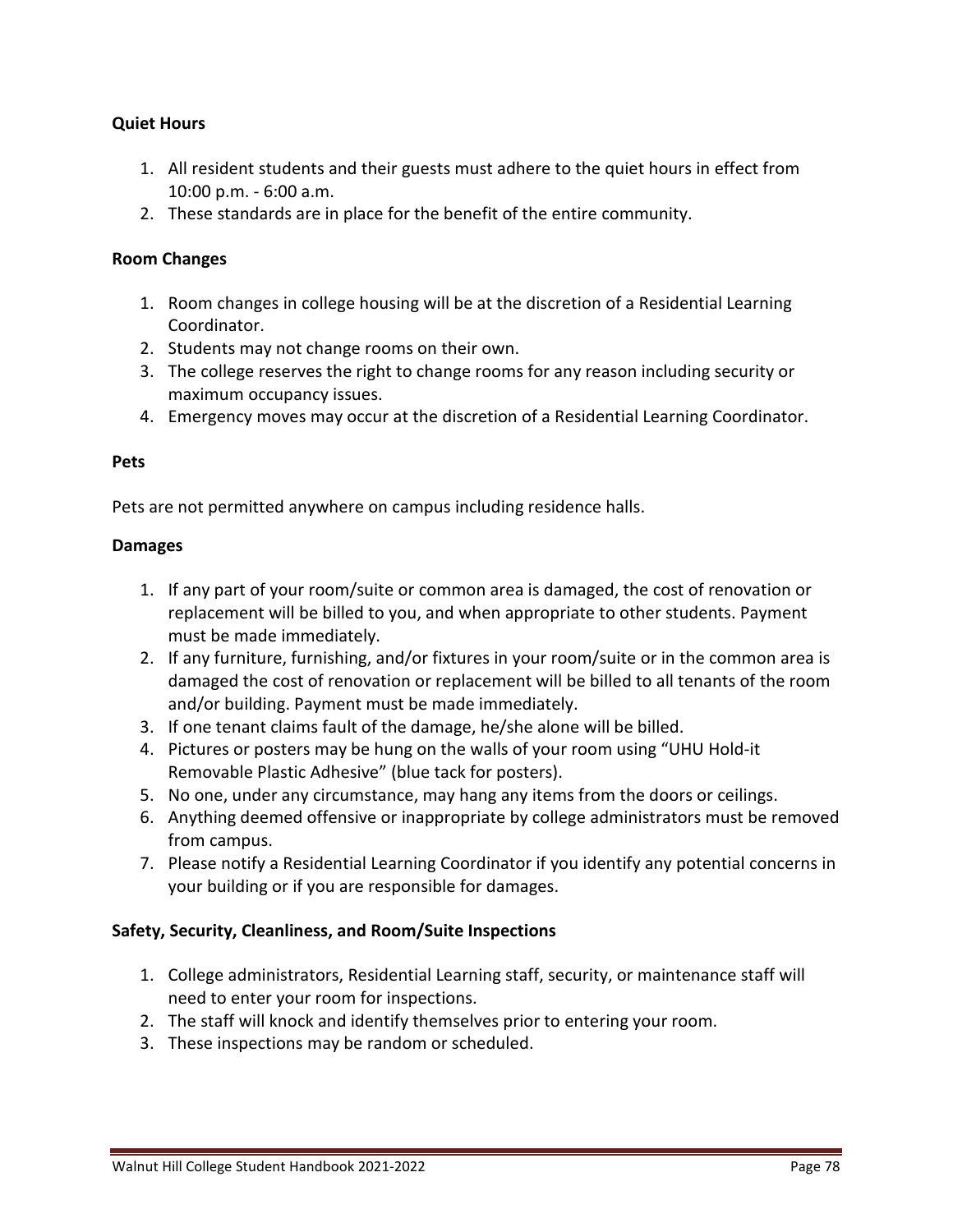#### **Locks and Codes**

Each student is provided a code for their rooms/apartment. Students must keep this code private and not give it out. If the student should forget his/her code, the Residential Learning Coordinator can provide it.

#### **Concerns Regarding other Students**

- 1. If you have a concern regarding another student, speak to a Residential Learning Coordinator who will assist you in resolving the problem.
- 2. If the complaint cannot be resolved at this level, the student can then meet with one of the college's Vice Presidents.

#### **SCHOOL BREAKS AND HOUSING**

The college observes several holidays and college breaks during the course of the year. All Residential Learning buildings are closed during the following:

- Thanksgiving weekend
- Winter Holiday break
- Spring Break
- Summer Break

During these times, students are not permitted to live on campus nor have access to their rooms and belongings. For safety and security purposes:

- 1. Locks/cores to all Residential Learning buildings are changed during these holidays, breaks, and closings.
- 2. Security staff and all closed-circuit cameras remain in force.

Note: The Market, Dining Around the World, Café TRS, The College Store, The Pastry Shop and the restaurants do not operate on holidays or during college breaks.

#### **RESTRICTED ITEMS, RESPONSIBILITY, AND COMMON AREAS**

#### **Restricted Items**

In order to provide a safe environment for all students, below is a list of items not allowed anywhere on the college campus. The restricted and/or potentially dangerous items include, but are not limited to:

- 1. Non-culinary knives, blades, swords, sabers, box cutters, etc.
- 2. Hazardous chemicals/substances and fuels.
- 3. All extension cords with the exception of "UL Approved" surge protectors.
- 4. Appliances or cooking items such as open coil burners, hot plates, chafing dishes, toaster ovens, toasters, fry daddies, coil beverage heaters, coffee/tea makers, personal refrigerators, and microwaves.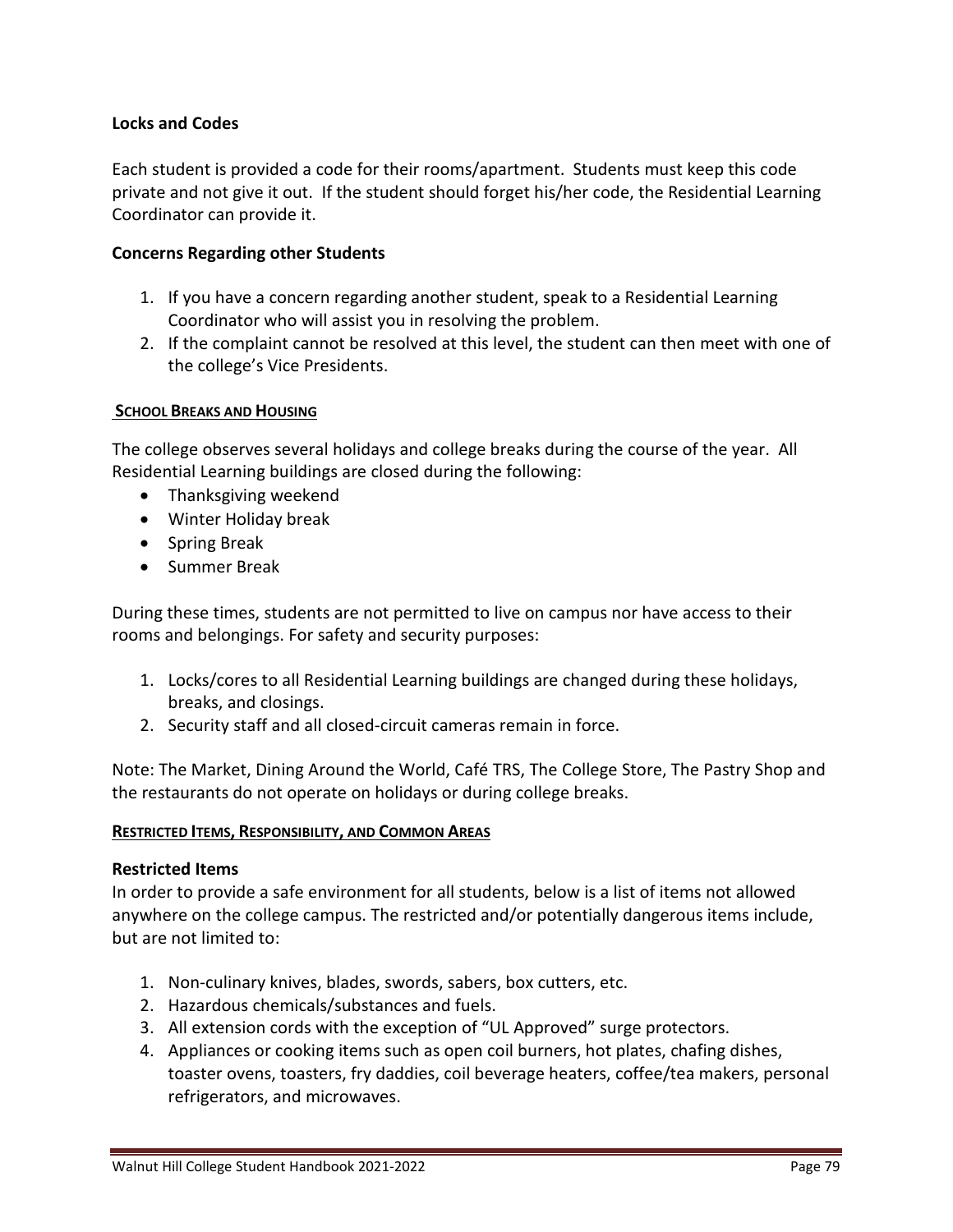- 5. Space or portable heaters.
- 6. Power tools.
- 7. Halogen lamps.
- 8. Amplified musical equipment and/or large speakers.
- 9. Christmas trees.
- 10. Holiday and/or string lights.
- 11. Any wall hanging that may be deemed a fire hazard.
- 12. Darts and dart boards.
- 13. Candles and incense whether for use or for decorative purposes.
- 14. Oil lamps.
- 15. Bottles of beer, wine, and alcoholic beverages whether empty or full.

The goal of this policy is to provide a safe atmosphere. Any item whether listed in this policy, or if deemed potentially harmful or dangerous will be confiscated. These items will be returned only if they are permanently removed from the campus. Items deemed as 'weapons' will not be returned to students but will be given to local law enforcement authorities.

## **Responsibility for Items Left in Common Areas**

The college is not responsible for items left in common areas. It is the students' responsibility to secure their own personal effects. In suites, communities of students are responsible to designate their own space for food and bathroom items. In individual rooms, each student is provided with a cabinet in the kitchen for their food and a cabinet in the bathroom for their personal items. Students who place food in common area refrigerators should label all food items.

## **Posting/ Displaying Inappropriate Material**

The common areas of Residential Learning buildings are for all students to use equally. You may not post anything in common areas, halls, or bulletin boards. Students that are interested in posting items for sale, job opportunities, rides home on break, etc. should post these opportunities on the Person2Person board near the student entrance of The Culinary Center.

## **Cleanliness of Common Areas**

Tenants are responsible for keeping the common areas clean. If unsanitary conditions persist, a cleaning service will be hired at cost to the student(s). Three warnings can result in dismal from the Residential Learning program. If a student wishes to report a concern or policy violation, please contact a Residential Learning Coordinator.

#### **GUESTS**

## **Overnight Guests and Number of Guests**

- 1. In order to maintain safety in the residence halls, students are never permitted to have overnight guests.
- 2. A guest is defined as a person who does not officially reside in your room.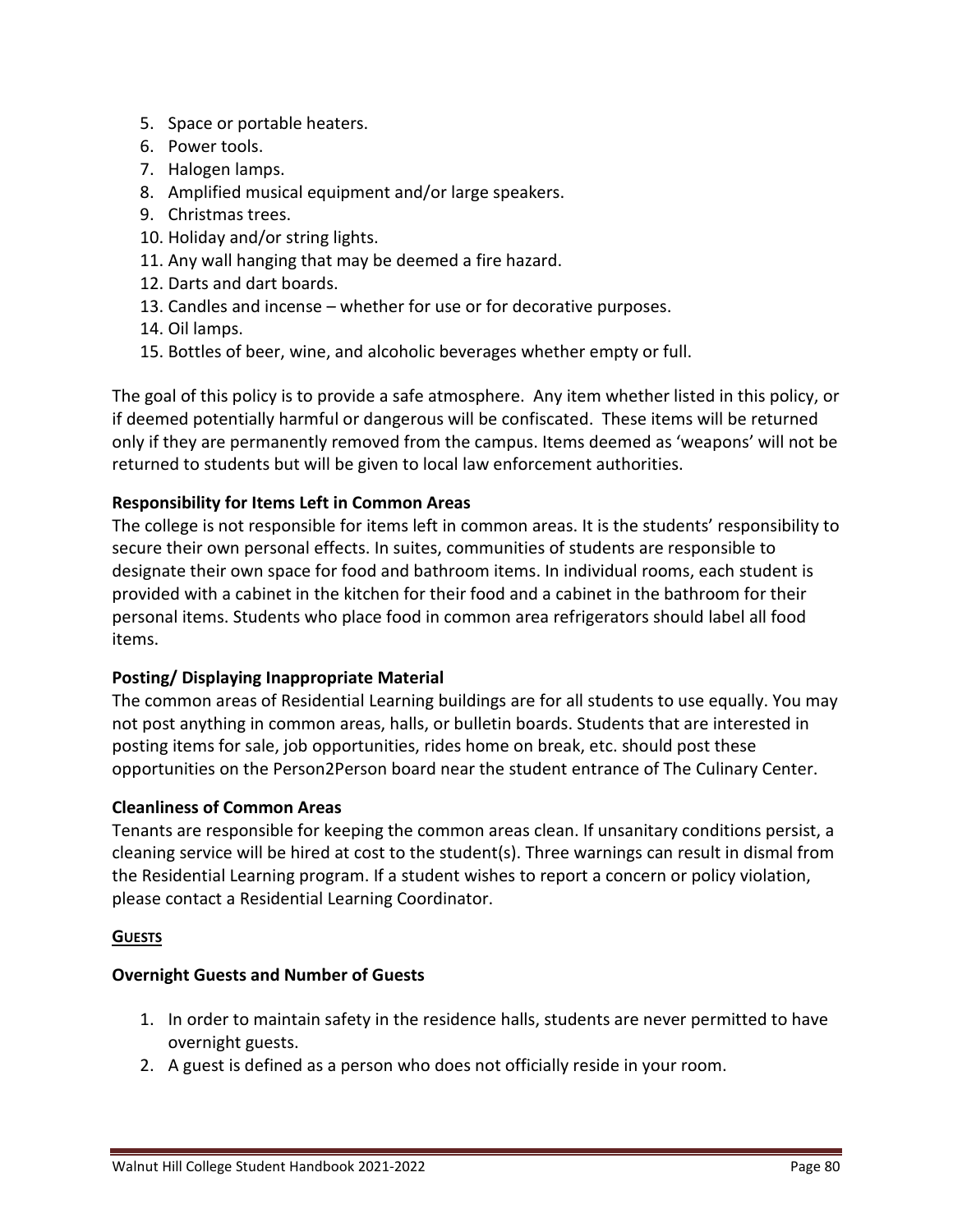- 3. All guests are required to depart the campus by 12:00 midnight and may not return earlier than 8:00 a.m.
- 4. Residential Learning Students may not be in another dorm past 1:00 a.m.
- 5. Failure to do so will result in disciplinary action for the tenant.

#### **Your Responsibility as "Host"**

- 1. Guests are the responsibility of their student-host.
- 2. Guests are held to the same standards as residents/community members.
- 3. Guests must be in the presence and escorted by their hosts at all times.
- 4. Guests that violate college policies can be banned from the residence halls.
- 5. Hosts will be held fully responsible for their guests' actions.
- 6. Guests must always yield to the residents of the house.

#### **HEALTH AND SAFETY INSPECTIONS**

Maintaining the health and safety of the students living in the residence halls is a priority. All staff are active in reporting concerns in order to avoid major problems such as damages, pests, etc. In order for the efforts of the staff to be successful, students need to play a major and equally active role in preventing and reporting such issues.

## **Room/Suite and Building Inspections**

All students' rooms/suites and common areas are inspected on an on-going basis. If there is an area that is not kept up to standards, the responsible student(s) will receive a warning. After three warnings, the student(s) can be dismissed from the Residential Learning program.

## **FIRE SAFETY**

Fire safety is a top priority at Walnut Hill College. In an effort to maintain an environment that is safe and secure, the following procedures must be followed.

- 1. Fire drills are held periodically in all campus buildings.
- 2. If the fire alarm is activated, all building occupants must exit using the main staircase and exit through the main entrance.
- 3. Any occupant who refuses to leave a campus building during a fire drill or emergency will be dismissed from the Residential Learning program.
- 4. Tampering with fire alarms, extinguishers, or any safety/security equipment will result in dismissal from both the Residential Learning program and the college.

## **STUDENT DINING AND DINING AROUND THE WORLD**

Walnut Hill College is committed to ensuring that each and every one of our Residential Learning students has the resources necessary to be successful in all aspect of education and life. With this in mind, the College offers a variety of meal option for students. First-year freshman residing in "underclassman housing" are required to participate in one of the plans outlined below: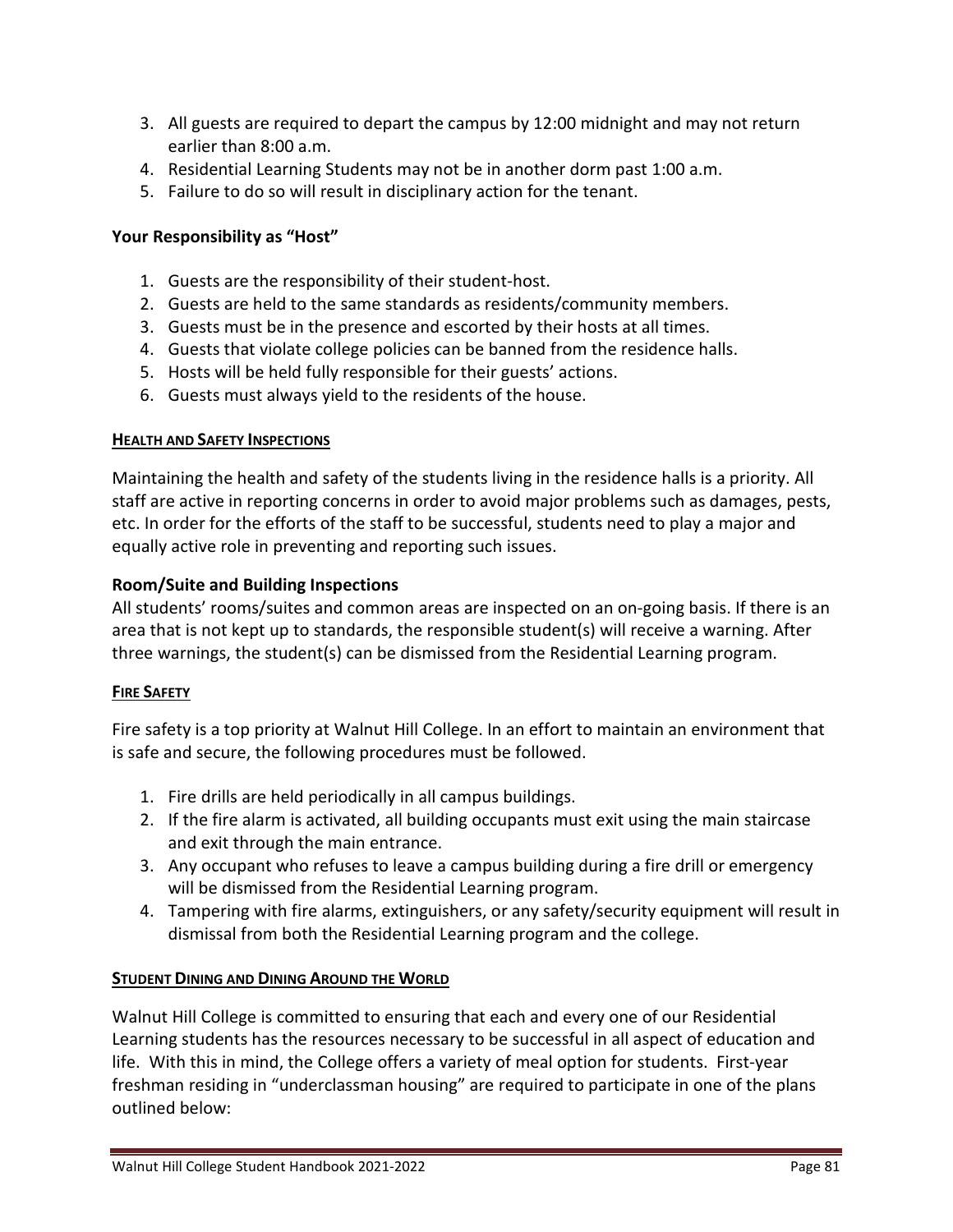## **Option 1 – 18-Meal Plan (includes \$200.00 WHC dollars per term) \$1,475.00 per term.**

Enjoy breakfast, lunch, and dinner SIX days a week for each term. Students may dine in or take out any meal. WHC dollars are discretionary dollars that may be used in any outlet at the College or toward any special student activity.

#### **Option 2 – 12-Meal Plan (includes \$150.00 WHC dollars per term) \$1,225.00 per term.**

If lunch and dinner are the meals you usually eat, then this plan is for you. Students may dine in or take out any meal. WHC dollars are discretionary dollars that may be used in any outlet at the College or toward any special student activity.

#### **Option 3 – 6-Meal Plan (includes \$100.00 WHC dollars per term) \$750.00 per term.**

This plan is for dinner only. Monday through Saturday, join Dining Around the World for a wide variety of dining options. WHC dollars are discretionary dollars that may be used in any outlet at the College or toward any special student activity.

## **Option 4 – WCH Dollars \$500.00 per term.**

All resident students must have access to food. The College understands that each student has their own dietary needs, so the WHC Dollars plan provides the greatest flexibility in dining. With this plan you can dine as you wish and there are no set meals. Students are expected to have a \$500.00 minimum balance at the beginning of each term. Monies left over at the end of a term may be used to offset the amount needed the following term. WHC dollars are discretionary dollars that may be used in any outlet at the College or toward any special student activity.

## **Dining Around the World Hours of Operations**

Breakfast and Lunch

Students may enjoy breakfast or lunch in the Pastry Shop and The Marketplace, Monday through Friday. A casual breakfast and lunch is available in The Pastry Shop on Saturdays. Dinner

DAW is available Monday through Saturday (when classes are in operation), from 5:30 pm to 9:00 pm. There are no meal services on Sundays.

#### **Dining in DAW and College Restaurants**

DAW is served in the Atrium (exceptions may apply), except on Mondays when DAW is served in the back hallway near K2 and the Italian Restaurant.

- 1. Our purpose is to expose all college students to "dining" rather than "eating", by providing them with a classic 3-course meal (\$8.95 + tax if using WHC Dollars). Students must use their WHC card as the only form of payment when they order from the DAW menu.
- 2. Students who are not in PM productions/Operations classes the evening of their dinner may order from the regular restaurant menus as well. They will be charged the full price minus their 10% student discount. In addition to the WHC card, cash or credit cards are acceptable forms of payment.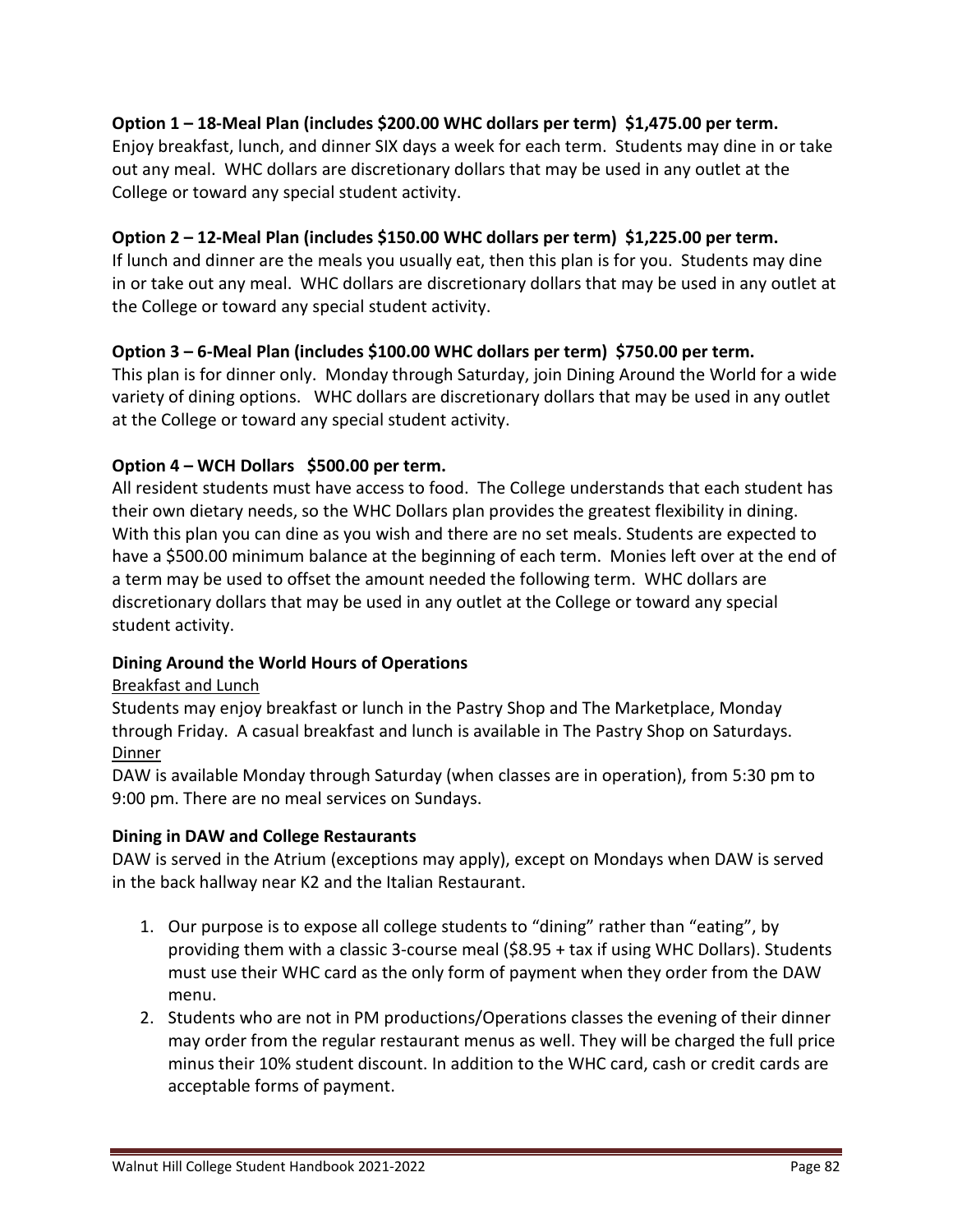- 3. If using WHC dollars, all sodas, coffee or tea, etc. will be served at an additional cost.
- 4. Students ordering their dinner from the DAW menu are not allowed to make substitutions, to trade food, etc.
- 5. Students ordering from the restaurant menus are not allowed to mix entrees or appetizers from the different menus/kitchens.
- 6. The College has a "no-tipping" policy for students. This policy does not apply to outside patrons.
- 7. No alcohol is to be served to any students, even if they are more than 21-year old.
- 8. Students who choose to dine in DAW on nights they are not scheduled in PM Operations/Productions class and pay for their dinner are permitted to take out their food or left-overs.
- 9. Students who dine in DAW while in PM Operations/Productions class benefit from a complimentary meal, however:
	- a. They are not permitted to take out food or left-overs.
	- b. If students go outside of the college during their break to purchase food, they cannot consume the food in open to the public dining areas including self-serve areas, as well as the outdoor campus space. Outside food may be consumed in the student hallways or table behind the Culinary Building.
	- c. Students who bring their own prepared food to be eaten during their DAW break cannot consume their food in open to the public dining areas including self-serve areas, as well as the outdoor campus space.
	- d. Students who have a special diet are allowed to bring their food and consume it in DAW during their break, however they must evidence as to their dietary needs.

## **Attire and Professionalism During Meals**

Please note that students who are not complying will not be allowed to dine in the restaurants and will have to change prior to dining.

- 1. Casual clothes are permitted, yet students are required to wear clean clothing while dining.
- 2. No uniforms (Chefs' white, Server's black) are allowed.
- 3. No inappropriate clothes such as but not restricted to:
	- PJs, sweat pants, shorts, revealing clothing (such as tank tops…), inappropriate attire, cut/torn jeans, flip flops, etc.
	- Caps and hats must be taken off.

## **Dining Room Code of Conduct**

Please note that students who are not complying will be asked to leave the premises. A report will be made by the Dining Room Instructor and forwarded to the Student Success Advisor, the Dean of Hospitality and the Vice President. The following behavior will not be tolerated:

- Loud or disrespectful
- Foolery with student servers
- A prolonged stay at the table (lingering…)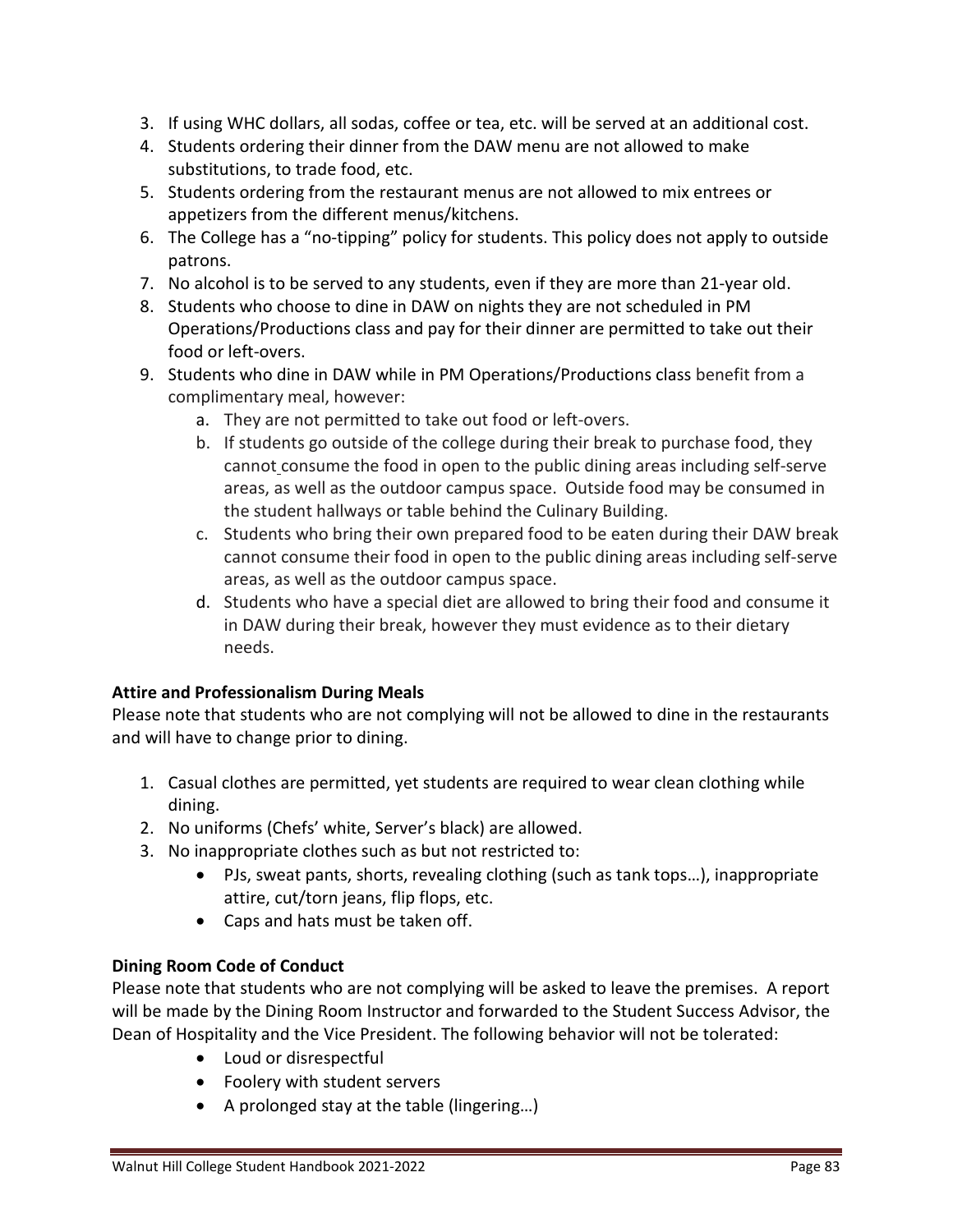- Getting up while dining to talk to friends at other tables
- Going into the kitchen or bar
- All telephones must be silenced. Carrying cell-phone conversations and taking selfies is prohibited in the dining room.
- *No outside food or drinks are allowed (no sodas, candy bars, etc.)*

## **The Walnut Hill College Card**

The Walnut Hill College Card is a campus-wide account that you establish through the college's business office. Students that use the WHCard for their meal plan. Students using WHC Dollars will receive a discount in The Market, The Pastry Shop, DAW, college restaurants, Community Education classes, and The College Store.

To establish a WHCard please contact the Bursar in the business office, at 215-222-4200 extension 3025, Monday through Friday from 8:30 a.m. – 4:30 p.m. Additional information regarding the WHCard is available in the General College Policies and Procedures section of this handbook.

## **MAIL AND PACKAGES FOR RESIDENTIAL LIFE**

The college cannot receive shipments or packages, flowers, balloons, etc. Only items that can fit into the mailboxes sent via the United States Postal Service can be sent to the college. Only letter size packages may fit into the mailboxes. It is important that you have the correct mailing address for your building. The address for each dormitory is available in the Building Directory under the Campus and Facilities section of this handbook.

If you wish to receive larger shipments you will need to inform family and friends to ship directly to the United States Post Office located at 228 South 40<sup>th</sup> Street, Philadelphia, PA 19104. The Post Office will then forward you a package pick up notice to your mailbox. You can then pick up your package directly at their location. Questions can be directed to the United States Postal Services at 1-800-ASK-USPS.

Students are not allowed to receive flowers to their dormitory or at the college's main office.

## **RESIDENTIAL LIFE AND LEARNING COMMONLY ASKED QUESTIONS**

## *May I hang pictures or posters on the walls of my room?*

Pictures or posters may be hung on the walls using "UHU Hold-it Removable Plastic Adhesive" (blue tack for posters) in the rooms or the cork-molding designed for that purpose. For safety concerns, you may not hang any items on doors, furniture, lamps, or ceilings. Any item that is deemed a potential safety hazard must be removed. Any items that are deemed offensive or inappropriate must be removed.

*May I paint my room?*

No.